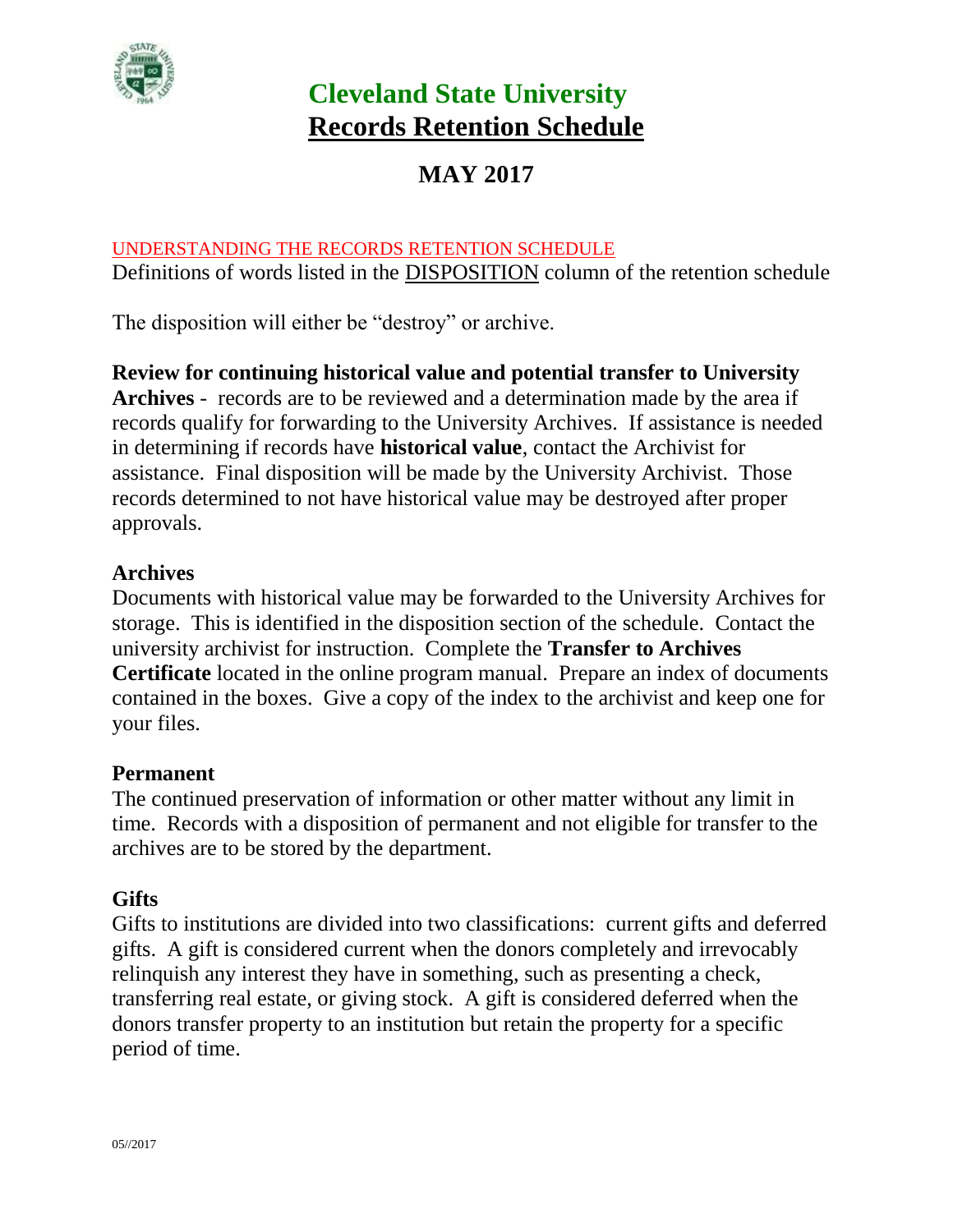

#### **NOTES:**

REGARDING EMAILS:

Email messages are the property of the university, not its employees or vendors

#### **IT IS IMPORTANT** TO TAKE TIME TO ORGANIZE YOUR EMAILS INTO FOLDERS TO BETTER ACCOMMODATE RETENTION AND DESTRUCTION

Email messages are to be treated no differently than any other type of records you possess or create. Refer to your records retention schedule before deleting emails. Categorize and retain according to the records retention schedule using the subject or the purpose of the email message. **Refer to the email retention policy.**

#### **Abbreviations Used**

| <i><b>IRODI CYRRIOHS</b></i> CBCG |                                                                                                                                                     |
|-----------------------------------|-----------------------------------------------------------------------------------------------------------------------------------------------------|
| <b>ACT</b>                        | WHILE ACTIVE (graduated, terminated, end of semester,<br>no longer attending, no longer referenced, etc.                                            |
| $ACT + #$                         | WHILE ACTIVE PLUS NUMBER OF YEARS                                                                                                                   |
| <b>IND</b>                        | <b>INDEFINITE RETENTION</b> (retain minimum time frame)<br>and review for value, may be based on operational need<br>and/or statute of limitations) |
| <b>LOB</b>                        | <b>LIFE OF BUILDING</b>                                                                                                                             |
| $LOB + #$                         | LIFE OF BUILDING PLUS NUMBER OF YEARS                                                                                                               |
| <b>SUP</b>                        | <b>UNTIL SUPERSEDED</b> (another updated document takes<br>its' place                                                                               |

#### **Refer to the schedule for the records that pertain to your area**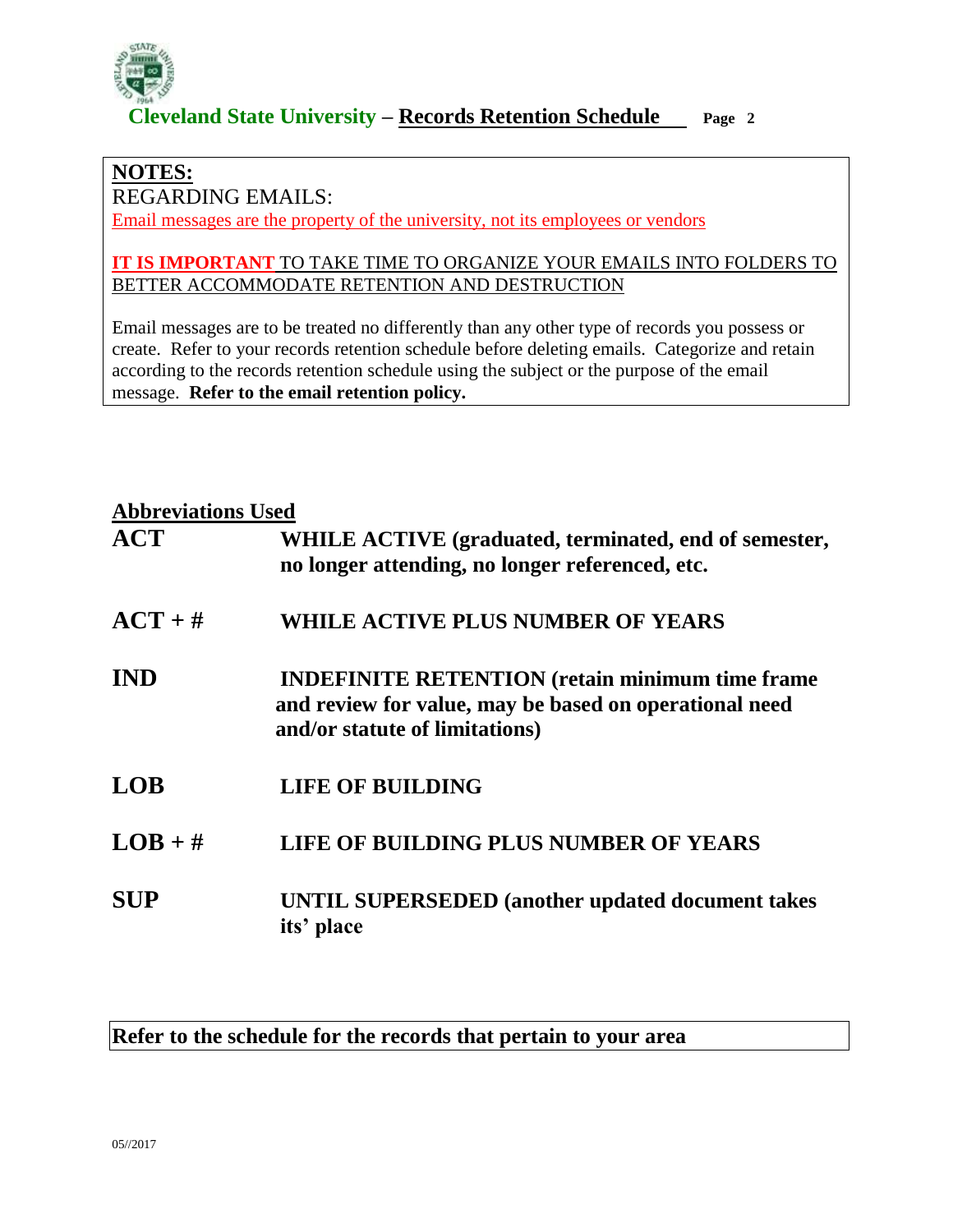

#### **Cleveland State University – Records Retention Schedule Page 3 Retention Periods Pertain To Paper and Electronic Formats**

| <b>Record Series</b>                                | <b>IUC No.</b> | <b>Retain</b>     | <b>Disposition</b> |
|-----------------------------------------------------|----------------|-------------------|--------------------|
| <b>Accounting Records</b>                           | <b>ACC1000</b> | 4 years           | Destroy            |
| (Accounts payable invoices, receipts. duplication   |                |                   |                    |
| requests, small order forms, purchase               |                |                   |                    |
| requisitions, petty cash records, travel expense    |                |                   |                    |
| records, telephone expense records, delivery        |                |                   |                    |
| slips, textbook orders, budget transfers)           |                |                   |                    |
| <b>Accounts Payable</b>                             | <b>ACC1000</b> | 4 years           | Destroy            |
| (Amounts owed on open account for goods or          |                |                   |                    |
| services received)                                  |                |                   |                    |
| <b>Accounts Payable – ledgers</b>                   | <b>ACC1000</b> | 4 years           | Destroy            |
| <b>Accounts Payable - vouchers</b>                  | <b>ACC1000</b> | 4 years           | Destroy            |
| <b>Accounts Receivable</b>                          | ACC1000        | 4 years           | Destroy            |
| (amounts due from others on open accounts as a      |                |                   |                    |
| result of providing goods or services               |                |                   |                    |
| <i><b>*Campus Support Services</b></i>              | <b>ACC1000</b> | 4 years           | Destroy            |
| <b>Vendor Files</b>                                 |                |                   |                    |
| <i><b>*Capital Planning-Architect's</b></i>         | <b>ACC1000</b> | 4 years           | Destroy            |
| <b>State Encumbrance/Voucher Files</b>              |                |                   |                    |
| (indicated State funds encumbered by                |                |                   |                    |
| contractor/vendor with voucher)                     |                |                   |                    |
| <i><b>*Capital Planning-Architects</b></i>          | <b>ACC2030</b> | Active $+6$ years | Archives           |
| <b>Shop Drawings</b>                                |                |                   |                    |
| (drawings indicating materials and methods          |                |                   |                    |
| approved by the associate for installation by       |                |                   |                    |
| contractor)                                         |                |                   |                    |
| <b>Cash Books</b>                                   | <b>ACC1000</b> | 4 years           | Destroy            |
| (report of institutional assets, liabilities, and   |                |                   |                    |
| equities; periodic report, not the year-end report) |                |                   |                    |
| <b>Cash Disbursement Journal</b>                    | <b>ACC1000</b> | 4 years           | Destroy            |
| (record of institution's cash transactions showing  |                |                   |                    |
| a running balance)                                  |                |                   |                    |
| <b>Cash Journals</b>                                | <b>ACC1000</b> | 4 years           | Destroy            |
| (journal of cash received)                          |                |                   |                    |
| <b>Cash receipts</b>                                | <b>ACC1000</b> | 4 years           | Destroy            |
| (receipts for cash received or cash sales)          |                |                   |                    |
| <b>Cash Register Tapes</b>                          | <b>ACC1000</b> | 4 years           | Destroy            |
| <b>Chargeback Billing Records</b>                   | <b>ACC1000</b> | 4 years           | Destroy            |
| (reports and records from campus computer           |                |                   |                    |
| centers detailing charges for computer services)    |                |                   |                    |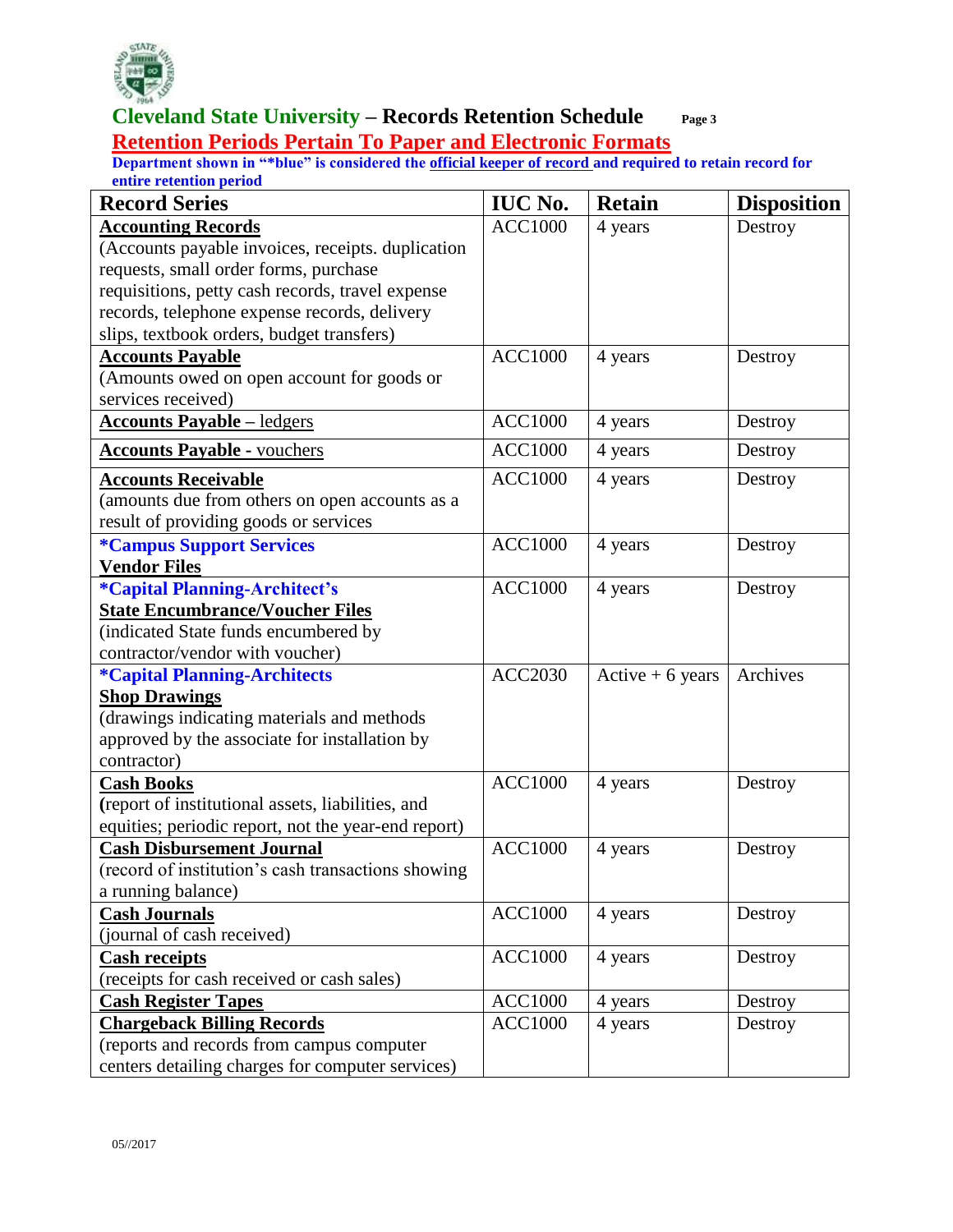

**Retention Periods Pertain To Paper and Electronic Formats**

| <b>Record Series</b>                                 | <b>IUC No.</b> | <b>Retain</b>     | <b>Disposition</b> |
|------------------------------------------------------|----------------|-------------------|--------------------|
| <b>Classified Staff Report Union Dues Membership</b> | <b>ACC1000</b> | 4 years           | Destroy            |
| List                                                 |                |                   |                    |
| (biweekly listing of university employees paying     |                |                   |                    |
| dues to unions, including pertinent personal data,   |                |                   |                    |
| classification and department)                       |                |                   |                    |
| <i><b>*Conference Services</b></i>                   | <b>ACC1000</b> | 1 year            | Destroy            |
| <b>Accounts Payable</b>                              |                | (from date of     |                    |
| (rental equipment ordered for events on campus for   |                | rental return)    |                    |
| both on campus groups and outside organizations)     |                |                   |                    |
| <i><b>*Conference Services</b></i>                   | <b>ACC1000</b> | Active $+4$ years | Destroy            |
| <b>Accounts Receivable - Rentals</b>                 |                |                   |                    |
| (rental contracts with full set up and billing       |                |                   |                    |
| information regarding events from an outside         |                |                   |                    |
| organization utilizing university facilities)        |                |                   |                    |
| *Controller's                                        | <b>ACC1000</b> | 4 years           | Destroy            |
| <b>Return Authorizations</b>                         |                |                   |                    |
| (forms for returned goods bought on PO, returned     |                |                   |                    |
| for repair or replacement, etc includes RA#'s and    |                |                   |                    |
| credit memos if applicable)                          |                |                   |                    |
| *Controller's                                        | <b>ACC1000</b> | 4 years           | Destroy            |
| <b>Miscellaneous Student Accounts Reports</b>        |                |                   |                    |
| *Controller's                                        | <b>ACC1000</b> | 4 years           | Destroy            |
| <b>Student Accounts Reports</b>                      |                |                   |                    |
| *Controller's                                        | <b>ACC3000</b> | 4 years           | Destroy            |
| <b>Account Adjustments</b>                           |                |                   |                    |
| (reasoning and authorization for changes and         |                |                   |                    |
| adjustments made to patron accounts)                 |                |                   |                    |
| *Controller's                                        | <b>ACC2000</b> | Active $+6$ years | Destroy            |
| <b>Capital Encumbrance Requests</b>                  |                |                   |                    |
| (records requesting release of capital funds)        |                |                   |                    |
| *Controller's                                        | <b>ACC3000</b> | 4 years           | Destroy            |
| <b>Billing Runs</b>                                  |                |                   |                    |
| (copies of bills issued to student/patrons,          |                |                   |                    |
| departments' and third parties)                      |                |                   |                    |
| <i>*Controller's</i>                                 | <b>ACC3000</b> | 4 years           | Destroy            |
| <b>Monthly Financial Reports</b>                     |                |                   |                    |
| (summary of transactions including dollar amount     |                |                   |                    |
| and account numbers, A/P balance sheets, A/P         |                |                   |                    |
| reconciliation, void check report, city withholding, |                |                   |                    |
| A/R to G/L reconciliation, Perkins to ECSI           |                |                   |                    |
| reconciliation)                                      |                |                   |                    |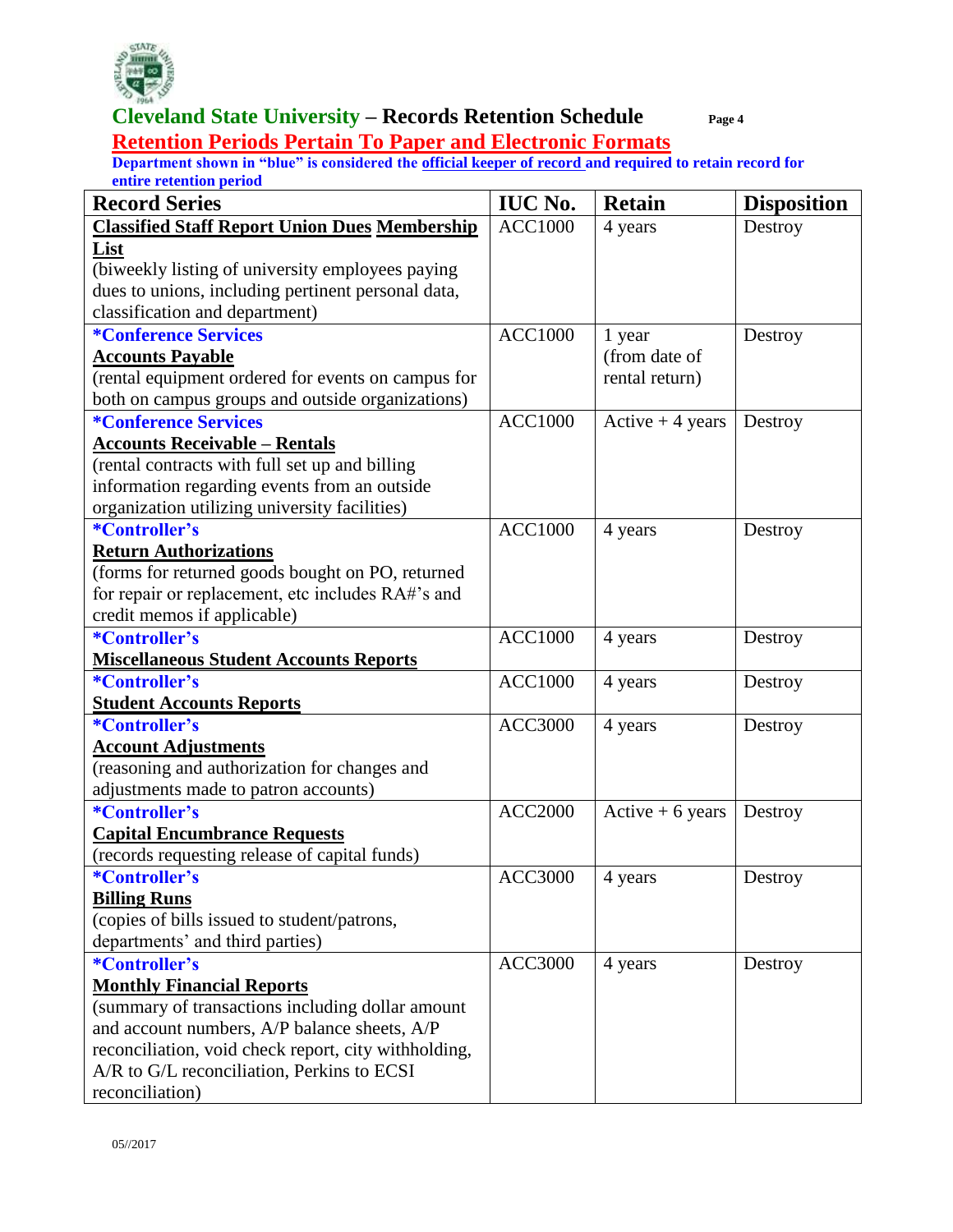

**Retention Periods Pertain To Paper and Electronic Formats** 

| <b>Record Series</b>                             | <b>IUC No.</b> | <b>Retain</b>     | <b>Disposition</b> |
|--------------------------------------------------|----------------|-------------------|--------------------|
| <b>Credit Card Sales Receipts</b>                | <b>ACC1000</b> | 4 years           | Destroy            |
| <i><b>*Financial Aid</b></i>                     | <b>ACC1000</b> | 4 years           | Destroy            |
| <b>Canceled Check Records</b>                    |                |                   |                    |
| (journal showing student financial aid payments) |                |                   |                    |
| <i><b>*Financial Aid</b></i>                     | <b>ACC1000</b> | 4 years           | Destroy            |
| <b>Disbursement records</b>                      |                |                   |                    |
| <i><b>*Financial Aid</b></i>                     | <b>ACC1000</b> | 4 years           | Destroy            |
| <b>Financial Aid Adjustments</b>                 |                |                   |                    |
| (authorizations and adjustments to students      |                |                   |                    |
| financial aid)                                   |                |                   |                    |
| <i><b>*Financial Aid</b></i>                     | <b>ACC1000</b> | 4 years           | Destroy            |
| <b>Financial Aid Award Disbursement Records</b>  |                |                   |                    |
| (statement by individual of award amounts        |                |                   |                    |
| disbursed. Contains name, type and amount)       |                |                   |                    |
| <i><b>*Financial Aid</b></i>                     | <b>ACC1000</b> | 4 years           | Destroy            |
| <b>Financial Aid Canceled Check Records</b>      |                |                   |                    |
| (canceled checks, check stubs and check journal  |                |                   |                    |
| showing payments for financial aid made to       |                |                   |                    |
| students)                                        |                |                   |                    |
| <i><b>*Financial Aid</b></i>                     | <b>ACC1000</b> | 4 years           | Destroy            |
| <b>Student Accounting Records-Accounting</b>     |                |                   |                    |
| <b>Billing Letters</b>                           |                |                   |                    |
| (concerns student who withdrew or reduced        |                |                   |                    |
| credit hours and were billed for the return of   |                |                   |                    |
| surplus aid money                                |                |                   |                    |
| <i><b>*Financial Aid</b></i>                     | <b>ACC3000</b> | Active $+4$ years | Destroy            |
| <b>Perkins Journal Entries</b>                   |                |                   |                    |
| <i><b>*Health &amp; Wellness Services</b></i>    | <b>ACC1000</b> | 4 years           | Destroy            |
| <b>Super Bill Files</b>                          |                |                   |                    |
| (record given to person who visits health        |                |                   |                    |
| services. Records diagnosis, treatment, and      |                |                   |                    |
| charges or lack of charges. Used for insurance   |                |                   |                    |
| claims)                                          |                |                   |                    |
| *IS&T                                            | <b>ACC1000</b> | 4 years           | Destroy            |
| <b>Computer Center Time Billing Records</b>      |                |                   |                    |
| (computer center records detailing charges for   |                |                   |                    |
| computer services)                               |                |                   |                    |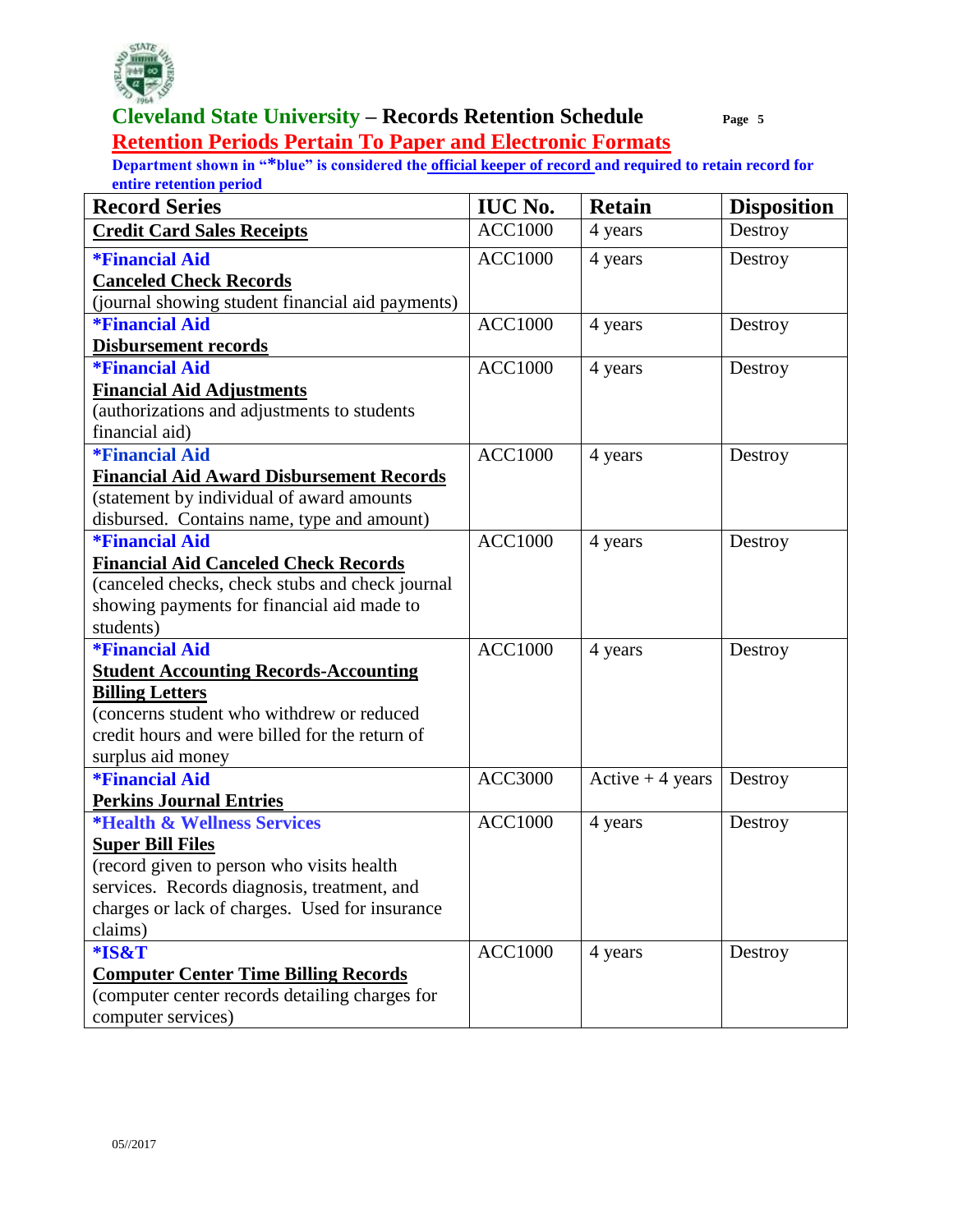

#### **Cleveland State University – Records Retention Schedule Page 6 Retention Periods Pertain To Paper and Electronic Formats**

| <b>Record Series</b>                               | <b>IUC No.</b> | <b>Retain</b>     | <b>Disposition</b> |
|----------------------------------------------------|----------------|-------------------|--------------------|
| *IS&T                                              | <b>ACC2000</b> | Active $+6$ years | Destroy            |
| <b>Data Processing Procurement Files</b>           |                |                   |                    |
| (records of procurement of system hardware and     |                |                   |                    |
| software)                                          |                |                   |                    |
| *IS&T                                              | <b>ACC2030</b> | Active $+6$ years | Destroy            |
| <b>Site Equipment Support Files</b>                |                |                   |                    |
| (records of support services provided for specific |                |                   |                    |
| data processing equipment)                         |                |                   |                    |
| <b>Invoices</b>                                    | <b>ACC1000</b> | 4 years           | Destroy            |
| (bills for goods shipped or services rendered.     |                |                   |                    |
| Usually matched to purchase orders and delivery    |                |                   |                    |
| slips and attached to voucher for payment)         |                |                   |                    |
| <i><b>*Libraries</b></i>                           | <b>ACC1000</b> | 4 years           | Destroy            |
| <b>Statement of Charges</b> (fines owed)           |                |                   |                    |
| <b>*Mailroom</b>                                   | <b>ACC1000</b> | 4 years           | Destroy            |
| Mail Room - Accountable                            |                |                   |                    |
| (express, registered, certified proof of delivery, |                |                   |                    |
| and proof of outgoing from departments,            |                |                   |                    |
| incoming addresses for various                     |                |                   |                    |
| individuals/departments)                           |                |                   |                    |
| <b>*Mail Room</b>                                  | <b>ACC3000</b> | 4 years           | Destroy            |
| <b>Postal Transactions</b>                         |                |                   |                    |
| (includes transactions from all mail department    |                |                   |                    |
| reports for all University accounts, records of    |                |                   |                    |
| postage spent by each department, copy by          |                |                   |                    |
| department of express, registered, certified proof |                |                   |                    |
| of delivered mail by department)                   |                |                   |                    |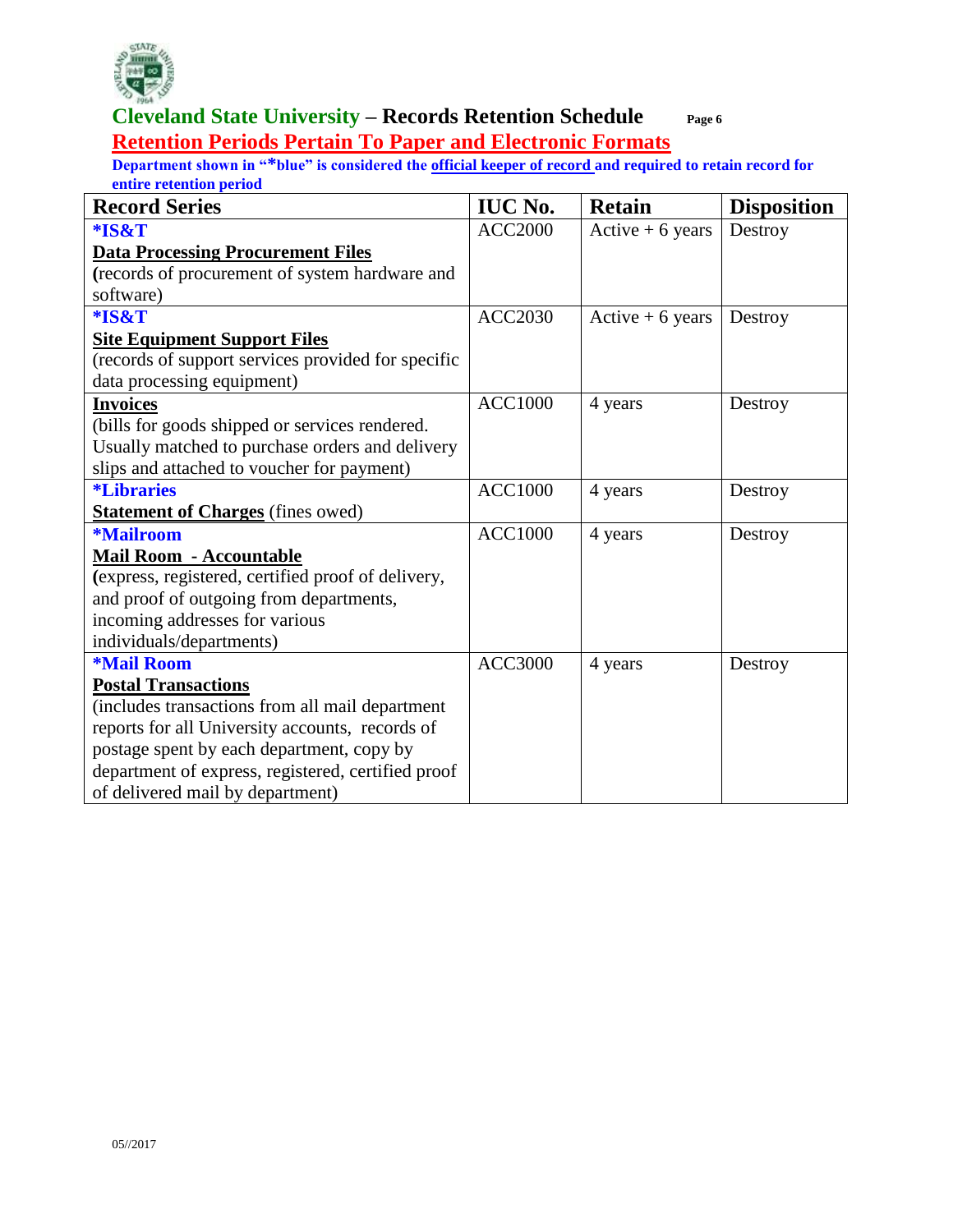

#### **Cleveland State University – Records Retention Schedule Page 7 Retention Periods Pertain To Paper Copies and Electronic Formats**

| <b>Record series</b>                              | <b>IUC No.</b> | <b>Retain</b> | <b>Disposition</b> |
|---------------------------------------------------|----------------|---------------|--------------------|
| <b>*Parking</b>                                   | <b>ACC1000</b> | 4 years       | Destroy            |
| <b>Daily Income Records</b>                       |                |               |                    |
| <b>*Parking</b>                                   | <b>ACC1000</b> | 4 years       | Destroy            |
| <b>Invoices - Outside the University</b>          |                |               |                    |
| (billings for parking, special events, reserved   |                |               |                    |
| parking, etc.)                                    |                |               |                    |
| <b>*Parking</b>                                   | <b>ACC1000</b> | 4 years       | Destroy            |
| <b>Journal Vouchers</b>                           |                |               |                    |
| (funds due parking for special events, decals and |                |               |                    |
| reserved parking with the University)             |                |               |                    |
| <b>*Parking</b>                                   | <b>ACC1000</b> | 4 years       | Destroy            |
| <b>Special Event Lot Revenue and Expense</b>      |                |               |                    |
| <b>Sheets</b>                                     |                |               |                    |
| (record of special events-lots used, tickets      |                |               |                    |
| issued, sold and returned, expenses and profit)   |                |               |                    |
| <b>*Parking</b>                                   | <b>ACC1000</b> | 1 year        | Destroy            |
| <b>Tickets Paid</b>                               |                |               |                    |
| <b>*Parking</b>                                   | <b>ACC3000</b> | 6 years       | Destroy            |
| <b>Parking Appeals</b>                            |                |               |                    |
| <b>*Parking</b>                                   | <b>ACC3000</b> | 4 years       | Destroy            |
| <b>Parking Fine Adjustments</b>                   |                |               |                    |
| (includes citation appeals & decisions)           |                |               |                    |
| <b>*Payroll</b>                                   | <b>ACC1000</b> | 4 years       | Destroy            |
| <b>Annuity Reports</b>                            |                |               |                    |
| (payroll deduction or statement for employees'    |                |               |                    |
| annuity plans)                                    |                |               |                    |
| <b>*Payroll</b>                                   | <b>ACC1000</b> | 4 years       | Destroy            |
| <b>Change Report: Classified Staff</b>            |                |               |                    |
| (bi-weekly listings of payroll adjustments        |                |               |                    |
| processed through Personnel Services              |                |               |                    |
| concerning full-time or part-time employee        |                |               |                    |
| status)                                           |                |               |                    |
| <i><b>*Payroll</b></i>                            | <b>ACC1000</b> | 4 years       | Destroy            |
| <b>Payroll Expense Report</b>                     |                |               |                    |
| <i><b>*Payroll</b></i>                            | <b>ACC1000</b> | 4 years       | Destroy            |
| <b>Worker's Compensation Payments</b>             |                |               |                    |
| <b>Petty Cash records</b>                         | <b>ACC1000</b> | 4 years       | Destroy            |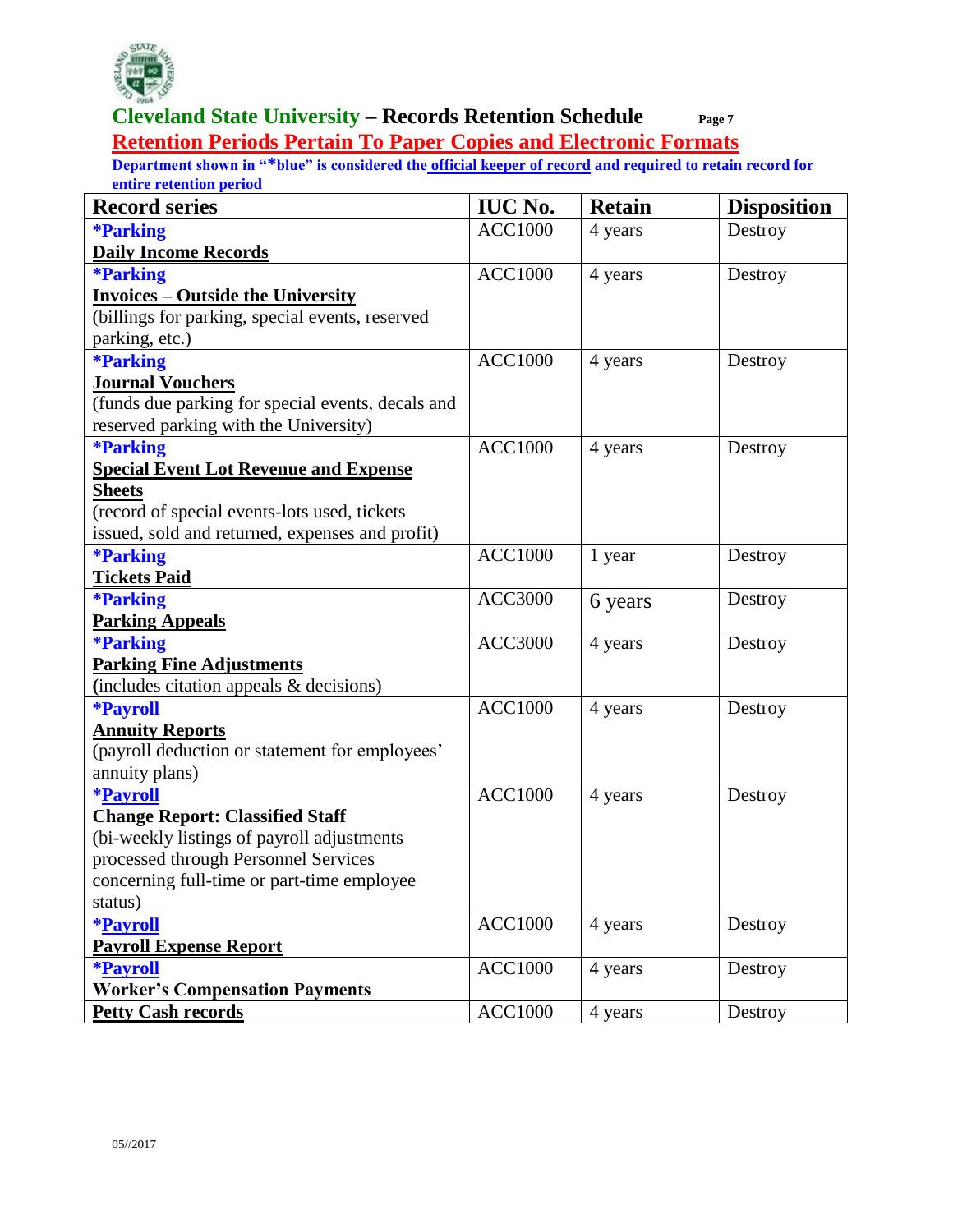

#### **Cleveland State University – Records Retention Schedule Page 8 Retention Periods Pertain To Paper Copies and Electronic Formats**

| <b>Record series</b>                                  | <b>IUC No.</b> | <b>Retain</b> | <b>Disposition</b> |
|-------------------------------------------------------|----------------|---------------|--------------------|
| <b>*Purchasing</b>                                    | <b>ACC1000</b> | 4 years       | Destroy            |
| <b>Continuous Orders</b>                              |                |               |                    |
| <b>Royalty Payments</b>                               | <b>ACC1000</b> | 4 years       | Destroy            |
| <b>Receipts</b>                                       | <b>ACC1000</b> | 4 years       | Destroy            |
| <b>Registers</b>                                      | <b>ACC1000</b> | 4 years       | Destroy            |
| <b>Requisitions</b>                                   | <b>ACC1000</b> | 4 years       | Destroy            |
| (forms for ordering goods and services)               |                |               |                    |
| <b>*Residence Life</b>                                | <b>ACC1000</b> | 4 years       | Destroy            |
| <b>Student Dorm Contracts</b>                         |                |               |                    |
| (agreements between students and residence halls      |                |               |                    |
| governing room and boards and fee payment             |                |               |                    |
| agreements, includes meal plan authorizations)        |                |               |                    |
| <i><b>*Residence Life</b></i>                         | <b>ACC1000</b> | 4 years       | Destroy            |
| <b>Dorm Contracts Release Files</b>                   |                |               |                    |
| (includes application, correspondence, and record     |                |               |                    |
| of decision reached concerning request to break       |                |               |                    |
| contracts for room and board)                         |                |               |                    |
| <i><b>*Residence Life</b></i>                         | <b>ACC3000</b> | 4 years       | Destroy            |
| <b>Front Desk Balancing Form</b>                      |                |               |                    |
| (financial transaction sheet designed for front desk, |                |               |                    |
| contains student/staff financial transactions)        |                |               |                    |
| <b>Sales Receipts</b>                                 | <b>ACC1000</b> | 4 years       | Destroy            |
| <b>Student Accounting Records - Insurance</b>         | <b>ACC1000</b> | 4 years       | Destroy            |
| <b>Records</b>                                        |                |               |                    |
| (records of students enrolled in university health    |                |               |                    |
| program)                                              |                |               |                    |
| <b>Stop Payment Forms</b>                             | <b>ACC1000</b> | 4 years       | Destroy            |
| (includes stop payment forms and print outs of        |                |               |                    |
| online stop payment activity)                         |                |               |                    |
| <i><b>*Speech and Hearing Clinic</b></i>              | <b>ACC1000</b> | 6 years       | Destroy            |
| <b>Clinical Billings/Receipts</b>                     |                |               |                    |
| <b>Subsidiary Ledgers</b>                             | <b>ACC1000</b> | 4 years       | Destroy            |
| (book of accounts of the university                   |                |               |                    |
| <b>Telephone Expense Records</b>                      | <b>ACC1000</b> | 4 years       | Destroy            |
| <i><b>*Dramatic Arts</b></i>                          | <b>ACC1000</b> | 4 years       | Destroy            |
| <b>Ticket Stubs</b>                                   |                |               |                    |
| (ticket stubs from tickets sold at theatre            |                |               |                    |
| productions)                                          |                |               |                    |
| <b>Travel Expenses</b>                                | <b>ACC1000</b> | 4 years       | Destroy            |
| <i><b>*Treasury Services</b></i>                      | <b>ACC1000</b> | 4 years       | Destroy            |
| <b>Emergency Tuition Adjustment Requests</b>          |                |               |                    |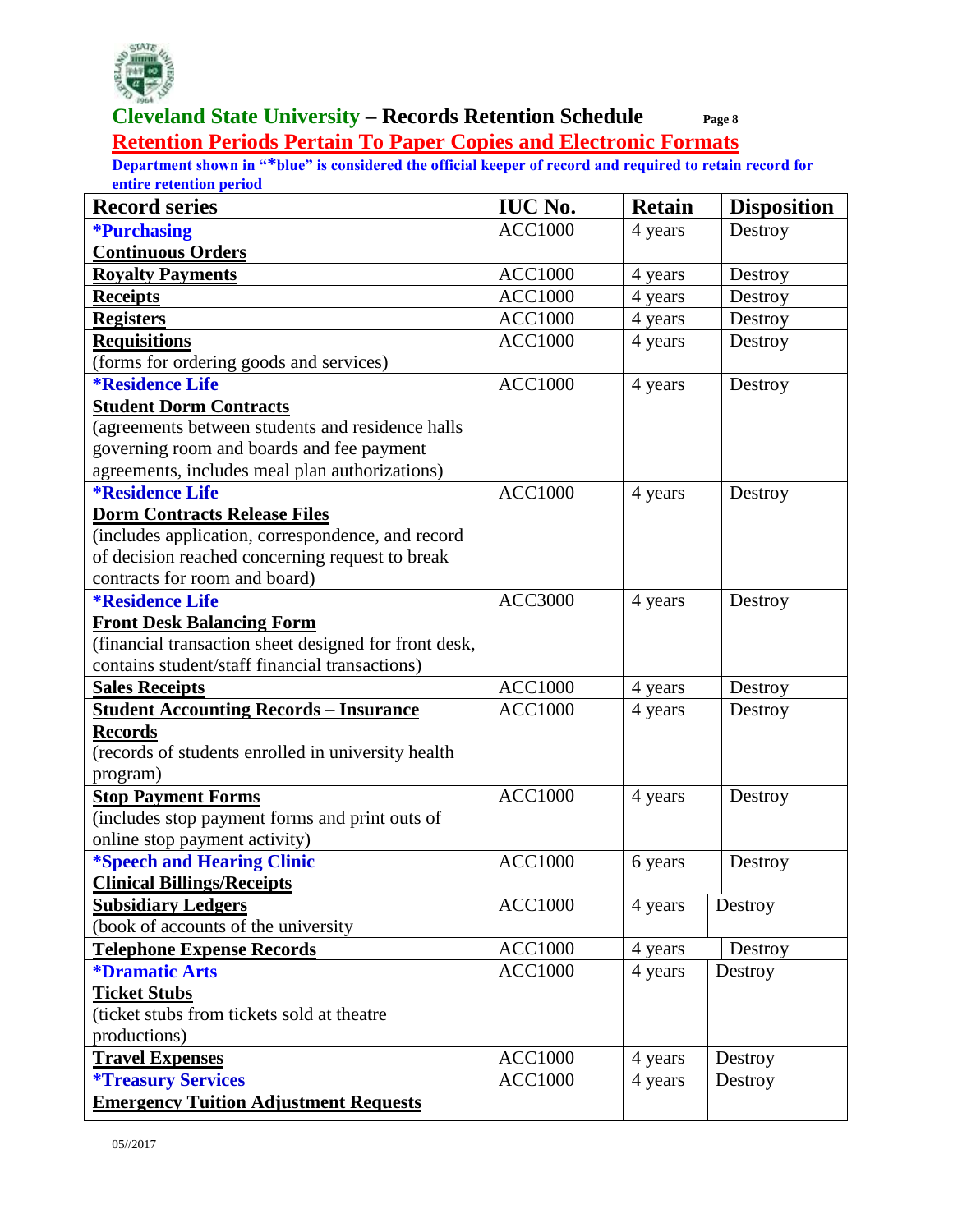

#### **Cleveland State University – Records Retention Schedule Page 9 Retention Periods Pertain To Paper Copies and Electronic Formats**

| <b>Record series</b>                                | <b>IUC No.</b> | <b>Retain</b>      | <b>Disposition</b> |
|-----------------------------------------------------|----------------|--------------------|--------------------|
| <i><b>*Treasury Services</b></i>                    | <b>ACC1000</b> | 4 years            | Destroy            |
| <b>Overpayment of Educational Expense Billing</b>   |                |                    |                    |
| <b>Treasury Services</b>                            | <b>ACC1000</b> | 4 years            | Destroy            |
| <b>Tuition Remission Applications</b>               |                |                    |                    |
| (tuition waiver records for employees and           |                |                    |                    |
| dependents)                                         |                |                    |                    |
| <b>Unemployment Insurance Payments</b>              | <b>ACC1000</b> | 4 years            | Destroy            |
| <b>Utility Company Invoices</b>                     | <b>ACC1000</b> | 5 years            | Destroy            |
| <b>Vending Commission Income Records</b>            | <b>ACC1000</b> | 4 years            | Destroy            |
| <b>Voucher Register</b>                             | <b>ACC1000</b> | 4 years            | Destroy            |
| <b>General Ledgers</b>                              | <b>ACC1010</b> | 6 years            | Review for         |
| (summary or detail of all transactions affecting    |                |                    | historical value   |
| the account of the university)                      |                |                    | & transfer to      |
|                                                     |                |                    | archives           |
| <i><b>*Law Clinic</b></i>                           | <b>ACC1010</b> | <b>IND</b>         | Destroy            |
| <b>Clinic Trust Fund Account</b>                    |                |                    |                    |
| <b>*Athletics</b>                                   | <b>ACC2000</b> | Active $+6$ years  | Destroy            |
| <b>Inventory Records</b>                            |                |                    |                    |
| (equipment issued to student athletes(              |                |                    |                    |
| <b>*Property Control</b>                            | <b>ACC2000</b> | Active $+6$ years  | Destroy            |
| <b>Inventory Control Records</b>                    |                |                    |                    |
| <b>Work Orders</b>                                  | <b>ACC2000</b> | $Active + 6 years$ | Destroy            |
| <b>Balance Sheets</b>                               | <b>ACC3000</b> | 4 years            | Destroy            |
| <b>Chart of Accounts</b>                            | <b>ACC3000</b> | 4 years            | Destroy            |
| (expense account files)                             |                |                    |                    |
| <b>Journals</b>                                     | <b>ACC3000</b> | 4 years            | Destroy            |
| (Chronological record in which financial            |                |                    |                    |
| transactions are first recorded before being        |                |                    |                    |
| posted as a credit or debit in a ledger.            |                |                    |                    |
| <b>Journal entries</b>                              | <b>ACC3000</b> | 4 years            | Destroy            |
| (records entering details of a transaction into the |                |                    |                    |
| accounting system. Journal entries are made in a    |                |                    |                    |
| journal and later posted to a ledger)               |                |                    |                    |
| <b>MBE Quarterly Report</b>                         | <b>ACC3000</b> | 4 years            | Destroy            |
| (report of purchases from State certified minority  |                |                    |                    |
| business enterprises along with actual              |                |                    |                    |
| expenditures MBE & EDGE report and                  |                |                    |                    |
| MBE/EDGE vendor print out)                          |                |                    |                    |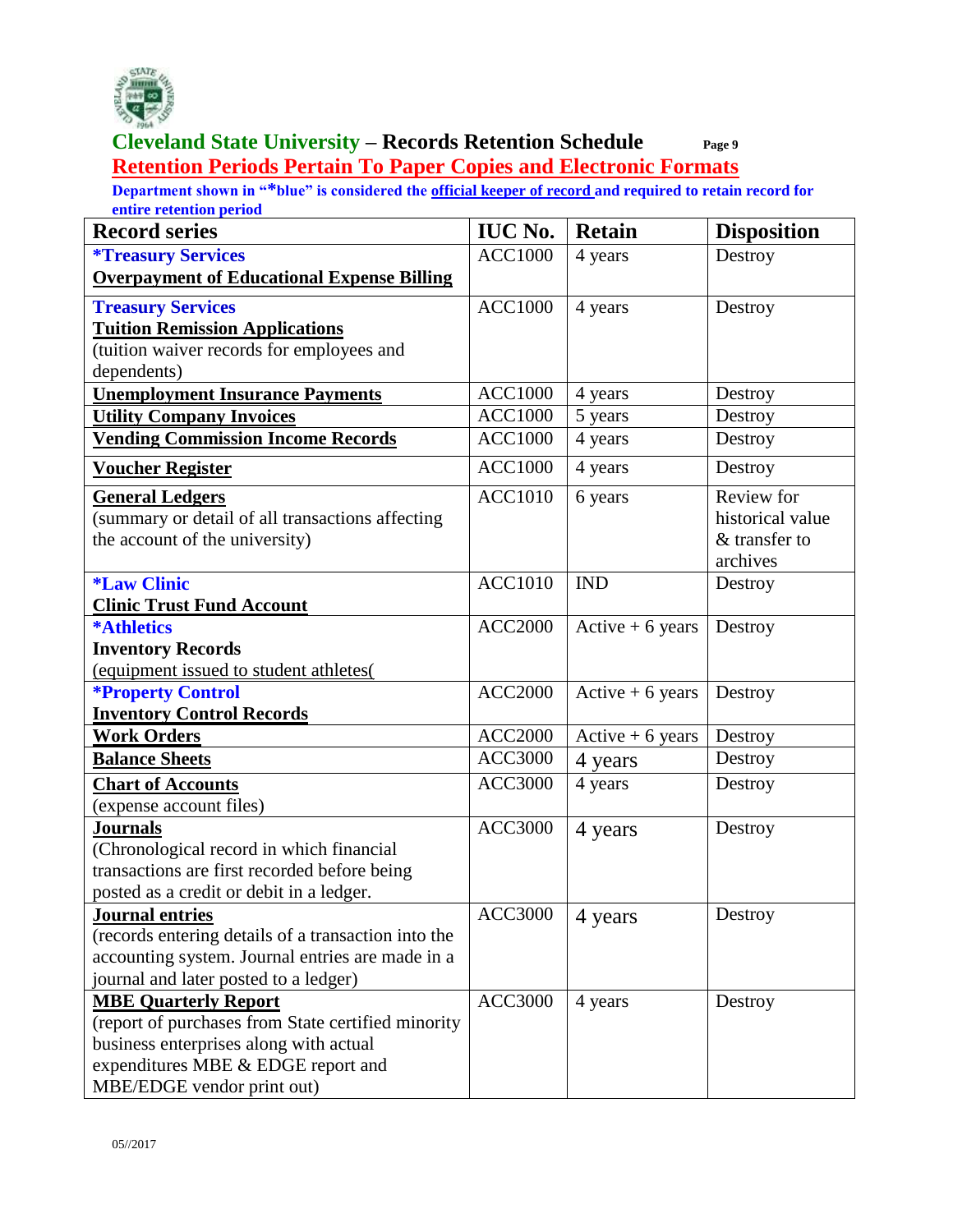

#### **Cleveland State University – Records Retention Schedule Page 10 Retention Periods Pertain To Paper Copies and Electronic Formats**

| <b>Record series</b>                             | <b>IUC No.</b> | <b>Retain</b>      | <b>Disposition</b> |
|--------------------------------------------------|----------------|--------------------|--------------------|
| <b>*Planning Assessment &amp; Information</b>    | ADM1020        | Active $+1$ year   | Review for         |
| <b>Planning Models</b>                           |                |                    | continuing value   |
| (records related to planning and forecasting for |                |                    |                    |
| internal purposes.)                              |                |                    |                    |
| <b>Planning Documents</b>                        | ADM1020        | Active $+1$ year   | Destroy            |
| (includes self-studies and strategic plans)      |                |                    |                    |
| <b>Planning/Forecasting</b>                      | ADM1020        | Active $+1$ years  | Review for         |
| (Administrative Records)                         |                |                    | archive value      |
| <b>Inventory Control Records)</b>                | ADM2000        | $Active + 6 years$ | Destroy            |
| <b><i>*Facilities Management</i></b>             | ADM2020        | Active $+6$ years  | Destroy            |
| <b>Building Files</b>                            |                |                    |                    |
| (files for each building on campus that contain  |                |                    |                    |
| correspondence pertaining to each particular     |                |                    |                    |
| building, includes complaints, service requests, |                |                    |                    |
| projects, maintenance                            |                |                    |                    |
| <b>*Facilities Management</b>                    | ADM2020        | Active $+6$ years  | Destroy            |
| <b>Field Sheets</b>                              |                |                    |                    |
| (equipment, motor and electrical data for new    |                |                    |                    |
| buildings and equipment - used for preventative  |                |                    |                    |
| maintenance)                                     |                |                    |                    |
| <b><i>*Facilities Management</i></b>             | ADM2020        | Active $+6$ years  | Destroy            |
| <b>Property Maintenance Records</b>              |                |                    |                    |
| <b>*Facilities Management</b>                    | ADM2020        | Active $+5$ years  | Destroy            |
| <b>Generator Test Records</b>                    |                |                    |                    |
| <b>*Facilities Management</b>                    | ADM2020        | Active $+6$ years  | Destroy            |
| <b>Surplus Property Documentation</b>            |                |                    |                    |
| <b>*Facilities Management</b>                    | ADM2030        | Active $+6$ years  | Archives           |
| <b>Construction Designs and Specifications</b>   |                |                    |                    |
| (written requirements and standards for          |                |                    |                    |
| materials, equipment, construction systems and   |                |                    |                    |
| workmanship as applied to the work and certain   |                |                    |                    |
| administrative details applicable thereto)       |                |                    |                    |
| <b>*Facilities Management</b>                    | ADM3020        | <b>IND</b>         | Archives           |
| <b>Energy Conservation Projects</b>              |                | (minimum 10        |                    |
| (includes grant applications, energy audit data, |                | years)             |                    |
| grant award, correspondence, design and          |                |                    |                    |
| implementation documents, Federal and State      |                |                    |                    |
| requested reporting forms, rejection letters,)   |                |                    |                    |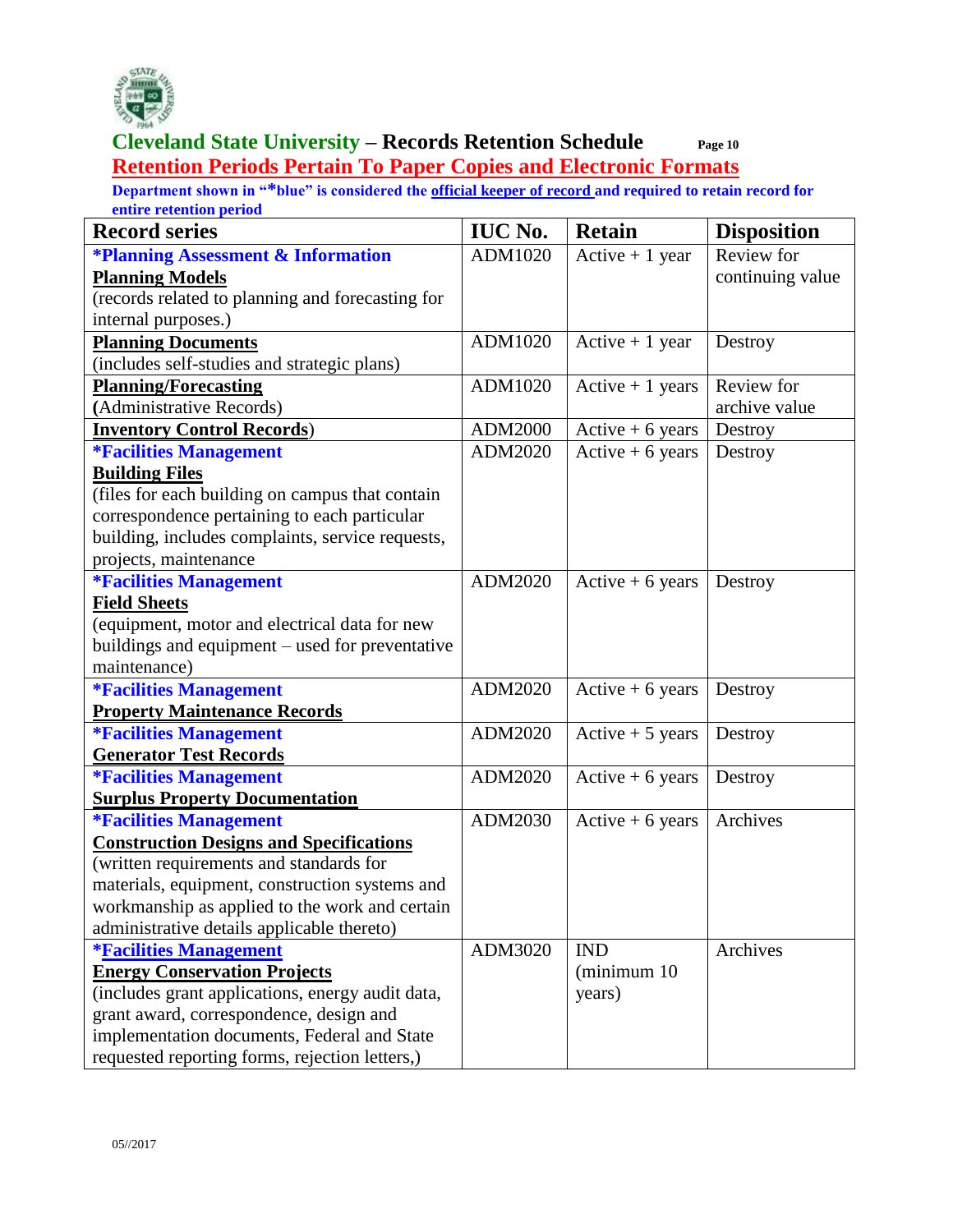

# **Cleveland State University – Records Retention Schedule**<br>Cleveland State University – Records Retention Schedule **Page 11 Retention Periods Pertain To Paper Copies and Electronic Formats**

| <b>Record series</b>                             | <b>IUC No.</b> | <b>Retain</b>      | <b>Disposition</b> |
|--------------------------------------------------|----------------|--------------------|--------------------|
| <b><i>*Facilities Management</i></b>             | ADM9900        | 5 years            | Destroy            |
| <b>Daily Energy Reports</b>                      |                |                    |                    |
| (total campus electric and steam, projected      |                |                    |                    |
| monthly electric use and cost compared to        |                |                    |                    |
| budget)                                          |                |                    |                    |
| <b><i>*Facilities Management</i></b>             | ADM9900        | Active $+1$ year   | Destroy            |
| <b>Sewer Charge Exemption</b>                    |                | after audit        |                    |
| (quarterly reports to NEORSD reporting meter     |                |                    |                    |
| readings for buildings receiving sewer charge    |                |                    |                    |
| exemption)                                       |                |                    |                    |
| <b><i>*Facilities Management</i></b>             | ADM9900        | 7 years            | Destroy            |
| <b>Steam Consumption</b>                         |                |                    |                    |
| (Monthly sheets listing steam consumption        |                |                    |                    |
| along with weather date for purpose of issuing a |                |                    |                    |
| daily energy report)                             |                |                    |                    |
| <b><i>*Facilities Management</i></b>             | ADM9900        | 7 years            | Destroy            |
| <b>Utility Records/Readings</b>                  |                |                    |                    |
| <i><b>*Facilities Management</b></i>             | ADM9900        | 2 years            | Destroy            |
| <b>Weather Forecasts</b>                         |                |                    |                    |
| *IS&T                                            | ADM2020        | $Active + 6 years$ | Destroy            |
| <b>Information Systems</b>                       |                | (inactive when     |                    |
| <b>Maintenance Contract Files</b>                |                | equipment no       |                    |
| (records documenting support services provided   |                | longer owned)      |                    |
| to specific data processing equipment or         |                |                    |                    |
| installations)                                   |                |                    |                    |
| *IS&T                                            | ADM3000        | Retain 3 years     | Destroy            |
| <b>Data Processing Policies</b>                  |                | after policy is    |                    |
| (records of data processing policies including   |                | withdrawn,         |                    |
| those covering access and security, systems      |                | revised, updated   |                    |
| development, data retention and disposition and  |                | or superseded      |                    |
| data ownership)                                  |                |                    |                    |
| *IS&T                                            | ADM9900        | 3 years after      | Destroy            |
| <b>Application Development Project Files</b>     |                | system is no       |                    |
| (records created and used in the development,    |                | longer in use      | May retain for     |
| redesign, or modification of an automated        |                |                    | reference          |
| system or application, e.g. project management   |                |                    |                    |
| records, status reports, draft system or         |                |                    |                    |
| subsystem specifications, draft user             |                |                    |                    |
| requirements and specifications, memoranda       |                |                    |                    |
| and correspondence)                              |                |                    |                    |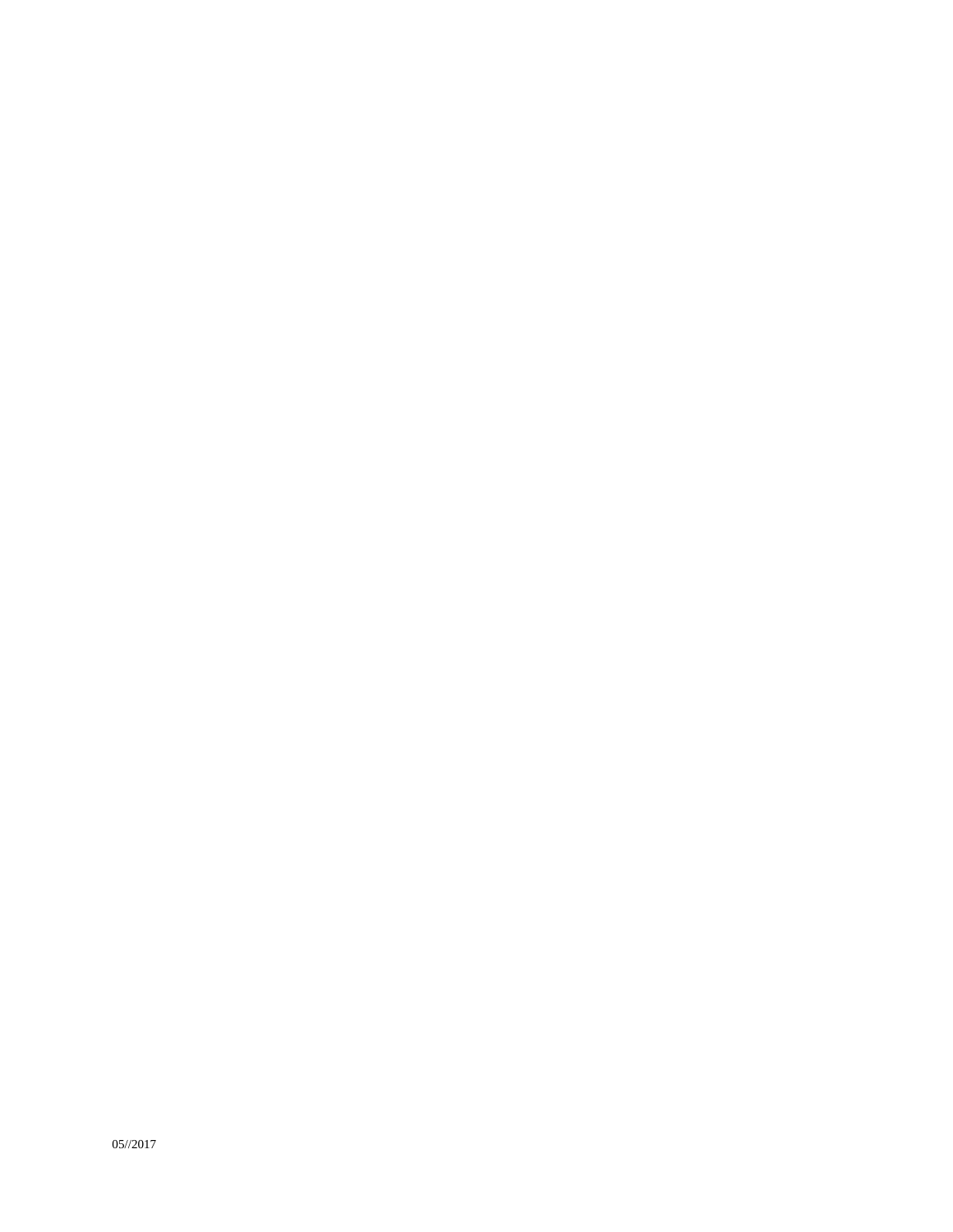

#### **Cleveland State University – Records Retention Schedule Page 12 Retention Periods Pertain To Paper Copies and Electronic Formats**

| <b>Record series</b>                               | <b>IUC No.</b> | <b>Retain</b>     | <b>Disposition</b> |
|----------------------------------------------------|----------------|-------------------|--------------------|
| *IS&T                                              | ADM9900        | 3 system update   | Destroy            |
| <b>Automated Program Listing/Source Code</b>       |                | cycles after      |                    |
| (automated program code which generates            |                | code is           |                    |
| machine language instructions used to operate      |                | superseded or     |                    |
| information system)                                |                | replaced          |                    |
| *IS&T                                              | ADM9900        | Active            | Destroy            |
| <b>Automated Tape Library System</b>               |                |                   |                    |
| (automated records used to control location,       |                |                   |                    |
| maintenance, and disposition of magnetic media     |                |                   |                    |
| in a tape library)                                 |                |                   |                    |
| *IS&T                                              | ADM9900        | Retain 3 system   | Destroy            |
| <b>Computer Usage Chargeback Billings</b>          |                | backups           |                    |
| *IS&T                                              | ADM9900        | Active            | Destroy            |
| <b>Computer Usage Reports - Summaries</b>          |                |                   |                    |
| (computer center records created to document       |                |                   |                    |
| computer usage)                                    |                |                   |                    |
| *IS&T                                              | ADM9900        | Until obsolete    | Destroy when no    |
| <b>Data Processing Hardware Documentation</b>      |                |                   | longer used & all  |
| Records documenting operation of equipment;        |                |                   | data is migrated   |
| includes control systems, configurations and       |                |                   | to new hardware.   |
| manuals                                            |                |                   |                    |
| *IS&T                                              | ADM9900        | Active $+6$ years | Destroy            |
| <b>Maintenance Contracts Files - Data</b>          |                |                   |                    |
| <b>Processing Equipment</b>                        |                |                   |                    |
| (includes copies of contracts, service histories   |                |                   |                    |
| and work orders)                                   |                |                   |                    |
| *IS&T                                              | ADM9900        | Active $+7$ years | Destroy            |
| <b>Mobile Campus Equipment Use &amp; Liability</b> |                |                   |                    |
| <b>Policy Forms</b>                                |                |                   |                    |
| (documents student's eligibility, fines, liability |                |                   |                    |
| and limitations while using a loaner laptop, two   |                |                   |                    |
| forms of I.D. are attached to this form)           |                |                   |                    |
| *IS&T                                              | ADM9900        | Current           | Destroy            |
| <b>Mobile Campus Loan Forms</b>                    |                | semester $+1$     |                    |
| (used to document laptop loan to students)         |                | previous          |                    |
|                                                    |                | semester          |                    |
| *IS&T                                              | ADM9900        | Active            | Destroy            |
| <b>PeopleSoft Access Forms</b>                     |                |                   |                    |
| (requests for access to PeopleSoft)                |                |                   |                    |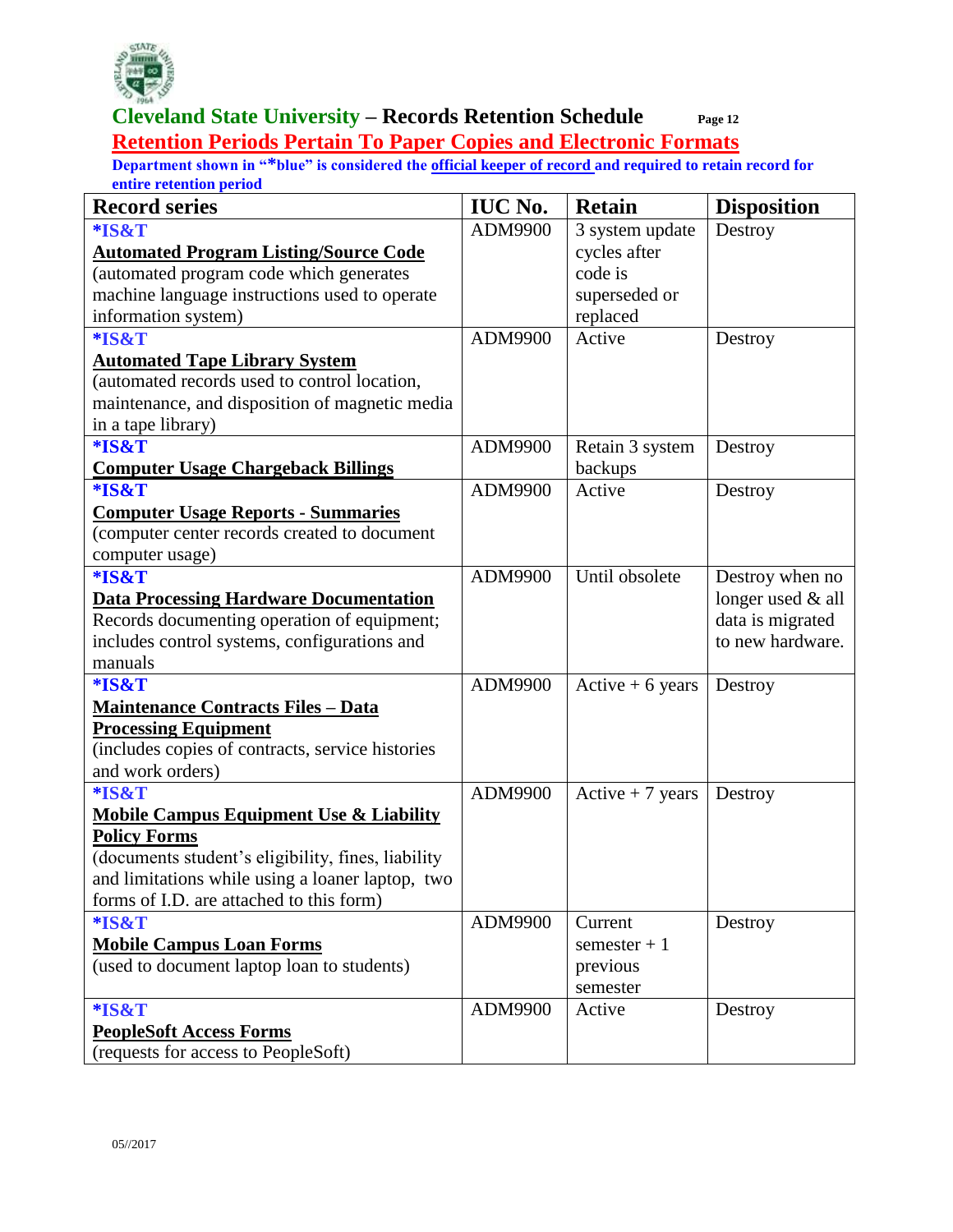

#### **Cleveland State University – Records Retention Schedule Page 13 Retention Periods Pertain To Paper Copies and Electronic Formats**

| <b>Record series</b>                             | <b>IUC No.</b> | <b>Retain</b>     | <b>Disposition</b> |
|--------------------------------------------------|----------------|-------------------|--------------------|
| *IS&T                                            | ADM9910        | 3 years after     | Destroy            |
| <b>Data Processing Operating Procedures</b>      |                | procedure is      |                    |
| (records of procedures for data entry, the       |                | updated, revised  |                    |
| operation of computer equipment, protection      |                | withdrawn or      |                    |
| control, tape library, system back up, and other |                | superseded        |                    |
| aspects of a data processing operation)          |                |                   |                    |
| *IS&T                                            | ADM9910        | 3 years after     | Review for         |
| <b>Data Systems Specifications</b>               |                | migration or      | historical value   |
| (user and operational documentation describing   |                | discontinuance    |                    |
| how application systems operates from a data     |                | of system         |                    |
| processing or functional user point of view)     |                |                   |                    |
| *IS&T                                            | ADM9910        | Retain until      | If not all data    |
| <b>Technical Program Documentation</b>           |                | data migrated to  | migrated or        |
| (program code, maintenance logs flowcharts,      |                | new system or     | destroyed,         |
| system change notices, original design           |                | destroyed         | review for         |
| documents, acceptance tests and other            |                |                   | historical value   |
| documentation of computer programs and           |                |                   |                    |
| modifications)                                   |                |                   |                    |
| *IS&T                                            | ADM9920        | Active $+3$ years | Destroy            |
| <b>Data Documentation/Data Dictionary</b>        |                |                   |                    |
| <b>Records</b>                                   |                |                   |                    |
| (generally created during development or         |                |                   |                    |
| modification and are necessary to access,        |                |                   |                    |
| retrieve, manipulate and interpret data in an    |                |                   |                    |
| automated system)                                |                |                   |                    |
| *IS&T                                            | ADM9920        | Active $+3$ years | Destroy            |
| <b>Information Systems</b>                       |                |                   |                    |
| <b>Hardware &amp; Software Conversion Plans</b>  |                |                   |                    |
| *IS&T                                            | ADM9920        | Active $+3$ years | Review for         |
| <b>Information Systems</b>                       |                |                   | continuing         |
| <b>Information Resources Management and</b>      |                |                   | historical value   |
| <b>Data Processing Services Plans</b>            |                |                   | and potential      |
| (University IT plans, data processing service)   |                |                   | transfer to        |
| plans, strategic plans, and related records used |                |                   | Archives           |
| to plan for information systems development,     |                |                   |                    |
| technology acquisitions, data processing         |                |                   |                    |
| services provision, or related areas)            |                |                   |                    |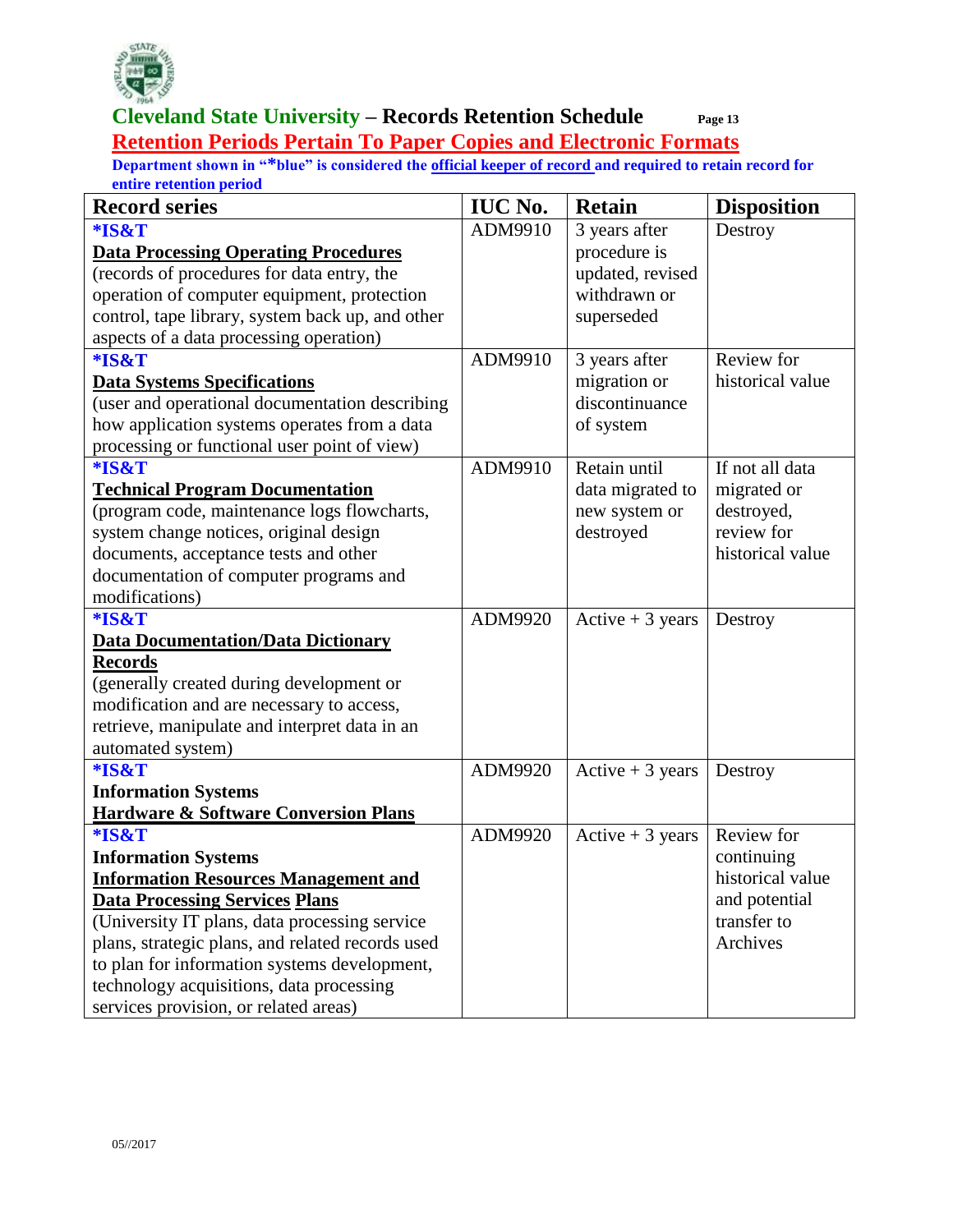

#### **Cleveland State University – Records Retention Schedule Page 14 Retention Periods Pertain To Paper Copies and Electronic Formats**

| <b>Record series</b>                                                                                                                                                                                                                                                                                                                 | <b>IUC No.</b> | <b>Retain</b>     | <b>Disposition</b> |
|--------------------------------------------------------------------------------------------------------------------------------------------------------------------------------------------------------------------------------------------------------------------------------------------------------------------------------------|----------------|-------------------|--------------------|
| *IS&T                                                                                                                                                                                                                                                                                                                                | ADM9920        | Active $+3$ years | Destroy            |
| <b>Information Systems</b>                                                                                                                                                                                                                                                                                                           |                |                   |                    |
| <b>Network Usage Reports</b>                                                                                                                                                                                                                                                                                                         |                |                   |                    |
| (summary reports and other records created to                                                                                                                                                                                                                                                                                        |                |                   |                    |
| document computer usage for reporting or                                                                                                                                                                                                                                                                                             |                |                   |                    |
| other purposes)                                                                                                                                                                                                                                                                                                                      |                |                   |                    |
| *IS&T                                                                                                                                                                                                                                                                                                                                | ADM9920        | Active $+3$ years | Review for         |
| <b>Information Systems</b>                                                                                                                                                                                                                                                                                                           |                |                   | continuing         |
| <b>Operating Procedures &amp; Hardware</b>                                                                                                                                                                                                                                                                                           |                |                   | historical value   |
| <b>Conversion Plans</b>                                                                                                                                                                                                                                                                                                              |                |                   | and potential      |
| (records of procedures for data entry, computer                                                                                                                                                                                                                                                                                      |                |                   | transfer to        |
| equipment operation, production control, tape                                                                                                                                                                                                                                                                                        |                |                   | Archives           |
| library, system back up, and other aspects of a                                                                                                                                                                                                                                                                                      |                |                   |                    |
| data processing operation)                                                                                                                                                                                                                                                                                                           |                |                   |                    |
| *IS&T                                                                                                                                                                                                                                                                                                                                | ADM9920        | Active $+3$ years | Destroy            |
| <b>Information Systems</b>                                                                                                                                                                                                                                                                                                           |                |                   |                    |
| <b>Test Database and Files</b>                                                                                                                                                                                                                                                                                                       |                |                   |                    |
| (routine or benchmark data sets, related                                                                                                                                                                                                                                                                                             |                |                   |                    |
| documentation, and test routsideesults                                                                                                                                                                                                                                                                                               |                |                   |                    |
| constructed or used to test or develop a system)                                                                                                                                                                                                                                                                                     |                |                   |                    |
| *IS&T                                                                                                                                                                                                                                                                                                                                | ADM9925        | 3 cycles          | Destroy            |
| <b>Information Systems</b>                                                                                                                                                                                                                                                                                                           |                |                   |                    |
| <b>Audit Trail Files</b>                                                                                                                                                                                                                                                                                                             |                |                   |                    |
| (data generated during the creation of a master                                                                                                                                                                                                                                                                                      |                |                   |                    |
| file or database used to validate a master file or                                                                                                                                                                                                                                                                                   |                |                   |                    |
| database during a processing cycle)                                                                                                                                                                                                                                                                                                  |                |                   |                    |
| *IS&T                                                                                                                                                                                                                                                                                                                                | ADM9925        | $3 cycles +$      | Destroy            |
| <b>Information Systems</b>                                                                                                                                                                                                                                                                                                           |                | backup            |                    |
|                                                                                                                                                                                                                                                                                                                                      |                |                   |                    |
|                                                                                                                                                                                                                                                                                                                                      |                |                   |                    |
|                                                                                                                                                                                                                                                                                                                                      |                |                   |                    |
|                                                                                                                                                                                                                                                                                                                                      |                |                   |                    |
|                                                                                                                                                                                                                                                                                                                                      |                |                   |                    |
|                                                                                                                                                                                                                                                                                                                                      |                |                   |                    |
|                                                                                                                                                                                                                                                                                                                                      |                |                   |                    |
|                                                                                                                                                                                                                                                                                                                                      |                |                   |                    |
| <b>Backup Files</b><br>(copies of master files or databases, application<br>software, logs, directories, and other records<br>needed to restore a system in case of a disaster<br>or inadvertent destruction)<br><b>*Motor Pool</b><br><b>Motor Vehicle Records</b><br>(includes title, insurance, and maintenance<br>documentation) | ADM2020        | Active $+6$ years | Destroy            |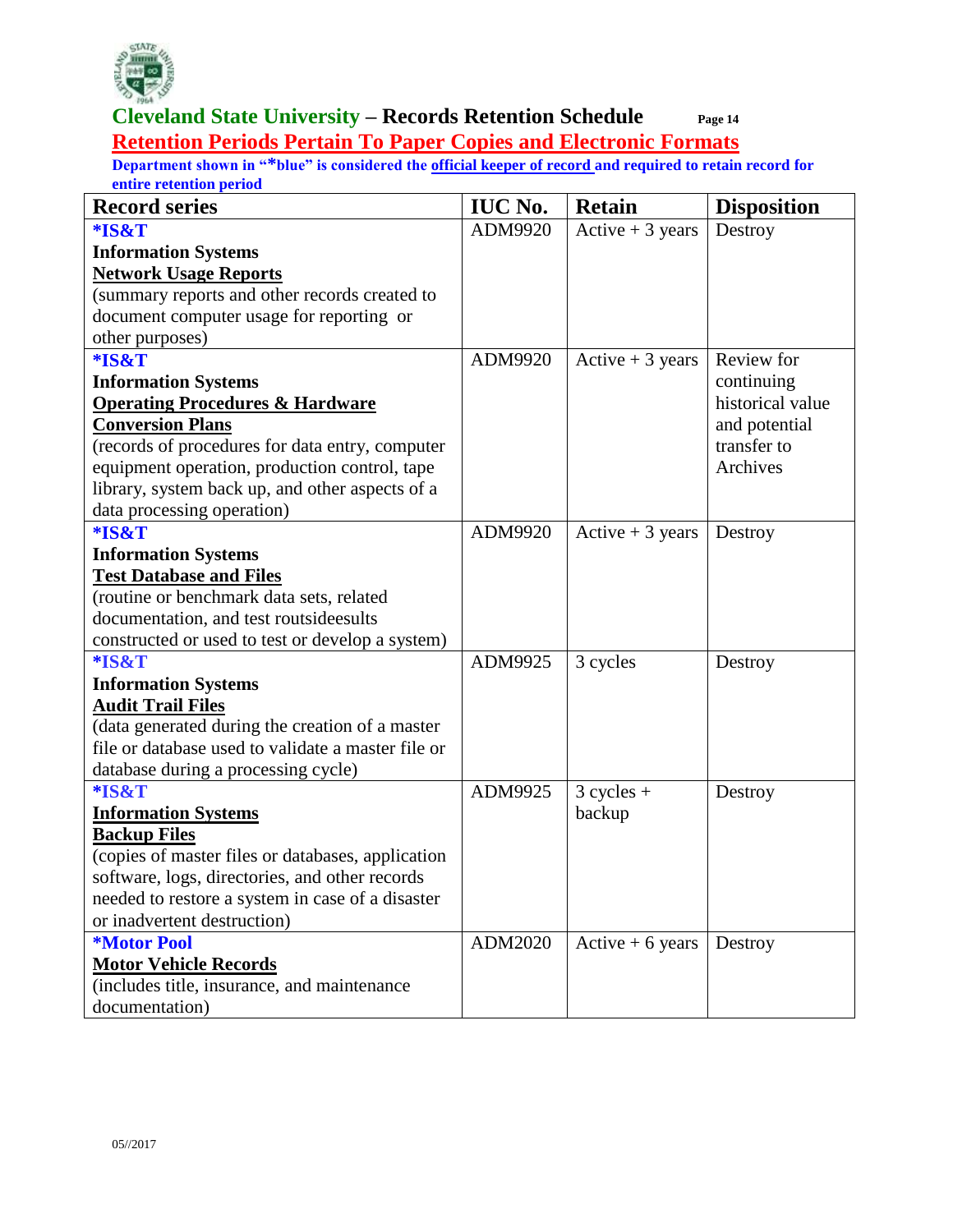

#### **Cleveland State University – Records Retention Schedule Page 15 Retention Periods Pertain To Paper Copies and Electronic Formats**

| <b>Record series</b>                                | <b>IUC No.</b>  | <b>Retain</b>     | <b>Disposition</b> |
|-----------------------------------------------------|-----------------|-------------------|--------------------|
| <i><b>*Capital Planning</b></i>                     | <b>ADM 2030</b> | Active $+6$ years | Archives           |
| <b>Blueprints</b>                                   |                 |                   |                    |
| <i><b>*Capital Planning</b></i>                     | <b>ADM 2030</b> | Active $+6$ years | Life of building   |
| <b>Building Specifications</b>                      |                 |                   |                    |
| (campus planning requirements for Stilwell          |                 |                   |                    |
| Hall, Science and Science II)                       |                 |                   |                    |
| <i><b>*Capital Planning</b></i>                     | <b>ADM 2030</b> | Active $+6$ years | Archives           |
| <b>Construction Projects - Design Review</b>        |                 |                   |                    |
| <b>Committee</b>                                    |                 |                   |                    |
| (minutes, agendas, correspondence and general       |                 |                   |                    |
| information, committee responsible to review        |                 |                   |                    |
| site and elevation plans to ensure compatibility    |                 |                   |                    |
| with surrounding projects and master plan           |                 |                   |                    |
| <i><b>*Capital Planning</b></i>                     | <b>ADM 2030</b> | Active $+6$ years | Archives           |
| <b>Construction Projects - Schematic Design</b>     |                 |                   |                    |
| (analysis of site impact and volumetric             |                 |                   |                    |
| formation, circulation patterns and                 |                 |                   |                    |
| infrastructure serving to illustrate client and     |                 |                   |                    |
| architect's design vision in a definitive way       |                 |                   |                    |
| <i><b>*Capital Planning</b></i>                     | <b>ADM 2030</b> | Active $+6$ years | Maintain for life  |
| <b>Renovation Project Folders</b>                   |                 |                   | of building        |
| (documentation of funding, expenses, design         |                 |                   |                    |
| and specs., correspondence for minor                |                 |                   |                    |
| renovation projects funded by accts. 02600-         |                 |                   |                    |
| 43274, 43278, 43275                                 |                 |                   |                    |
| <i><b>*Capital Planning - Architects</b></i>        | ADM2030         | 10 years          | Archives           |
| <b>Administration - Project Files</b>               |                 |                   |                    |
| (documentation of evolution of and changes in       |                 |                   |                    |
| space configuration and assignment for capital      |                 |                   |                    |
| construction and large scale local renovation       |                 |                   |                    |
| <i><b>*Capital Planning - Architects</b></i>        | ADM2030         | Active $+6$ years | Archives           |
| <b>Administration - Small Scale Floor Plans</b>     |                 |                   |                    |
| $(8.5x11$ and $11x17$ floor plans with field notes, |                 |                   |                    |
| for distribution and use, includes architectural    |                 |                   |                    |
| engineering drawings - one set reduced size         |                 |                   |                    |
| plus record of changes initiated)                   |                 |                   |                    |
| <i><b>*Capital Planning-Architects</b></i>          | ADM2035         | $LOB-+6$ years    | Review for         |
| <b>Blueprints</b>                                   |                 |                   | continued value    |
| (As-built construction drawings)                    |                 |                   | and potential      |
|                                                     |                 |                   | transfer to        |
|                                                     |                 |                   | archives           |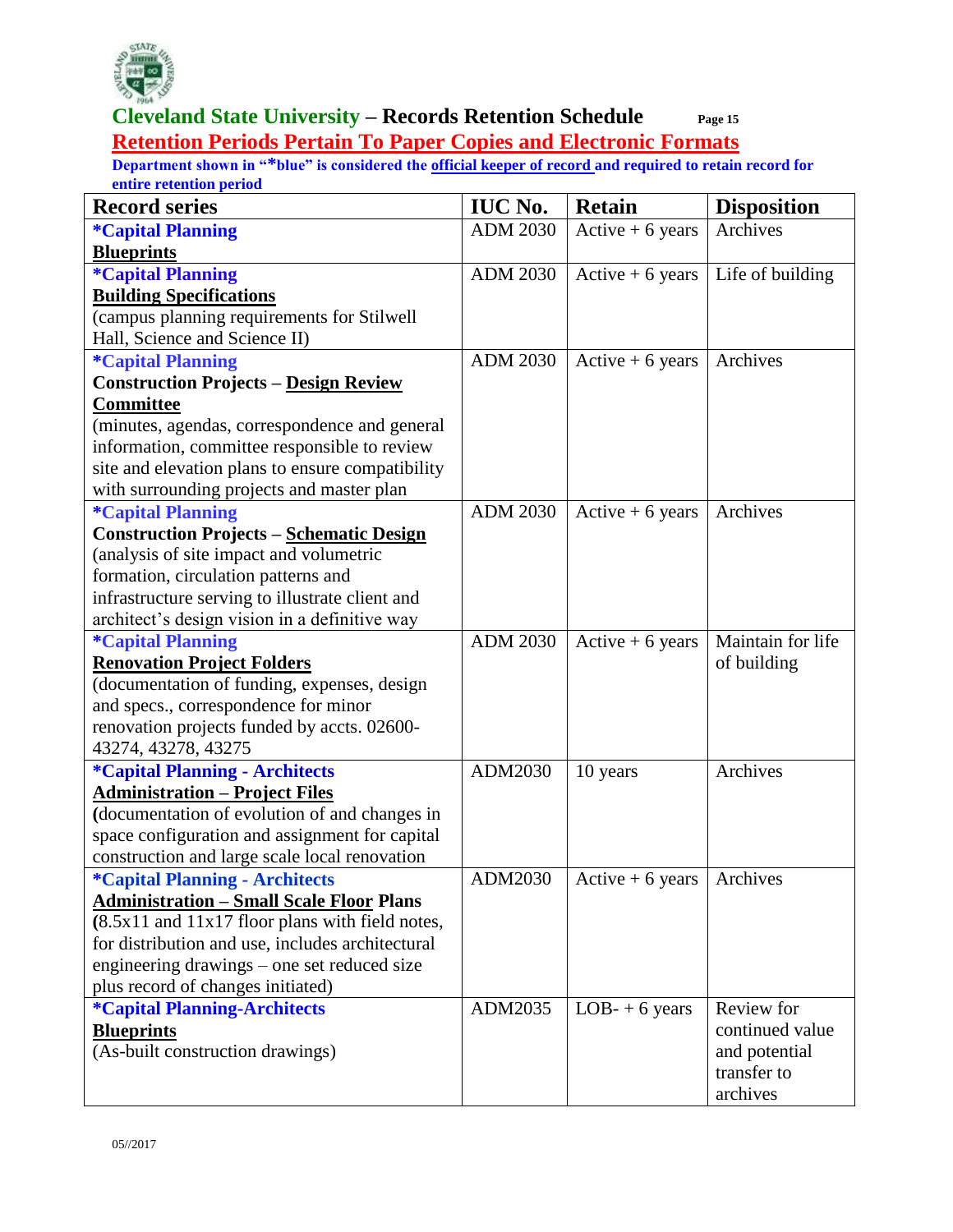

#### **Cleveland State University – Records Retention Schedule Page 16 Retention Periods Pertain To Paper Copies and Electronic Formats**

| <b>Record series</b>                              | <b>IUC No.</b> | <b>Retain</b>      | <b>Disposition</b>  |
|---------------------------------------------------|----------------|--------------------|---------------------|
| <i><b>*Capital Planning-Architects</b></i>        | ADM2030        | $Active + 6 years$ | Archives            |
| <b>Building and Project Plans</b>                 |                | (inactive when no  | (Retain for life of |
| (original building plans and details for new      |                | longer             | building)           |
| buildings, building renovations and original      |                | referenced)        |                     |
| building documents Pre-CSU)                       |                |                    |                     |
| <i><b>*Capital Planning - Architects</b></i>      | ADM2030        | $Active + 6 years$ | Permanent           |
| <b>Construction Projects - Construction</b>       |                |                    |                     |
| <b>Designs and Specifications</b>                 |                |                    |                     |
| (written requirements and standards for           |                |                    |                     |
| materials, equipment, construction systems and    |                |                    |                     |
| workmanship as applied to the work and certain    |                |                    |                     |
| administrative details applicable thereto)        |                |                    |                     |
| <i><b>*Capital Planning - Architects</b></i>      | ADM2030        | Active $+6$ years  | Review for          |
| <b>Construction Projects Design Review</b>        |                |                    | continued value     |
| <b>Committee</b>                                  |                |                    | and possible        |
| (minutes, agendas, correspondence and general     |                |                    | transfer to         |
| information. Committee responsible to review      |                |                    | archives            |
| site and elevation plans to ensure compatibility  |                |                    |                     |
| with surrounding projects and master plan)        |                |                    |                     |
| <i><b>*Capital Planning - Architects</b></i>      | ADM2030        | Active $+6$ years  | Permanent           |
| <b>Construction Projects - Construction</b>       |                |                    |                     |
| <b>Documents</b> (collectively, the drawings,     |                |                    |                     |
| specifications, addenda, definitions, notice to   |                |                    |                     |
| bidders, bid form, contract and attachments,      |                |                    |                     |
| bond, bulletins, shop drawings, change orders,    |                |                    |                     |
| change order procedures and pricing guidelines    |                |                    |                     |
| and standard conditions of the contract           |                |                    |                     |
| assignments if any – general and special)         |                |                    |                     |
| <i><b>*Capital Planning - Architects</b></i>      | ADM2030        | Active $+6$ years  | Archives            |
| <b>Construction Projects - Design Development</b> |                |                    |                     |
| (design of project is fully described with regard |                |                    |                     |
| to the basic building systems and materials as    |                |                    |                     |
| well as all special systems needed to support the |                |                    |                     |
| program)                                          |                |                    |                     |
| <i><b>*Capital Planning-Architects</b></i>        | ADM2030        | Active $+6$ years  | Review for          |
| <b>Construction Project Request &amp; Program</b> |                |                    | continued value     |
| <b>Statement</b>                                  |                |                    | and possible        |
| (request from the University community to         |                |                    | transfer to         |
| initiate a project)                               |                |                    | archives            |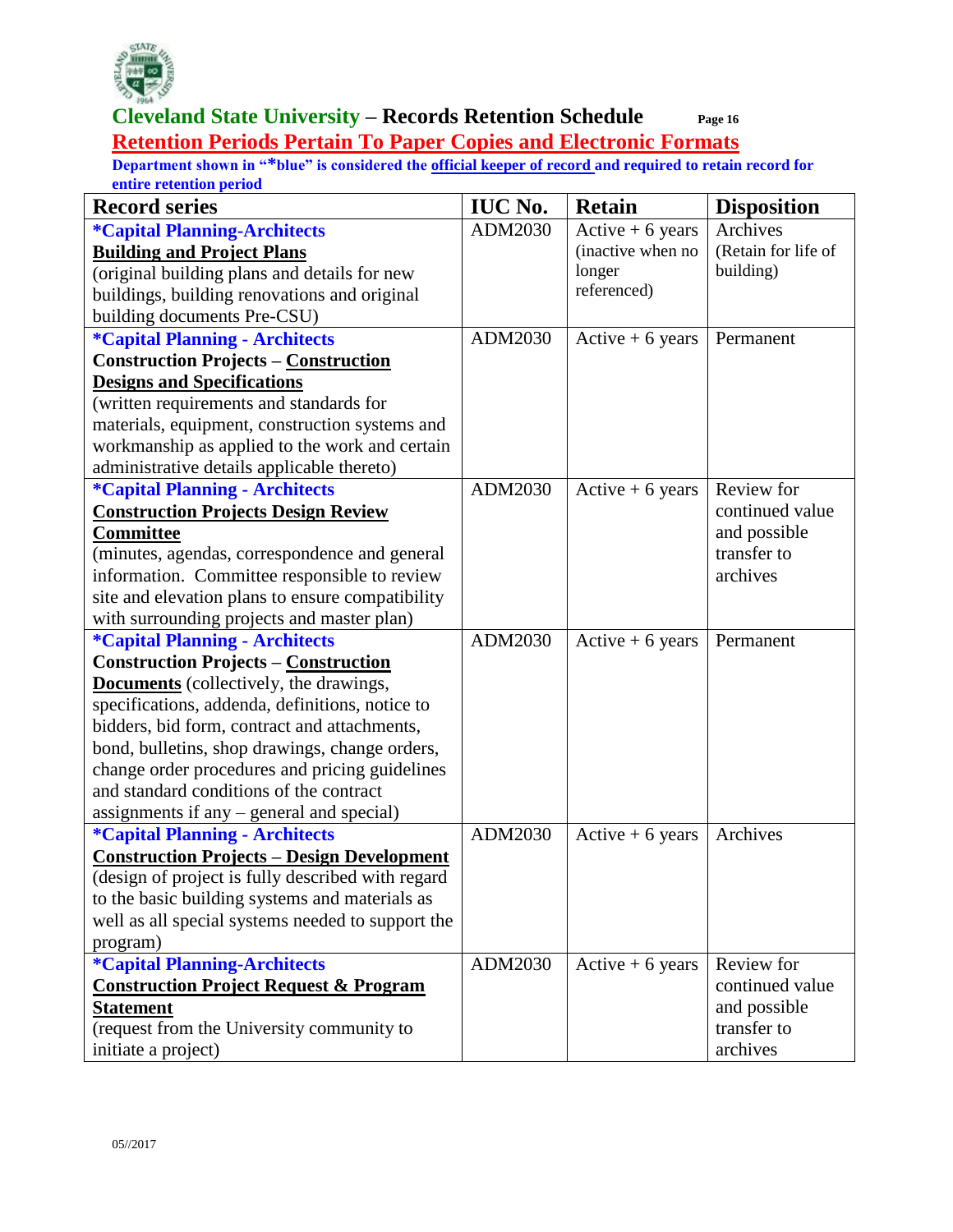

#### **Cleveland State University – Records Retention Schedule Page 17 Retention Periods Pertain To Paper Copies and Electronic Formats**

| <b>Record series</b>                             | <b>IUC No.</b> | <b>Retain</b>       | <b>Disposition</b>      |
|--------------------------------------------------|----------------|---------------------|-------------------------|
| <i><b>*Capital Planning-Architects</b></i>       | ADM2030        | Active $+3$ years   | Archives                |
| <b>Working Building Drawings</b>                 |                |                     |                         |
| (reference drawings for Architects,              |                |                     |                         |
| Mechanical, Electrical plans and details for all |                |                     |                         |
| buildings, drawings of record)                   |                |                     |                         |
| <b><i>*Facilities Management</i></b>             | ADM2030        | Active $+6$ years   | Archives                |
| <b>Construction Designs and Specifications</b>   |                |                     |                         |
| (written requirements and standards for          |                |                     |                         |
| materials, equipment, construction systems and   |                |                     |                         |
| workmanship as applied to the work and           |                |                     |                         |
| certain administrative details applicable        |                |                     |                         |
| thereto)                                         |                |                     |                         |
| <b>Space Utilization Files</b>                   | ADM2030        | Active $+6$ years   | Destroy                 |
| <i><b>*Board of Trustees</b></i>                 | ADM3000        | <b>IND</b>          | Place in BOT            |
| <b>Board and University Policies</b>             |                |                     | storage                 |
| (trustees by-laws, University policies, CSU      |                |                     |                         |
| handbook)                                        |                |                     |                         |
| <i><b>*Board of Trustees</b></i>                 | ADM9910        | <b>IND</b>          | Board of                |
| <b>Board and Committee Minutes</b>               |                |                     | <b>Trustees Storage</b> |
| (files of the board of trustees, committees,     |                |                     |                         |
| governance groups documenting the official       |                |                     | copy to Archives        |
| actions of governing bodies – includes agendas   |                |                     | microfiche/disks        |
| and meeting notices)                             |                |                     | to offsite storage      |
| <b>*Board of Trustees</b>                        | ADM9910        | <b>IND</b>          | Board of                |
| <b>Honorary Degrees</b>                          |                |                     | <b>Trustees Storage</b> |
| (honorary degree recommendations, lists,         |                |                     |                         |
| information on candidates and recipients)        |                |                     |                         |
| <i><b>*Board of Trustees</b></i>                 | ADM9910        | Active $+3$ years   | <b>BOT</b> Storage      |
| <b>Trustee Appointment Files</b>                 |                |                     |                         |
| (past and present individual trustee files,      |                |                     |                         |
| includes resumes, letters, correspondence,       |                |                     |                         |
| articles, etc. faculty and student               |                |                     |                         |
| representatives)                                 |                |                     |                         |
| <i><b>*Board of Trusteess</b></i>                | <b>ACC1000</b> | 6 years             | Board of                |
| <b>Visiting Committee Files</b>                  |                |                     | <b>Trustees Storage</b> |
| <b>Fire Prevention Information</b>               | ADM3000        | Active              | Destroy                 |
| <b>Organizational Charts</b>                     | ADM3000        | $Active + 10 years$ | Archives                |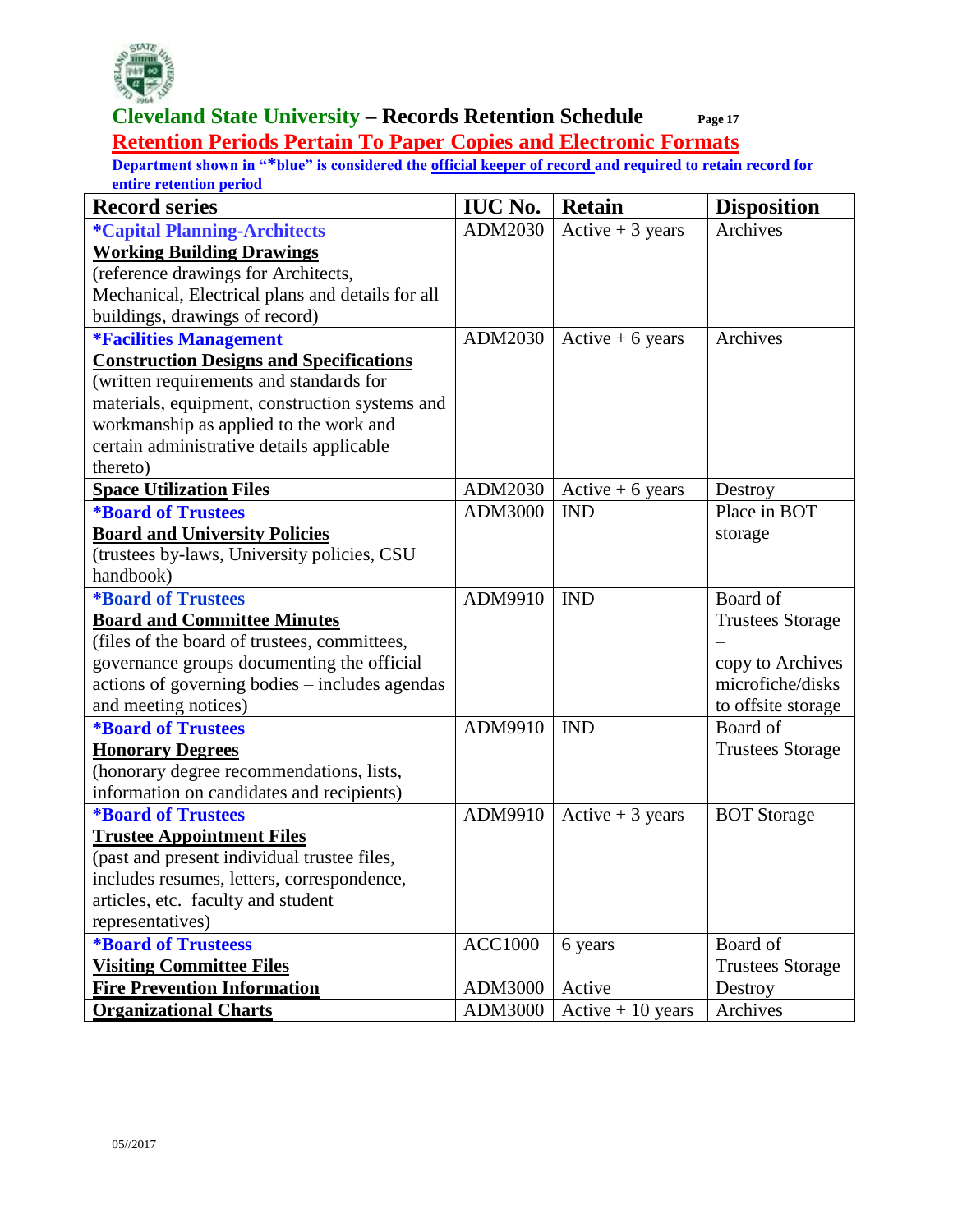

#### **Cleveland State University – Records Retention Schedule Page 18 Retention Periods Pertain To Paper Copies and Electronic Formats**

| <b>Record series</b>                          | <b>IUC No.</b> | <b>Retain</b>                       | <b>Disposition</b> |
|-----------------------------------------------|----------------|-------------------------------------|--------------------|
| <b>Policies/Procedures</b>                    | ADM3000        | $Active + 10 years$                 | Review for         |
| (includes office and job practices,           |                |                                     | continuing value   |
| administrative handbooks, procedures          |                |                                     |                    |
| manuals, software and equipment manuals)      |                |                                     |                    |
| <i><b>*Vice Provost for Research</b></i>      | ADM3000        | $Active + 10 years$                 | Archives           |
| <b>Research Protocol Committee Files</b>      |                |                                     |                    |
| <b>*Athletics</b>                             | ADM3000        | Active $+10$ years                  | Destroy            |
| <b>Sport Reports</b>                          |                |                                     |                    |
| (signatures of family members receiving       |                |                                     |                    |
| tickets for CSU varsity athletic competitions |                |                                     |                    |
| names, address, phone numbers and             |                |                                     |                    |
| payments                                      |                |                                     |                    |
| <b>*Athletics</b>                             | ADM9900        | <b>IND</b>                          | Review for         |
| <b>Videos</b> of basketball games             |                |                                     | current value      |
| <b>*Audits Department</b>                     | ADM3010        | 4 years                             | Destroy            |
| <b>Audit &amp; Project Work Papers</b>        |                |                                     |                    |
| <b>Audit Report - Internal</b>                | ADM3010        | 4 years                             | Destroy            |
| (final report internal auditor)               |                |                                     |                    |
| <i><b>*Senior Vice President/Dean</b></i>     | ADM3020        | 10 years                            | Archives           |
| <b>Accreditation Files</b>                    |                |                                     |                    |
| (files documenting accreditation review by    |                |                                     |                    |
| accrediting agencies)                         |                |                                     |                    |
| *Academic Affairs                             | ADM3020        | 10 years                            | Archives           |
| <b>Faculty Promotion and Tenure Policy</b>    |                |                                     |                    |
| (departmental procedures and guidelines)      |                |                                     |                    |
| <i><b>*General Counsel</b></i>                | ADM3020        | 10 years                            | Destroy            |
| <b>Records Destruction Records</b>            |                |                                     |                    |
| <b>*Academic Affairs</b>                      | ADM9900        | Active $+10$ years                  | Archives           |
| <b>AAUP Faculty Data:</b>                     |                | (inactive when no                   |                    |
| (Demographic and employment data)             |                | longer needed for<br>administrative |                    |
|                                               |                | reference)                          |                    |
| <b>*Academic Affairs</b>                      | ADM9900        | Active $+5$ years                   | Review for         |
| <b>Academic Personnel Inventory</b>           |                |                                     | Archives           |
| (teaching load analysis)                      |                |                                     |                    |
| <b>*AMBA/EMBA Programs</b>                    | ADM9900        | 1 year                              | Destroy            |
| <b>Accelerated/Executive Masters Business</b> |                |                                     |                    |
| <b>Administration Records</b>                 |                |                                     |                    |
| (record of payment, registration and          |                |                                     |                    |
| adjustments for student in programs)          |                |                                     |                    |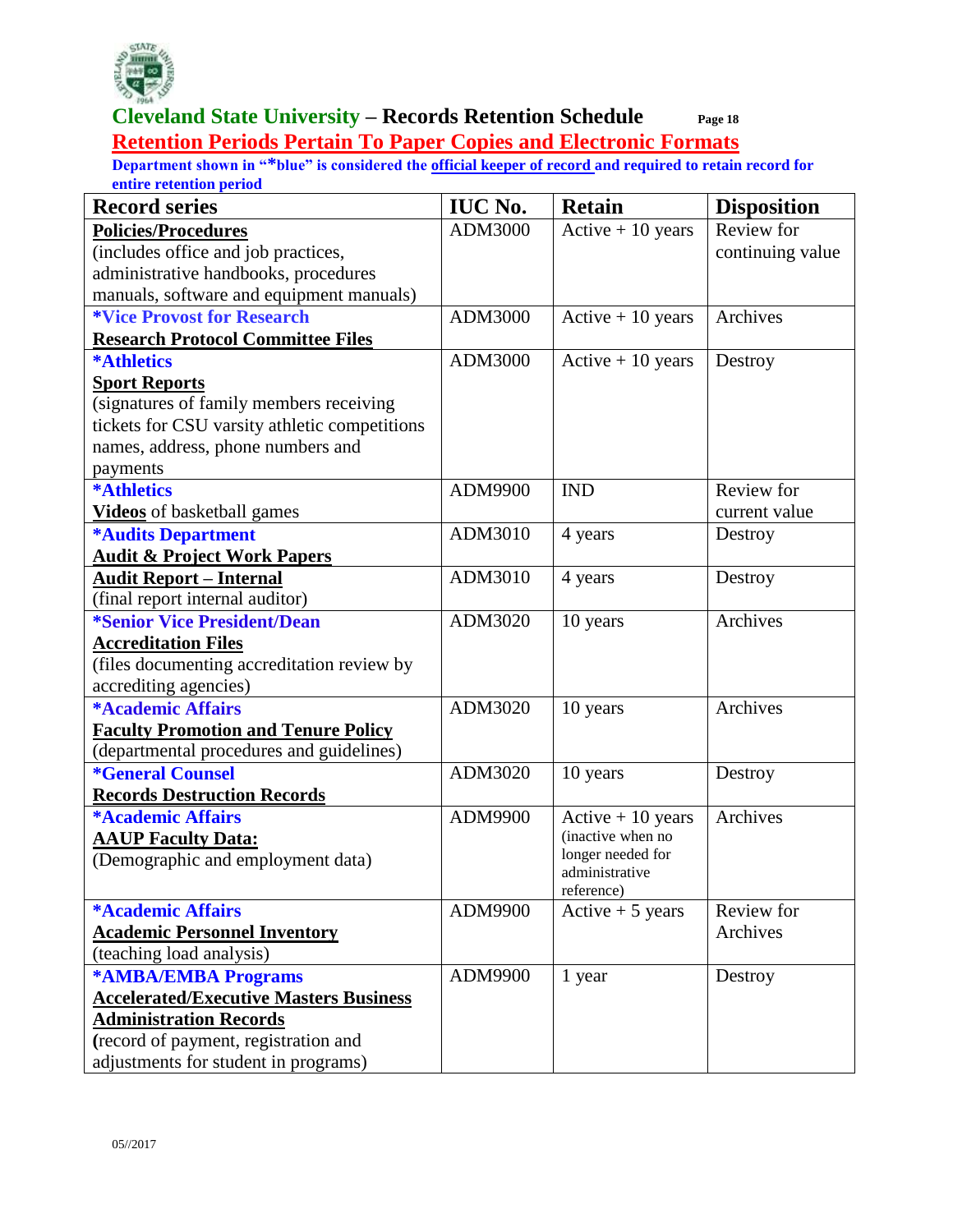

**Retention Periods Pertain To Paper Copies and Electronic Formats** 

| <b>Record series</b>                            | <b>IUC No.</b> | <b>Retain</b>    | <b>Disposition</b> |
|-------------------------------------------------|----------------|------------------|--------------------|
| <b>Ohio Board of Regents</b>                    | ADM9900        | 1 year           | $Destroy -$        |
| <b>Annual FTE Report</b>                        |                |                  | Review for         |
| (required annual report to OBOR documenting     |                |                  | historical value   |
| full time equivalent staffing levels. Summary   |                |                  | and possible       |
| of inventory is sent to Ohio Board of Regents.) |                |                  | transfer for       |
|                                                 |                |                  | Archives           |
| <b>*Art Gallery</b>                             | ADM9900        | 3 years          | Archives           |
| <b>Gallery Show Information</b>                 |                |                  |                    |
| (includes information of past and present       |                |                  |                    |
| shows, artist's information, slides, photos,    |                |                  |                    |
| exhibition pieces, correspondence concerning    |                |                  |                    |
| shows)                                          |                |                  |                    |
| <i><b>*Conference Services</b></i>              | ADM9900        | Active $+1$ year | Destroy            |
| <b>Reservation Forms</b>                        |                |                  |                    |
| (original facility and equipment requests by on |                |                  |                    |
| campus groups and confirmation forms for        |                |                  |                    |
| scheduled events)                               |                |                  |                    |
| <b>Customer Evaluation Sheets</b>               | ADM9900        | 1 year           | Destroy            |
| (requests to evaluate service to campus         |                |                  |                    |
| community)                                      |                |                  |                    |
| <b>ECM Status Reports</b>                       | ADM9900        | Active $+1$ year | Destroy            |
| (semi-annual reports of current USDOE funded    |                |                  |                    |
| ECM budget)                                     |                |                  |                    |
| <b>General Administrative Subject Files</b>     | ADM9900        | 1 year           | Destroy            |
| (files of correspondence, reports, memoranda,   |                |                  |                    |
| etc., documenting activities of general         |                |                  |                    |
| administrative offices – excludes President,    |                |                  |                    |
| Vice President, Director, Dean or Chair and     |                |                  |                    |
| other upper level administrative offices)       |                |                  |                    |
| <b>Health Insurance Waiver Requests</b>         | ADM9900        | 1 year           | Destroy            |
| (signed waiver indicating student's acceptance  |                |                  |                    |
| or waiver of university student health          |                |                  |                    |
| insurance)                                      |                |                  |                    |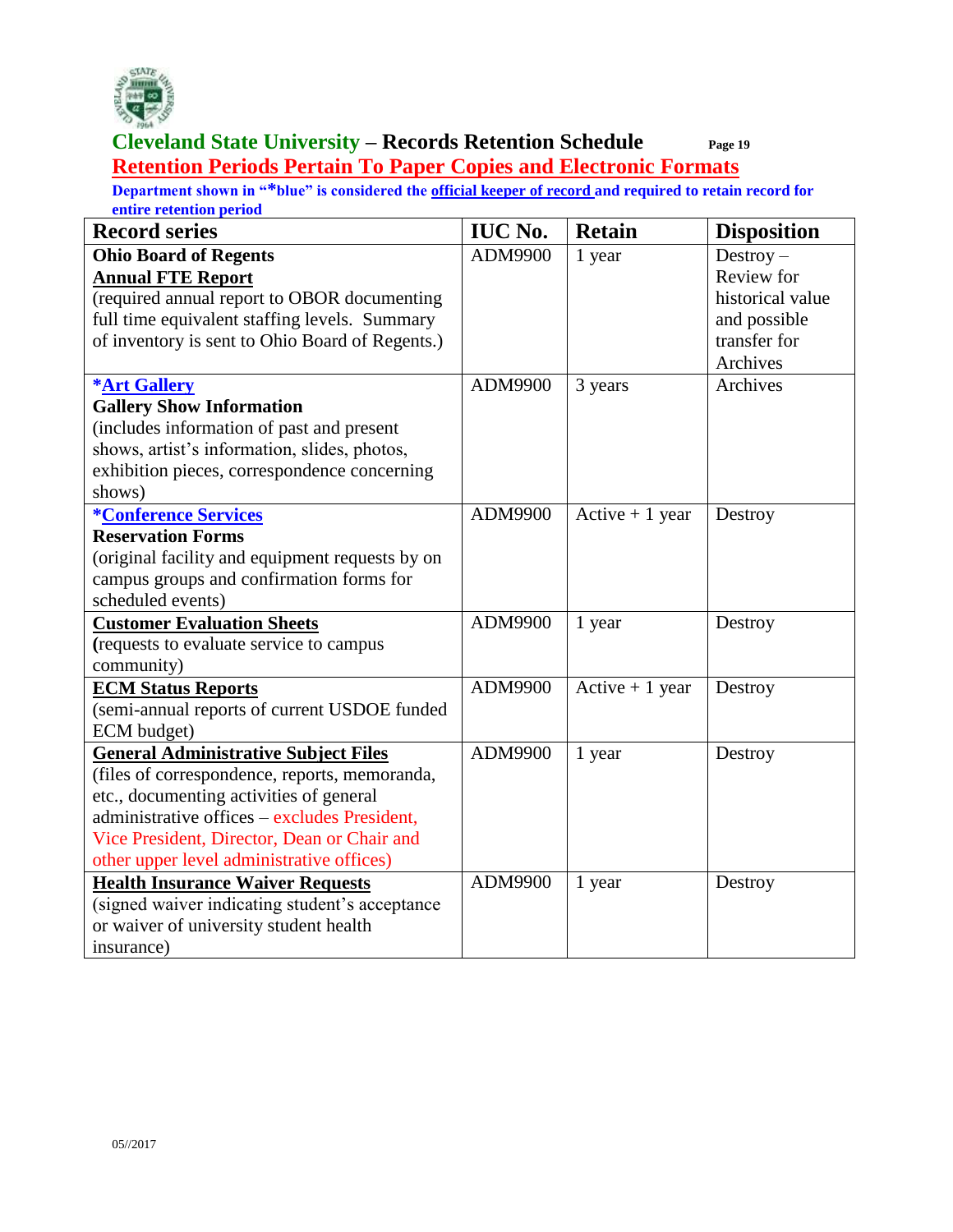

**Cleveland State University – Records Retention Schedule Page 20 Retention Periods Pertain To Paper Copies and Electronic Formats** 

| <b>Record series</b>                                 | <b>IUC No.</b> | <b>Retain</b>         | <b>Disposition</b> |
|------------------------------------------------------|----------------|-----------------------|--------------------|
| <b>*Human Resources</b>                              | ADM9900        | 1 year                | Destroy            |
| <b>Administrative State Civil Service, Personnel</b> |                |                       |                    |
| <b>Accounting for Classified Employees</b>           |                |                       |                    |
| <i><b>*Human Resources</b></i>                       | ADM9900        | 1 year                | Destroy            |
| <b>Classified Staff Report</b>                       |                |                       |                    |
| (monthly and annual reports listing information      |                |                       |                    |
| on classified employees such as promotions,          |                |                       |                    |
| training, classifications, new hires, pay            |                |                       |                    |
| range/step, suspensions, terminations, etc.)         |                |                       |                    |
| <b>*Human Resources</b>                              | ADM9900        | 1 year                | Destroy            |
| <b>Department Assistance File</b>                    |                |                       |                    |
| <b>Classified Staff</b>                              |                |                       |                    |
| (correspondence documenting personnel office         |                |                       |                    |
| services to university or college department         |                |                       |                    |
| regarding classified staff positions)                |                |                       |                    |
| <i><b>*Human Resources</b></i>                       | ADM9900        | 5 years               | Destroy            |
| <b>Personnel – Reports</b>                           |                |                       |                    |
| (vacancy tracking system; promotions tracking        |                |                       |                    |
| system and other administrative processes)           |                |                       |                    |
| <b>Input Documents</b>                               | ADM9900        | Until verified        | Destroy            |
| (copies of records or forms designed and used        |                |                       |                    |
| solely for data input and control)                   |                |                       |                    |
| <i><b>*Libraries</b></i>                             | ADM9900        | <b>SUP</b>            | Archives           |
| <b>Annual Library Reports</b>                        |                |                       |                    |
| <i><b>*Libraries</b></i>                             | ADM9900        | <b>Until Obsolete</b> | Destroy            |
| <b>Library Database</b>                              |                |                       |                    |
| <i><b>*Libraries</b></i>                             | ADM9900        | Active $+1$ year      | Destroy            |
| <b>MMS Media Lab Daily Log</b>                       |                |                       |                    |
| <i><b>*Libraries</b></i>                             | ADM9900        | Active $+1$ year      | Destroy            |
| <b>MMS Reserve Request Sheets</b>                    |                |                       |                    |
| <i><b>*Library</b></i>                               | ADM9910        | 3 years               | Destroy            |
| <b>Study Carrel Registers</b>                        |                |                       |                    |
| (record of study carrel and whom assigned -          |                |                       |                    |
| individual forms and master list)                    |                |                       |                    |
| <i><b>*Library</b></i>                               | ADM9910        | 3 years               | Destroy            |
| <b>Subject Guides</b>                                |                |                       |                    |
| (HTML documents updated by CDM staff)                |                |                       |                    |
| <b>*Parking &amp; Transportation</b>                 | ADM9900        | 1 year                | Destroy            |
| <b>Bicycle Registration Forms</b>                    |                |                       |                    |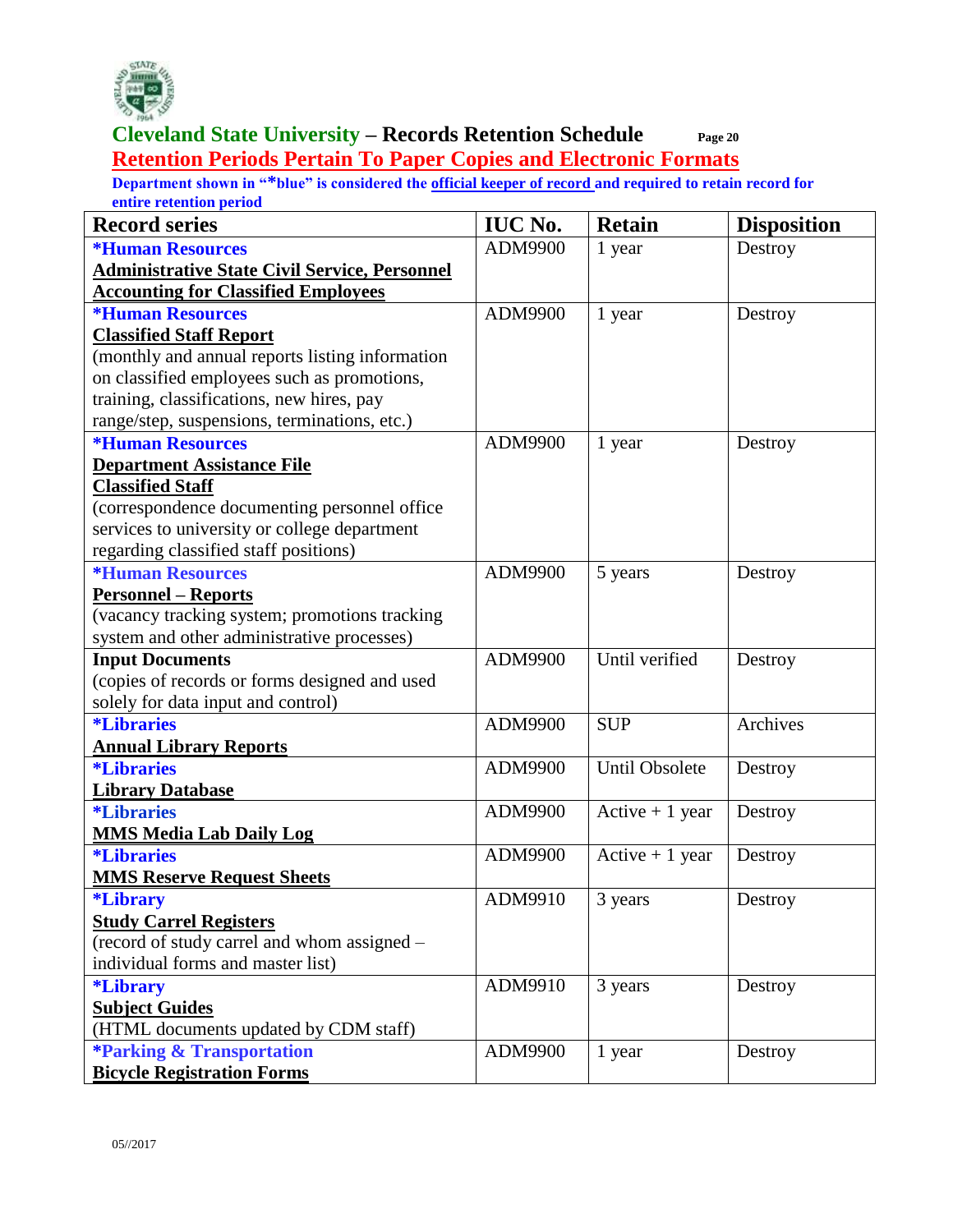

#### **Cleveland State University – Records Retention Schedule Page 21 Retention Periods Pertain To Paper Copies and Electronic Formats**

| <b>Record series</b>                               | <b>IUC No.</b> | <b>Retain</b>    | <b>Disposition</b> |
|----------------------------------------------------|----------------|------------------|--------------------|
| <i><b>*Parking &amp; Transportation</b></i>        | ADM9900        | 1 year           | Destroy            |
| <b>Disabled Parking Permits</b>                    |                |                  |                    |
| <b>*Parking &amp; Transportation</b>               | ADM9900        | 1 year           | 1 year in storage  |
| <b>Negative Service Indicators</b>                 |                |                  | Destroy            |
| (computer printout of individuals name, ID,        |                |                  |                    |
| citation number and total of fines due)            |                |                  |                    |
| <b>*Parking &amp; Transportation</b>               | ADM9900        | 1 year           | Destroy            |
| <b>Parking Permit Applications</b>                 |                |                  |                    |
| <b>*Parking &amp; Transportation</b>               | ADM9900        | 1 year           | Destroy            |
| <b>Special Event Reservations</b>                  |                |                  |                    |
| (includes special event reservations and guest     |                |                  |                    |
| decal requests)                                    |                |                  |                    |
| <b>*Parking &amp; Transportation</b>               | ADM9900        | 1 year           | Destroy            |
| <b>Towing Records</b>                              |                |                  |                    |
| (records of tows per month. Includes two forms,    |                |                  |                    |
| release forms and payments)                        |                |                  |                    |
| <b>*Parking &amp; Transportation</b>               | ADM9900        | Active $+1$ year | Destroy            |
| <b>Utility Charges - Parking Dept./Contractors</b> |                | after audit      |                    |
| (calculations of utility charges to parking        |                |                  |                    |
| department, tenants of CSU buildings and           |                |                  |                    |
| contractors working during construction)           |                |                  |                    |
| <b>Pending Award Files</b>                         | ADM9900        | 2 years          | Destroy            |
| (applications/proposals by faculty members in      |                |                  |                    |
| pending status, awaiting award/denial notification |                |                  |                    |
| from potential sponsor)                            |                |                  |                    |
| <i><b>*Police Department</b></i>                   | ADM9900        | 1 year           | Destroy            |
| <b>Administrative Records</b>                      |                |                  |                    |
| (routine records - daily bulletins, dispatch logs, |                |                  |                    |
| dispatch audio logs, manpower logs, vehicle        |                |                  |                    |
| equipment inspection logs),                        |                |                  |                    |
| <i><b>*Police Department</b></i>                   | ADM9900        | 7 years          | Destroy            |
| <b>Daily Crime Logs</b>                            |                |                  |                    |
| <i><b>*Police Department</b></i>                   | ADM9900        | 60 days - unless | Destroy            |
| <b>Dispatch Logs</b>                               |                | needed for       |                    |
| (records of request for service received by        |                | specific police  |                    |
| dispatcher)                                        |                | criminal case)   |                    |
| <i><b>*Police Department</b></i>                   | ADM9900        | 1 year           | Destroy            |
| <b>Police Reports-Daily Activity</b>               |                |                  |                    |
| <i><b>*Police Department</b></i>                   | ADM9900        | 1 year           | Destroy            |
| <b>Transportation Log - Students</b>               |                |                  |                    |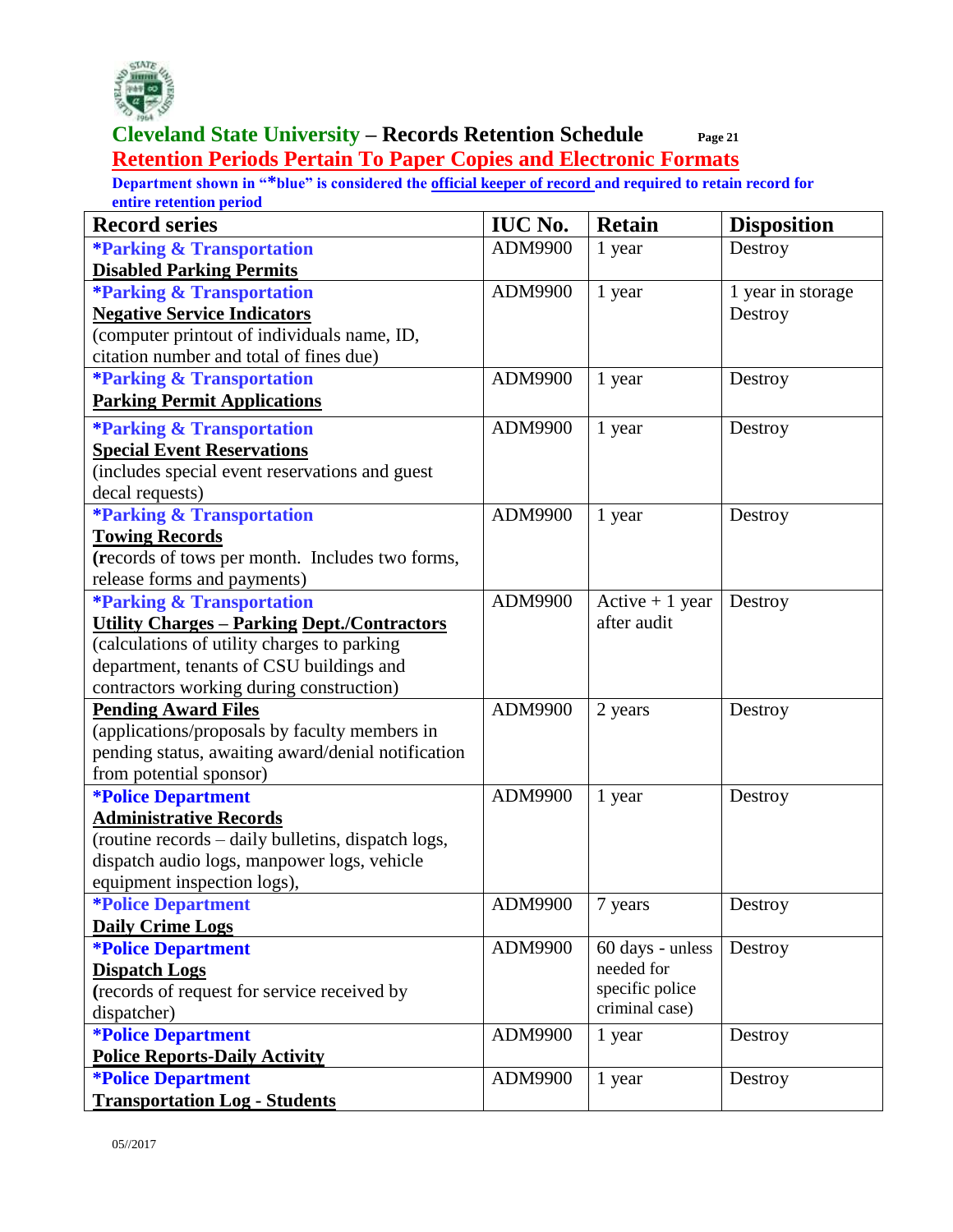

#### **Cleveland State University – Records Retention Schedule Page 22 Retention Periods Pertain To Paper Copies and Electronic Formats**

| <b>Record series</b>                            | <b>IUC No.</b> | <b>Retain</b> | <b>Disposition</b>        |
|-------------------------------------------------|----------------|---------------|---------------------------|
| <i><b>*Police Department</b></i>                | ADM9910        | 3 years from  | Destroy                   |
| <b>Security Reports</b>                         |                | latest        |                           |
| Notifications of Annual Security Report         |                | publication   |                           |
| including distribution lists                    |                |               |                           |
| <b>*Property Control</b>                        | ADM9900        | Active $+3$   | Destroy                   |
| <b>Off Campus Use of University Equipment</b>   |                | years         |                           |
| <b>Approval Forms</b>                           |                |               |                           |
| <b>Proposals – Not Funded</b>                   | ADM9900        | 1 year        | Destroy                   |
| <b>Research Grants Files - Not Awarded</b>      | ADM9900        | 1 year        | Destroy                   |
| (faculty applications and proposals for grants  |                |               |                           |
| that were not funded)                           |                |               |                           |
| <b>Special Event Tickets</b>                    | ADM9900        | 3 months      | Destroy                   |
| (unsold tickets)                                |                |               |                           |
| *Student Employment                             | ADM9900        | 1 year        | Destroy                   |
| <b>Student Employee Summary Report</b>          |                |               |                           |
| (stipend list, updated social security numbers  |                |               |                           |
| reports, 1040 hours report, termination         |                |               |                           |
| reports, summer rehires, college work-study     |                |               |                           |
| awards, changes chart of accounts, step         |                |               |                           |
| increases, department summaries, CWS            |                |               |                           |
| earnings report, time cards by sequence         |                |               |                           |
| number)                                         |                |               |                           |
| *Academic Departments                           | ADM9900        | Discretionary | Destroy after student has |
| <b>Student Files - Faculty Maintained</b>       |                |               | graduated                 |
| <b>System Users Access Records</b>              | ADM9900        | Until         | Destroy                   |
| (electronic or paper records created to control |                | Obsolete      |                           |
| or monitor individual access to a system for    |                |               |                           |
| security purposes)                              |                |               |                           |
| <b>Surveillance Video/Tapes</b>                 | ADM9900        | 30 days       | Destroy (retain only      |
|                                                 |                | Minimum       | when they document        |
|                                                 |                |               | operations, functions or  |
|                                                 |                |               | other activities of       |
|                                                 |                |               | University)               |
| <i><b>*Testing Center</b></i>                   | ADM9900        | 6 months      | Destroy                   |
| <b>Test Administration Records</b>              |                |               |                           |
| <b>User Logins</b>                              | ADM9900        | 180 days      | Destroy                   |
|                                                 |                | Minimum       |                           |
| <b>Utility Problem Files</b>                    | ADM9900        | 10 years      | Destroy                   |
| (correspondence with staff and utility          |                |               |                           |
| companies concerning utility issues/problems)   |                |               |                           |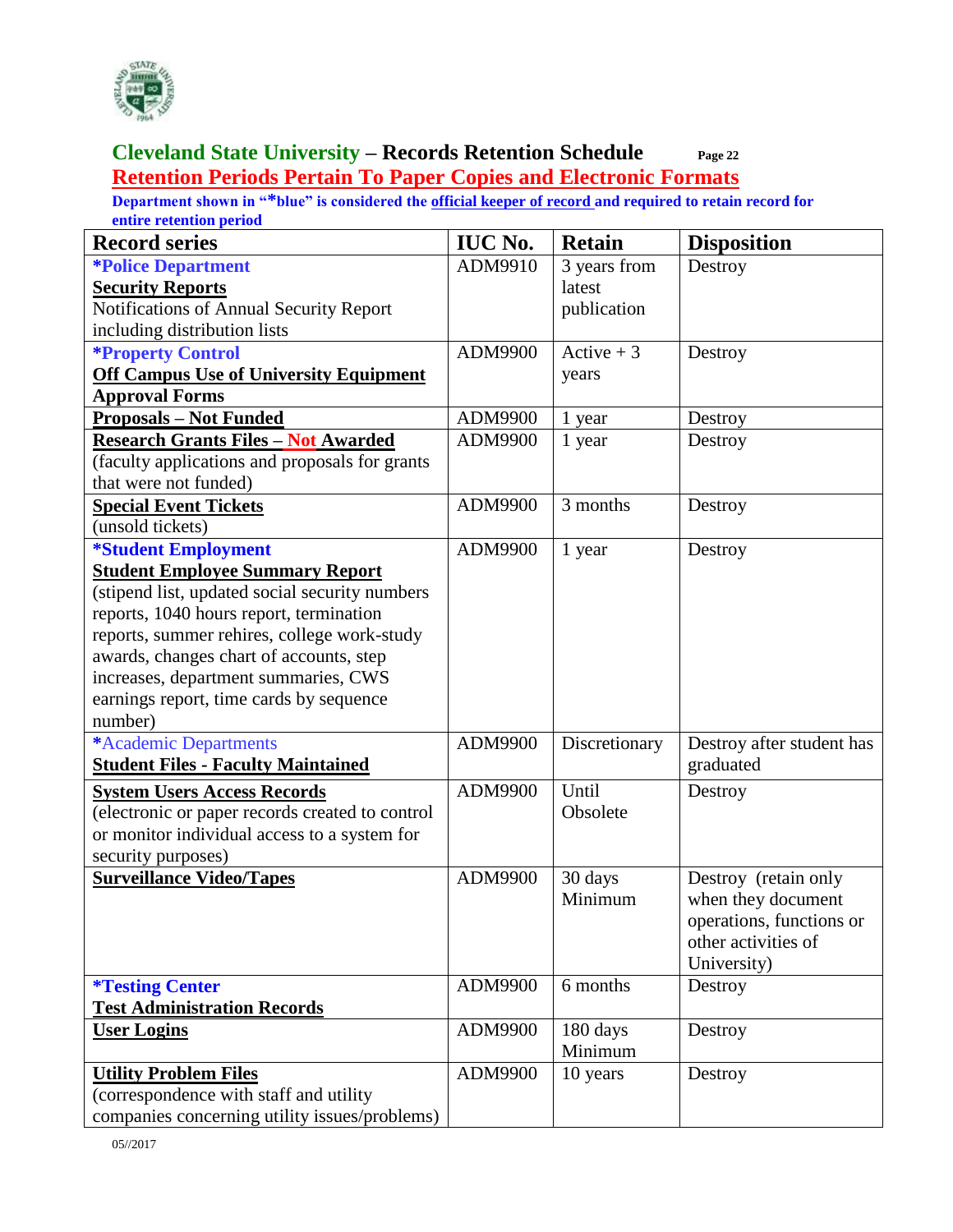

#### **Cleveland State University – Records Retention Schedule Page 23 Retention Periods Pertain To Paper Copies and Electronic Formats**

| <b>Record series</b>                             | <b>IUC No.</b> | <b>Retain</b>      | <b>Disposition</b>                  |
|--------------------------------------------------|----------------|--------------------|-------------------------------------|
| <b>Utility Reports - Annual Use/Cost</b>         | ADM9900        | 5 years            | Destroy                             |
| (reports of use/cost for each utility for campus |                |                    |                                     |
| per building)                                    |                |                    |                                     |
| <b>Wolstein Center Reports</b>                   | ADM9900        | $Active + 2 years$ | Destroy                             |
| *Alumni Affairs                                  | ADM9910        | <b>IND</b>         | Review for continuing               |
| <b>Alumni Data</b>                               |                |                    | value                               |
| <b>Comprehensive Examinations</b>                | ADM9910        | Active $+2$ years  | Destroy                             |
| *Academic Departments                            | ADM9910        | Active $+4$        | Destroy                             |
| <b>Course Materials</b>                          |                | weeks              |                                     |
| (midterm examinations, quizzes, lab reports,     |                |                    |                                     |
| term papers)                                     |                |                    |                                     |
| *Academic Departments                            | ADM9910        | 10 years           | Destroy                             |
| <b>Course Syllabi</b>                            |                |                    |                                     |
| <b>*Employment Law Clinic</b>                    | ADM9910        | 12 years           | Destroy                             |
| <b>Administrative Files of clients</b>           |                |                    |                                     |
| <b>Distinguished Faculty/Staff Awards</b>        | ADM9910        | Active $+5$ years  | Destroy                             |
| (contains letters requesting nominations,        |                |                    |                                     |
| nominations with vita, award letters, summary    |                |                    | Archive summary                     |
| report, letters of regret, committee members,    |                |                    | reports, award letters,             |
| plaque information, CSU ID numbers, SOF)         |                |                    | letters of regret                   |
| <b>*Faculty Senate</b>                           | ADM9910        | <b>IND</b>         | <b>Faculty Senate storage</b>       |
| <b>Minutes</b>                                   |                |                    | Copy to Archives                    |
| *Academic Departments                            | ADM9910        | Active $+1$        | Spring semester finals              |
| <b>Final Examinations</b>                        |                | semester           | retain until end of 4 <sup>th</sup> |
| (unless returned to student, retain 7 years      |                |                    | week of following fall              |
| those exams likely to bear upon a dispute)       |                |                    | semester                            |
| <b>*Environmental Health &amp; Safety</b>        | ADM9910        | 1 year             | Destroy                             |
| <b>Hazardous Materials Program Tests</b>         |                |                    |                                     |
| (certifications expire after 1 year)             |                |                    |                                     |
| <b>*General Counsel</b>                          | ADM9910        | 5 years            | Destroy                             |
| <b>Chronological Files-Attorneys</b>             |                |                    |                                     |
| <i><b>*Governance Files</b></i>                  | ADM9910        | 5 years            | Review for possible                 |
| <b>Subject Files</b>                             |                |                    | transfer to Archives                |
| President, Vice Presidents, Deans, Directors,    |                |                    |                                     |
| Chairs                                           |                |                    |                                     |
| <b>*Institutional Research</b>                   | ADM9910        | 5 years            | <b>Confirm Archives has</b>         |
| <b>Publications/Periodicals</b>                  |                |                    | copy                                |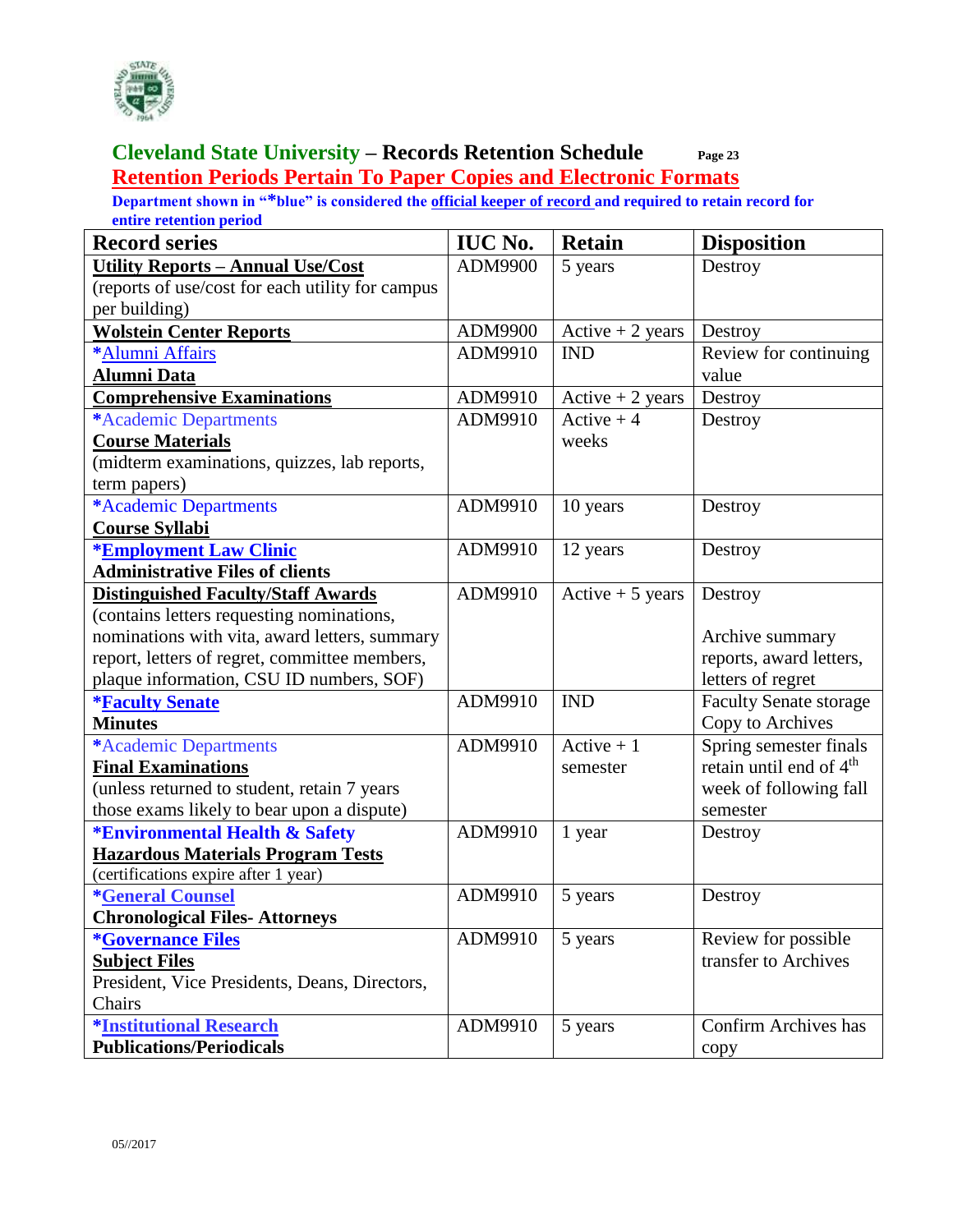

#### **Cleveland State University – Records Retention Schedule Page 24 Retention Periods Pertain To Paper Copies and Electronic Formats**

| <b>Record series</b>                              | <b>IUC No.</b> | <b>Retain</b>                  | <b>Disposition</b>  |
|---------------------------------------------------|----------------|--------------------------------|---------------------|
| <b>Laboratory Safety Agreements</b>               | ADM9910        | Active $+3$ years              | Destroy             |
| <b>Lists/Directories</b>                          | ADM9910        | <b>SUP</b>                     | Destroy             |
| (includes mailing lists, directories, registers   |                |                                |                     |
| compiled by the university                        |                |                                |                     |
| <b>Merit Recognition Award -</b>                  | ADM9910        | Active $+5$ years              | Destroy             |
| <b>Faculty/Administrative Staff</b>               |                |                                | Archive summary     |
| (letters requesting nominations, nominations      |                |                                | reports, award      |
| with vita, summary reports, award letters,        |                |                                | letters, letters of |
| letters of regret)                                |                |                                | regret              |
| <b>Professional Leave Applications</b>            | ADM9910        | Active $+1$ year<br>if granted | Destroy             |
|                                                   |                | 1 year if not                  |                     |
|                                                   |                | granted                        |                     |
| <b>Professional Publications, Theses and</b>      | ADM9910        | Permanent                      | One copy to library |
| <b>Dissertations</b>                              |                |                                | for reference       |
| (maintained by faculty)                           |                |                                |                     |
| <b>Proposal Approvals</b> – Thesis &              | ADM9910        | 6 years                        | Destroy             |
| <b>Dissertations</b>                              |                |                                |                     |
| (completed proposal approval forms)               |                |                                |                     |
| <b><i><u>*Institutional Research</u></i></b>      | ADM9910        | <b>SUP</b>                     | Archives            |
| <b>Publications/Periodicals</b>                   |                |                                |                     |
| <i><b>*Dramatic Arts</b></i>                      | ADM9910        | <b>IND</b>                     | Archives            |
| <b>Theater Productions</b>                        |                |                                |                     |
| (programs, press releases, clippings, cast lists, |                |                                |                     |
| posters, handouts, promotional materials,         |                |                                |                     |
| scripts, reviews, photos)                         |                |                                |                     |
| <b>Thesis Proposal/Dissertation Forms</b>         | ADM9910        | Active $+6$ years              | Destroy             |
| (forms giving permission to form a thesis         |                |                                |                     |
| committee)                                        |                |                                |                     |
| <b>University Governance Files -</b>              | ADM9910        | 3 years                        | Archives            |
| (Files of minutes of committees, boards,          |                |                                | Review for          |
| governance groups documenting official            |                |                                | continuing value    |
| actions of governing bodies)                      |                |                                |                     |
| <b>Waivers - For Release of Liability</b>         | ADM9910        | 4 years                        | Destroy             |
| <b>*Business Continuity Office</b>                | ADM9920        | Active $+3$ years              | Archives            |
| <b>Information Systems Disaster</b>               |                |                                |                     |
| <b>Preparedness and Recovery Plans</b>            |                |                                |                     |
| (records related to protection and re-            |                |                                |                     |
| establishment of data processing services,        |                |                                |                     |
| equipment and data, back-up files, in case of a   |                |                                |                     |
| disaster)                                         |                |                                |                     |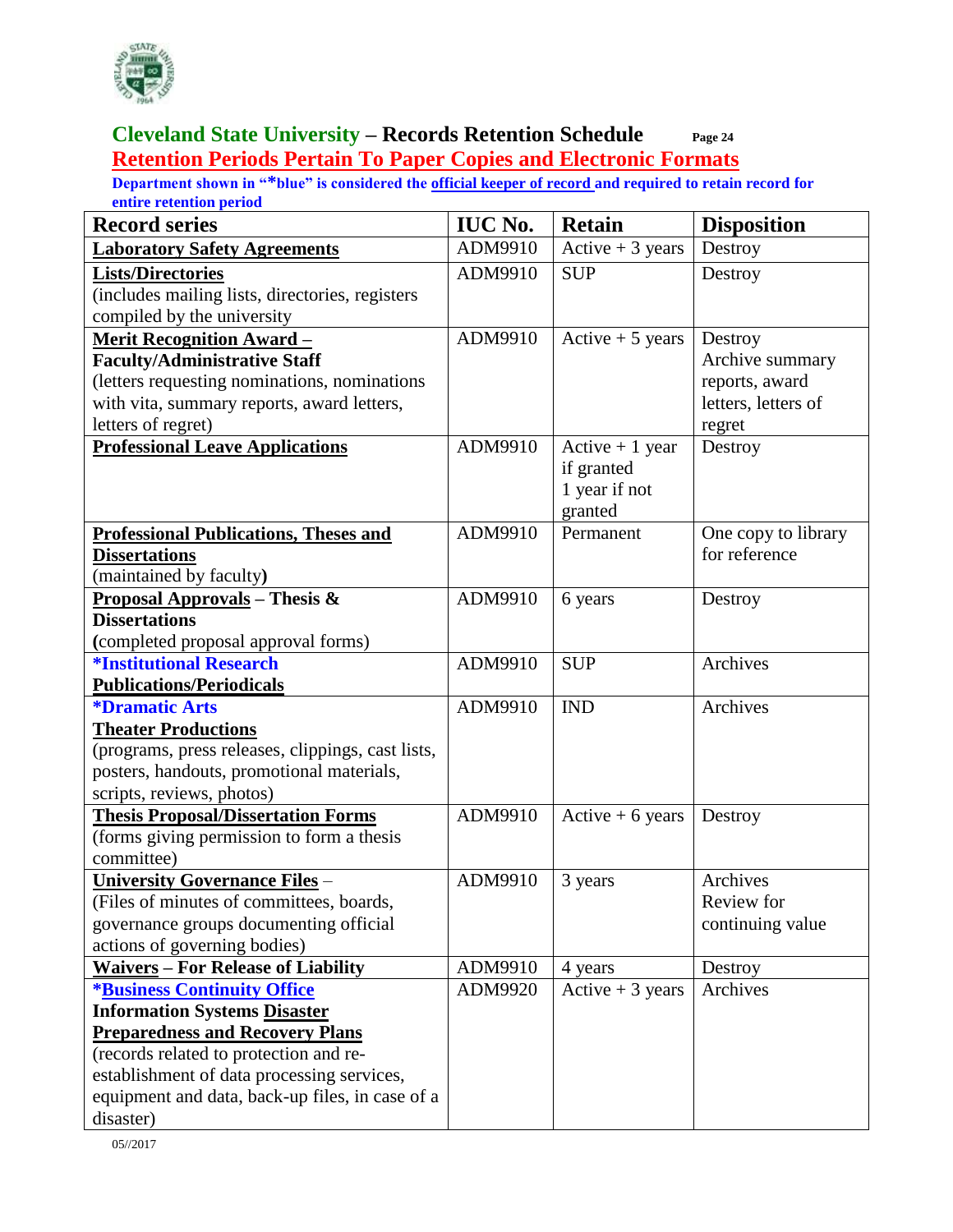

#### **Cleveland State University – Records Retention Schedule Page 25 Retention Periods Pertain To Paper Copies and Electronic Formats**

| <b>Record series</b>                              | <b>IUC No.</b> | <b>Retain</b>         | <b>Disposition</b>       |
|---------------------------------------------------|----------------|-----------------------|--------------------------|
| <b>Co-Op Student Records</b>                      | <b>EDU1000</b> | Active $+6$ years     | Destroy                  |
| (includes resumes, copies of transcripts, course  |                |                       |                          |
| assignments, letters/correspondence, student      |                | Inactive when         |                          |
| reports and evaluations)                          |                | co-op complete        |                          |
| <b>Credit by Examination Form</b>                 | <b>EDU1000</b> | IND (minimum          | Permanent -              |
| (credit by exams taken by students)               |                | $Active + 6 years)$   | send to Archives         |
| <i>*College of Education</i>                      | <b>EDU1000</b> | $Active + 10$         | Destroy                  |
| <b>Field Services - Placement Files</b>           |                | years                 |                          |
| (includes letters of recommendation, student      |                |                       |                          |
| teaching evaluations, applications for student    |                |                       |                          |
| teaching                                          |                |                       |                          |
| <i><b>*College of Education</b></i>               | <b>EDU1000</b> | Active $+6$ years     | Destroy                  |
| <b>University Supervisor Survey – Dean's</b>      |                | 1 year if official    |                          |
| <b>Office</b>                                     |                | copy verified in      |                          |
| (surveys of students for evaluation of            |                | <b>Field Services</b> |                          |
| university)                                       |                |                       |                          |
| <b>Disabled Students Advising Records</b>         |                |                       |                          |
|                                                   |                |                       |                          |
| <b>Permanent</b>                                  |                |                       |                          |
| (includes change of grade forms, faculty grade    | <b>EDU1000</b> | <b>IND</b>            | <b>Permanent Storage</b> |
| reports, transcript requests – other than student |                |                       |                          |
| requested)                                        |                |                       |                          |
|                                                   |                |                       |                          |
| <b>Non-Permanent</b>                              | <b>EDU1010</b> | Active $+3$ years     | Destroy                  |
| (records of students who matriculated whether     |                |                       |                          |
| or not they earned a degree. May include          |                |                       |                          |
| applications for admission or readmission,        |                |                       |                          |
| recommendation letters, placement test reports,   |                |                       |                          |
| and entrance examinations advanced                |                |                       |                          |
| placement records, transcripts, medical           |                |                       |                          |
| records, academic action notifications,           |                |                       |                          |
| applications for graduation, transfer credit      |                |                       |                          |
| evaluations, documents regarding progress)        |                |                       |                          |
| <b>Faculty Grade Reports -</b>                    | <b>EDU1000</b> | $Active + 6 years$    | Permanent                |
| (Grade or Narrative as submitted to Register)     |                |                       |                          |
| <b>Grade Disputes</b>                             | <b>EDU1000</b> | Active $+6$ years     | Permanent                |
| (includes grade change forms)                     |                |                       |                          |
| <b>Graduate Student Petitions</b>                 | <b>EDU1000</b> | Active $+6$ years     | Destroy                  |
| <b>Program Assessment Materials</b>               | <b>EDU1000</b> | Active $+6$ years     | permanent                |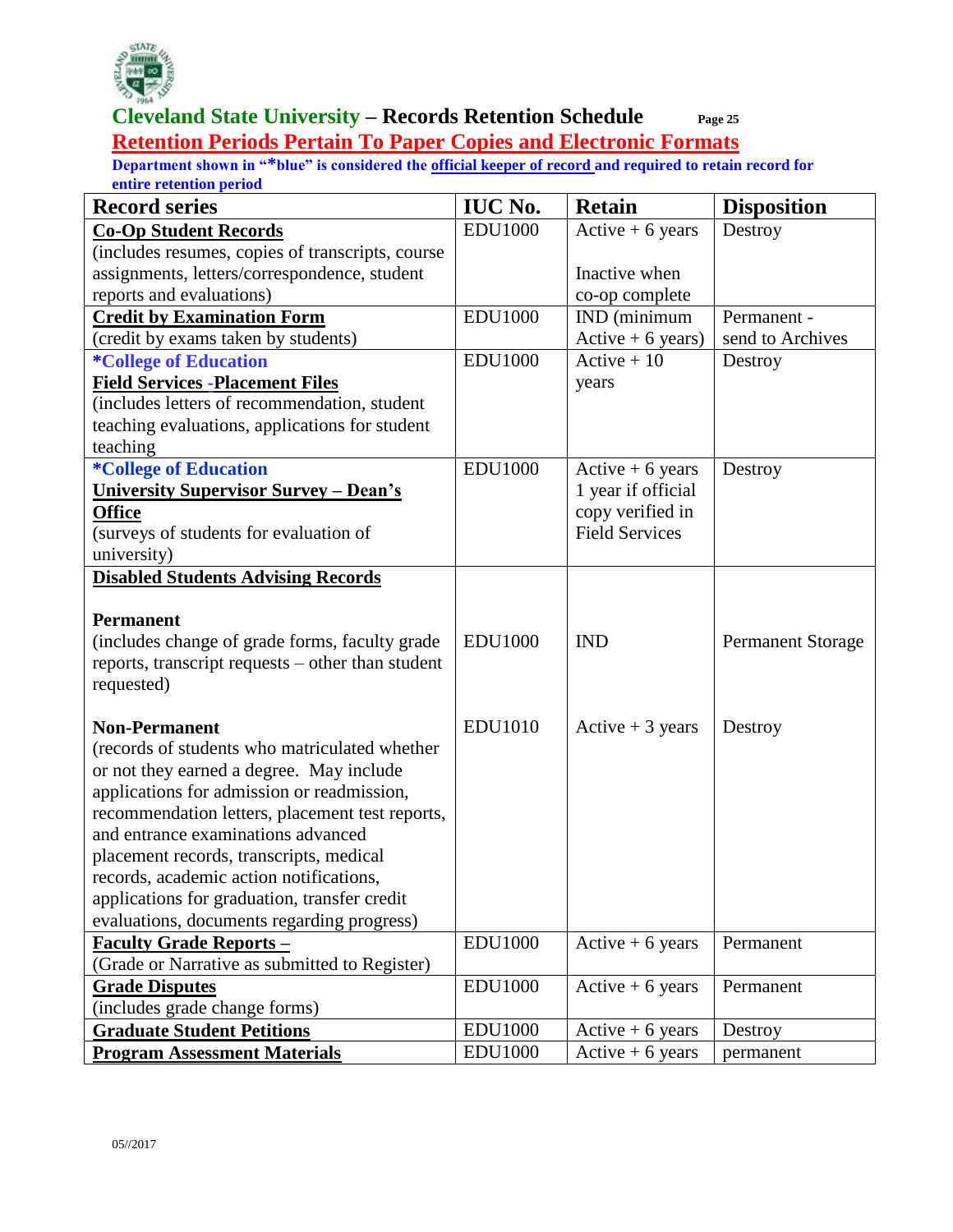

#### **Cleveland State University – Records Retention Schedule Page 26 Retention Periods Pertain To Paper Copies and Electronic Formats**

| <b>Record series</b>                             | <b>IUC No.</b> | <b>Retain</b>      | <b>Disposition</b> |
|--------------------------------------------------|----------------|--------------------|--------------------|
| <b>Program Evaluations</b>                       | <b>EDU1000</b> | $Active + 6 years$ | Review for         |
|                                                  |                |                    | administrative     |
|                                                  |                |                    | value – retain     |
|                                                  |                |                    | summaries          |
|                                                  |                |                    | permanently        |
| <i><b>*Registrar's</b></i>                       | <b>EDU1000</b> | <b>IND</b>         | Permanent          |
| <b>Academic Records</b>                          |                |                    | (may be sent to    |
| (Record of academic work pursued).               |                |                    | Archives)          |
| <i><b>*Registrar's</b></i>                       | <b>EDU1000</b> | <b>IND</b>         | Permanent          |
| <b>Change of Grade Forms</b>                     |                |                    | (may be sent to    |
| (update documents)                               |                |                    | Archives)          |
| <i><b>*Registrar's</b></i>                       | <b>EDU1000</b> | <b>IND</b>         | Permanent          |
| <b>Student Records - Academic Records</b>        |                |                    | (may be sent to    |
| (record of academic work pursued, including      |                |                    | Archives)          |
| grades, course evaluations, competency           |                |                    | Maintained in      |
| assessments, etc.)                               |                |                    | electronic form    |
| <b>Student Petitions</b>                         | <b>EDU1000</b> | $Active + 6 years$ | Destroy            |
| (report of academic standards committee,         |                |                    |                    |
| request for except hearing decisions to          |                |                    |                    |
| academic regulations)                            |                |                    |                    |
| <b>*Admissions</b>                               | <b>EDU1010</b> | Active $+1$ year   | Destroy            |
| <b>Applicants who do Matriculate Acceptance</b>  |                |                    |                    |
| Letters                                          |                |                    |                    |
| (student specific correspondence relating to     |                |                    |                    |
| admission and enrollment at the university       |                |                    |                    |
| <b>*Admissions</b>                               | <b>EDU1010</b> | Active $+1$ year   | Destroy            |
| <b>Applicants who do Matriculate Advanced</b>    |                |                    |                    |
| <b>Placement Records</b>                         |                |                    |                    |
| (forms and records supporting consideration      |                |                    |                    |
| for advanced placement in course(s) where no     |                |                    |                    |
| credit is granted)                               |                |                    |                    |
| <b>*Admissions</b>                               | <b>EDU1010</b> | Active $+1$ year   | Destroy            |
| <b>Applicants who do Matriculate</b>             |                |                    |                    |
| <b>Applications for Admission or Readmission</b> |                |                    |                    |
| (forms requesting admission or readmission to    |                |                    |                    |
| the university)                                  |                |                    |                    |
| <b>*Admissions</b>                               | <b>EDU1100</b> | Active $+1$ year   | Destroy            |
| <b>Applicants who do Matriculate</b>             |                |                    |                    |
| Correspondence                                   |                |                    |                    |
| (forms requesting admission or readmission to    |                |                    |                    |
| the university)                                  |                |                    |                    |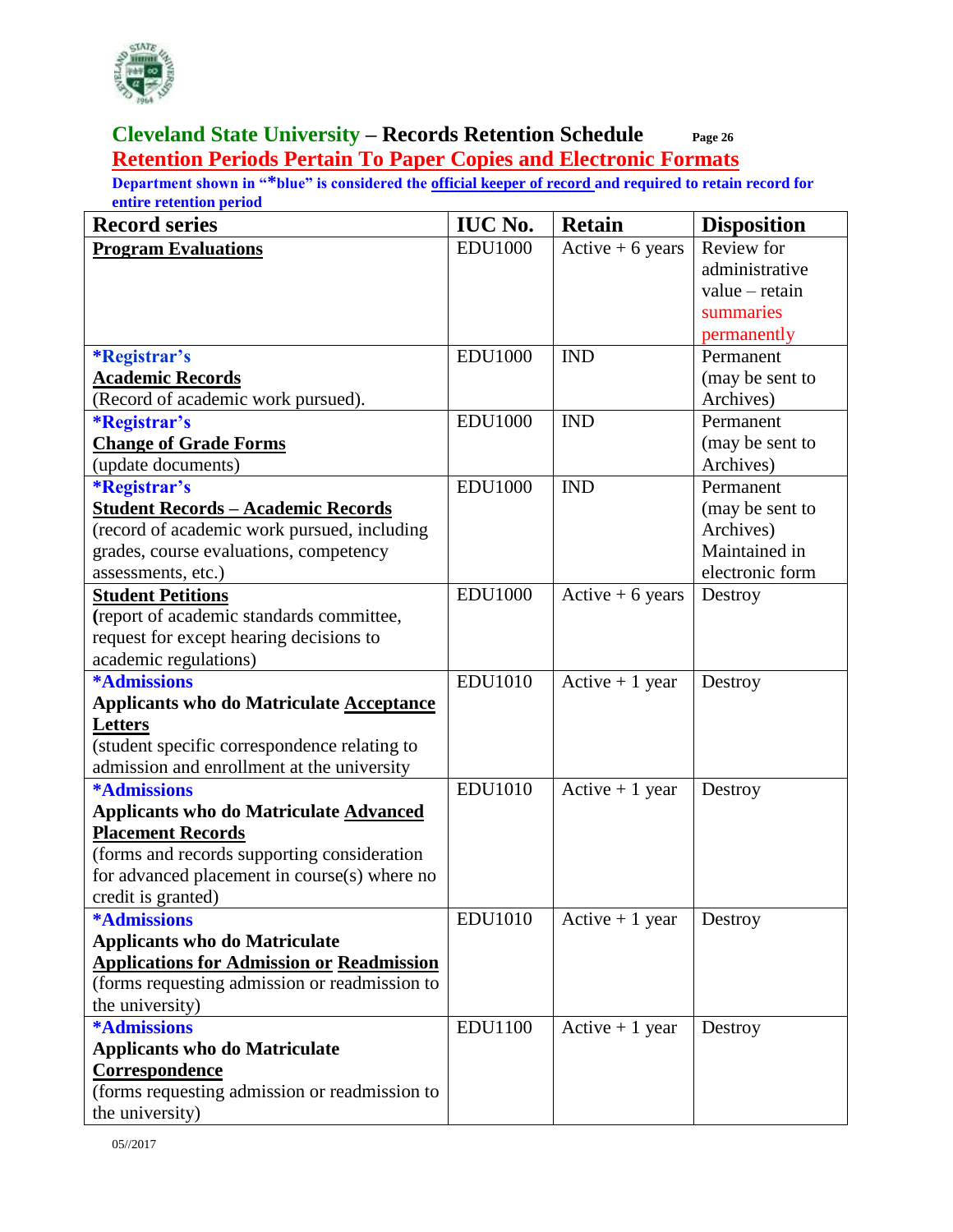

#### **Cleveland State University – Records Retention Schedule Page 27 Retention Periods Pertain To Paper Copies and Electronic Formats**

| <b>Record series</b>                              | <b>IUC No.</b> | <b>Retain</b>     | <b>Disposition</b> |
|---------------------------------------------------|----------------|-------------------|--------------------|
| *Admissions                                       | <b>EDU1010</b> | Active $+3$ years | Destroy            |
| <b>Applicants who do Matriculate Letters of</b>   |                |                   |                    |
| <b>Recommendation</b>                             |                |                   |                    |
| <b>*Admissions</b>                                | <b>EDU1010</b> | Active $+1$ year  | Destroy            |
| Applicants who do Matriculate Transcripts,        |                |                   |                    |
| <b>High School</b>                                |                |                   |                    |
| (documents from facilities in other countries     |                |                   |                    |
| may be originals and difficult for the applicant  |                |                   |                    |
| to replace. You may consider returning these to   |                |                   |                    |
| the applicant)                                    |                |                   |                    |
| <b>*Admissions</b>                                | <b>EDU1010</b> | Active $+1$ year  | Destroy            |
| <b>Applicants who do Matriculate Transfer</b>     |                |                   |                    |
| <b>Credit Evaluations</b>                         |                |                   |                    |
| *Admissions                                       | <b>EDU1010</b> | Active $+1$ year  | Destroy            |
| <b>Applicants who do Matriculate Transcripts</b>  |                |                   |                    |
| <b>OTHER INSTITUTIONS OF HIGHER</b>               |                |                   |                    |
| <b>LEARNING</b>                                   |                |                   |                    |
| (records of courses taken at other post-          |                |                   |                    |
| secondary institutions and documents              |                |                   |                    |
| supporting prior learning, including credit for   |                |                   |                    |
| military training)                                |                |                   |                    |
| *Admissions                                       | <b>EDU1100</b> | 1 year            | Destroy            |
| <b>Applicants who do not Matriculate</b>          |                |                   |                    |
| <b>Advanced Placement Records</b>                 |                |                   |                    |
| (forms and records supporting consideration for   |                |                   |                    |
| advanced placement in course(s) where no          |                |                   |                    |
| credit is granted)                                |                |                   |                    |
| <b>*Admissions</b>                                | <b>EDU1100</b> | 1 year            | Destroy            |
| <b>Applicants who do not Matriculate</b>          |                |                   |                    |
| Correspondence                                    |                |                   |                    |
| (forms requesting admission or readmission to     |                |                   |                    |
| the university)                                   |                |                   |                    |
| <b>*Admissions</b>                                | <b>EDU1100</b> | 1 year            | Destroy            |
| <b>Applicants who do not Matriculate Entrance</b> |                |                   |                    |
| <b>Examination &amp; Placement Test Reports</b>   |                |                   |                    |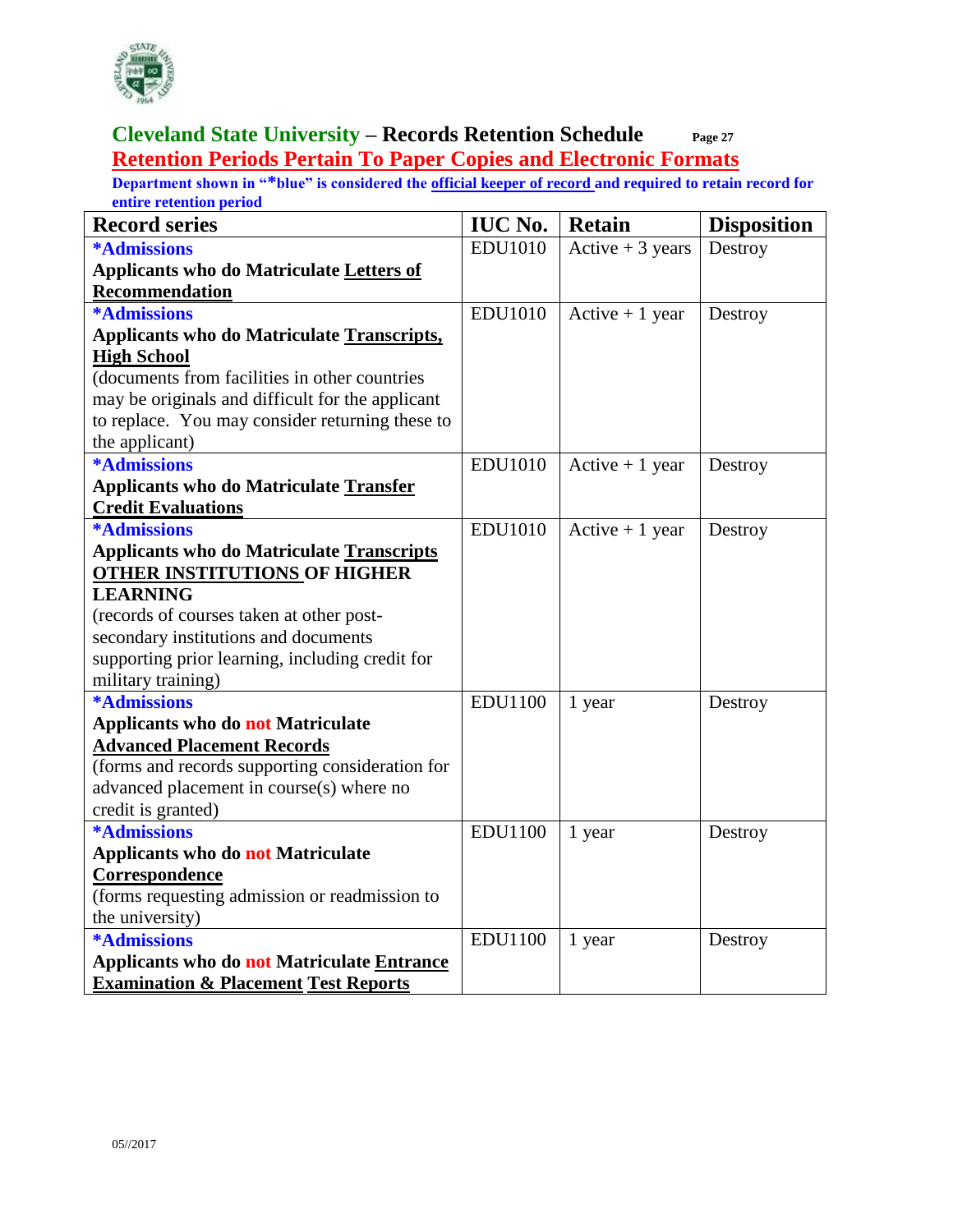

#### **Cleveland State University – Records Retention Schedule Page 28 Retention Periods Pertain To Paper Copies and Electronic Formats**

| <b>Record series</b>                              | <b>IUC No.</b> | <b>Retain</b>     | <b>Disposition</b> |
|---------------------------------------------------|----------------|-------------------|--------------------|
| <b>*Admissions</b>                                | <b>EDU1010</b> | 3 years           | Destroy            |
| <b>Personalized Recruitment Material for</b>      |                |                   |                    |
| <b>Applicants Who Do Matriculate</b>              |                |                   |                    |
| <b>*Admissions</b>                                | <b>EDU1010</b> | Active $+1$ year  | Destroy            |
| <b>Applicants who do not Matriculate</b>          |                |                   |                    |
| <b>Transcripts - OTHER INSTITUTIONS OF</b>        |                |                   |                    |
| <b>HIGHER LEARNING</b>                            |                |                   |                    |
| <b>*Admissions</b>                                | <b>EDU1010</b> | Active $+1$ year  | Destroy            |
| <b>Placement Records</b>                          |                |                   |                    |
| (on campus recruiting schedules, credentials,     |                |                   |                    |
| recommendation letters, release forms, data       |                |                   |                    |
| sheet, employer data base, senior and alumni      |                |                   |                    |
| residence hall placement, registration forms, on  |                |                   |                    |
| campus recruiting, senior alumni resources)       |                |                   |                    |
| <b>*Admissions</b>                                | <b>EDU1020</b> | Active $+3$ years | Destroy            |
| <b>Personalized Recruitment Material for</b>      |                |                   |                    |
| <b>Applicants Who Do Not Matriculate</b>          |                |                   |                    |
| <b>*Admissions</b>                                | <b>EDU1100</b> | Active $+3$ years | Destroy            |
| <b>Applicants who do not Matriculate</b>          |                |                   |                    |
| <b>Acceptance Letters</b>                         |                |                   |                    |
| (letters notifying student of acceptance or non-  |                |                   |                    |
| acceptance to the university                      |                |                   |                    |
| <b>*Admissions</b>                                | <b>EDU1100</b> | Active $+3$ years | Destroy            |
| Applicants who do not matriculate                 |                |                   |                    |
| <b>Applications for Admission/ Readmission; ,</b> |                |                   |                    |
| (did not enroll, file incomplete or denied)       |                |                   |                    |
| <b>*Admissions</b>                                | <b>EDU1100</b> | Active $+3$ years | Destroy            |
| Applicants who do not Matriculate Letters of      |                |                   |                    |
| Recommendation                                    |                |                   |                    |
| <b>*Admissions</b>                                | <b>EUD1100</b> | Active $+3$ years | Destroy            |
| Applicants who do not Matriculate                 |                |                   |                    |
| <b>Transcripts, High School</b>                   |                |                   |                    |
| *Alumni Affairs                                   | <b>EDU1010</b> | Active $+1$ year  | Destroy            |
| <b>Placement Records</b>                          |                |                   |                    |
| (files maintained on alumni for purposes of       |                |                   |                    |
| career placement))                                |                |                   |                    |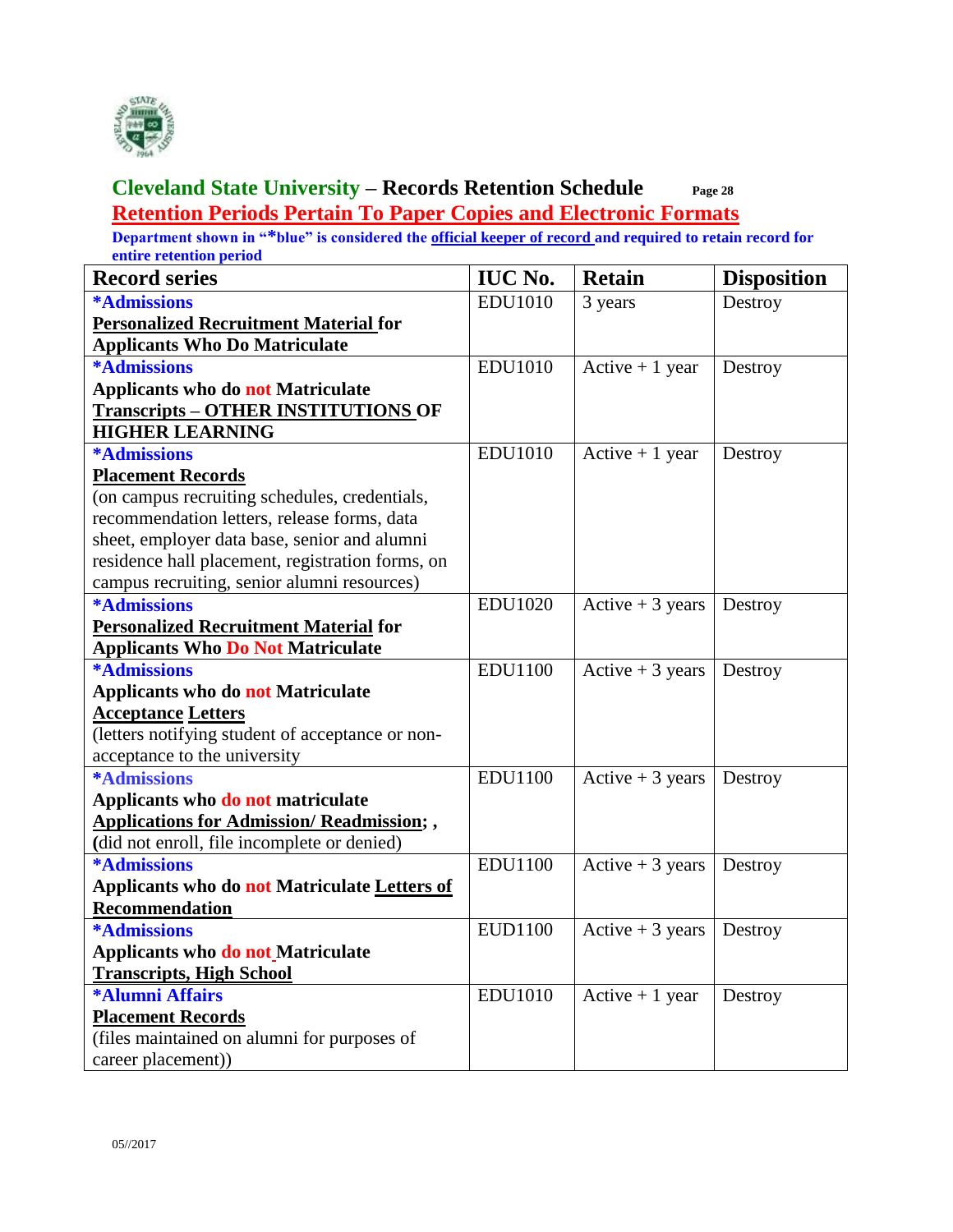

#### **Cleveland State University – Records Retention Schedule Page 29 Retention Periods Pertain To Paper Copies and Electronic Formats**

| <b>Record series</b>                               | <b>IUC No.</b> | <b>Retain</b>     | <b>Disposition</b> |
|----------------------------------------------------|----------------|-------------------|--------------------|
| <b>*Athletics</b>                                  | <b>EDU1010</b> | Active $+6$ year  | Destroy            |
| <b>Athletic Student Files</b>                      |                |                   |                    |
| (transcripts, letters of recommendation, course    |                |                   |                    |
| records, academic programming. admission           |                |                   |                    |
| copies and high school records., NCAA reviews      |                |                   |                    |
| and documents, etc.; includes students who         |                |                   |                    |
| have graduated, actively enrolled students, and    |                |                   |                    |
| students who are no longer actively enrolled)      |                |                   |                    |
| <b>*Athletics</b>                                  | <b>EDU2000</b> | Active $+6$ years | Destroy            |
| <b>Grants In Aid Records</b>                       |                |                   |                    |
| (authorizations from Athletic department           |                |                   |                    |
| including copies of billings and payments)         |                |                   |                    |
| *Alumni Affairs                                    | <b>EDU1010</b> | Active $+1$ year  | Destroy            |
| <b>Placement Files</b>                             |                |                   |                    |
| (files maintained on alumni for purposes of        |                |                   |                    |
| career placement, includes credentials, letters of |                |                   |                    |
| recommendation, etc. Students pay to have          |                |                   |                    |
| credentials maintained)                            |                |                   |                    |
| <b>Completion of Degree requirements, Student</b>  | <b>EDU1010</b> | Active $+6$ years | Destroy            |
| <b>Notice</b>                                      |                |                   |                    |
| <i><b>*Counseling Center</b></i>                   | <b>EDU1010</b> | Active $+7$ years | Destroy            |
| <b>Counseling Files</b>                            |                |                   |                    |
| (test results, notes and communications)           |                |                   |                    |
| *Academic Departments                              | <b>EDU1010</b> | <b>IND</b>        | Review for         |
| <b>Course Schedules</b>                            |                |                   | permanent          |
|                                                    |                |                   | retention          |
|                                                    |                |                   |                    |
| <b>Course Schedule Changes</b> (add/drop)          | <b>EDU1010</b> | Active $+1$ year  | Destroy            |
| <i><b>*Disability Services</b></i>                 | <b>EDU1010</b> | Active $+6$ years | Destroy            |
| <b>Student Files</b>                               |                |                   |                    |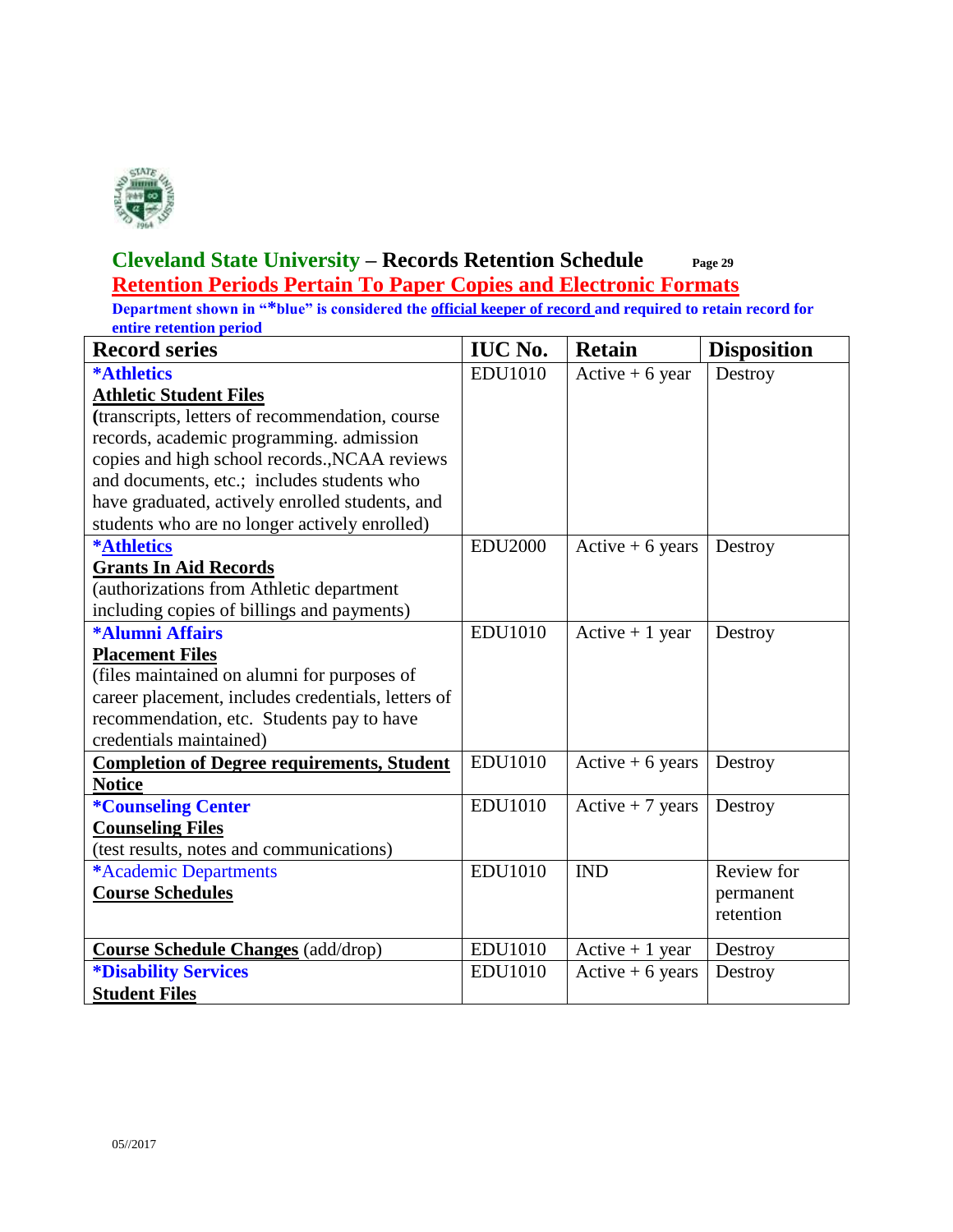

#### **Cleveland State University – Records Retention Schedule Page 29 Retention Periods Pertain To Paper Copies and Electronic Formats**

| <b>Record series</b>                             | <b>IUC No.</b> | <b>Retain</b>     | <b>Disposition</b> |
|--------------------------------------------------|----------------|-------------------|--------------------|
| <i><b>*Education Student Services Center</b></i> | EDU1010)       | Active            | Move to            |
| <b>Student Files</b>                             |                | (until program    | inactive or        |
| Actively enrolled undergraduate,                 |                | completed or      | program            |
| postgraduate and second area certification,      |                | inactivity        | complete           |
| master's education specialist, and non-degree    |                | determined        | files/follow       |
| graduate                                         |                |                   | appropriate        |
|                                                  |                |                   | disposition        |
| <i><b>*Education Student Services Center</b></i> | <b>EDU1010</b> | <b>IND</b>        | Permanent          |
| <b>Student Files</b>                             |                |                   |                    |
| (Completed teach preparation, never applied      |                |                   |                    |
| for certification; problem students;             |                |                   |                    |
| academically dismissed undergraduate/post        |                |                   |                    |
| baccalaureate, master's educational              |                |                   |                    |
| specialist, non-degree graduate $\setminus$      |                |                   |                    |
| <b>*Education Student Services Center</b>        | <b>EDU1010</b> | Active $+2$ years | Destroy            |
| <b>Student Files</b>                             |                |                   |                    |
| (Provisional Master's, Educational Specialist,   |                | Retain 7 years    |                    |
| potential Candidates Graduate Counseling,        |                | those likely to   |                    |
| denied admissions Master's and Education         |                | bear upon a       |                    |
| Specialist, Undergraduate, Post                  |                | dispute           |                    |
| Baccalaureate and second area certification      |                |                   |                    |
| <i><b>*Education Student Services Center</b></i> | <b>EDU2000</b> | <b>IND</b>        | Permanent          |
| <b>Scholarship/Grant Information</b>             |                |                   |                    |
| (scholarship applications and information,       |                |                   |                    |
| program publications, award information,         |                |                   |                    |
| funding agency documentation,                    |                |                   |                    |
| correspondence, program statistics, rejection    |                |                   |                    |
| letters, committee meeting minutes, purchase     |                |                   |                    |
| requisitions for award)                          |                |                   |                    |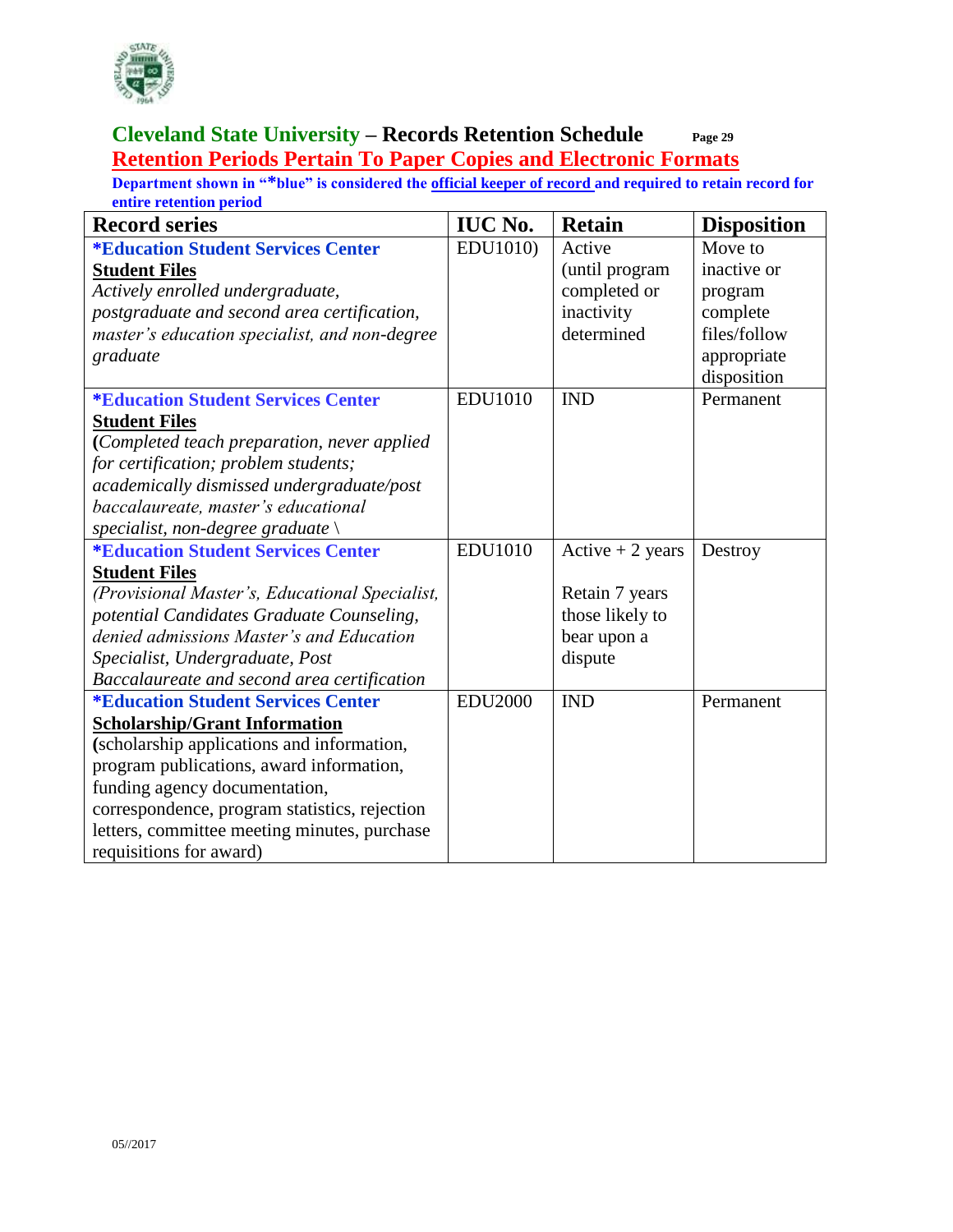

#### **Cleveland State University – Records Retention Schedule Page 30 Retention Periods Pertain To Paper Copies and Electronic Formats**

| <b>Record series</b>                              | <b>IUC No.</b> | <b>Retain</b>      | <b>Disposition</b>    |
|---------------------------------------------------|----------------|--------------------|-----------------------|
| <b>Certification/Licensure Records</b>            | <b>EDU1010</b> | Active $+2$ years  | Destroy               |
| (pertaining to Education Student Services         |                |                    | $8\frac{1}{2}$ x 11   |
| Center)                                           |                | (inactive when     | documents             |
|                                                   |                | superseded)        | $(3x5 \text{ cards})$ |
|                                                   |                |                    | permanent)            |
| Exam Reports - Praxis I & II                      | <b>EDU1010</b> | Active $+2$ years  | Destroy               |
| (score reports from the Educational Testing       |                | (7 years for those |                       |
| Service)                                          |                | that form basis of |                       |
|                                                   |                | dispute)           |                       |
| <i><b>*Financial Aid</b></i>                      | <b>EDU1010</b> | Active $+1$ year   | $Destry -$            |
| <b>Non U.S. Department of Education Funding</b>   |                |                    | Review for            |
| <b>National Guard Scholarship Rosters</b>         |                |                    | historical value      |
| (lists of students receiving scholarships from    |                |                    | and possible          |
| the Ohio National Guard)                          |                |                    | transfer to           |
|                                                   |                |                    | Archives              |
| <i><b>*Financial Aid</b></i>                      | <b>EDU1010</b> | Active $+1$ year   | $Destry -$            |
| <b>Non U.S. Department of Education Funding</b>   |                |                    | Review for            |
| - Ohio Instructional Grants Files                 |                |                    | historical value      |
| (record submitted by student for payment of       |                |                    | and possible          |
| fees, eventually sent to OBOR for payment)        |                |                    | transfer to           |
|                                                   |                |                    | Archives              |
| <i><b>*Financial Aid</b></i>                      | <b>EDU1010</b> | Active             | Destroy               |
| <b>Scholarship/Fellowship Print-Outs</b>          |                |                    |                       |
| <i><b>*Financial Aid</b></i>                      | <b>EDU1010</b> | 1 year             | Destroy               |
| <b>Student Files - Financial Aid Non</b>          |                |                    |                       |
| Recipients (students who did not receive aid      |                |                    |                       |
| or enter the university, copy of FAF)             |                |                    |                       |
| <i><b>*Financial Aid</b></i>                      | <b>EDU2000</b> | Active $+6$ years  | Destroy               |
| <b>Financial Aid Authorization Forms</b>          |                |                    |                       |
| (authorizing forms for staff development,         |                |                    |                       |
| student fees, project 60, cross registration, and |                |                    |                       |
| other miscellaneous financial aid)                |                |                    |                       |
| <i><b>*Financial Aid</b></i>                      | <b>EDU2000</b> | Active $+6$ years  | Destroy               |
| <b>Graduate Scholarships/Assistantship</b>        |                |                    |                       |
| <b>Awards</b>                                     |                |                    |                       |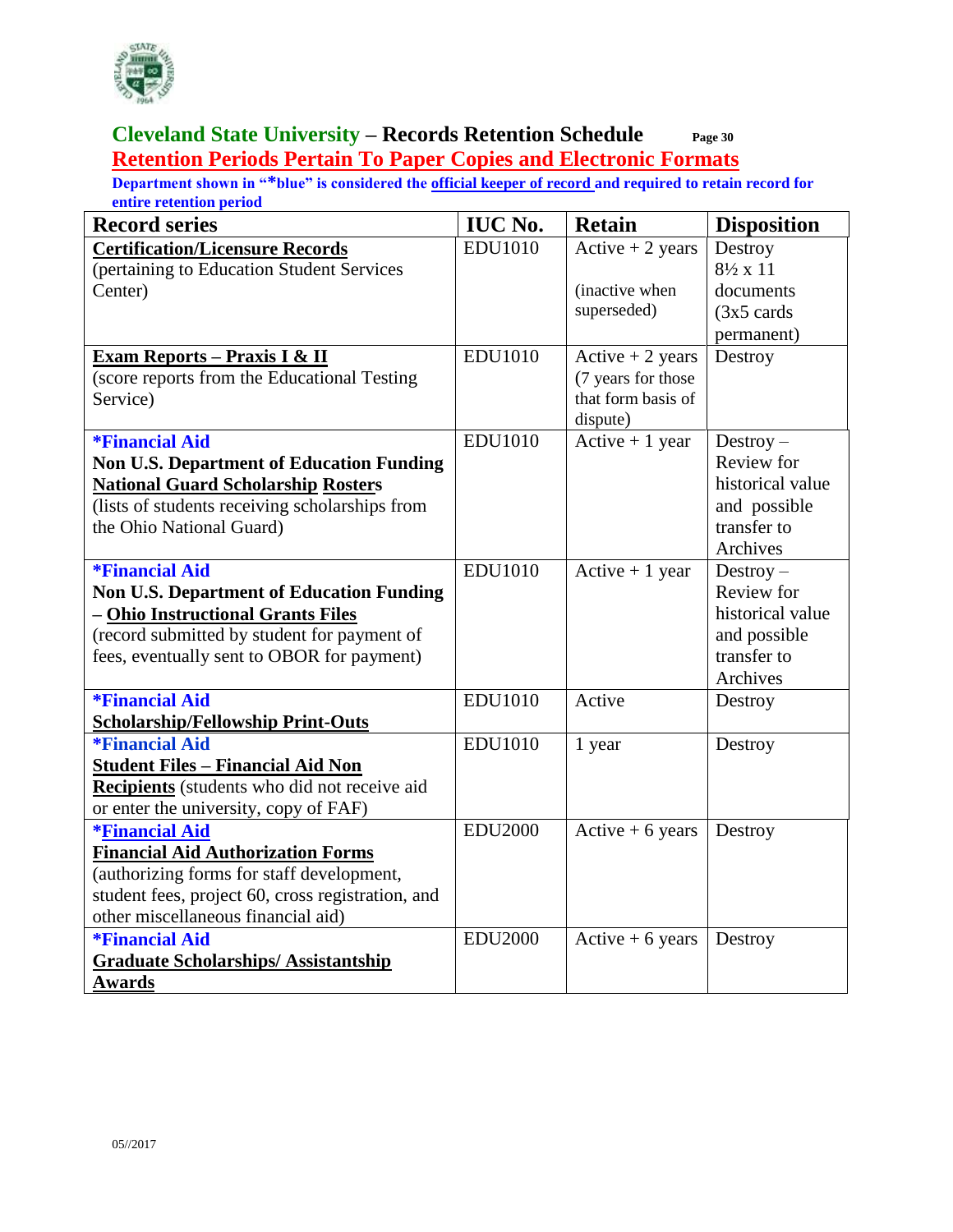

#### **Cleveland State University – Records Retention Schedule Page 31 Retention Periods Pertain To Paper Copies and Electronic Formats**

| <b>Record series</b>                            | <b>IUC No.</b> | <b>Retain</b>      | <b>Disposition</b> |
|-------------------------------------------------|----------------|--------------------|--------------------|
| <i><b>*Financial Aid</b></i>                    | <b>EDU2000</b> | Active $+6$ years  | Destroy            |
| <b>Guaranteed Student Loan Applications</b>     |                |                    |                    |
| (copy of student loan application, which is     |                |                    |                    |
| forwarded back to potential lending facility)   |                |                    |                    |
| <i><b>*Financial Aid</b></i>                    | <b>EDU2000</b> | Active $+6$ years  | Destroy            |
| <b>Loans (Emergency)</b>                        |                |                    |                    |
| Paperwork for students who apply and are        |                |                    |                    |
| approved for emergency loans. Original          |                |                    |                    |
| application                                     |                |                    |                    |
| <i><b>*Financial Aid</b></i>                    | <b>EDU2000</b> | Active $+6$ years  | Destroy            |
| <b>Loan Disclosures</b>                         |                |                    |                    |
| Documentation sent from lenders regarding       |                |                    |                    |
| loan guaranty                                   |                |                    |                    |
| <i><b>*Financial Aid</b></i>                    | <b>EDU2000</b> | Active $+6$ years  | Review for         |
| <b>Non U.S. Department of Education Funding</b> |                |                    | continuing         |
| <b>General Administrative Annual Interim</b>    |                |                    | administrative or  |
| <b>Fiscal Operations Reports</b>                |                |                    | historical value   |
| (reports to federal government on expenditures  |                |                    | and transfer to    |
| for federal programs)                           |                |                    | archives           |
| <i><b>*Financial Aid</b></i>                    | <b>EDU2000</b> | $Active + 6 years$ | Destroy            |
| <b>Non U.S. Department of Education Funding</b> |                |                    |                    |
| <b>Ohio Bureau of Vocational Rehabilitation</b> |                |                    |                    |
| <b>Grants Files</b>                             |                |                    |                    |
| <i><b>*Financial Aid</b></i>                    | <b>EDU2000</b> | Active $+6$ years  | Destroy            |
| <b>Non U.S. Department of Education Funding</b> |                |                    |                    |
| <b>Ohio Instructional Grants Rosters</b>        |                |                    |                    |
| <i><b>*Financial Aid</b></i>                    | <b>EDU2000</b> | Active $+6$ years  | Destroy            |
| <b>Non U.S. Department of Education Funding</b> |                |                    |                    |
| <b>Student Files</b>                            |                |                    |                    |
| (files on recipients, including FAF's need      |                |                    |                    |
| analysis reports, parental tax files, award     |                |                    |                    |
| letters, Statement of Educational Progress,     |                |                    |                    |
| grants-in-aid documentation, guaranteed         |                |                    |                    |
| student loan applications, health profession    |                |                    |                    |
| loan files, nursing loan files, scholarships,   |                |                    |                    |
| National Merit Scholarships, graduate           |                |                    |                    |
| assistantships, sponsored student accounts)     |                |                    |                    |
| <i><b>*Financial Aid</b></i>                    | <b>EDU2000</b> | Active $+6$ years  | Destroy            |
| <b>Outside Source Awards</b>                    |                |                    |                    |
| (outside source financial aid award records)    |                |                    |                    |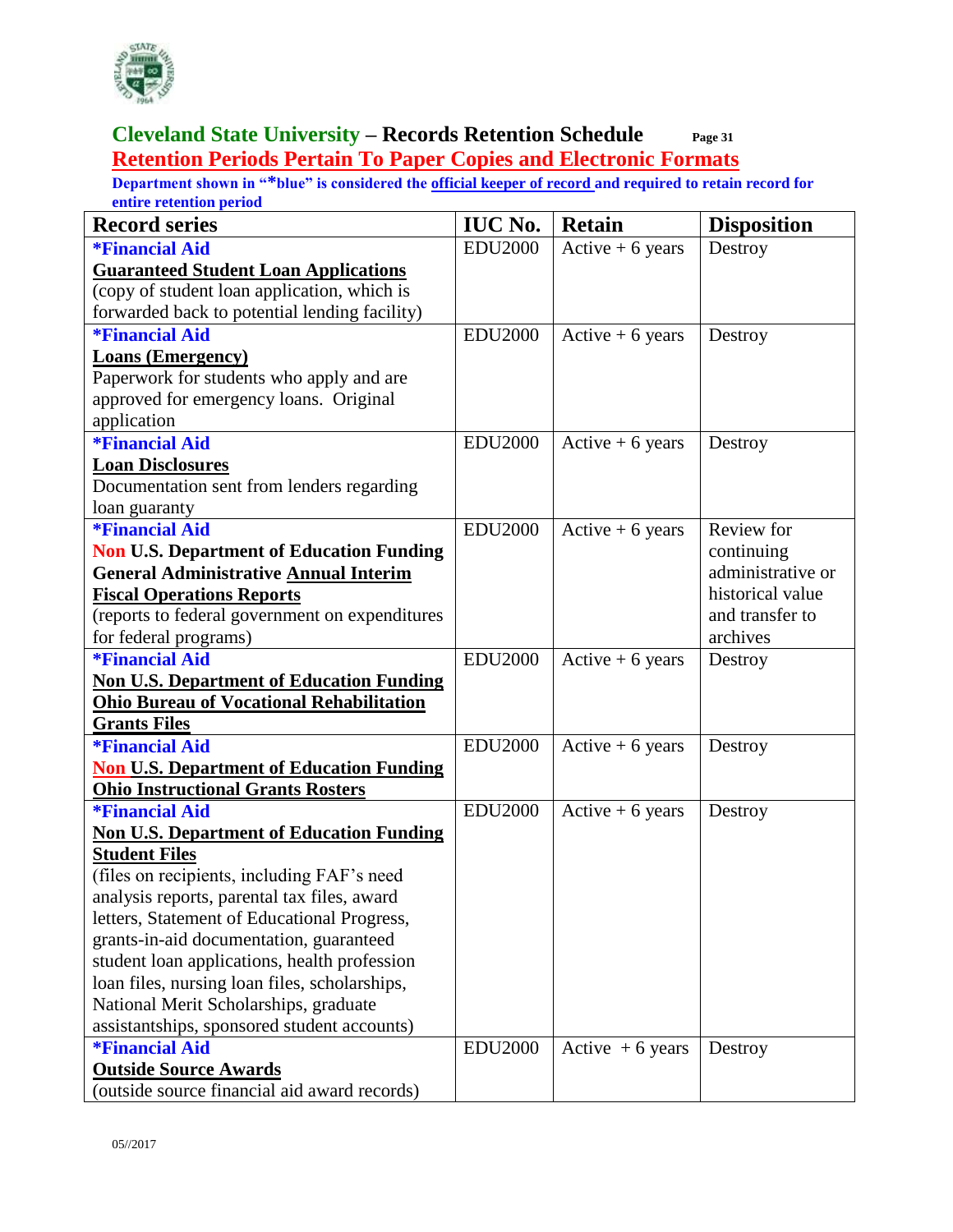

#### **Cleveland State University – Records Retention Schedule Page 32 Retention Periods Pertain To Paper Copies and Electronic Formats**

| <b>Record series</b>                             | <b>IUC No.</b> | <b>Retain</b>     | <b>Disposition</b> |
|--------------------------------------------------|----------------|-------------------|--------------------|
| <i><b>*Financial Aid</b></i>                     | <b>EDU2000</b> | Active $+6$ years | Destroy            |
| <b>U.S. Department of Education Funding</b>      |                | If funding source |                    |
| <b>Work Study Student Files</b>                  |                | is US Dept of     |                    |
| (contains application, OPERS exemption form,     |                | Education, use    |                    |
| and evaluations of students employed under       |                |                   |                    |
| work study program)                              |                |                   |                    |
| <i><b>*Financial Aid</b></i>                     | <b>EDU2000</b> | Active $+3$ years | Destroy            |
| <b>U.S. Department of Education Funding</b>      |                |                   | (review for        |
| <b>General Administrative Annual Interim</b>     |                |                   | historical value   |
| <b>Fiscal Operations Reports</b>                 |                |                   | and possible       |
| (reports to federal government on expenditures   |                |                   | archives           |
| for federal programs)                            |                |                   | transfer)          |
| <i><b>*Financial Aid</b></i>                     | <b>EDU2000</b> | Active $+3$ years | Destroy            |
| <b>U.S. Department of Education Funding</b>      |                |                   |                    |
| <b>Federal Loan Check Registers</b>              |                |                   |                    |
| (record of checks sent to students for National  |                |                   |                    |
| Direct Student Loans and Health Education        |                |                   |                    |
| Assistance Loans)                                |                |                   |                    |
| <i><b>*Financial Aid</b></i>                     | <b>EDU2000</b> | Active $+3$ years | Destroy            |
| <b>U.S. Department of Education Funding</b>      |                |                   |                    |
| <b>Student Files</b>                             |                |                   |                    |
| (files on recipients, including FAF's, and FAF   |                |                   |                    |
| need analysis reports, parental tax files, draft |                |                   |                    |
| registration compliance record, award letters,   |                |                   |                    |
| statement of educational progress, basic         |                |                   |                    |
| education opportunity grant PELL files,          |                |                   |                    |
| guaranteed student loan applications, health     |                |                   |                    |
| profession loan files, graduate assistantships,  |                |                   |                    |
| grant in aid documentation, nursing loan files,  |                |                   |                    |
| scholarships, sponsored student accounts)        |                |                   |                    |
| <i><b>*Financial Aid</b></i>                     | <b>EDU3010</b> | Active            | Destroy            |
| <b>Scholarship/Fellowship Print-Outs</b>         |                |                   |                    |
| <i><b>*Financial Aid/Student Employment</b></i>  | <b>EDU2000</b> | Active $+6$ years | Destroy            |
| <b>Returned Student Loan Proceeds</b>            |                |                   |                    |
| <b>*Financial Aid Student Employment</b>         | <b>EDU2000</b> | Active $+6$ years | Destroy            |
| <b>Rosters</b>                                   |                |                   |                    |
| (Third party related to student loans,           |                |                   |                    |
| disbursements, repayment, etc.)                  |                |                   |                    |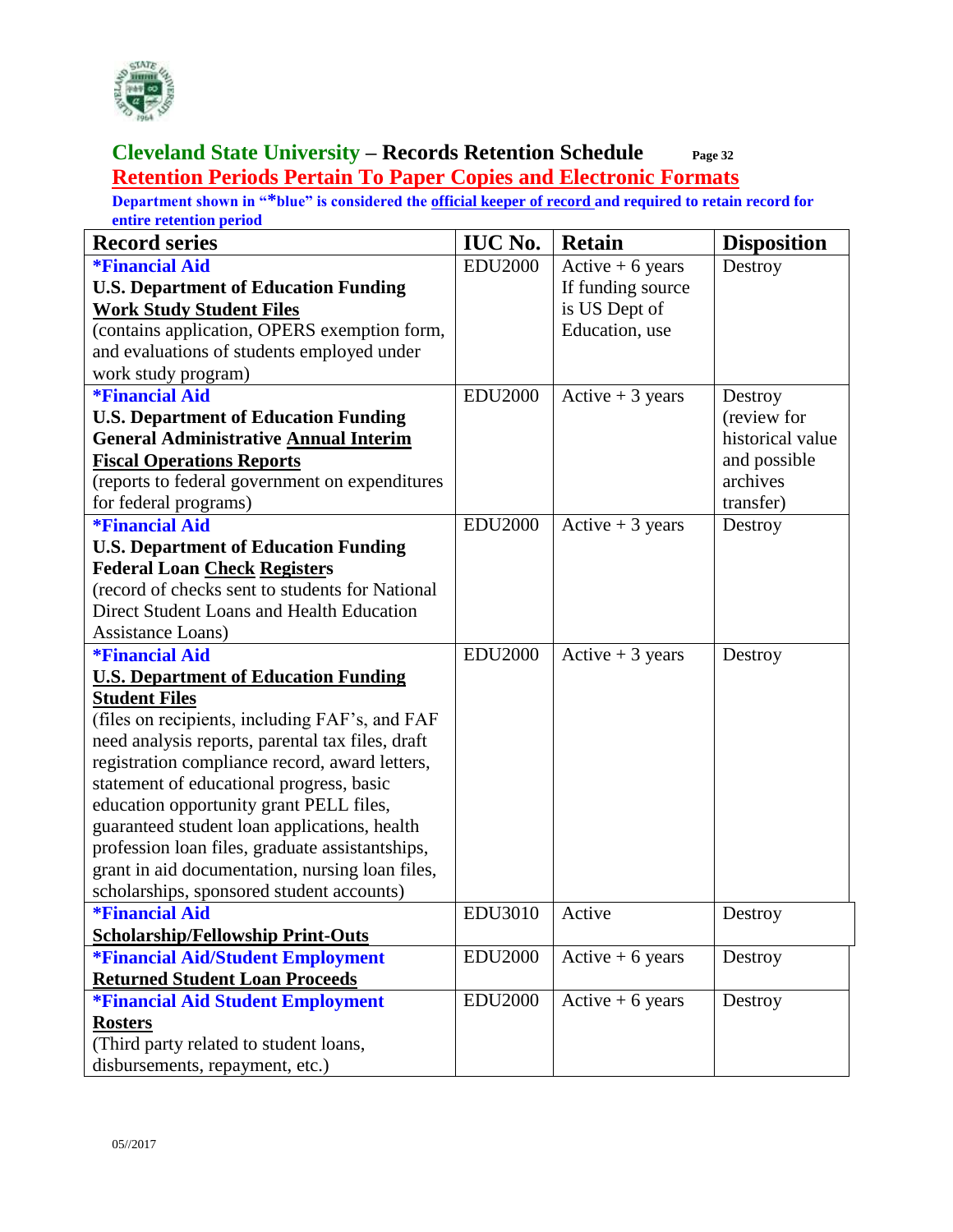

#### **Cleveland State University – Records Retention Schedule Page 33 Retention Periods Pertain To Paper Copies and Electronic Formats**

| <b>Record series</b>                                 | <b>IUC No.</b> | <b>Retain</b>        | <b>Disposition</b> |
|------------------------------------------------------|----------------|----------------------|--------------------|
| *Financial Aid/Student Employment                    | <b>EDU2000</b> | Active $+6$ years    | Destroy            |
| <b>Sponsored Student Account Files</b>               |                |                      |                    |
| (record of students sponsored by corporations        |                |                      |                    |
| and special scholarships.)                           |                |                      |                    |
| <i><b>*International Services</b></i>                | <b>EDU1010</b> | Active $+3$ years    | Destroy            |
| Foreign Student Forms -                              |                |                      |                    |
| <b>Applicants who Matriculate</b>                    |                |                      |                    |
| <i><b>*General Counsel</b></i>                       | <b>EDU1010</b> | 1 year beyond the    | Destroy            |
| <b>Non-Immigrant Worker Public Inspection</b>        |                | end of employment    |                    |
| <b>Files</b>                                         |                | specified on the     |                    |
| (Includes labor condition application and            |                | <b>LCA</b>           |                    |
| supporting documentation specified in section        |                |                      |                    |
| 20 CFR Part 655 Subparts H & I)                      |                |                      |                    |
| <i><b>*General Counsel</b></i>                       | <b>EDU1020</b> | Active $+3$ years    | Destroy            |
| <b>Requests - Student's Written Consent for</b>      |                |                      |                    |
| <b>Records Disclosure</b>                            |                |                      |                    |
| <b>Graduation Applications</b>                       | <b>EDU1010</b> | Active $+1$ year     | Destroy            |
| <b>Graduation Authorizations</b>                     | <b>EDU1010</b> | Active $+1$ year     | Destroy            |
| (documents certifying completion of degree           |                |                      |                    |
| requirements)                                        |                |                      |                    |
| <i><b>*Health and Wellness</b></i>                   | <b>EDU1010</b> | From Date of First   | Destroy            |
| <b>Appointment Sheets</b>                            |                | Visit + 1 year       |                    |
| (includes name, time, reason for visit and           |                |                      |                    |
| name of healthcare provider and diagnosis            |                |                      |                    |
| <i><b>*Health and Wellness</b></i>                   | <b>EDU1010</b> | From Date of First   | Destroy            |
| <b>Prescription Log Book</b>                         |                | Visit $+1$ year      |                    |
| <i><b>*Health and Wellness</b></i>                   | <b>EDU1010</b> | From Date of First   | Destroy            |
| <b>Birth Control Log</b>                             |                | Visit $+1$ year      |                    |
| <i><b>*International Services &amp; Programs</b></i> | <b>EDU1010</b> | LCA's that expired   | Destroy            |
| <b>H1B Investigation Files</b>                       |                | during investigation |                    |
|                                                      |                | retain 1 year after  |                    |
|                                                      |                | investigation ends;  |                    |
|                                                      |                | LCA's that are valid |                    |
|                                                      |                | during investigation |                    |
|                                                      |                | retain 1 year after  |                    |
|                                                      |                | LCA expiration date  |                    |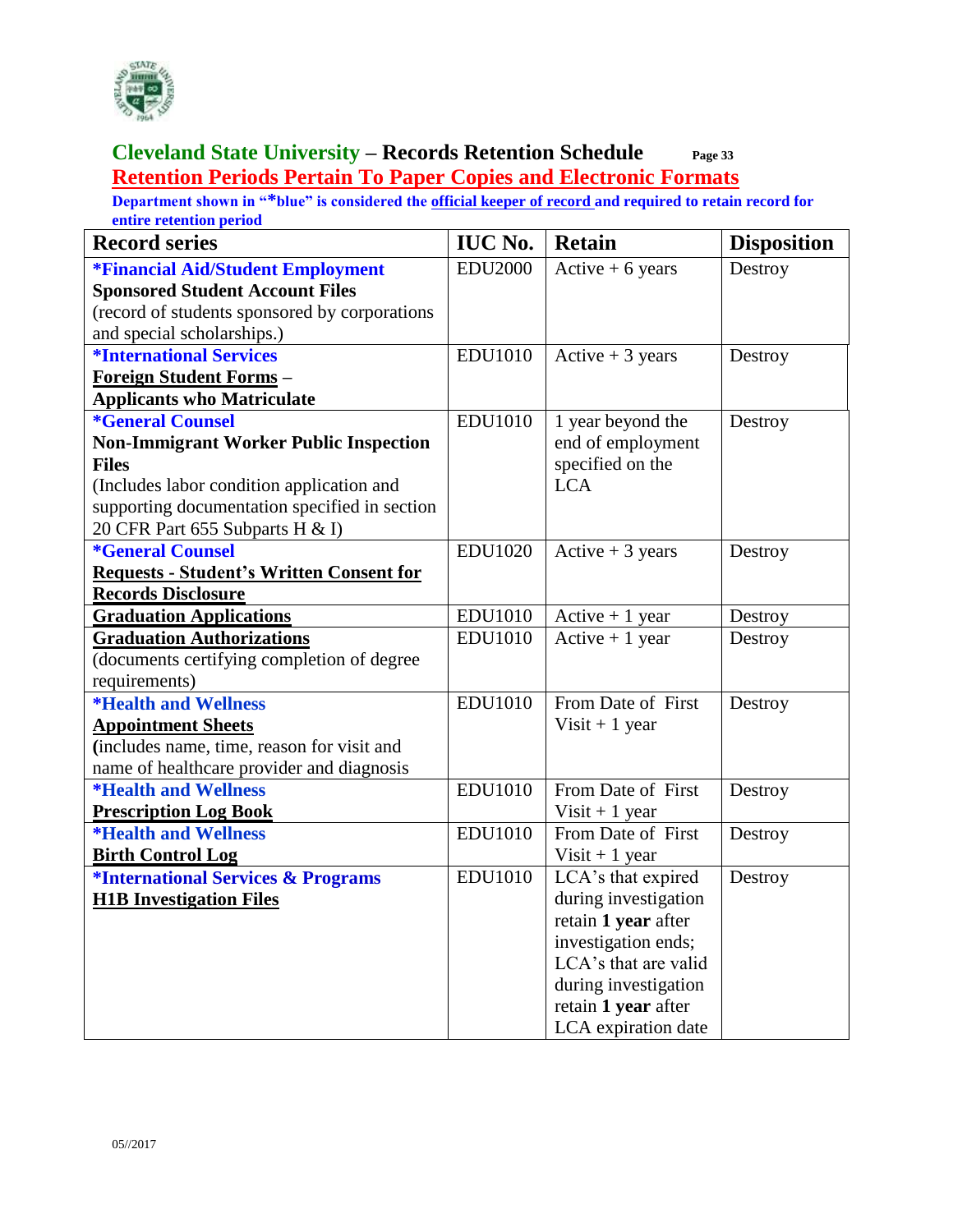

#### **Cleveland State University – Records Retention Schedule Page 34 Retention Periods Pertain To Paper Copies and Electronic Formats**

| <b>Record series</b>                             | <b>IUC No.</b> | <b>Retain</b>      | <b>Disposition</b> |
|--------------------------------------------------|----------------|--------------------|--------------------|
| <i><b>*International Services</b></i>            | <b>EDU1010</b> | Active $+2$ years  | Destroy            |
| <b>Applications Awaiting Decisions</b>           |                |                    |                    |
| <i><b>*International Services</b></i>            | <b>EDU1010</b> | Active $+2$ years  | Destroy            |
| <b>Transfer Credits-Study Abroad</b>             |                |                    |                    |
| (includes letters of credential evaluation)      |                |                    |                    |
| <i><b>*Law, College of</b></i>                   | <b>EDU1010</b> | $Active + 6 years$ | Review for         |
| <b>Student Files</b>                             |                |                    | historical         |
| (Official academic records, grades, course       |                |                    | value              |
| evaluations, competency assessments, change      |                |                    |                    |
| of grade forms, credit by examination, faculty   |                |                    |                    |
| grade reports)                                   |                |                    |                    |
| <i><b>*Law, College of</b></i>                   | <b>EDU1010</b> | Active $+6$ years  | Destroy            |
| <b>Student Files - Non permanent</b>             |                |                    |                    |
| (records of students who matriculated whether    |                |                    |                    |
| or not they earned a degree, includes letters of |                |                    |                    |
| recommendation, applications for                 |                |                    |                    |
| admission/readmission, entrance examinations     |                |                    |                    |
| and placement test reports, transcripts,         |                |                    |                    |
| advanced placement records, medical records,     |                |                    |                    |
| academic action notifications, applications for  |                |                    |                    |
| graduation, documents regarding progress         |                |                    |                    |
| toward degree, transfer credit evaluations)      |                |                    |                    |
| <i><b>*Law, College of</b></i>                   | <b>EDU2000</b> | Active $+3$ years  | Destroy            |
| <b>Student Financial Aid Files</b>               |                |                    |                    |
| (files maintained in the Law college financial   |                |                    |                    |
| aid office, includes Stafford loan applications, |                |                    |                    |
| institutional applications, verification         |                |                    |                    |
| worksheet, tax returns, etc. includes graduate,  |                |                    |                    |
| active, inactive students                        |                |                    |                    |
| <i><b>*Libraries</b></i>                         | <b>EDU1010</b> | Active $+6$ years  | Destroy            |
| <b>Library Student Files</b>                     |                |                    |                    |
| (general files of library student assistants)    |                |                    |                    |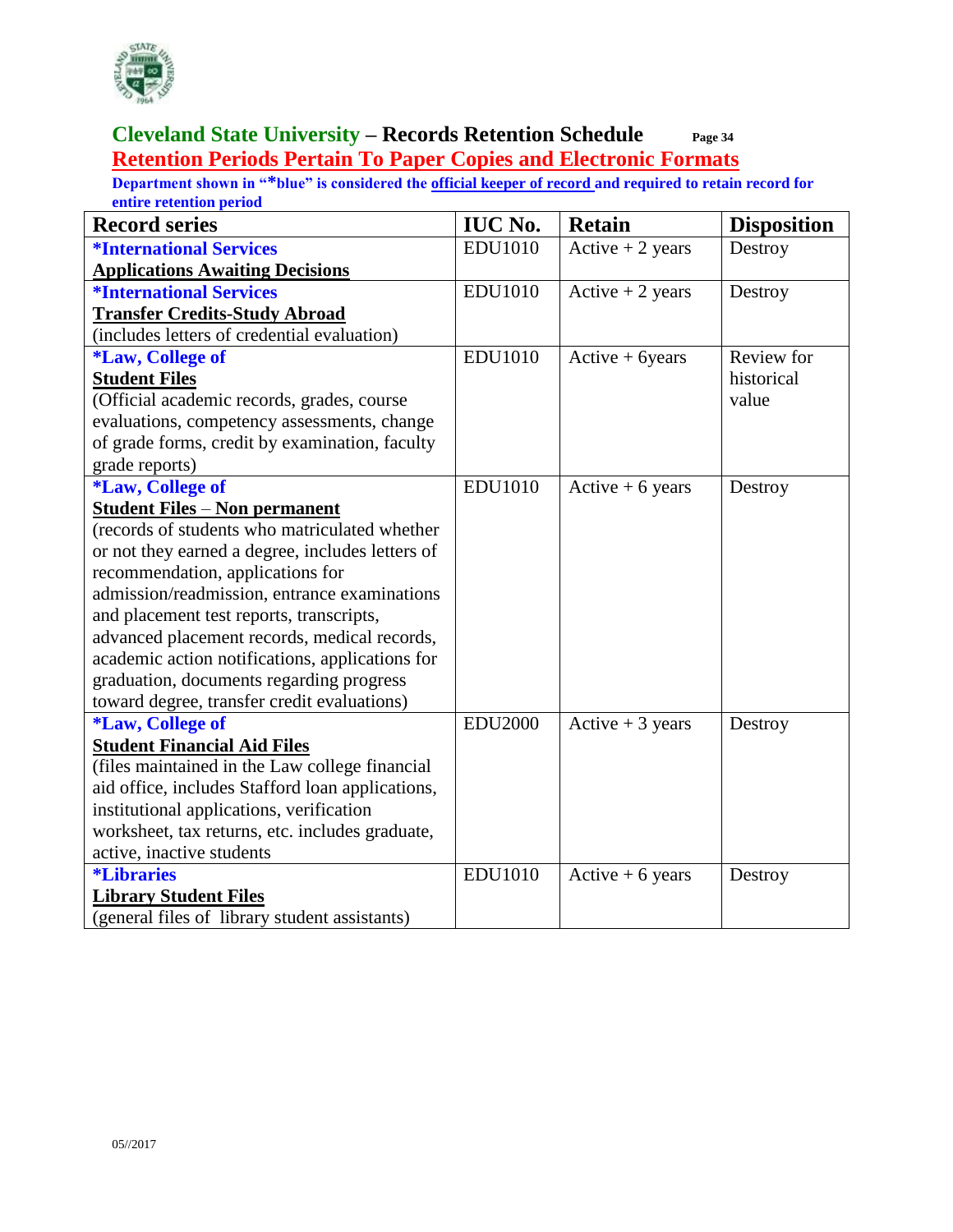

#### **Cleveland State University – Records Retention Schedule Page 35 Retention Periods Pertain To Paper Copies and Electronic Formats**

| <b>Record series</b>                                | <b>IUC No.</b> | <b>Retain</b>              | <b>Disposition</b> |
|-----------------------------------------------------|----------------|----------------------------|--------------------|
| <i><b>*Libraries</b></i>                            | <b>EDU3000</b> | <b>IND</b>                 | Review for         |
| <b>Library Statistics</b>                           |                |                            | possible           |
| (usage of periodicals, serials acquisitions,        |                | (minimum                   | transfer to        |
| acquisitions/pre-orders, services and collections,  |                | Active $+5$ years)         | archives           |
| reference, slide library, multimedia service, film  |                |                            |                    |
| service, material deposit, web statistics) some     |                |                            |                    |
| statistics are coded into iii and compiled on       |                |                            |                    |
| demand)                                             |                |                            |                    |
| <b>Medical Records - Applicants who do</b>          | <b>EDU1010</b> | Active $+1$ year           | Destroy            |
| <b>Matriculate</b>                                  |                |                            |                    |
| (medical records related to application to the      |                |                            |                    |
| university)                                         |                |                            |                    |
| <b>Medical Records - Applicants who do not</b>      | <b>EDU1010</b> | 1 year                     | Destroy            |
| <b>Matriculate</b>                                  |                |                            |                    |
| <b>Ohio Bureau of Criminal Identification &amp;</b> | <b>EDU1010</b> | Active $+1$ year           | Destroy            |
| <b>Investigation Authorization</b>                  |                |                            |                    |
| <b>Pass/Fail Request</b>                            | <b>EDU1010</b> | Active $+1$ year           | Destroy            |
| <i><b>*Registrar's</b></i>                          | <b>EDU1010</b> | Retain 1 year              | Destroy            |
| <b>Cross Registration</b>                           |                | after audit or 3           |                    |
|                                                     |                | years after end of         |                    |
|                                                     |                | term                       |                    |
| <i><b>*Registrar's</b></i>                          | EDU1015        | Active $+3$ years          | Destroy            |
| <b>Registration/Enrollment Forms</b>                |                | (retain 3 years            |                    |
|                                                     |                | after term)                |                    |
| <i><b>*Registrar's</b></i>                          | EDU1015        | Active $+3$ years          | Destroy            |
| <b>Withdrawal Authorizations (classes)</b>          |                |                            |                    |
| <i><b>*Registrar</b></i>                            | <b>EDU1020</b> | Active $+3$ years          | Destroy            |
| <b>Student Records Transcript Requests</b>          |                |                            |                    |
| (other than student requested)                      |                |                            |                    |
| <b>Student Advising, Tutoring Records</b>           | <b>EDU1010</b> | Active $+3$ years          | Destroy            |
| *Academic Departments                               | <b>EDU1010</b> | $Active + 6 \text{ years}$ | Destroy            |
| <b>Student Records</b>                              |                |                            |                    |
| (student files maintained in college and            |                |                            |                    |
| department offices; includes actively enrolled      |                |                            |                    |
| students, students who have graduated, and          |                |                            |                    |
| students no longer actively enrolled)               |                |                            |                    |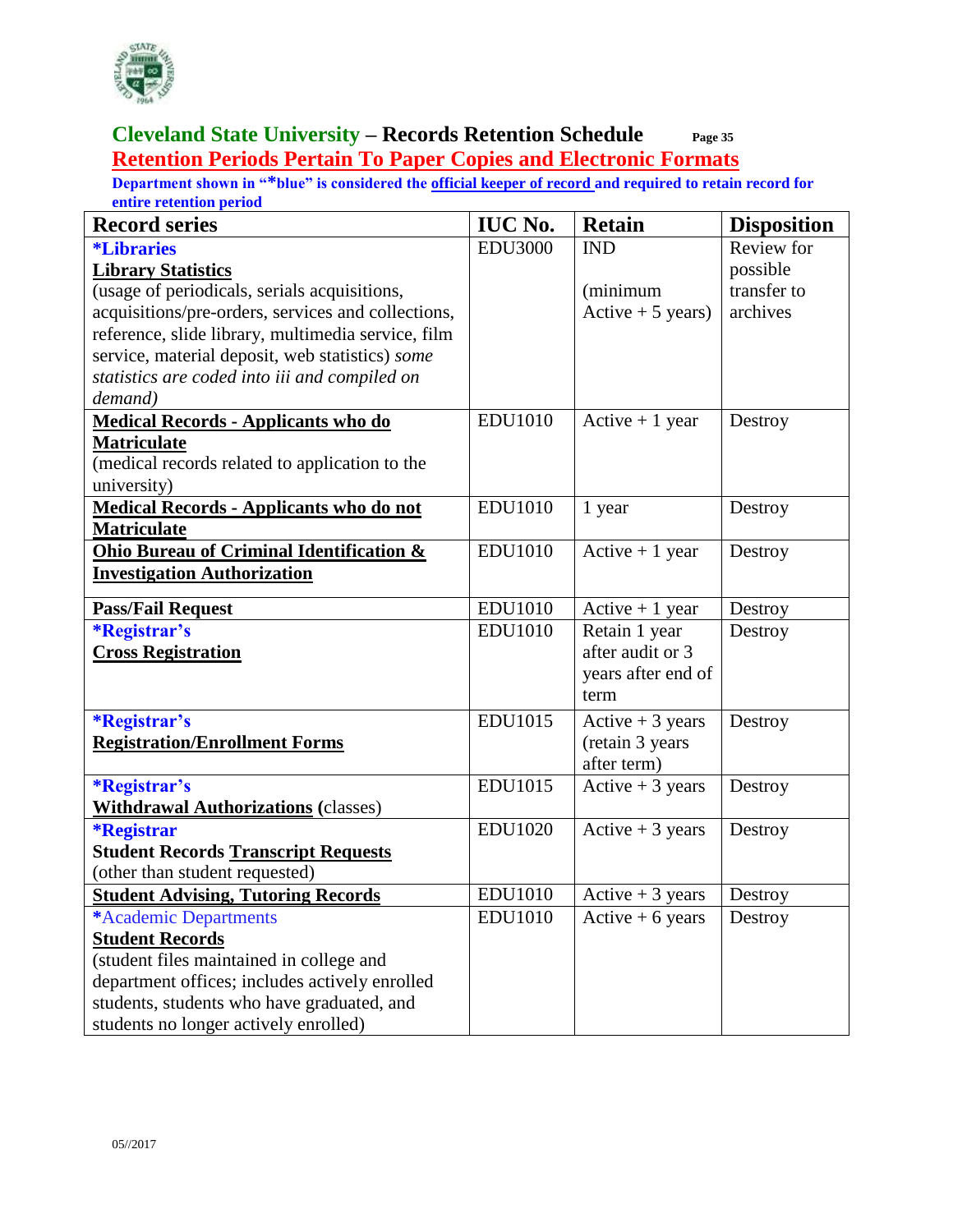

#### **Cleveland State University – Records Retention Schedule Page 36 Retention Periods Pertain To Paper Copies and Electronic Formats**

| <b>Record</b>                                     | <b>IUC No.</b> | <b>Retain</b>     | <b>Disposition</b> |
|---------------------------------------------------|----------------|-------------------|--------------------|
| *Academic Departments                             | <b>EDU1010</b> | Active $+1$ year  | Destroy            |
| <b>Student Records - Correspondence</b>           |                |                   |                    |
| (student specific correspondence- other than      |                |                   |                    |
| admissions)                                       |                |                   |                    |
| <b>Student Records - Correspondence - No</b>      | <b>EDU1010</b> | Active $+1$ year  | Destroy            |
| <b>Response</b>                                   |                |                   |                    |
| *Academic Departments                             | <b>EDU1010</b> | Active $+1$ year  | Destroy            |
| <b>Student Records - Program Requirement</b>      |                |                   |                    |
| <b>Modification</b>                               |                |                   |                    |
| (change of major forms; degree requirement        |                |                   |                    |
| waiver or substitution authorization)             |                |                   |                    |
| *Academic Departments                             | <b>EDU1010</b> | Active $+1$ year  | Destroy            |
| <b>Student Records - Program Requirement</b>      |                |                   |                    |
| <b>Modification</b>                               |                |                   |                    |
| (change of major forms; degree requirement        |                |                   |                    |
| waiver or substitution authorization)             |                |                   |                    |
| <i><b>*Teacher Education</b></i>                  | <b>EDU1010</b> | Active $+6$ years | Destroy            |
| <b>Student Files</b>                              |                |                   |                    |
| (files maintained in department on enrolled       |                |                   | (retain ESC        |
| students- includes client personal information,   |                |                   | records            |
| assessment scores, documentation for fee scale,   |                |                   | permanently)       |
| grade information, includes students who have     |                |                   |                    |
| graduated, actively enrolled students and student |                |                   |                    |
| who are no longer actively enrolled)              |                |                   |                    |
| <b>Test Scores</b>                                | <b>EDU1010</b> | Active $+1$ year  | Destroy            |
| <b>Audit Authorizations</b>                       | <b>EDU1015</b> | Active $+3$ years | Destroy            |
| (approval forms to audit class)                   |                |                   |                    |
| <i><b>*Continuing Education</b></i>               | <b>EDU1015</b> | Active $+3$ years | Destroy            |
| <b>Student Records Continuing Education</b>       |                |                   |                    |
| (includes two types of records: students enrolled |                |                   |                    |
| in special interest courses, and student enrolled |                |                   |                    |
| in professional certification programs)           |                |                   |                    |
| <b>Credit/No Credit Approvals</b>                 | <b>EDU1015</b> | Active $+3$ years | Destroy            |
|                                                   |                |                   | (review for        |
|                                                   |                |                   | historical         |
|                                                   |                |                   | value)             |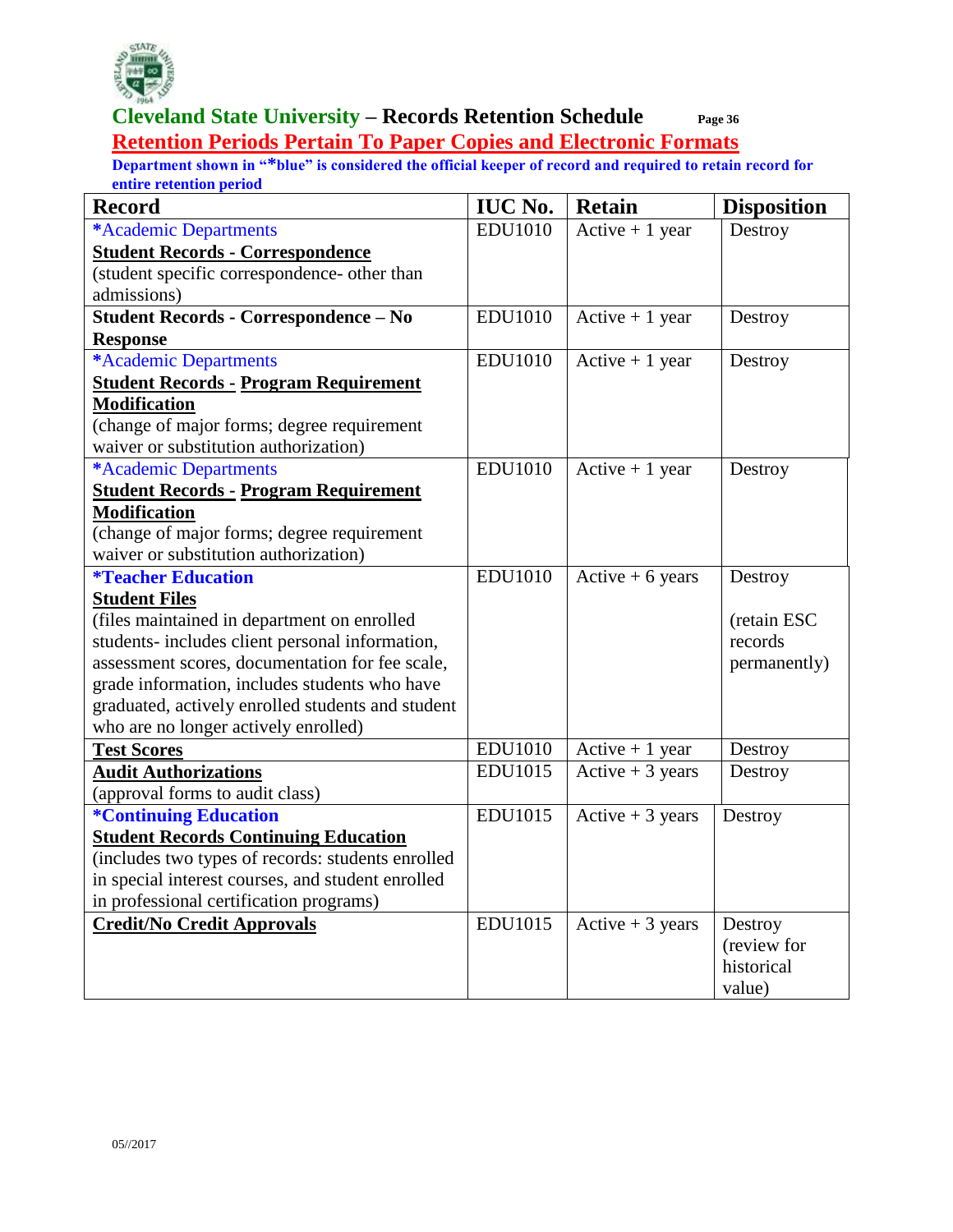

#### **Cleveland State University – Records Retention Schedule Page 37 Retention Periods Pertain To Paper Copies and Electronic Formats**

| <b>Record</b>                                                                              | <b>IUC No.</b> | <b>Retain</b>       | <b>Disposition</b> |
|--------------------------------------------------------------------------------------------|----------------|---------------------|--------------------|
| <b>Official Class Roster</b>                                                               | <b>EDU1015</b> | Active $+3$ years   | Destroy            |
| (lists of students enrolled for individual classes)                                        |                |                     | (review for        |
|                                                                                            |                |                     | historical         |
|                                                                                            |                |                     | value)             |
| <b>Student Records Veterans Administration</b>                                             | <b>EDU1020</b> | Active $+3$ years   | Destroy            |
| <b>Records and Correspondence</b>                                                          |                |                     |                    |
| <b>Requests and Disclosures of Personally</b>                                              | <b>EDU1020</b> | Active $+3$ years   | Destroy            |
| <b>Identifiable Information</b>                                                            |                |                     |                    |
| <b>Student Conduct Verifications</b>                                                       | <b>EDU1030</b> | Active $+3$ years   | Destroy            |
|                                                                                            |                | (inactive at end of |                    |
|                                                                                            |                | semester)           |                    |
| <i><b>*Student Conduct</b></i>                                                             | <b>EDU1030</b> | Active $+3$ years   | Destroy            |
| <b>Student Disciplinary Files Requests for</b>                                             |                |                     |                    |
| <b>Formal Hearings</b>                                                                     |                |                     |                    |
| <i><b>*Student Conduct</b></i>                                                             | <b>EDU1030</b> | Active $+3$ years   | Destroy            |
| <b>Student Disciplinary Files Written Decisions</b>                                        |                |                     |                    |
| of Hearing Panels                                                                          |                |                     |                    |
| <i><b>*Student Conduct</b></i>                                                             | <b>EDU1030</b> | Active $+3$ years   | Destroy            |
| <b>Student Statements Regarding Hearing Panel</b>                                          |                |                     |                    |
| <b>Decisions</b>                                                                           |                |                     |                    |
| (student statements on content of records                                                  |                |                     |                    |
| regarding hearing panel decisions                                                          |                |                     |                    |
| <b>Student Waivers for Rights of Access To See</b>                                         | <b>EDU1030</b> | Active $+3$ years   | Destroy            |
| <b>Letters of Recommendation for Admission for</b><br><b>Applicants who do Matriculate</b> |                |                     |                    |
| *Honors College                                                                            | <b>EDU1100</b> | 1 year              | Destroy            |
| <b>Admission Documents</b>                                                                 |                |                     |                    |
| (students who do not enroll, includes transcripts,                                         |                |                     |                    |
| $etc.$ )                                                                                   |                |                     |                    |
| <i><b>*Development</b></i>                                                                 | <b>EDU2000</b> | <b>IND</b>          | Destroy            |
| <b>Donor Gift Files</b>                                                                    |                | Records of non-     |                    |
| (includes copies of checks, correspondence,                                                |                | cash gifts retain   |                    |
| selected individual donors, gift information,                                              |                | during possession   |                    |
| articles, biographies, corporation and foundation                                          |                | plus 4 years after  |                    |
| donors)                                                                                    |                | possession is       |                    |
| See gifts definitions on page 2                                                            |                | relinquished        |                    |
| <b>Fund Raisers</b>                                                                        | <b>EDU2000</b> | Active $+6$ years   | Destroy            |
| (pertaining to Faculty/Staff Appeal, Uniting to                                            |                |                     |                    |
| Share Campaigns – includes contribution                                                    |                |                     |                    |
| reports, accounting records, receipts, etc.                                                |                |                     |                    |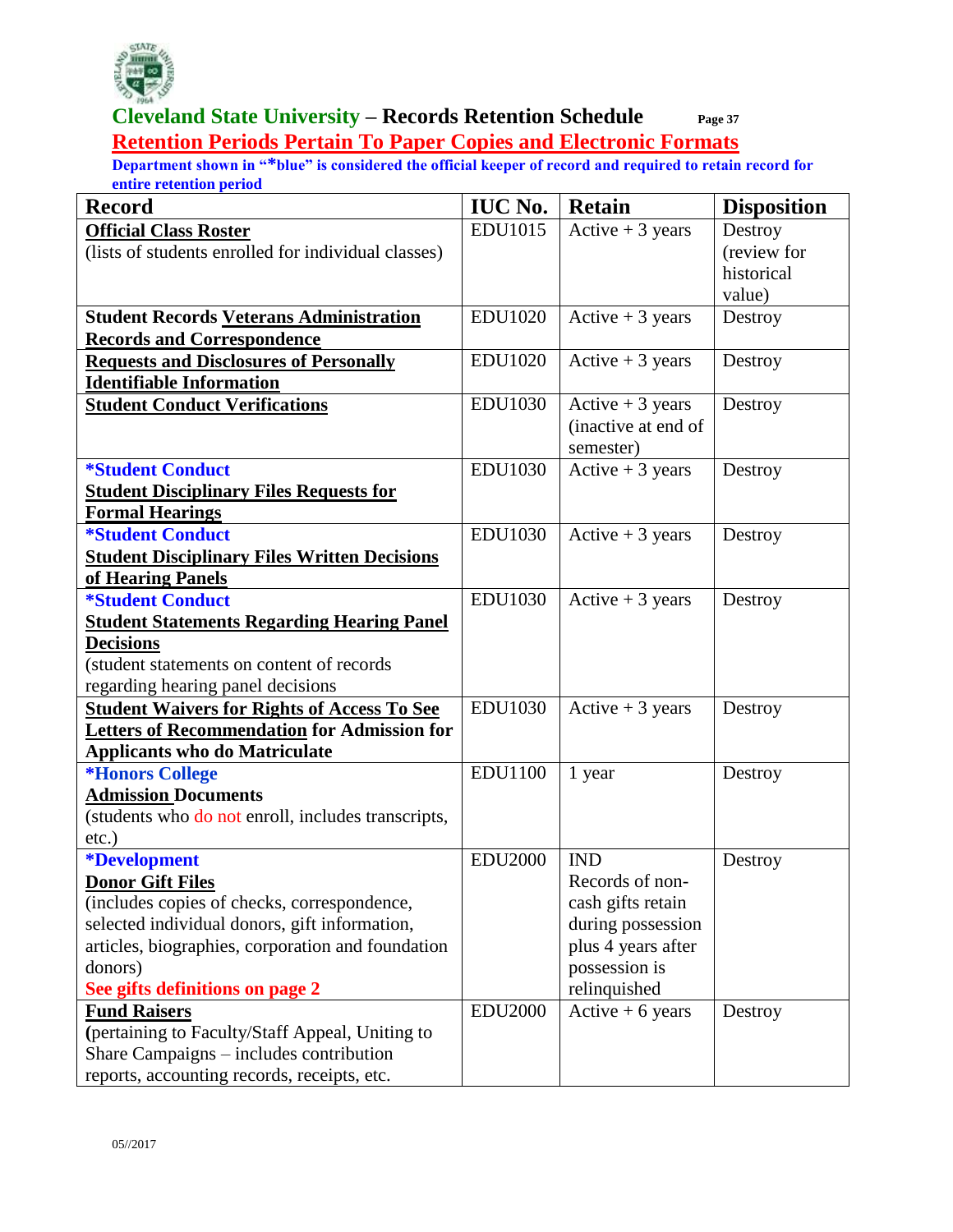

# **Retention Periods Pertain To Paper Copies and Electronic Formats**

| <b>Record</b>                                    | <b>IUC No.</b> | <b>Retain</b>          | <b>Disposition</b> |
|--------------------------------------------------|----------------|------------------------|--------------------|
| <i><b>*Development</b></i>                       | <b>EDU2000</b> | Active $+6$ years      | Destroy            |
| <b>Gift Files</b>                                |                |                        |                    |
| (gifts to institutions are divided into two      |                | (current cash gifts do |                    |
| classifications: current gifts and deferred      |                | not need to be         |                    |
| gifts. A gift is considered current when the     |                | retained more than 7   |                    |
| donors completely and irrevocably relinquish     |                | years; records of non- |                    |
| any interest they have in something, ex.:        |                | cash gifts such as     |                    |
| presenting a check, transferring real estate, or |                | stock or real property |                    |
| giving stock. A gift is considered deferred      |                | should be retained     |                    |
| when the donors transfer property to an          |                | during the time the    |                    |
| institution but retain use of the property for s |                | institution has        |                    |
| specific period of time.                         |                | possession of gift     |                    |
|                                                  |                | plus at least 4 years  |                    |
|                                                  |                | after possession is    |                    |
|                                                  |                | relinquished)          |                    |
| <b>*Financial Aid</b>                            | <b>EDU2000</b> | Active $+6$ years      | Destroy            |
| <b>Graduate Scholarship/Assistant Awards</b>     |                |                        |                    |
| <i><b>*Financial Aid</b></i>                     | <b>EDU3000</b> | Active                 | Destroy            |
| <b>Award Letters</b>                             |                |                        |                    |
| (summary of students' financial aid each         |                |                        |                    |
| year; confirms acceptance or rejection)          |                |                        |                    |
| <i><b>*Financial Aid</b></i>                     | <b>EDU3000</b> | Active                 | Destroy            |
| <b>Ohio Academic Scholarship Rosters - Non</b>   |                |                        |                    |
| <b>U.S. Department of Education Funding</b>      |                |                        |                    |
| (lists of students receiving scholarships for    |                |                        |                    |
| current year)                                    |                |                        |                    |
| <b>Graduate Tuition Grant Services</b>           | <b>EDU2000</b> | Active $+6$ years      | Destroy            |
| <b>Agreement</b>                                 |                |                        |                    |
| Contract between graduate students and           |                |                        |                    |
| various departments                              |                |                        |                    |
| <b>Graduate Assistant Contracts and</b>          | <b>EDU2000</b> | $Active + 6 years$     | Destroy            |
| <b>Homeland Security Forms 0037</b>              |                |                        |                    |
| <b>Merit Scholarships</b>                        | <b>EDU2000</b> | Active $+6$ years      | Destroy            |
| <b>Nursing Loan Student Files</b>                | <b>EDU2000</b> | Active $+6$ years      | Destroy            |
| Contains all documents relating to granting of   |                | (use EDU2100),         |                    |
| loans, including correspondence, promissory      |                | Active $+3$ years if   |                    |
| note, confidential information sheet, etc.       |                | funding source is US   |                    |
|                                                  |                | Dept. of Education)    |                    |

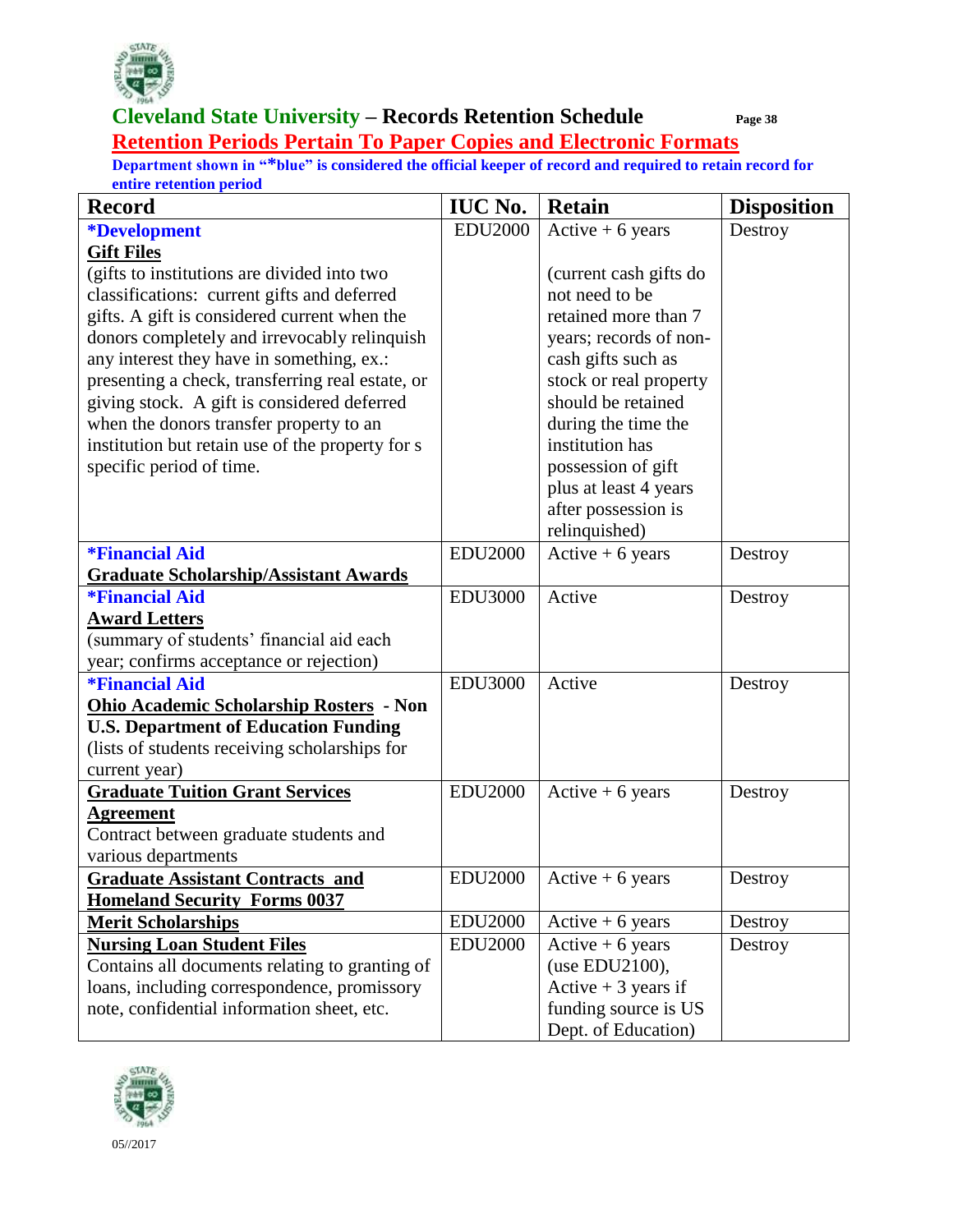**Retention Periods Pertain To Paper Copies and Electronic Formats** 

| <b>Record</b>                                   | <b>IUC No.</b> | <b>Retain</b>              | <b>Disposition</b>     |
|-------------------------------------------------|----------------|----------------------------|------------------------|
| <b>Scholar Loan Database</b>                    | <b>EDU2000</b> | <b>EDU2000</b>             | Destroy                |
| *Academic Affairs                               | <b>EDU3000</b> | <b>IND</b>                 | Destroy                |
| <b>Workforce Analysis</b>                       |                |                            |                        |
| (raw data, institutional costs, salary studies, |                |                            |                        |
| faculty data, teaching loads)                   |                |                            |                        |
| <b>*Board of Trustees</b>                       | <b>EDU3000</b> | <b>IND</b>                 | Archives               |
| <b>Controlling Board Requests</b>               |                | $(\text{minimum Active} +$ |                        |
|                                                 |                | 5 years)                   |                        |
| <b>Catalogs, University</b>                     | <b>EDU3000</b> | <b>IND</b>                 | Permanent -            |
| (official course bulletins of the university)   |                | $(minimum Active +$        | send to                |
|                                                 |                | 5 years)                   | Archives               |
| <b>Class Schedules</b>                          | <b>EDU3000</b> | <b>IND</b>                 | Permanent -            |
| (schedule of classes offered each term by the   |                | $(\text{minimum Active} +$ | send to                |
| university)                                     |                | 5 years)                   | Archives               |
| *Academic Affairs                               | <b>EDU3000</b> | Active $+6$ years          | Destroy                |
| <b>Course Inventory</b>                         |                |                            |                        |
| <b>Curricular Change Forms</b>                  | <b>EDU3000</b> | <b>IND</b>                 | Archives               |
| (used to request course addition, course        |                | $(minimum Active +$        |                        |
| deletion, change in existing course, change in  |                | 5 years)                   |                        |
| program/degree requirements                     |                |                            |                        |
| *Senior V.P./College Dean                       | <b>EDU3000</b> | <b>IND</b>                 | Permanent -            |
| <b>Curriculum Development Files</b>             |                | $(\text{minimum Active} +$ | send to                |
| (files documenting approval of new programs     |                | 6 years)                   | Archives               |
| and degrees)                                    |                |                            |                        |
| <b>Grade Statistics</b>                         | <b>EDU3000</b> | <b>IND</b>                 | Permanent -            |
|                                                 |                | (when no longer            | send to                |
|                                                 |                | referenced for             | Archives               |
|                                                 |                | current use)               | <b>Electronic Form</b> |
| <b>Graduation Lists</b>                         | <b>EDU3000</b> | <b>IND</b>                 | Permanent              |
| (Commencement Programs)                         |                | $(\text{minimum Active} +$ | (may be sent to        |
|                                                 |                | 5 years)                   | Archives)              |
| <b>Housing Policy Research Program Records</b>  | <b>EDU3000</b> | Active $+6$ years          | Archives               |
| (data, statistics, projects)                    |                |                            |                        |
| <b>IPEDS Report</b>                             | <b>EDU3000</b> | <b>IND</b>                 | Permanent              |
| (integrated post-secondary education data       |                | $(minimum Active +$        | (may be sent to        |
| system)                                         |                | 5 years)                   | Archives)              |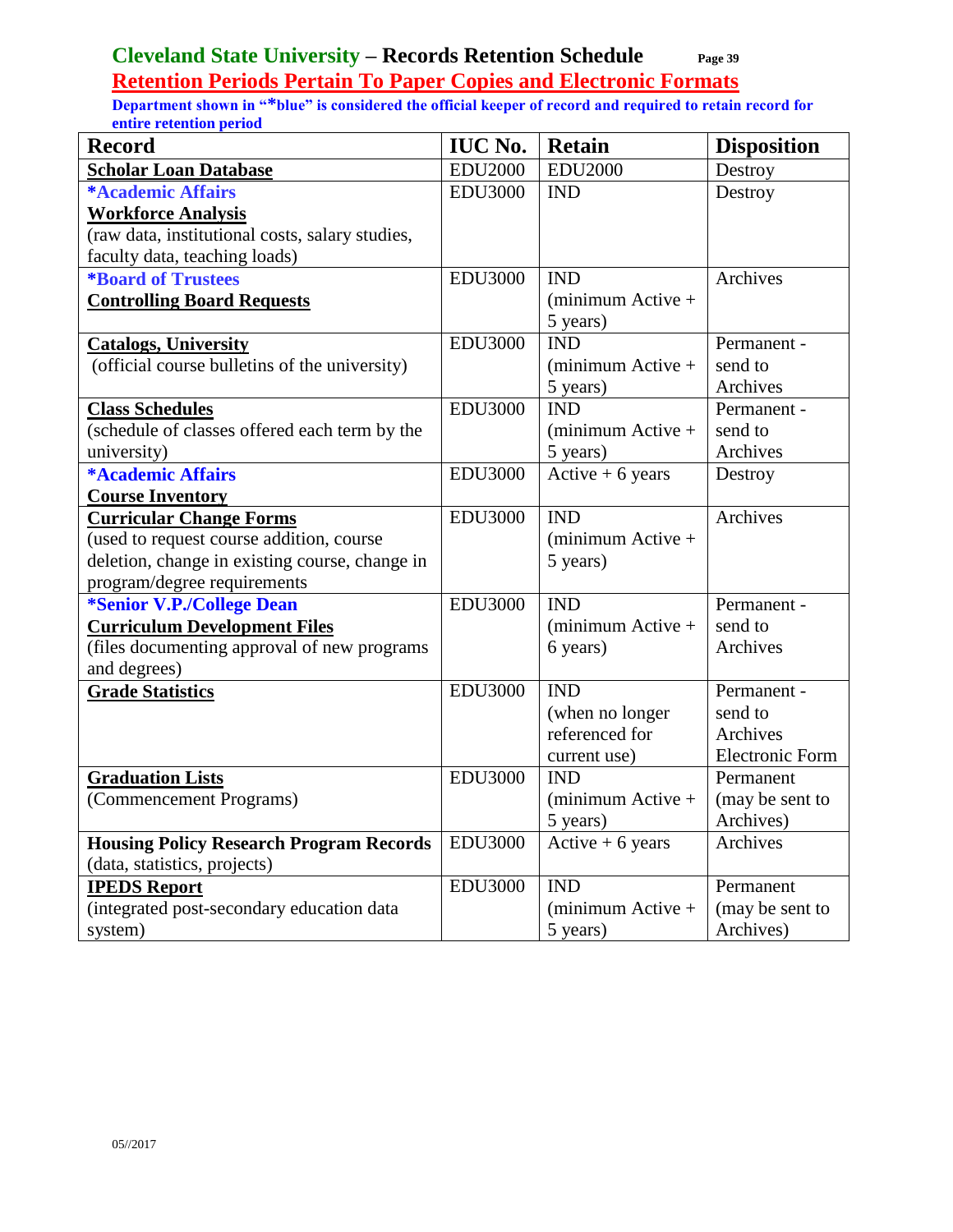

#### **Cleveland State University – Records Retention Schedule Page 40 Retention Periods Pertain To Paper Copies and Electronic Formats**

| <b>Record</b>                                  | <b>IUC No.</b> | <b>Retain</b>              | <b>Disposition</b> |
|------------------------------------------------|----------------|----------------------------|--------------------|
| <b><i><u>*Institutional Research</u></i></b>   | <b>EDU3000</b> | Active $+10$ years         | Archives           |
| <b>Peer Data Files</b>                         |                |                            |                    |
| <b>OBOR Report</b>                             | <b>EDU3000</b> | <b>IND</b>                 | Review for         |
| (Ohio Board of Regent)                         |                | $(minimum Active +$        | value              |
|                                                |                | 5 years)                   |                    |
| <b>*Planning, Assessment &amp; Information</b> | <b>EDU3000</b> | <b>IND</b>                 | Permanent          |
| <b>Resources</b>                               |                | $minimum$ Active +         | (may be sent to    |
| <b>Statistics - Degrees</b>                    |                | 5 years)                   | Archives)          |
| <b>*Planning, Assessment &amp; Information</b> | <b>EDU3000</b> | <b>IND</b>                 | Permanent          |
| <b>Resources</b>                               |                | $minimum$ Active +         | (may be sent to    |
| <b>Statistics - Enrollment</b>                 |                | 5 years)                   | Archives)          |
| <b>*Planning, Assessment &amp; Information</b> | <b>EDU3000</b> | <b>IND</b>                 | Permanent          |
| <b>Resources</b>                               |                | $minimum$ Active +         | (may be sent to    |
| <b>Statistics - Racial/Ethnic</b>              |                | 5 years)                   | Archives)          |
| <b>Program Development Proposals</b>           | <b>EDU3000</b> | <b>IND</b>                 | Archives           |
|                                                |                | (minimum Active +          |                    |
|                                                |                | 5 years)                   |                    |
| <b>Reports/Surveys</b>                         | <b>EDU3000</b> | <b>IND</b>                 | Archives           |
| (contains reports to agencies regarding        |                | (minimum Active +          |                    |
| student activity, surveys - e.g. Title II      |                | 5 years)                   |                    |
| report card, teacher supply, employment        |                |                            |                    |
| survey, AACTE/NCATE report)                    |                |                            |                    |
| <i><b>*Treasury Services</b></i>               | <b>EDU3000</b> | <b>IND</b>                 | Permanent          |
| <b>Tuition and Fee Schedule</b>                |                | $(\text{minimum Active} +$ | (may be sent to    |
| (listing of University fee charges for each)   |                | 5 years)                   | Archives)          |
| term)                                          |                |                            |                    |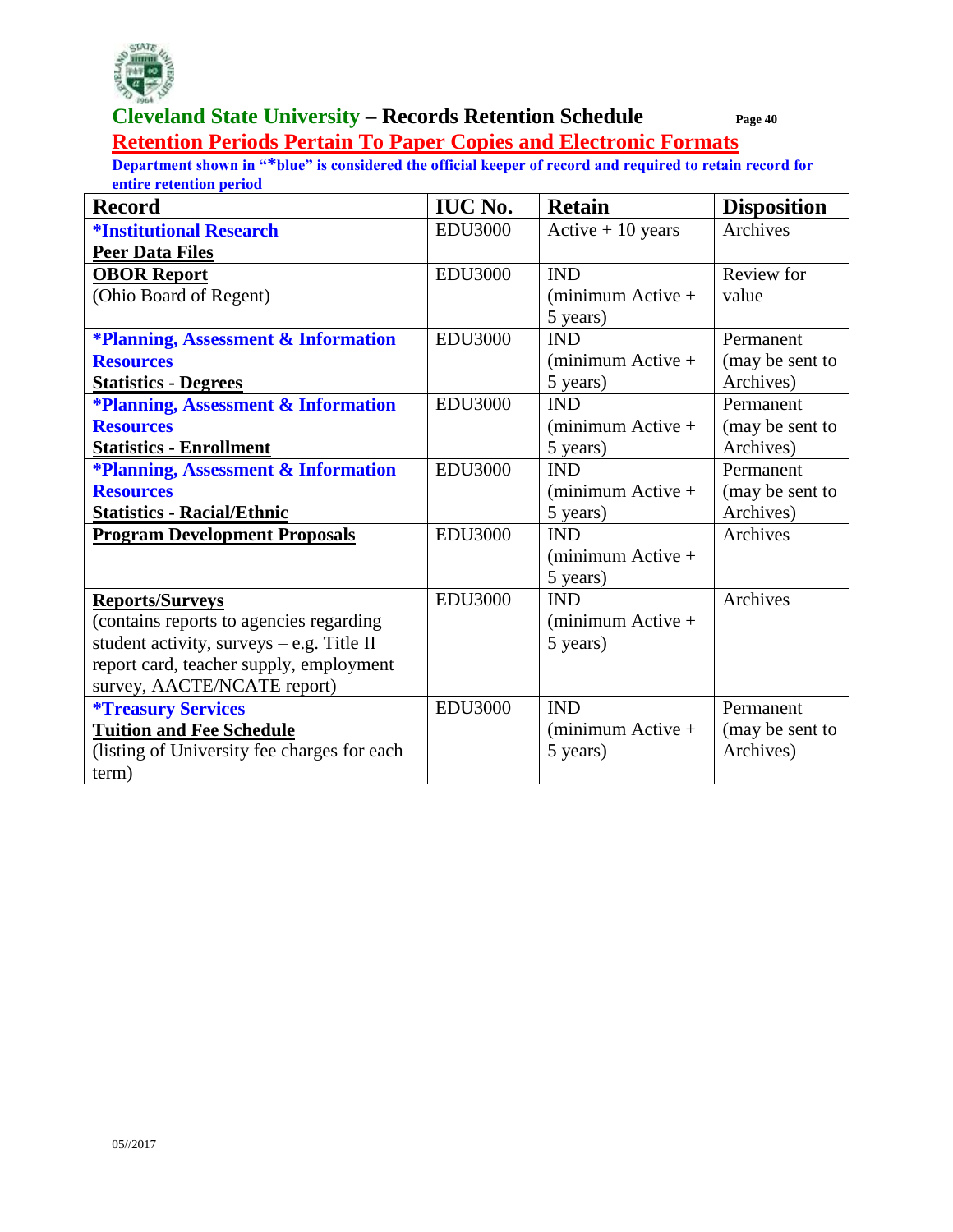

#### **Cleveland State University – Records Retention Schedule Page 41 Retention Periods Pertain To Paper Copies and Electronic Formats**

| <b>Record</b>                                    | <b>IUC No.</b> | <b>Retain</b>      | <b>Disposition</b> |
|--------------------------------------------------|----------------|--------------------|--------------------|
| <b>*Environmental Health &amp; Safety</b>        | <b>ENV1000</b> | <b>IND</b>         | Review for         |
| <b>Environmental Monitoring/Safety</b>           |                |                    | permanent          |
| <b>Records</b>                                   |                |                    | retention          |
| (records pertaining to environmental             |                |                    |                    |
| assessments, safety audits, OSHA                 |                |                    |                    |
| compliance, EPA compliance, hazardous            |                |                    |                    |
| waste manifests, incident response reports,      |                |                    |                    |
| monitoring records, training records)            |                |                    |                    |
| <b>*Environmental Health &amp; Safety</b>        | <b>ENV1010</b> | <b>IND</b>         | Destroy            |
| <b>Construction Projects Environmental</b>       |                |                    |                    |
| <b>Impact Assessment</b>                         |                |                    | Review for         |
| (used to determine potential environmental       |                |                    | historical value   |
| concerns existing at site prior to demolition    |                |                    |                    |
| and construction)                                |                |                    |                    |
| <b>*Environmental Health &amp; Safety</b>        | <b>ENV2000</b> | $LOB + 6$ years    | Review for         |
| <b>Environmentally Hazardous Substances</b>      |                | (life of building) | Value              |
| (records related to the use, manufacture and     |                |                    |                    |
| testing of hazardous substances                  |                |                    |                    |
| <i><b>*Facilities</b></i>                        | <b>ENV2010</b> | <b>IND</b>         | Destroy            |
| <b>Pesticide Application residence pesticide</b> |                |                    |                    |
| on campus landscapes)                            |                |                    |                    |
| <b>*Environmental Health &amp; Safety</b>        | <b>ENV2010</b> | <b>IND</b>         | Permanent          |
| <b>Radioactive Materials</b>                     |                |                    | (may be sent to    |
| <b>Transportation Records</b>                    |                |                    | Archives)          |
| (DOT transfer record; authorization for          |                |                    |                    |
| shipment of RAM; and off-site transfers          |                |                    |                    |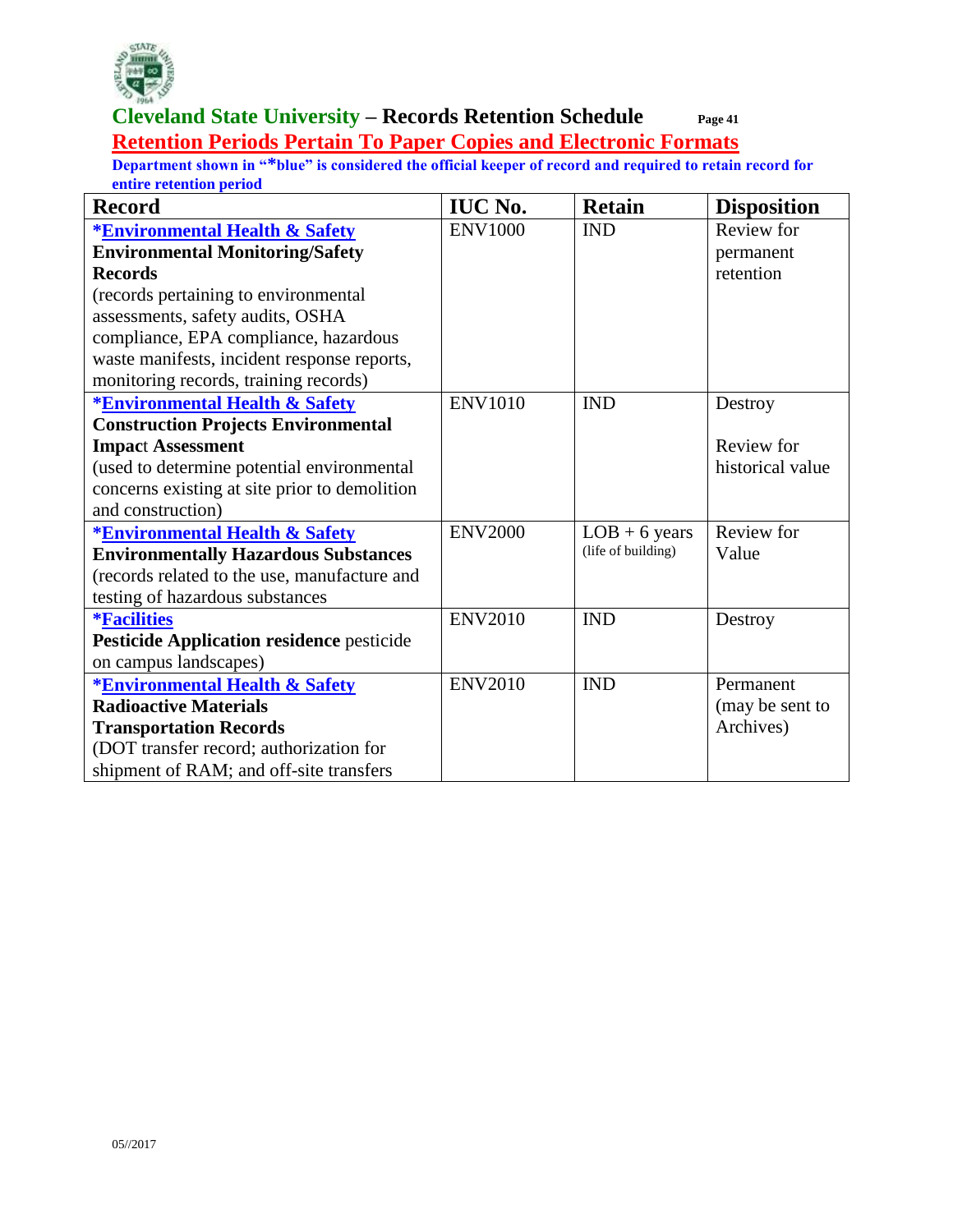

#### **Cleveland State University – Records Retention Schedule Page 42 Retention Periods Pertain To Paper Copies and Electronic Formats**

| <b>Record</b>                                 | <b>IUC No.</b> | <b>Retain</b>     | <b>Disposition</b> |
|-----------------------------------------------|----------------|-------------------|--------------------|
| <b>Bank Deposits</b>                          | <b>FIN1000</b> | 4 years           | Destroy            |
| (record of deposits in banking institutions,  |                |                   |                    |
| includes batch deposits and control sheets)   |                |                   |                    |
| <b>Bank Reconciliations</b>                   | <b>FIN1000</b> | 4 years           | Destroy            |
| (explanation of differences between bank      |                |                   |                    |
| statement balance and actual balance)         |                |                   |                    |
| <b>Bank Statements</b>                        | <b>FIN1000</b> | 4 years           | Destroy            |
| (periodic statement of bank balances)         |                |                   |                    |
| <b><i>*CSU Foundation</i></b>                 | <b>FIN1000</b> | Active $+6$ years | Destroy            |
| <b>CSU Foundation Documents</b>               |                |                   |                    |
| <i>*Controller's</i>                          | <b>FIN1000</b> | 4 years           | Destroy            |
| <b>Check Runs</b>                             |                |                   |                    |
| (checks issued from student's accounts,       |                |                   |                    |
| includes account history, check register,     |                |                   |                    |
| check edit, list of checks to be voided or    |                |                   |                    |
| refunded)                                     |                |                   |                    |
| *Controller's                                 | <b>FIN1000</b> | 4 years           | Destroy            |
| <b>Canceled Checks</b>                        |                |                   |                    |
| *Controller's                                 | <b>FIN1000</b> | <b>IND</b>        | Destroy            |
| <b>Check Register/Log</b>                     |                | (Minimum 4        |                    |
| (handwritten listing of vendor, amount, date  |                | years)            |                    |
| and check number-all cash disbursements       |                |                   |                    |
| paid by check                                 |                |                   |                    |
| *Controller's                                 | <b>FIN2000</b> | Active $+1$ year  | Archives           |
| <b>Annual Budget Books</b> (originals)        |                |                   |                    |
| *Controller                                   | <b>FIN7000</b> | 4 years           | Destroy            |
| <b>Federal Refund Adjustments</b>             |                |                   |                    |
| (refund adjustments to students accounts      |                |                   |                    |
| following Federal refund and ProRata          |                |                   |                    |
| regulations and Title IV requirements)        |                |                   |                    |
| *Controller                                   | <b>FIN7000</b> | 4 years           | Archives           |
| <b>Financial Reports - Annual</b>             |                |                   |                    |
| (consolidated year-end report of financial    |                |                   |                    |
| situation showing assets and liabilities- may |                |                   |                    |
| include audit report)                         |                |                   |                    |
| *Controller                                   | <b>FIN7000</b> | 4 years           | Archives           |
| <b>Financial Reports Submitted to</b>         |                |                   |                    |
| <b>Government Agencies</b>                    |                |                   |                    |
| <i>*Controller's</i>                          | <b>FIN8010</b> | 10 years          | Destroy            |
| <b>Capital Funded Purchase Orders</b>         |                |                   |                    |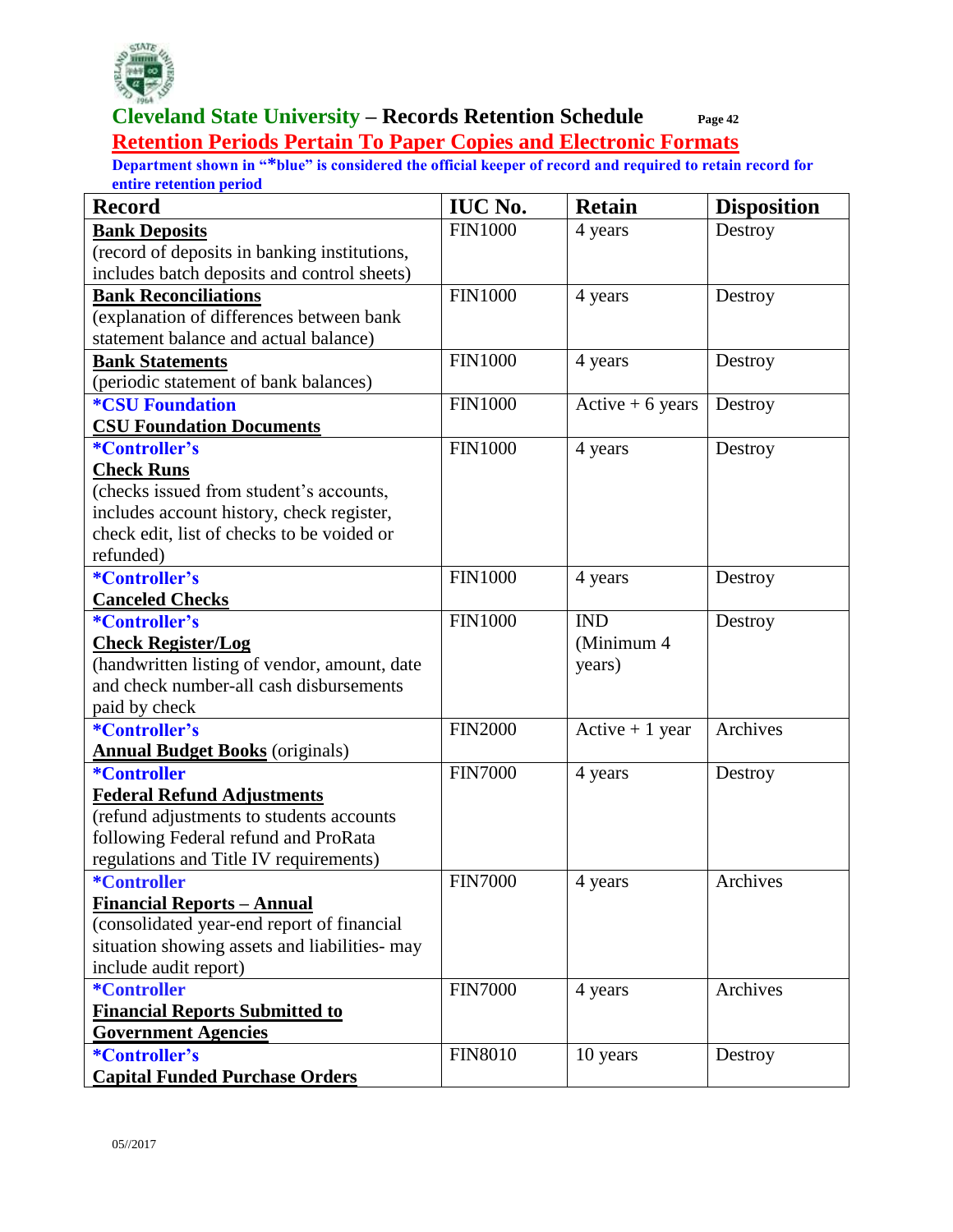

#### **Cleveland State University – Records Retention Schedule Page 43 Retention Periods Pertain To Paper Copies and Electronic Formats**

| <b>Record</b>                                | <b>IUC No.</b> | <b>Retain</b>     | <b>Disposition</b>   |
|----------------------------------------------|----------------|-------------------|----------------------|
| *Controller's                                | <b>FIN8010</b> | Active $+5$ years | Destroy              |
| <b>Minority Vendors - Orders Awarded</b>     |                |                   |                      |
| (computer printout from IS&T showing         |                |                   |                      |
| purchase orders issued to vendors flagged a  |                |                   |                      |
| MDE's in our vendor file – monthly)          |                |                   |                      |
| <b>*Payroll</b>                              | <b>FIN1000</b> | 4 years           | Destroy              |
| <b>Payroll Checks</b>                        |                |                   |                      |
| (checks paid employees for services          |                |                   |                      |
| performed)                                   |                |                   |                      |
| <b>*Parking</b>                              | <b>FIN1000</b> | 4 years           | Destroy              |
| <b>Reconciliation Records</b>                |                |                   |                      |
| (record of daily tickets issued and returned |                |                   |                      |
| and funds balance)                           |                |                   |                      |
| <b>*Parking</b>                              | <b>FIN6000</b> | 4 years           | Destroy              |
| <b>Open Voucher Lists</b>                    |                |                   |                      |
| (list of tickets in collection)              |                |                   |                      |
| <b>*Parking</b>                              |                |                   |                      |
| <b>Tickets Unpaid</b>                        | <b>FIN6000</b> | 1 year            | Destroy              |
| <i><b>*Capital Planning-Architect's</b></i>  | <b>FIN1000</b> | Active $+6$ years | Destroy              |
| <b>State Budget and Management Monthly</b>   |                |                   |                      |
| <b>Reports on Capital Funds</b>              |                |                   |                      |
| (reports of monthly activity by capital      |                |                   |                      |
| appropriation fund, open encumbrance         |                |                   |                      |
| reports and State warrant (checks issued)    |                |                   |                      |
| reports                                      |                |                   |                      |
| <i><b>*Capital Planning-Architects</b></i>   | <b>FIN8010</b> | Active $+5$ years | Destroy              |
| <b>Capital Funded Equipment Cards</b>        |                |                   |                      |
| (records of capital funded purchases of      |                |                   |                      |
| equipment grouped by capital project         |                |                   |                      |
| numbers)                                     |                |                   |                      |
| <b>*Budget &amp; Analysis Office</b>         | <b>FIN2000</b> | Active $+1$ year  | Destroy - Review for |
| <b>Budget Institutional</b>                  |                |                   | historical value and |
| (final, approved, yearly budget for          |                |                   | transfer to Archives |
| university, usually in printed form)         |                |                   |                      |
| *Budget & Analysis Office                    | <b>FIN2000</b> | Active $+1$ year  | Destroy – Review for |
| <b>Budget Planning Documents</b>             |                |                   | historical value and |
| (budget requests, including program plans    |                |                   | transfer to Archives |
| for coming year, usually by cost center)     |                |                   |                      |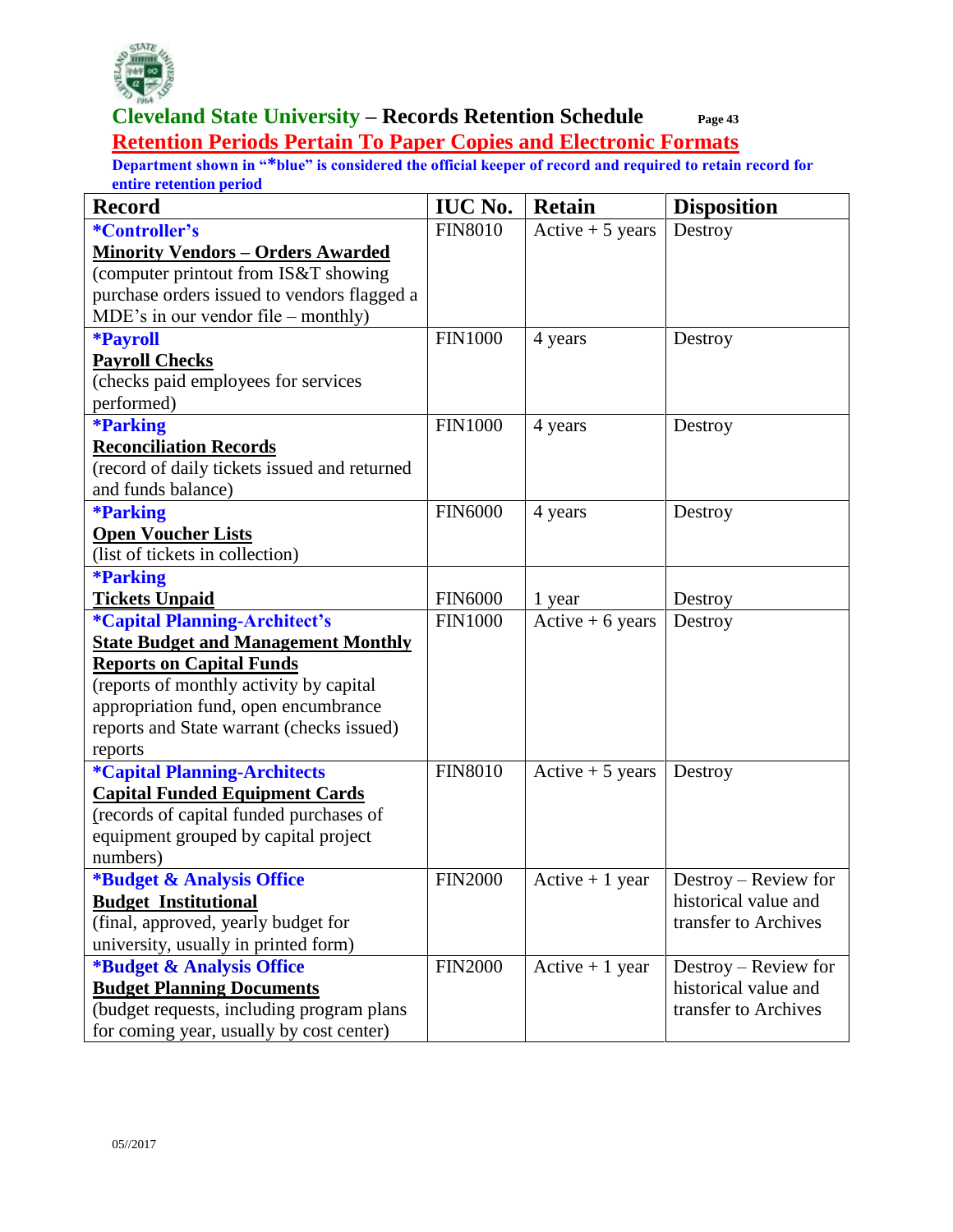

#### **Cleveland State University – Records Retention Schedule Page 44 Retention Periods Pertain To Paper Copies and Electronic Formats**

| <b>Record</b>                                      | <b>IUC No.</b> | <b>Retain</b>     | <b>Disposition</b> |
|----------------------------------------------------|----------------|-------------------|--------------------|
| <i><b>*Campus Support</b></i>                      | <b>FIN2000</b> | Active $+1$ year  | Archives           |
| <b>Business Plans</b>                              |                |                   |                    |
| (includes contract summaries, facilities           |                |                   |                    |
| description of business, financial statements,     |                |                   |                    |
| marketing plan, capital spending plan)             |                |                   |                    |
| <b>Utilities Budget - Requests/Calculations</b>    | FIN2000        | 4 years           | Destroy            |
| <b>Endowment Fund Reports</b>                      | <b>FIN3000</b> | Active $+6$ years | Archives           |
| (Annual-Periodic)                                  |                |                   | Destroy periodic   |
| <b>Bond Registers</b>                              | <b>FIN5000</b> | Active $+6$ years | Destroy            |
| <b>Bad Debt Actions</b>                            | <b>FIN6000</b> | 4 years           | Destroy            |
| (overdue accounts, such as loans, payments for     |                |                   |                    |
| services rendered, parking tickets, library fines) |                |                   |                    |
| <b>Delinquent Account Reports</b>                  | <b>FIN6000</b> | 4 years           | Destroy            |
| <i><b>*Treasury Services/General Counsel</b></i>   | <b>FIN6000</b> | 7 years           | Destroy            |
| <b>Bankruptcies</b>                                |                |                   |                    |
| <b>Financial Statements Submitted to</b>           | <b>FIN7000</b> | 4 years           | Destroy            |
| <b>Government Agencies</b>                         |                |                   |                    |
| (report and background information)                |                |                   |                    |
| <b>Audit Report - External</b>                     | <b>FIN7010</b> | 4 years           | Destroy            |
| <i><b>*Education Student Services Center</b></i>   | <b>FIN7010</b> | 4 years           | Destroy            |
| <b>Cost Accounting Files</b>                       |                |                   |                    |
| (invoices for services rendered)                   |                |                   |                    |
| <i><b>*Purchasing</b></i>                          | <b>FIN8000</b> | 3 years           | Destroy            |
| Bids - Rejected (Requests for proposals) -         |                |                   |                    |
| for purchases/services                             |                |                   |                    |
| *Purchasing                                        | <b>FIN8010</b> | Active $+5$ years | Destroy            |
| <b>Bids Accepted</b>                               |                |                   |                    |
| Requests for Proposals (for purchases)             |                |                   |                    |
| <b>IUC Purchasing Group Contract Bids</b>          | <b>FIN8010</b> | Active $+5$ years | Destroy            |
| (bids issued by CSU on behalf of the IUCPG         |                |                   |                    |
| for specific commodities)                          |                |                   |                    |
| <b>Purchase Orders</b>                             | <b>FIN8010</b> | Active $+5$ years | Destroy            |
| *All Departments/Offices                           | <b>FIN8020</b> | 3 years           | Destroy            |
| <b>Delivery Slips</b>                              |                |                   |                    |
| (documents sent with purchased goods               |                |                   |                    |
| indicating item(s) shipped)                        |                |                   |                    |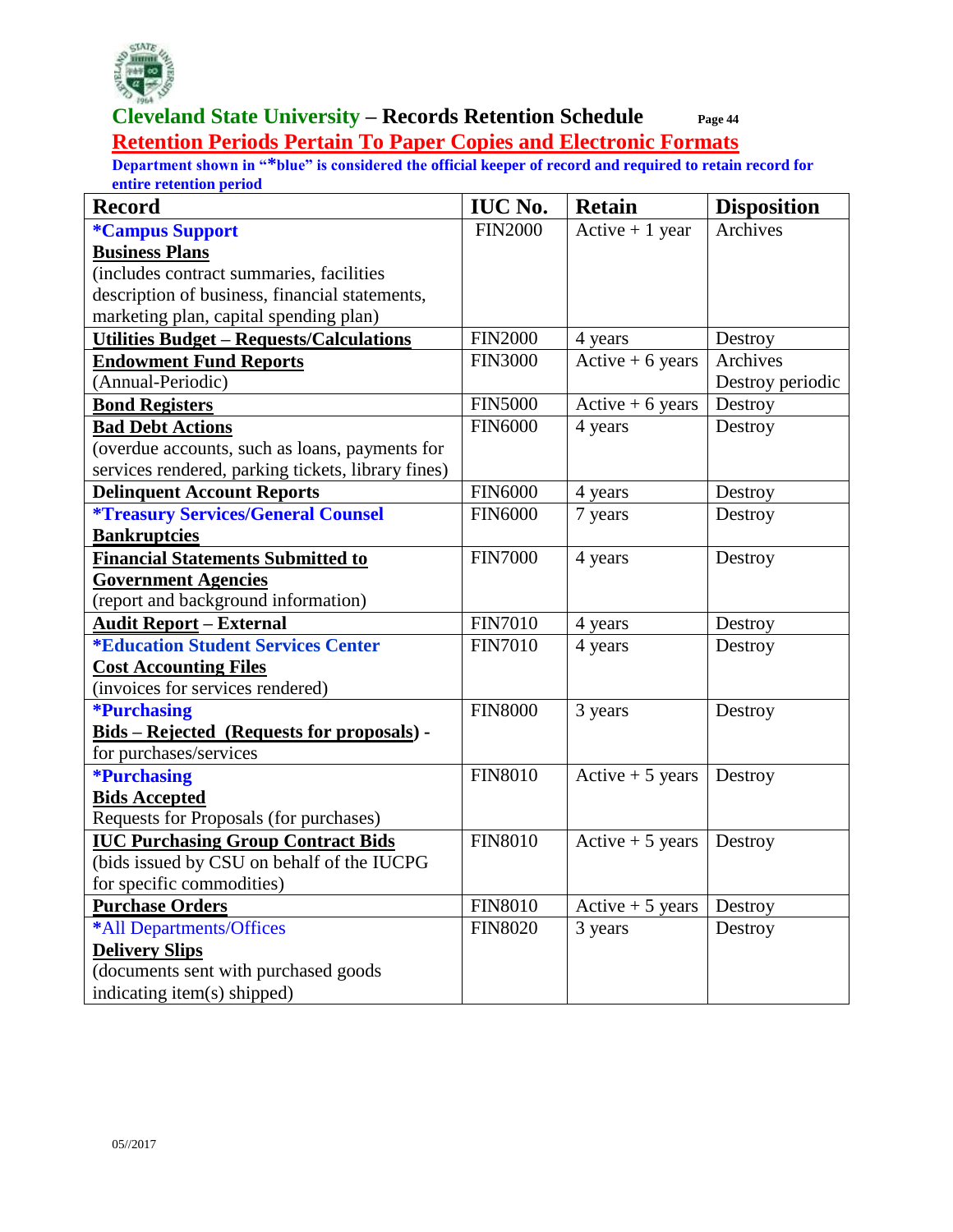

#### **Cleveland State University – Records Retention Schedule Page 45 Retention Periods Pertain To Paper Copies and Electronic Formats**

| <b>Record</b>                                | <b>IUC No.</b> | <b>Retain</b>     | <b>Disposition</b>     |
|----------------------------------------------|----------------|-------------------|------------------------|
| *Graduate Studies/Research                   | <b>LEG2000</b> | <b>IND</b>        | Archives               |
| <b>Analysis Reports Files</b>                |                |                   |                        |
| (contains summaries of grant activity by     |                |                   |                        |
| department, college, CSU Foundation and      |                |                   |                        |
| university)                                  |                |                   |                        |
| <i><b>*General Counsel</b></i>               | <b>LEG2000</b> | Active $+6$ years | Destroy                |
| <b>Contacts/Agreements – General</b>         |                |                   | (copy of fully         |
| (records related to obligations under        |                |                   | executed contract      |
| contracts, leases, and other agreements      |                |                   | should be on file in   |
| between the University and outside parties;  |                |                   | general counsel's      |
| includes contracts for services, purchases   |                |                   | office, general        |
| and sales, transportation, property and      |                |                   | counsel maintains 15   |
| construction, exchange of property, leases,  |                |                   | years)                 |
| etc.; includes government contracts and      |                |                   |                        |
| grants and records required to be kept until |                |                   |                        |
| government audit)                            |                |                   |                        |
| <i><b>*General Counsel</b></i>               | <b>LEG2000</b> | Active $+6$ years | Archives               |
| <b>Land and Building Records</b>             |                |                   |                        |
| (records documenting purchases, sales or     |                |                   |                        |
| improvements)                                |                |                   |                        |
| <i><b>*General Counsel</b></i>               | <b>LEG2000</b> | Active $+5$ years | Destroy                |
| <b>Memorandums of Understanding (MOU)</b>    |                |                   |                        |
| <i><b>*General Counsel</b></i>               | <b>LEG2000</b> | Active $+5$ years | Archives               |
| <b>Real Estate Records</b>                   |                |                   |                        |
| (records documenting real property           |                |                   | The original deeds     |
| purchased, purchase agreements,              |                |                   | are maintained by      |
| appraisals, or leased by the university,     |                |                   | the Auditor of State   |
| documents of purchase of land-deeds)         |                |                   |                        |
| <i><b>*General Counsel</b></i>               | <b>LEG2000</b> | Active $+5$ years | Destroy                |
| <b>Contracts - Affiliation Agreements</b>    |                |                   | <b>General Counsel</b> |
| (records related to obligations under        |                |                   | maintain for 15        |
| contracts, leases and other agreements       |                |                   | years fully executed   |
| between the university and outside parties.  |                |                   | copies                 |
| Includes contracts for services, purchases   |                |                   |                        |
| and sales, transportation, leases, property, |                |                   |                        |
| etc. Includes government contracts and       |                |                   |                        |
| grants and records required to be kept until |                |                   |                        |
| government audit)                            |                |                   |                        |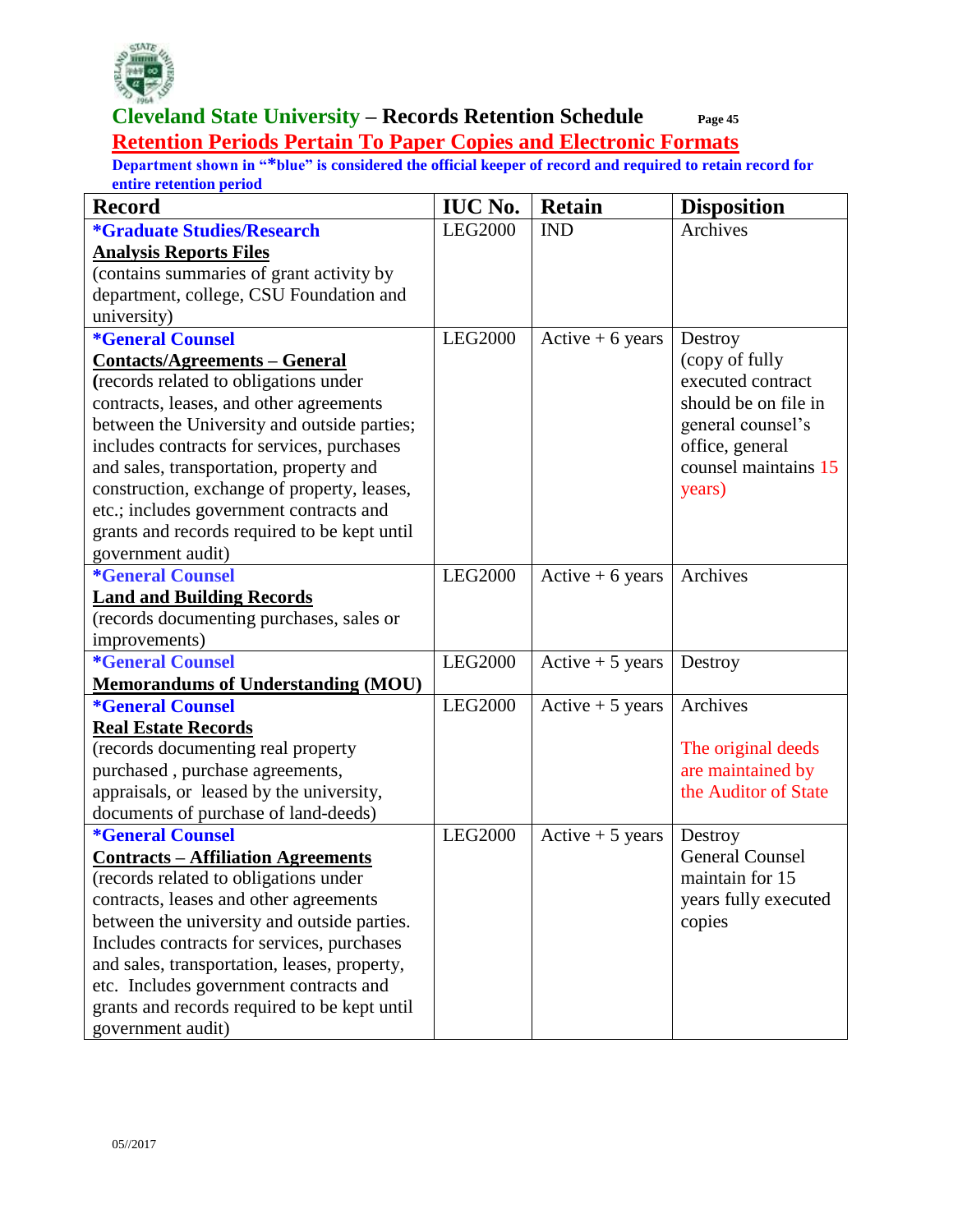

#### **Cleveland State University – Records Retention Schedule Page 46 Retention Periods Pertain To Paper Copies and Electronic Formats**

| <b>Record</b>                                  | <b>IUC No.</b> | <b>Retain</b>     | <b>Disposition</b>   |
|------------------------------------------------|----------------|-------------------|----------------------|
| <i><b>*General Counsel</b></i>                 | <b>LEG4000</b> | Active $+6$ years | Destroy              |
| <b>Legal Claims and Litigation</b>             |                |                   |                      |
| (records related to threatened or actual       |                | $Exception -$     |                      |
| litigation or government investigation,        |                | retain            |                      |
| include pleadings, discovery, attorney         |                | indefinitely      |                      |
| work products, transcripts, exhibits, final    |                | complaints and    |                      |
| judgments and investigative reports,           |                | final             |                      |
| subpoenas, court orders and legal billings,    |                | dispositions      |                      |
| legal compliance)                              |                |                   |                      |
| <i><b>*General Counsel</b></i>                 | <b>LEG5000</b> | 6 years           | Destroy              |
| <b>Employment - Alien Certification Files</b>  |                |                   |                      |
| (Immigration)                                  |                |                   |                      |
| (records of employee requests made to the      |                |                   |                      |
| Department of Homeland Security U.S.           |                |                   |                      |
| Citizenship & Immigration Services for         |                |                   |                      |
| work certification. In addition to             |                |                   |                      |
| certification, the files include transcripts,  |                |                   |                      |
| letters of reference, resume and other         |                |                   |                      |
| pertinent documentation.                       |                |                   |                      |
| <i><b>*General Counsel</b></i>                 | <b>LEG5000</b> | 6 years           | Destroy              |
| <b>Ohio Civil Rights Commission Report</b>     |                |                   |                      |
| (annual report required by OCRC -              |                |                   |                      |
| includes work papers                           |                |                   |                      |
| <i><b>*General Counsel</b></i>                 | LEG6010        | <b>IND</b>        | Review yearly for    |
| <b>Legal Opinions/Legal Projects</b>           |                | (Min Active $+$   | value $-$ archive as |
| (records documenting specific legal            |                | 10 years)         | appropriate          |
| advice resulting from legal projects)          |                |                   |                      |
| <i><b>*General Counsel</b></i>                 | <b>LEG7000</b> | Active $+6$ years | Archives             |
| <b>Copyright Property Disclosure Files</b>     |                |                   |                      |
| <i><b>*General Counsel</b></i>                 | <b>LEG7000</b> | Active $+6$ years | Archives             |
| <b>Patent/Intellectual Property Disclosure</b> |                |                   |                      |
| Files)                                         |                |                   |                      |
| <i><b>*General Counsel</b></i>                 | LEG9900        | Active $+7$       | Destroy              |
| <b>Legal</b> - General                         |                | years             | (attorney decides    |
| (Records related to legal activities not       |                | (from end of      | which to retain for  |
| covered elsewhere)                             |                | matter)           | future reference -   |
|                                                |                |                   | Archive)             |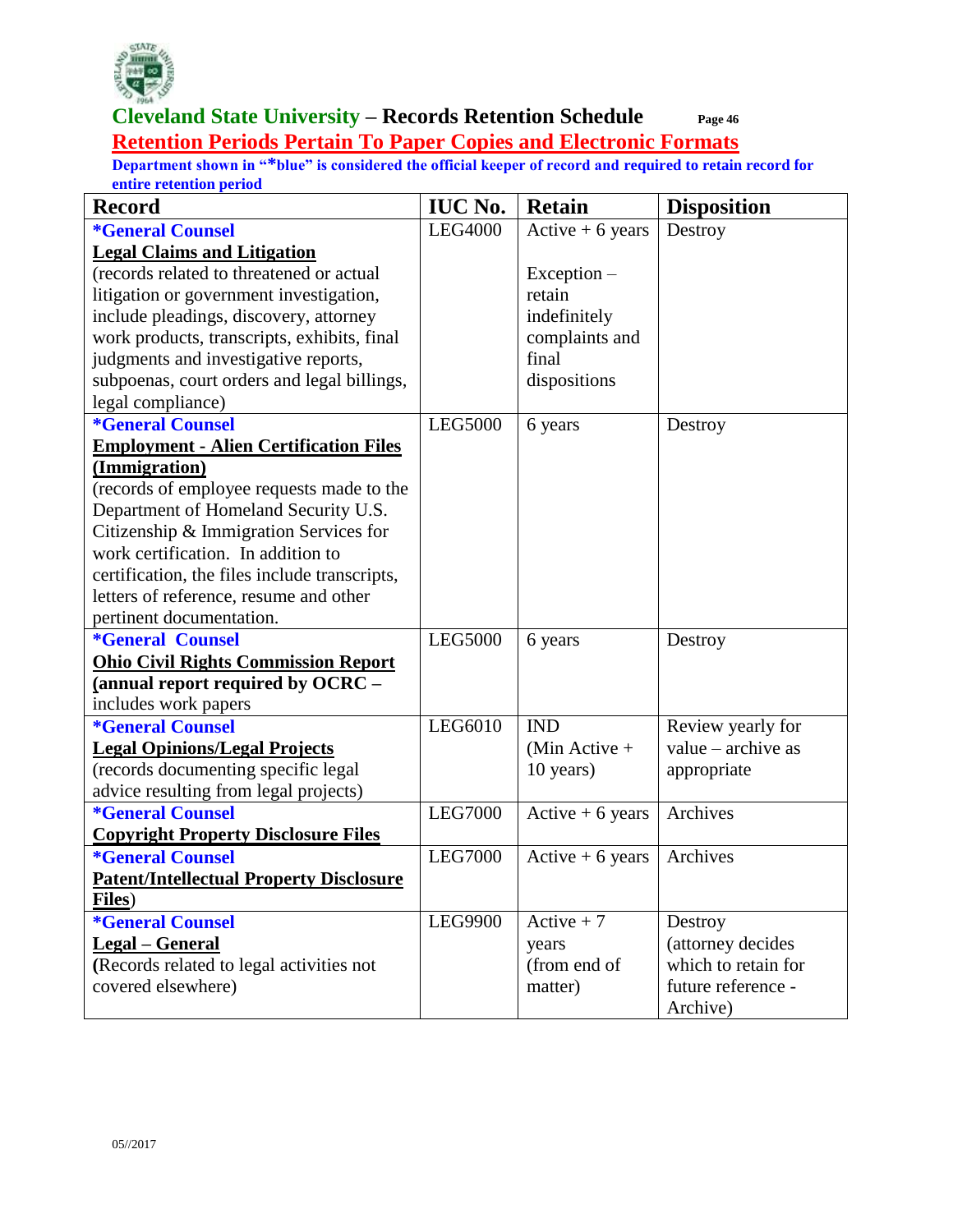

#### **Cleveland State University – Records Retention Schedule Page 47 Retention Periods Pertain To Paper Copies and Electronic Formats**

| <b>Record</b>                                                                        | <b>IUC No.</b> | <b>Retain</b>     | <b>Disposition</b>    |
|--------------------------------------------------------------------------------------|----------------|-------------------|-----------------------|
| <i><b>*General Counsel</b></i>                                                       | <b>LEG9900</b> | 3 years from date | Destroy               |
| <b>Public Records Request Files</b>                                                  |                | request processed |                       |
| <i><b>*Graduate Studies/Research</b></i>                                             | <b>LEG2000</b> | <b>IND</b>        | Archives              |
| <b>Analysis Reports Files</b>                                                        |                |                   |                       |
| <i><b>*Human Resources</b></i>                                                       | <b>LEG2000</b> | Active $+5$ years | Review for            |
| <b>Collective Bargaining Agreements</b>                                              |                |                   | continued value and   |
|                                                                                      |                |                   | potential transfer to |
|                                                                                      |                |                   | archives              |
| <i><b>*Human Resources</b></i>                                                       | <b>LEG4000</b> | Active $+6$ years | Destroy               |
| <b>Disciplinary Files</b>                                                            |                |                   |                       |
| <i><b>*Human Resources</b></i>                                                       | <b>LEG4000</b> | Active $+6$ years | Destroy               |
| <b>Unemployment Compensation</b>                                                     |                |                   |                       |
| <b>Documentation</b>                                                                 |                |                   |                       |
| (consolidated file listing all employees:                                            |                |                   |                       |
| classified, contract and faculty, for whom<br>an unemployment claims has been filed) |                |                   |                       |
| <i><b>*Human Resources</b></i>                                                       | <b>LEG4000</b> | Active $+6$ years | Destroy               |
| <b>Staff Grievance Files</b>                                                         |                |                   |                       |
| (files containing information used during a                                          |                |                   |                       |
| grievance against the University                                                     |                |                   |                       |
| <b>*Human Resources</b>                                                              | <b>LEG5000</b> | 6 years           | Review for value      |
| <b>Classified Staff Report - Categorical</b>                                         |                |                   | and possible          |
| <b>Summary</b>                                                                       |                |                   | transfer to archives  |
| (listing of civil service employees                                                  |                |                   |                       |
| categorized by race and sex)                                                         |                |                   |                       |
| <b>*Human Resources</b>                                                              | <b>LEG5000</b> | 6 years           | Destroy               |
| <b>Position Applicant Files</b>                                                      |                |                   |                       |
| (records of affirmative action procedures                                            |                |                   |                       |
| followed for university or college position                                          |                |                   |                       |
| openings. Files divided into faculty,                                                |                |                   |                       |
| contract and classified staff headings.                                              |                |                   |                       |
| Classified staff portion is comprised of                                             |                |                   |                       |
| statistical data sent to Affirmative Action                                          |                |                   |                       |
| Office by HRD)                                                                       |                |                   |                       |
| <i><b>*Human Resources</b></i>                                                       | <b>LEG5000</b> | 6 years           | Destroy               |
| <b>Public Employees Retirement System</b>                                            |                |                   |                       |
| <b>Files-Staff)</b>                                                                  |                |                   |                       |
| <b>Incident Reports</b>                                                              | LEG4000        | Active $+6$ years | Destroy               |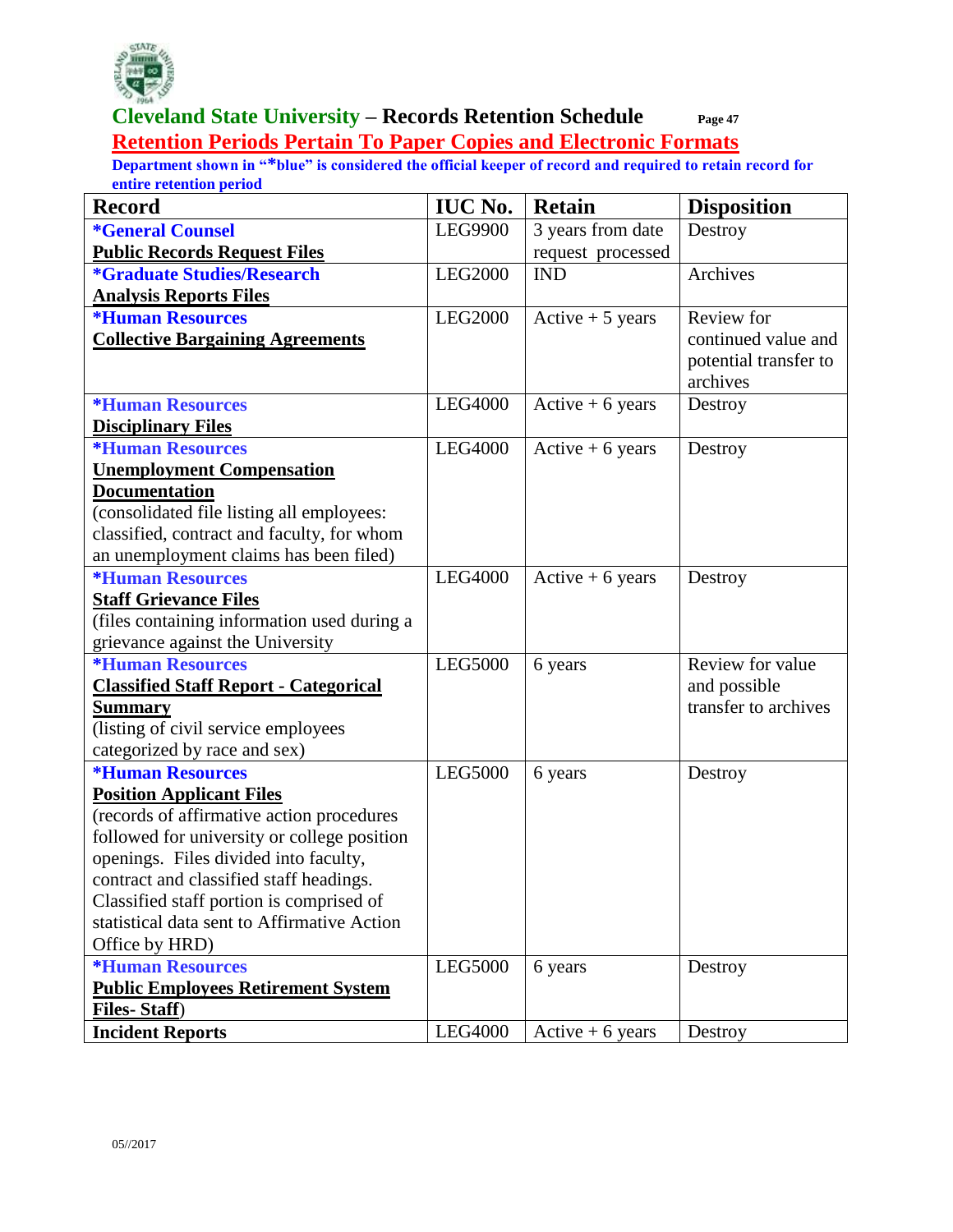

#### **Cleveland State University – Records Retention Schedule Page 48 Retention Periods Pertain To Paper Copies and Electronic Formats**

| <b>Record</b>                                                                  | <b>IUC No.</b> | <b>Retain</b>      | <b>Disposition</b>    |
|--------------------------------------------------------------------------------|----------------|--------------------|-----------------------|
| <b>Lease Agreements</b>                                                        | <b>LEG2000</b> | $Active + 6 years$ | Destroy               |
| (paperwork concerning leased equipment and                                     |                |                    |                       |
| vehicles)                                                                      |                |                    |                       |
| <b>LINK Program Student Files</b>                                              | <b>LEG2000</b> | Active $+5$ years  | Destroy               |
| (files pertaining to the LINK program;                                         |                |                    |                       |
| contains student, mentor, or alumni and                                        |                |                    |                       |
| corporate information and events, includes                                     |                |                    |                       |
| students who have graduated, actively                                          |                |                    |                       |
| enrolled, chronological files, banquet files,                                  |                |                    |                       |
| summer prep files and advisor files)                                           |                |                    |                       |
| <b>Proposals - Funded/Pending</b>                                              | <b>LEG2000</b> | Active $+4$ years  | Archives              |
| (includes financial records)                                                   |                |                    |                       |
| <b>*VP for Research</b>                                                        | <b>LEG2000</b> | Active $+6$ years  | Archives              |
| <b>Research Files</b>                                                          |                |                    |                       |
| (active and inactive approved requests to use                                  |                |                    |                       |
| human subjects in a research project.                                          |                |                    |                       |
| Includes request forms and attached                                            |                |                    |                       |
| protocols for chair/board review; includes                                     |                |                    |                       |
| animal subjects, research challenge program                                    |                |                    |                       |
| files and institutional animal care and use                                    |                |                    |                       |
| committee files<br><b>*VP for Research</b>                                     | <b>LEG2000</b> |                    | Review for            |
|                                                                                |                | Active $+4$ years  | administrative and    |
| <b>Research Grants Files - Awarded</b><br>(files containing proposal, budgets, |                |                    | historical value and  |
| accounting information on grants received by                                   |                |                    | potential transfer to |
| faculty members from federal and state                                         |                |                    | archives              |
| agencies and private foundations)                                              |                |                    |                       |
| <b>*VP for Research</b>                                                        | <b>LEG7000</b> | Active $+6$ years  | Archives              |
| <b>University Patent Review Committee</b>                                      |                |                    |                       |
| <b>Activity Files</b>                                                          |                |                    |                       |
| (contains minutes, member information,                                         |                |                    |                       |
| correspondence, recommendations, reports)                                      |                |                    |                       |
| <b><i>*Facilities Management</i></b>                                           | LEG2000        | <b>IND</b>         | Review for value to   |
| <b>Utility Rates/Contracts</b>                                                 |                | (minimum           | determine             |
| (rate schedules for each utility including                                     |                | $active + 5$       | $d$ estruction $-$    |
| current and past rates, latest contracts for                                   |                | years)             | operational need      |
| electric and steam                                                             |                |                    |                       |
| <i><b>*Facilities Management</b></i>                                           | LEG5000        | 6 years            | Review for            |
| <b>Residence Halls HUD Reports</b>                                             |                |                    | continued value and   |
| (annual reports filed with the federal                                         |                |                    | possible transfer to  |
| government concerning operation of                                             |                |                    | archives              |
| residence halls)                                                               |                |                    |                       |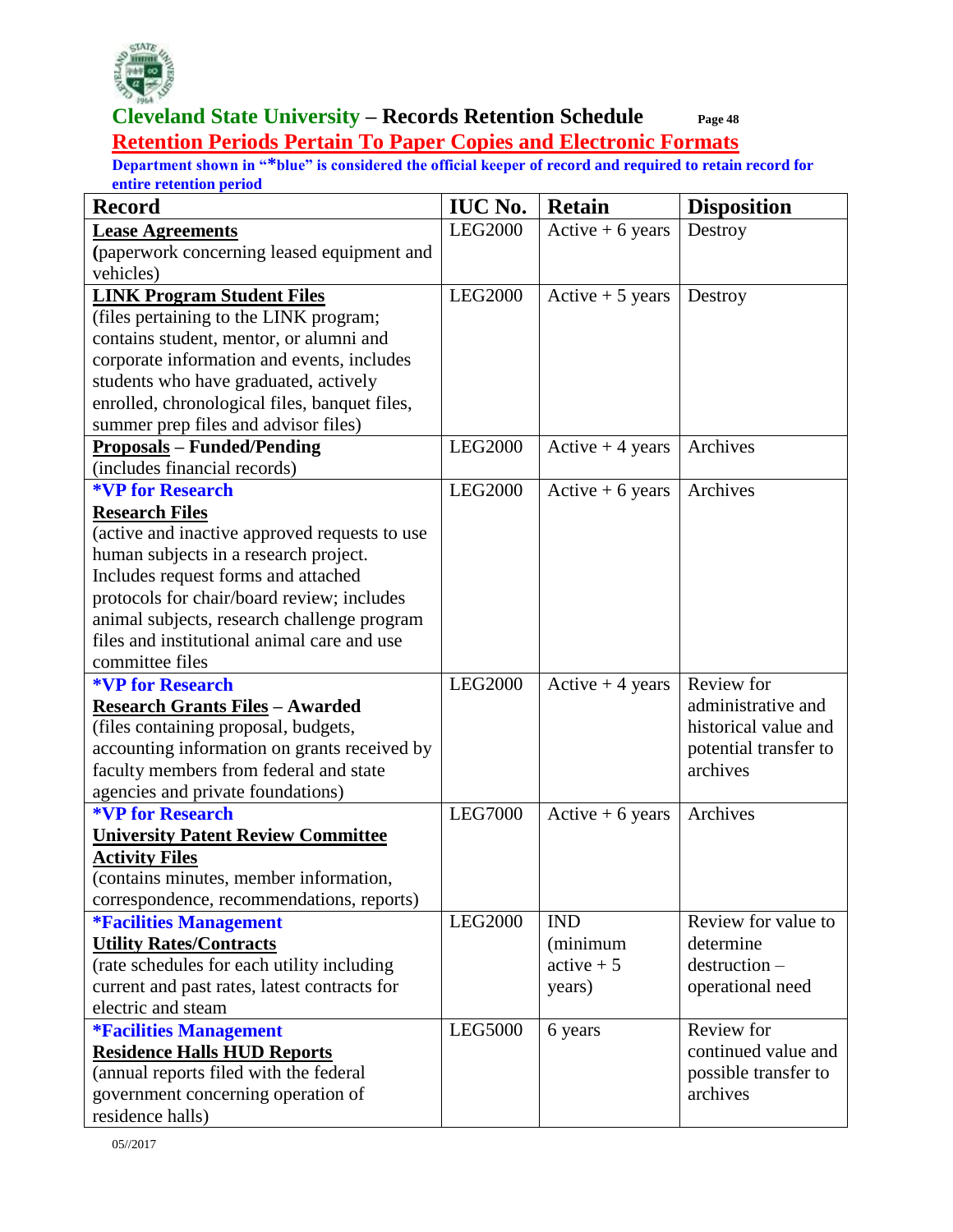

#### **Cleveland State University – Records Retention Schedule Page 49 Retention Periods Pertain To Paper Copies and Electronic Formats**

| <b>Record</b>                                   | <b>IUC No.</b> | <b>Retain</b>      | <b>Disposition</b>   |
|-------------------------------------------------|----------------|--------------------|----------------------|
| <b><i>*Facilities Management</i></b>            | LEG5020        | Active $+3$ years  | Destroy              |
| <b>Elevator Certificates</b>                    |                |                    |                      |
| (inspections and safety tests)                  |                |                    |                      |
| <b>*Facilities Management</b>                   | LEG5020        | Active $+3$ years  | Destroy              |
| <b>Certificate of Occupancy</b>                 |                |                    |                      |
| (upon completion of building projects,          |                |                    |                      |
| building certified safe for occupancy -         |                |                    |                      |
| includes permits, licenses)                     |                |                    |                      |
| <i><b>*Capital Planning - Architects</b></i>    | LEG3010        | <b>IND</b>         | Archives             |
| <b>Asbestos Abatement</b>                       |                |                    |                      |
| Requests for asbestos abatement, completion     |                |                    |                      |
| dates, and materials used)                      |                |                    |                      |
| *Capital Planning-Architects                    | <b>LEG5000</b> | Active $+6$ years  | Permanent            |
| <b>Testing Reports - Construction</b>           |                |                    |                      |
| (geotechnical and material testing reports to   |                |                    |                      |
| insure strength of materials, compaction and    |                |                    |                      |
| construction acceptability                      |                |                    |                      |
| *Environmental Health & Safety                  | LEG3010        | <b>IND</b>         | <b>IND</b>           |
| <b>Insurance Claims</b>                         |                |                    |                      |
| <b>*Pre-School Program</b>                      | LEG3010        | <b>IND</b>         | Retain until         |
| <b>Children's Files</b>                         |                |                    | children reach       |
| (includes screening evaluation forms,           |                |                    | majority $+10$ years |
| contracts, parental and developmental           |                |                    |                      |
| information, reports from outside agencies,     |                |                    |                      |
| health records from physicians, and             |                |                    |                      |
| information from social services coordinator)   |                |                    |                      |
| <b>Accident/Injury Reports</b>                  | <b>LEG4000</b> | $Active + 6 years$ | Destroy              |
| (reports on injured persons)                    |                |                    |                      |
| <b>Complaint Files</b>                          | <b>LEG4000</b> | Active $+6$ years  | Destroy              |
| (professional misconduct assertions and         |                |                    |                      |
| allegations                                     |                |                    |                      |
| <i><b>*Employment Law Clinic</b></i>            | <b>LEG4000</b> | $Active + 6 years$ | Destroy              |
| <b>Legal Clinic Civil Section Files</b>         |                |                    |                      |
| (records related to client's civil court action |                |                    | Retain indefinitely  |
| cases. Includes transcripts, attorney/student   |                |                    | complaints and       |
| work products, correspondence, pleadings,       |                |                    | final dispositions   |
| final judgments, discovery, and exhibits)       |                |                    |                      |
| <b>*Employment Law Clinic</b>                   | <b>LEG4000</b> | Active $+6$ years  | Destroy              |
| <b>Student Work Product Files</b>               |                |                    |                      |
| (student work products includes client          |                |                    |                      |
| memos, letters, student time records)           |                |                    |                      |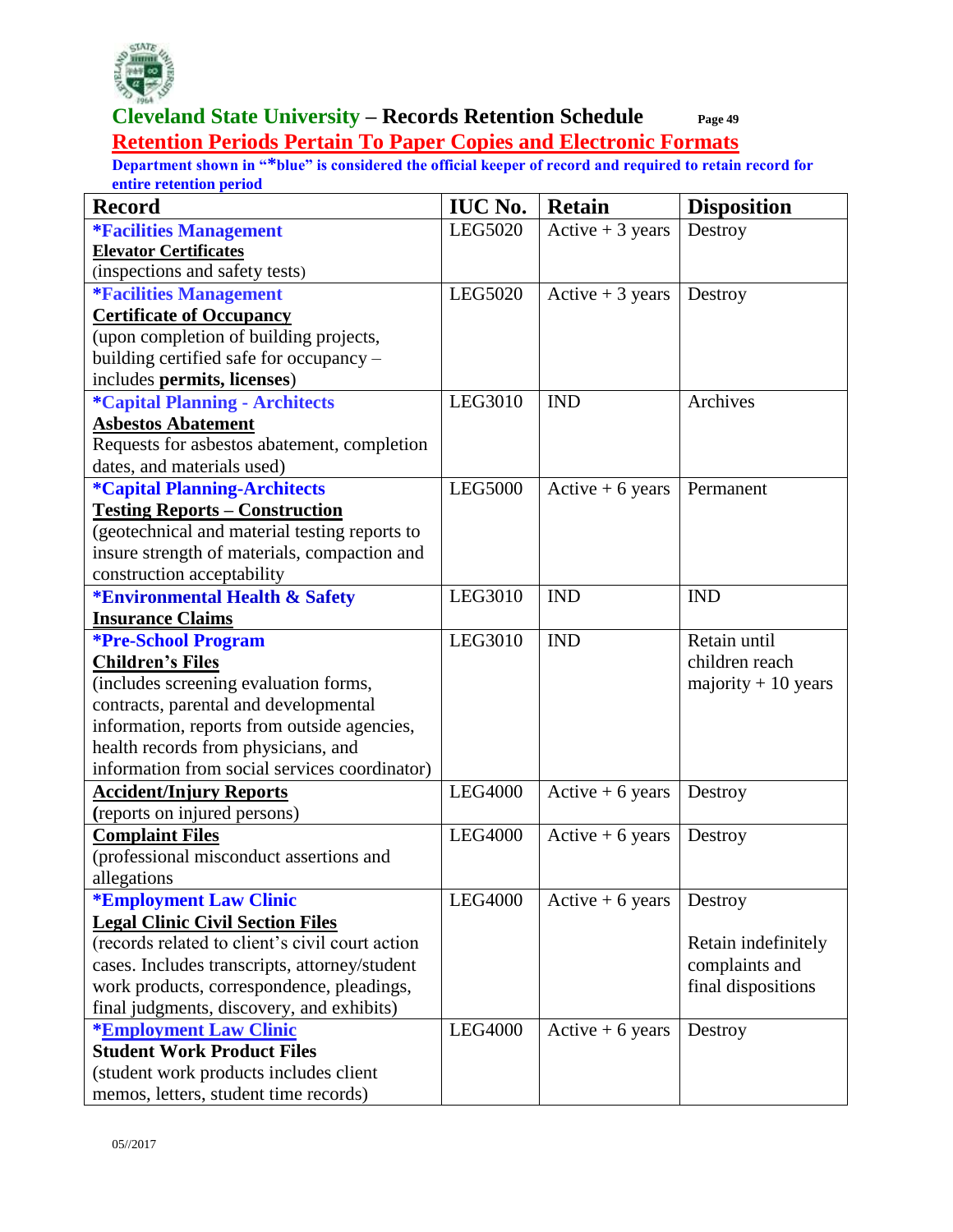

#### **Retention Periods Pertain To Paper Copies and Electronic Formats**

| <b>Record</b>                                 | <b>IUC No.</b> | <b>Retain</b>      | <b>Disposition</b>   |
|-----------------------------------------------|----------------|--------------------|----------------------|
| <b>Grievance Files - Academic</b>             | <b>LEG4000</b> | $Active + 6 years$ | Archives             |
| (documenting grievances of students against   |                |                    |                      |
| faculty members)                              |                |                    |                      |
| <i><b>*Law Legal Clinic</b></i>               | <b>LEG4000</b> | 6 years            | Destroy              |
| <b>Closed Files ELC</b>                       |                |                    |                      |
| (odd closed cases of legal clinic, includes   |                |                    | Review yearly for    |
| client's correspondence, pleadings,           |                |                    | continuing value -   |
| discovery, attorney/student work products,    |                |                    | retain indefinitely  |
| transcripts, exhibits, final settlements and  |                |                    | complaints and final |
| judgments)                                    |                |                    | dispositions         |
| <i><b>*Law Legal Clinic</b></i>               | <b>LEG4000</b> | Active $+6$ years  | Destroy              |
| <b>Computer Case Files</b>                    |                |                    |                      |
| (computer generated records related to        |                |                    | Retain indefinitely  |
| clinic clients. Includes but not limited to   |                |                    | complaints and final |
| correspondence, pleadings, discovery,         |                |                    | dispositions         |
| attorney/student work products, transcripts,  |                |                    |                      |
| exhibits and final judgments/agreements       |                |                    |                      |
| <i><b>*Law Legal Clinic</b></i>               | <b>LEG4000</b> | Active $+6$ years  | Destroy              |
| <b>Fair Employment Practices Client Files</b> |                |                    |                      |
| (ELC)- closed cases of FEPC, record of        |                |                    |                      |
| discrimination cases, includes                |                |                    |                      |
| correspondence, pleadings, discovery,         |                |                    |                      |
| attorney/student work products, transcripts,  |                |                    |                      |
| exhibits and final settlements/judgments)     |                |                    |                      |
| <i><b>*Law Legal Clinic</b></i>               | <b>LEG4000</b> | Active $+6$ years  | Destroy              |
| <b>Legal Clinic Criminal Section Files</b>    |                |                    |                      |
| (records related to client's criminal cases,  |                |                    | (Retain indefinitely |
| includes correspondence, pleadings,           |                |                    | complaints and final |
| discovery, attorney/student work products,    |                |                    | dispositions)        |
| transcripts, exhibits and final judgments     |                |                    |                      |
| <i><b>*Law Legal Clinic</b></i>               | <b>LEG4000</b> | Active $+6$ years  | Destroy              |
| <b>Women's Law Fund Cases</b>                 |                |                    |                      |
| (cases financially supported by the           |                |                    | Retain complaints    |
| Women's Law Fund; includes pleadings,         |                |                    | and final            |
| attorney/student work products, transcripts   |                |                    | dispositions         |
| correspondence, discovery, exhibits and       |                |                    |                      |
| final judgments                               |                |                    |                      |
| <b>*Police Department</b>                     | LEG4000        | Active $+6$ years  | Destroy              |
| <b>Crime Reports</b>                          |                |                    |                      |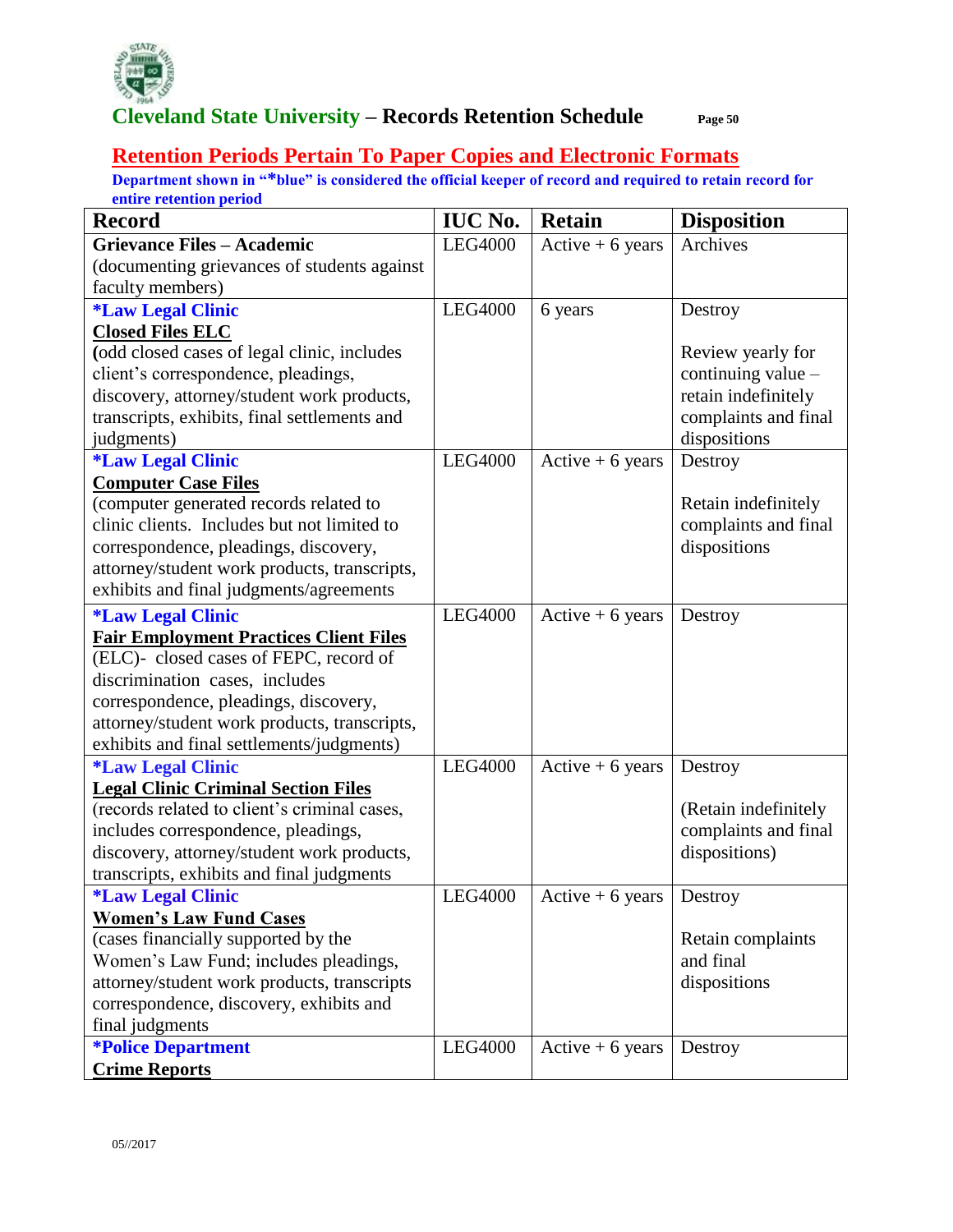

#### **Retention Periods Pertain To Paper Copies and Electronic Formats**

| <b>Record</b>                                  | <b>IUC No.</b> | <b>Retain</b>      | <b>Disposition</b>    |
|------------------------------------------------|----------------|--------------------|-----------------------|
| <i><b>*Police Department</b></i>               | <b>LEG4000</b> | Active $+6$ years  | Destroy               |
| <b>Police Reports - Accidents</b>              |                |                    |                       |
| (reports created by university police for      |                |                    |                       |
| traffic accidents that occur on campus)        |                |                    |                       |
| <i><b>*Police Department</b></i>               | <b>LEG4000</b> | Active $+6$ years  | Destroy               |
| <b>Police Reports - Arrests</b>                |                |                    |                       |
| (report of arrest, criminal citation, or       |                |                    |                       |
| uniform traffic citation issued to offender)   |                |                    |                       |
| <b>*Police Department</b>                      | LEG4000        | Active $+6$ years  | Review for continued  |
| <b>Police Reports - Crime</b>                  |                |                    | value and possible    |
| (reports created by university police on       |                |                    | transfer to archives  |
| campus criminal activity)                      |                |                    |                       |
| <i><b>*Police Department</b></i>               | <b>LEG4000</b> | Active $+6$ years  | Destroy               |
| <b>Police Reports</b>                          |                |                    |                       |
| (reports of incidents or requests for          |                |                    |                       |
| service to include the officer's actions,      |                |                    |                       |
| referrals, and subsequent investigation)       |                |                    |                       |
| <i><b>*Police Department</b></i>               | <b>LEG4000</b> | Active $+6$ years  | Destroy               |
| <b>Transportation Logs - Injury/Ill Person</b> |                |                    |                       |
| (reports created by university police on ill   |                |                    |                       |
| or injured persons transported to local        |                |                    |                       |
| hospitals from campus)                         |                |                    |                       |
| <b>*Police Department</b>                      | <b>LEG5000</b> | 6 years            | Review for continuing |
| <b>Police Reports Campus Security Act</b>      |                |                    | value and possible    |
| and uniform Crime                              |                |                    | transfer to archives  |
| (reports produced in compliance with           |                |                    |                       |
| federal programs)                              |                |                    |                       |
| <b>*Public Safety/Marketing</b>                | <b>LEG4000</b> | Active $+6$ years  | Destroy or review for |
| <b>Public safety Notices/Campus</b>            |                |                    | value - Archives      |
| <b>Alerts/Campus Safety Alerts/Clery</b>       |                |                    |                       |
| <b>Warnings</b>                                |                |                    |                       |
| <i><b>*Student Life Student Conduct</b></i>    | <b>LEG4000</b> | Active $+6$ years  | Destroy               |
| <b>Academic Grievance Files</b>                |                |                    |                       |
| (Documents of student grievances against       |                |                    |                       |
| faculty members)                               |                |                    |                       |
| <i><b>*Student Life Student Conduct</b></i>    | <b>LEG4000</b> | $Active + 56$ year | Destroy               |
| <b>Student Disciplinary Files</b>              |                |                    |                       |
| (files maintained by student affairs on        |                |                    |                       |
| students who have been accused of              |                |                    |                       |
| disciplinary violations)                       |                |                    |                       |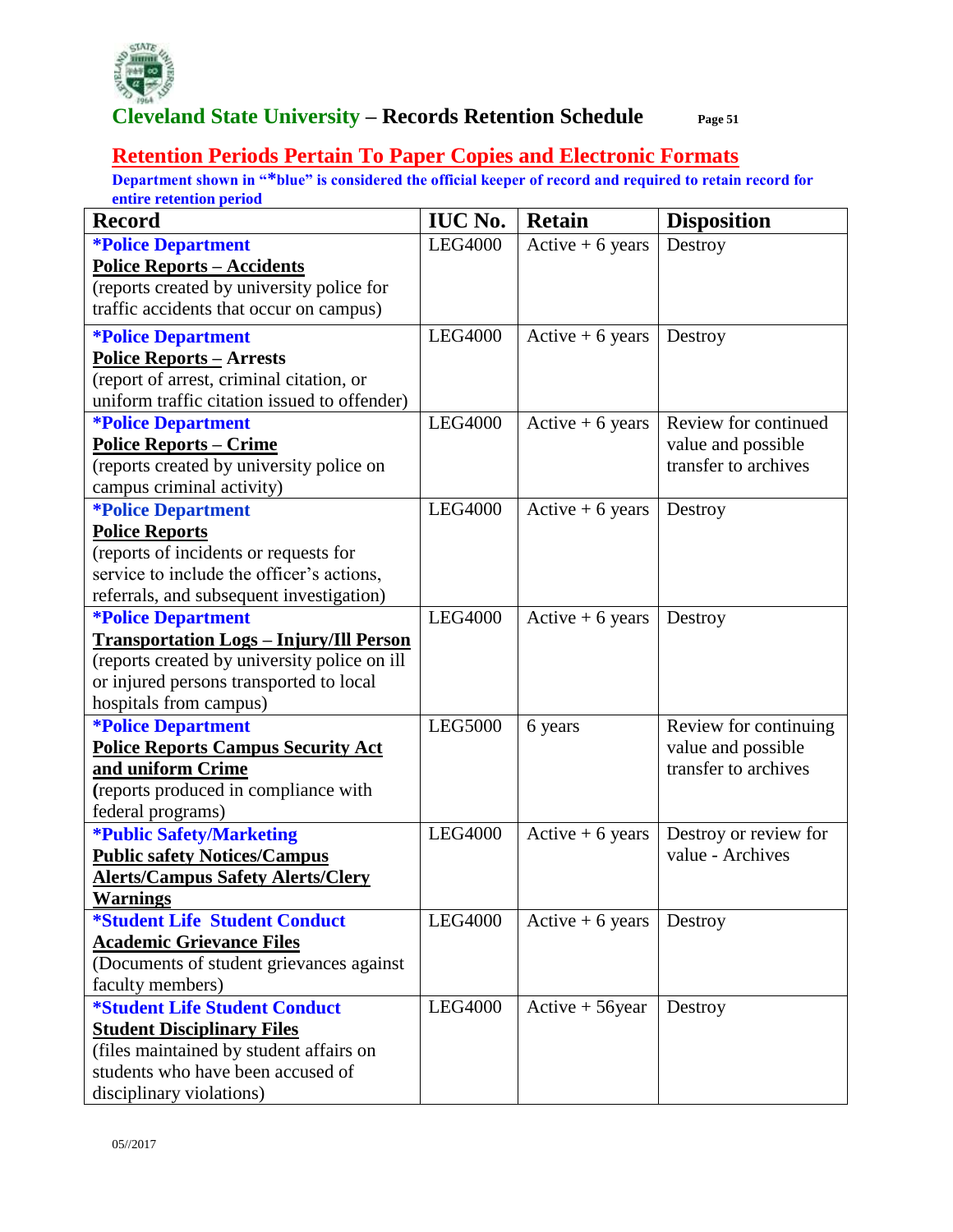

#### **Retention Periods Pertain To Paper Copies and Electronic Formats**

| <b>Record</b>                                   | <b>IUC No.</b> | <b>Retain</b>      | <b>Disposition</b> |
|-------------------------------------------------|----------------|--------------------|--------------------|
| <i><b>*Student Life Student Conduct</b></i>     | <b>LEG4000</b> | $Active + 56$ year | Destroy            |
| <b>Student Disciplinary Files</b>               |                |                    |                    |
| <b>Academic Action Notifications</b>            |                |                    |                    |
| (communications notifying students of           |                |                    |                    |
| dismissal, academic probation, etc.             |                |                    |                    |
| <b>*Admissions</b>                              | <b>LEG5000</b> | 6 years            | Destroy            |
| <b>Applicants who do not Matriculate</b>        |                |                    |                    |
| <b>Residency Status Documents (documents</b>    |                |                    |                    |
| supporting determination of legal domicile      |                |                    |                    |
| (residency)                                     |                |                    |                    |
| <b>*Environmental Health &amp; Safety</b>       | <b>LEG5000</b> | Life of building   | Destroy            |
| <b>Environmental Impact Assessment -</b>        |                | $+6$ years         |                    |
| <b>Construction Projects</b>                    |                |                    |                    |
| (used to determine potential environmental      |                |                    |                    |
| concerns existing at site prior to demolition   |                |                    |                    |
| and construction)                               |                |                    |                    |
| <i><b>*Financial Aid</b></i>                    | <b>LEG5000</b> | 6 years            | Destroy            |
| <b>Vets 100 Report</b>                          |                |                    |                    |
| (annual report required by the Federal          |                |                    |                    |
| government)                                     |                |                    |                    |
| <b>*Institutional Equity</b>                    | <b>LEG5000</b> | 6 years            | Destroy            |
| <b>Affirmative Action Plans</b>                 |                | (inactive when     |                    |
| (procedures and regulations to be followed,     |                | superseded)        |                    |
| workforce analysis, goals, timetables,          |                |                    |                    |
| statistics)                                     |                |                    |                    |
| <i><b>*Institutional Equity</b></i>             | <b>LEG5000</b> | 6 years            | Destroy            |
| <b>Analysis EEO/Affirmative Action</b>          |                |                    |                    |
| <i><b>*Institutional Equity</b></i>             | <b>LEG5000</b> | 6 years            | Destroy            |
| <b>Application application files Data Files</b> |                |                    |                    |
| <b>*Institutional Equity</b>                    | <b>LEG5000</b> | 6 years            | Destroy            |
| <b>Complaint Files</b>                          |                |                    |                    |
| (Grievances filed based on equal opportunity)   |                |                    |                    |
| and affirmative action regulations)             |                |                    |                    |
| <i><b>*Institutional Equity</b></i>             | <b>LEG5000</b> | 6 years            | Destroy            |
| <b>EE-06 Report [EEOC]</b>                      |                |                    |                    |
| (annual report required by Federal              |                |                    |                    |
| Government on race, sex, salary, tenure, etc.   |                |                    |                    |
| for different groups of employees)              |                |                    |                    |
| <i><b>*Institutional Equity</b></i>             | LEG5000        | 6 years            | Destroy            |
| <b>EEO/Affirmative Action Analysis</b>          |                |                    |                    |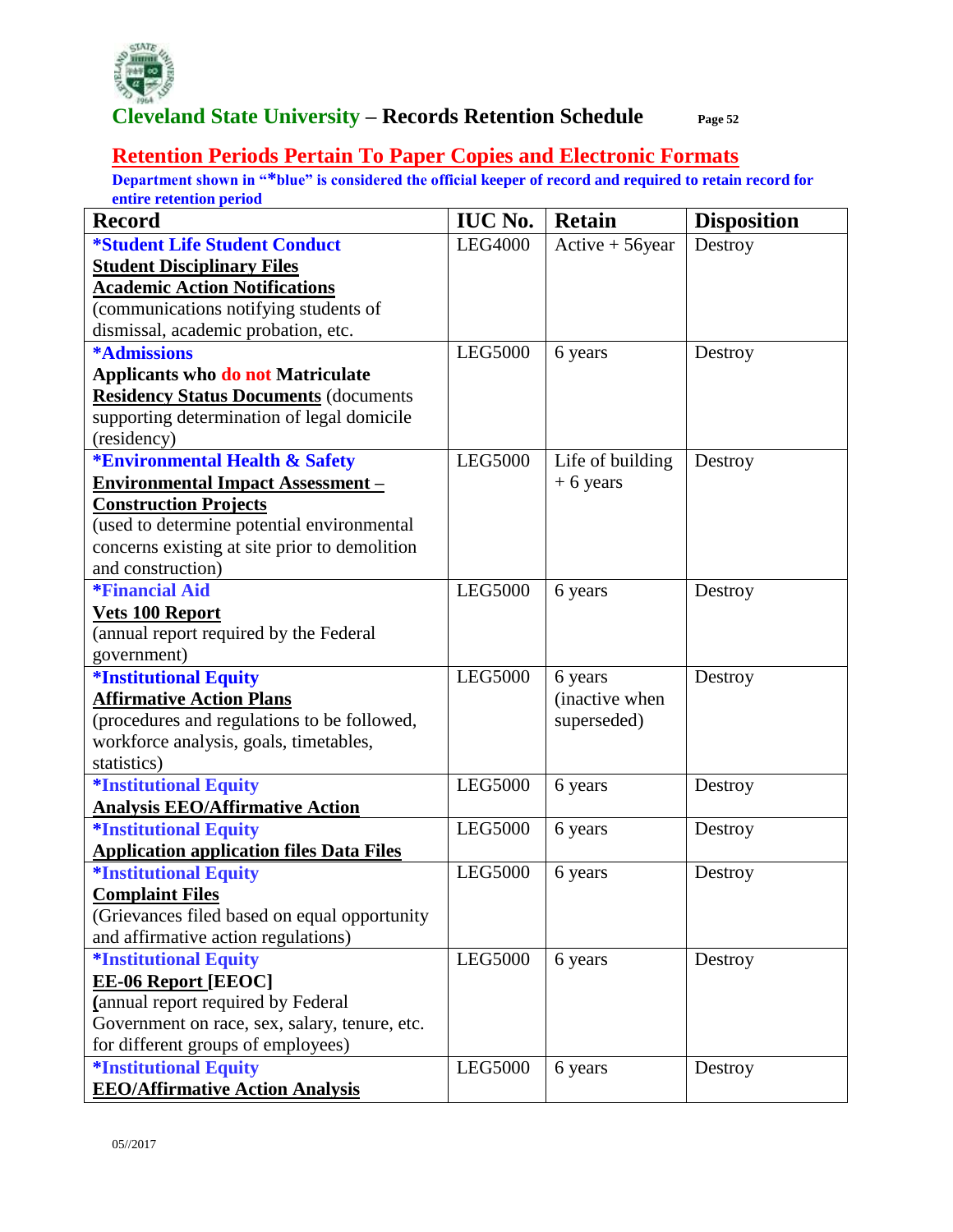

#### **Retention Periods Pertain To Paper Copies and Electronic Formats**

| <b>Record</b>                                       | <b>Retain</b>  | <b>Retain</b>     | <b>Disposition</b> |
|-----------------------------------------------------|----------------|-------------------|--------------------|
| <i><b>*Institutional Equity</b></i>                 | <b>LEG5000</b> | 6 years           | Destroy            |
| <b>Position Applicant Files</b>                     |                |                   |                    |
| (Record of affirmative actions followed for college |                |                   |                    |
| or University position openings. Files divided into |                |                   |                    |
| faculty, classified, and contract staff.)           |                |                   |                    |
|                                                     |                |                   |                    |
| <b>*Payroll</b>                                     | <b>LEG5000</b> | 6 years           | Destroy            |
| <b>Employment Forms 1099</b>                        |                |                   |                    |
| (federal form used to report salaries, wages, and   |                |                   |                    |
| tips of temporary employees)                        |                |                   |                    |
| <b>*Payroll</b>                                     | <b>LEG5000</b> | 6 years           | Destroy            |
| <b>Employment Forms: W-2</b>                        |                |                   |                    |
| (Federal form reporting salaries, wages, and tips   |                |                   |                    |
| for each employee to the IRS)                       |                |                   |                    |
| <b>*Payroll</b>                                     | <b>LEG5000</b> | 6 years           | Destroy            |
| <b>Payments Related to W-2 Forms</b>                |                |                   |                    |
| (Federal, State, City Unemployment and Workers      |                |                   |                    |
| Compensation payment records, net deposit           |                |                   |                    |
| records                                             |                |                   |                    |
| <b>*Payroll</b>                                     | <b>LEG5000</b> | 6 years           | Destroy            |
| <b>W-2 Forms</b>                                    |                |                   |                    |
| (Federal form reporting salaries, wages and tips    |                |                   |                    |
| for each employee to the IRS                        |                |                   |                    |
| <b>*Payroll</b>                                     | LEG5030        | Active $+3$ years | Destroy            |
| <b>Garnishment Files</b>                            |                |                   |                    |
| (related to attachment of property to satisfy a     |                |                   |                    |
| creditor. Court orders, pertinent employee data,    |                |                   |                    |
| computation data, employee acknowledgement          |                |                   |                    |
| forms, IRS notices and correspondence               |                |                   |                    |
| <b>Residency Approval</b>                           | <b>LEG5000</b> | 6 years           | Destroy            |
| (papers indicating student's new residency status,  |                |                   |                    |
| includes permanent residency students)              |                |                   |                    |
| <b>Residency Review</b>                             | <b>LEG5000</b> | 6 years           | Destroy            |
| (students who have questionable residency status    |                |                   |                    |
| for the purpose of tuition and fees)                |                |                   |                    |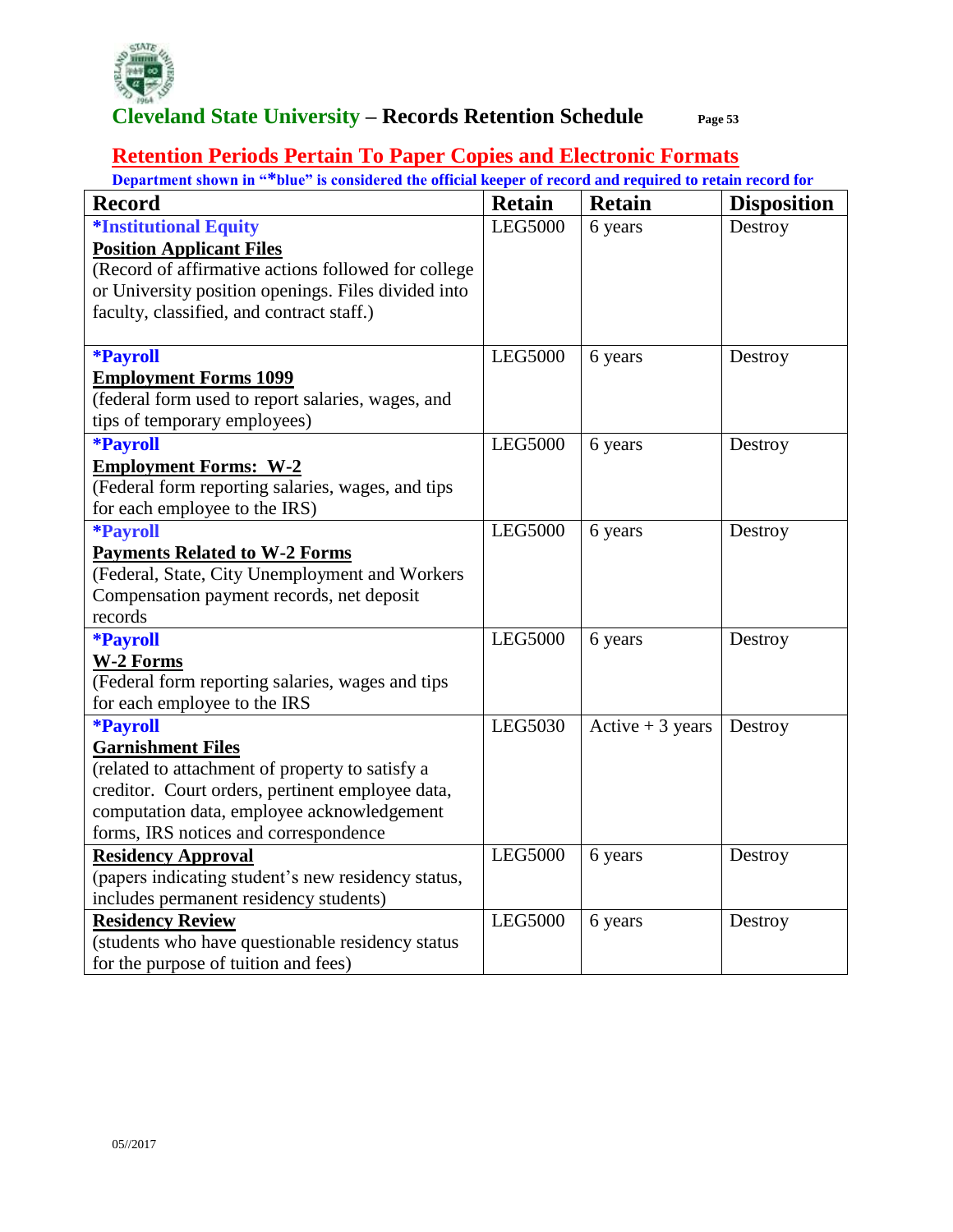

#### **Retention Periods Pertain To Paper Copies and Electronic Formats**

| <b>Record</b>                                    | <b>IUC No.</b> | <b>Retain</b>     | <b>Disposition</b>       |
|--------------------------------------------------|----------------|-------------------|--------------------------|
| *Controller                                      | LEG5010        | 10 years          | Destroy                  |
| <b>Taxes</b>                                     |                |                   |                          |
| <b>*Parking</b>                                  | LEG5010        | 6 years           | Destroy                  |
| <b>Parking Tax Remittance Records</b>            |                |                   |                          |
| (documentation of city parking tax)              |                |                   |                          |
| <b>*Environmental Health &amp; Safety</b>        | LEG5020        | Active $+3$ years | Destroy                  |
| <b>Radiation Safety Committee/Infectious</b>     |                |                   |                          |
| <b>Waste</b>                                     |                |                   |                          |
| (contains licenses, registration certificates,   |                |                   |                          |
| site use permits, training documents, member     |                |                   |                          |
| information, correspondence NIH and Ohio         |                |                   |                          |
| EPA regulations, RAM use cards, etc).            |                |                   |                          |
| <i><b>*International Services</b></i>            | LEG5040        | Active $+3$ years | Destroy                  |
| <u>Foreign Student Forms</u> -                   |                |                   |                          |
| <b>Applicants who do not Matriculate</b>         |                |                   |                          |
| (I-9 and other forms. Since many items           |                |                   |                          |
| included in foreign student records are to be    |                |                   |                          |
| retained for at least 5 years, it is             |                |                   |                          |
| recommended that immigration and                 |                |                   |                          |
| naturalization service documentation also be     |                |                   |                          |
| retained 5 years)                                |                |                   |                          |
| <b>*Tech Transfer</b>                            | <b>LEG7000</b> | Active $+6$ years | Archives                 |
| <b>Patent/Intellectual Property Disclosure</b>   |                |                   |                          |
| <b>Files</b>                                     |                |                   |                          |
| (private, State and Federal organizations)       |                |                   |                          |
| policies concerning copyright materials and      |                |                   |                          |
| other intellectual properties including          |                |                   |                          |
| disclosure agreements and correspondence         |                |                   |                          |
| <i><b>*Tech Transfer/General Counsel</b></i>     | <b>LEG7000</b> | Active $+6$ years | Review for               |
| <b>Trademark Registrations</b>                   |                |                   | administrative           |
|                                                  |                |                   | value for possible       |
|                                                  |                |                   | transfer to archives     |
| <i><b>*Compliance</b></i>                        | LEG9900        | <b>IND</b>        | <b>Board of Trustees</b> |
| <b>Ohio Legislative Service Commission Rules</b> |                | (determined by    | Storage                  |
| (codified university rules filed with the        |                | board secretary)  |                          |
| secretary of State; table of contents' manuals'  |                |                   |                          |
| correspondence-Ohio Revised Code)                |                |                   |                          |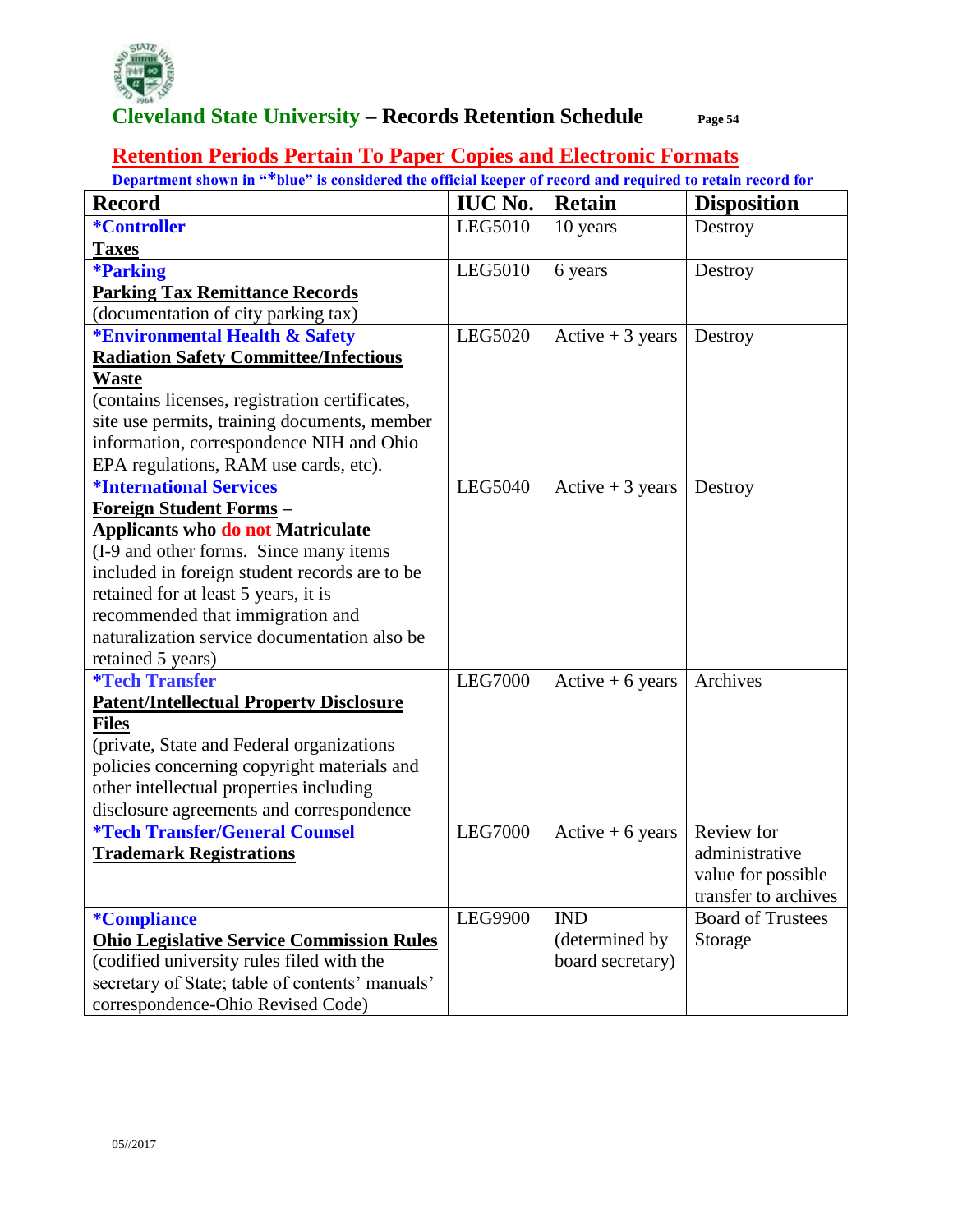

#### **Retention Periods Pertain To Paper Copies and Electronic Formats**

| Department shown in "*blue" is considered the official keeper of record and required to retain record for |                |               |                      |  |  |
|-----------------------------------------------------------------------------------------------------------|----------------|---------------|----------------------|--|--|
| <b>Record</b>                                                                                             | <b>IUC No.</b> | <b>Retain</b> | <b>Disposition</b>   |  |  |
| <b>*Art Gallery</b>                                                                                       | <b>MAR1000</b> | 5 years       | Archive              |  |  |
| <b>Show Posters</b>                                                                                       |                |               |                      |  |  |
| <b>*Athletics</b>                                                                                         | <b>MAR1000</b> | 6 years       | Archives             |  |  |
| <b>Recruiting Material</b>                                                                                |                |               |                      |  |  |
| (includes phone logs, scouting services)                                                                  |                |               |                      |  |  |
| information, photos, maps, videos,                                                                        |                |               |                      |  |  |
| publications, posters)                                                                                    |                |               |                      |  |  |
| <b>*Marketing</b>                                                                                         | <b>MAR1000</b> | 5 years       | Review for           |  |  |
| <b>Publicity Advertising</b>                                                                              |                |               | continuing           |  |  |
|                                                                                                           |                |               | historical value     |  |  |
|                                                                                                           |                |               | and potential        |  |  |
|                                                                                                           |                |               | transfer to archives |  |  |
| <b>*Marketing</b>                                                                                         | <b>MAR1000</b> | 5 years       | Review for           |  |  |
| <b>Publicity View books</b>                                                                               |                |               | historical value     |  |  |
| (document utilized for recruitment)                                                                       |                |               | and potential        |  |  |
|                                                                                                           |                |               | transfer to archives |  |  |
| <b>*Marketing</b>                                                                                         | <b>MAR1000</b> | 5 years       | Review for           |  |  |
| Publicity                                                                                                 |                |               | continuing           |  |  |
| <b>Recruitment Materials</b>                                                                              |                |               | historical value     |  |  |
| (advertisements, publications, posters,                                                                   |                |               | and potential        |  |  |
| videos, etc. used to recruit students)                                                                    |                |               | transfer to archives |  |  |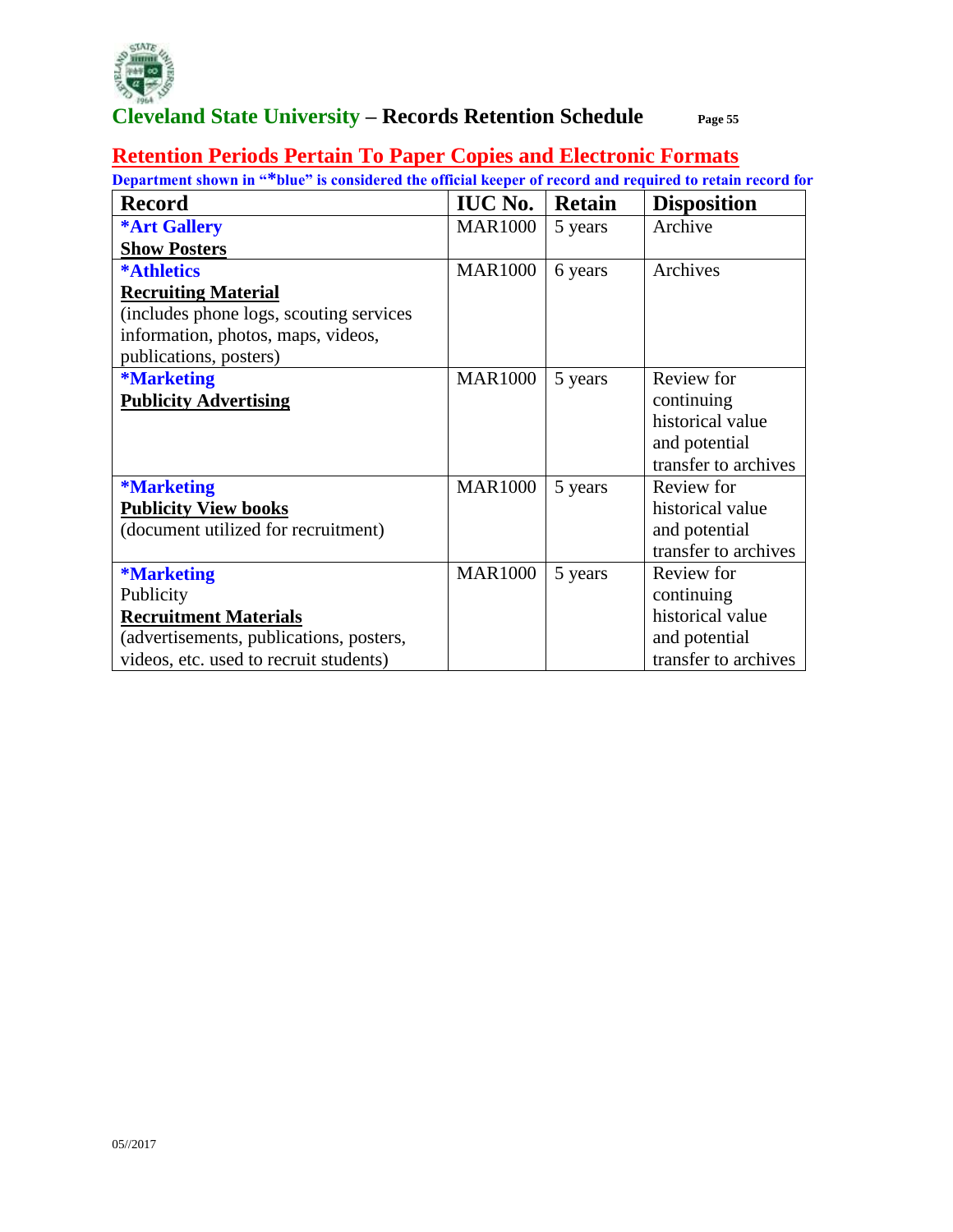

# **Retention Periods Pertain To Paper Copies and Electronic Formats**

| Department shown in "*blue" is considered the official keeper of record and required to retain record for |                |               |                    |
|-----------------------------------------------------------------------------------------------------------|----------------|---------------|--------------------|
| <b>Record</b>                                                                                             | <b>IUC No.</b> | <b>Retain</b> | <b>Disposition</b> |
| <b>*Human Resources</b>                                                                                   | <b>MIS1010</b> | <b>SUP</b>    | Destroy            |
| <b>State Classification Files - Classified</b>                                                            |                |               |                    |
| <b>Staff</b>                                                                                              |                |               |                    |
| (lists of classification by pay range as                                                                  |                |               |                    |
| directed by the State Department of                                                                       |                |               |                    |
| <b>Administrative Services</b> )                                                                          |                |               |                    |
| *IS&T                                                                                                     | <b>MIS1000</b> | 1 year        | Destroy            |
| <b>Information Systems</b>                                                                                |                |               |                    |
| <b>Help Desk Logs and Reports</b>                                                                         |                |               |                    |
| (records used to document requests for                                                                    |                |               |                    |
| technical assistance and responses to these                                                               |                |               |                    |
| requests as well as to collect information                                                                |                |               |                    |
| on the use of computer equipment for                                                                      |                |               |                    |
| program delivery, security, or other                                                                      |                |               |                    |
| purposes)                                                                                                 |                |               |                    |
| *IS&T                                                                                                     | <b>MIS1010</b> | <b>SUP</b>    | Destroy            |
| <b>Information Systems Computer Run</b>                                                                   |                |               |                    |
| <b>Scheduling Records</b>                                                                                 |                |               |                    |
| (records used to schedule computer runs                                                                   |                |               |                    |
| including daily schedules, run reports, run                                                               |                |               |                    |
| requests, and other records documenting                                                                   |                |               |                    |
| the successful completion of a run)                                                                       |                |               |                    |
| *IS&T                                                                                                     | <b>MIS1010</b> | <b>SUP</b>    | Destroy            |
| <b>Information Systems Computer Usage</b>                                                                 |                |               |                    |
| <b>Files</b>                                                                                              |                |               |                    |
| (electronic files or automated logs created                                                               |                |               |                    |
| to monitor computer system usage                                                                          |                |               |                    |
| including but not limited to log in files,                                                                |                |               |                    |
| system usage files, data entry logs, and                                                                  |                |               |                    |
| records of individual computer program                                                                    |                |               |                    |
| usage)                                                                                                    |                |               |                    |
| *IS&T                                                                                                     | <b>MIS1010</b> | <b>SUP</b>    | Destroy            |
| <b>Information Systems Tape Library</b>                                                                   |                |               |                    |
| <b>Control Records</b>                                                                                    |                |               |                    |
| (records used to control disposition of                                                                   |                |               |                    |
| magnetic media in a tape library)                                                                         |                |               |                    |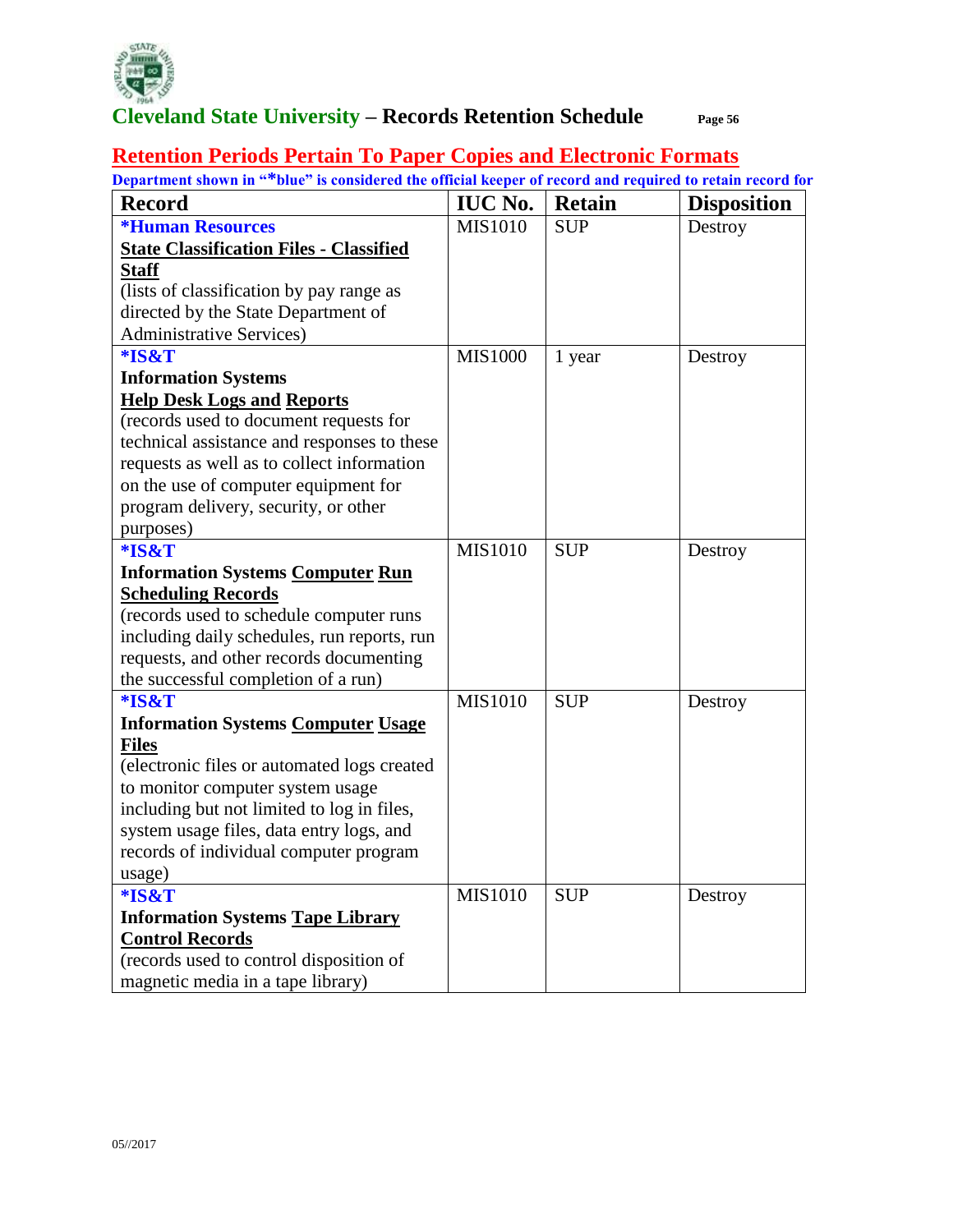

#### **Retention Periods Pertain To Paper Copies and Electronic Formats**

| <b>Record</b>                                     | <b>IUC No.</b> | <b>Retain</b>    | <b>Disposition</b> |
|---------------------------------------------------|----------------|------------------|--------------------|
| <b>Miscellaneous</b>                              | <b>MIS1000</b> | Transitory -     | Destroy            |
| (convenience copies, reports, notes, drafts,      |                | retain until no  |                    |
| extra copies, duplicates, anonymous,              |                | longer of        |                    |
| unsigned and/or unsolicited written or            |                | administrative   |                    |
| electronic materials and other records            |                | value            |                    |
| which need only be reviewed for a short           |                |                  |                    |
| period; informal or temporary messages            |                | No certificate   |                    |
| including voice mail)                             |                | of destruction   |                    |
|                                                   |                | required for     |                    |
|                                                   |                | this series      |                    |
| <b>Miscellaneous - Special Projects (records)</b> | <b>MIS2000</b> | Active $+1$ year | Destroy            |
| related to special projects that do not fall      |                |                  |                    |
| into any other category)                          |                |                  |                    |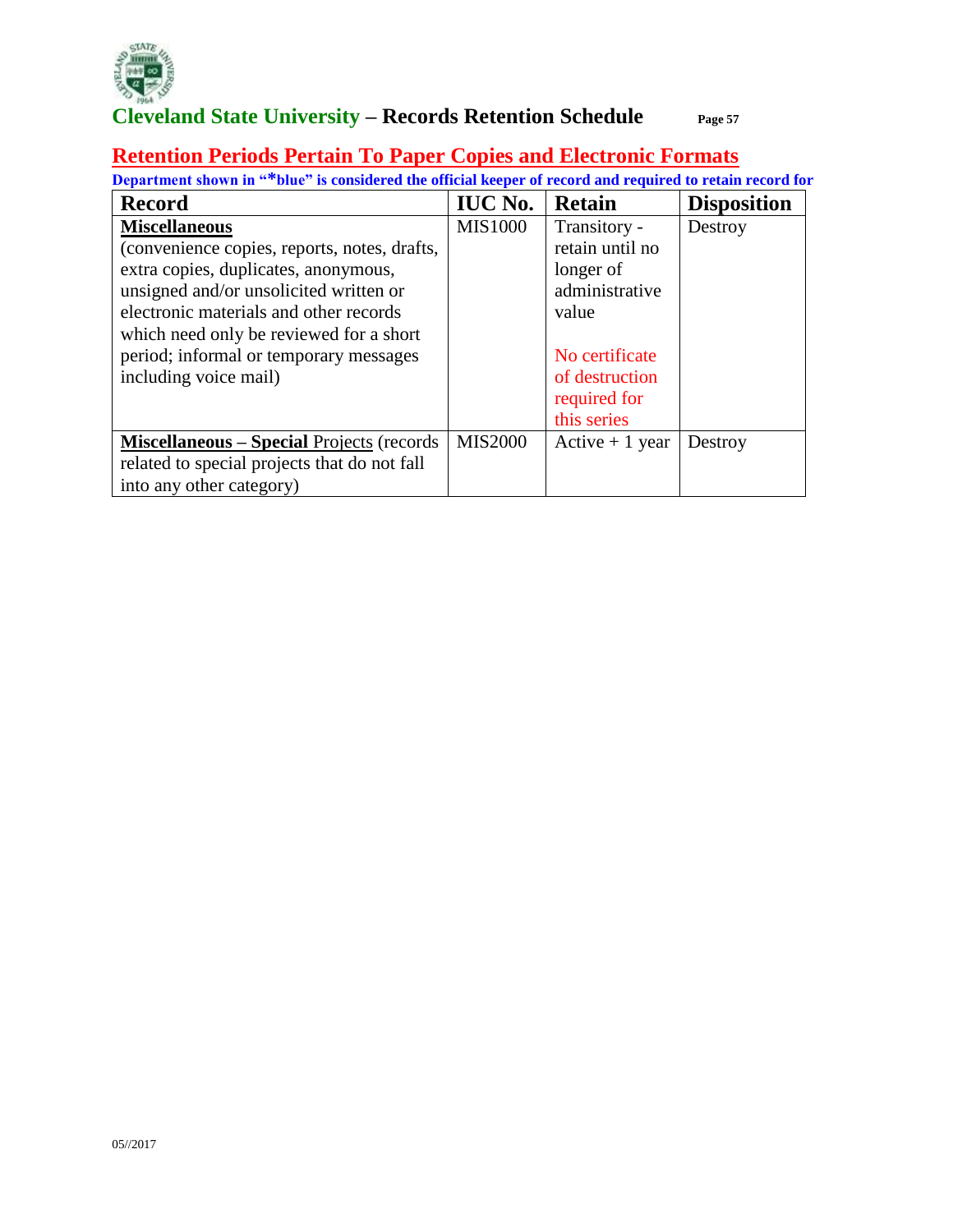

#### **Retention Periods Pertain To Paper Copies and Electronic Formats**

| осрагинент моми ш<br><u>but is considered the official Keeper of record and required to retain record for</u><br><b>Record</b> | <b>IUC No.</b> | <b>Retain</b>     | <b>Disposition</b> |
|--------------------------------------------------------------------------------------------------------------------------------|----------------|-------------------|--------------------|
| <i><b>*Human Resources</b></i>                                                                                                 | <b>PER1010</b> | Active $+6$ years | Destroy            |
| <b>Benefit Plans</b>                                                                                                           |                |                   |                    |
| (health care enrollment information, COBRA,                                                                                    |                |                   | Review for         |
| eligibility updates, disbursement orders, change                                                                               |                |                   | administrative     |
| reports, reconciliations, vendor plans, coverage                                                                               |                |                   | value              |
| changes, green bar reports, premiums, disability                                                                               |                |                   |                    |
| and life, ARP and 403(b)                                                                                                       |                |                   |                    |
| <i><b>*Human Resources</b></i>                                                                                                 | <b>PER1010</b> | Active $+6$ years | Destroy            |
| <b>Benefits Report-Employee</b>                                                                                                |                |                   |                    |
| (annual/quarterly spreadsheets and reports)                                                                                    |                |                   |                    |
| <i><b>*Human Resources</b></i>                                                                                                 | <b>PER1010</b> | Active $+6$ years | Destroy            |
| <b>Student Fee Authorizations</b>                                                                                              |                |                   |                    |
| Employee benefits for spouse and dependents                                                                                    |                |                   |                    |
| <i><b>*Human Resources</b></i>                                                                                                 | <b>PER1020</b> | Active $+6$ years | Destroy            |
| <b>Benefit Records - Contributions/Benefits</b>                                                                                |                |                   |                    |
| <b>Provided</b>                                                                                                                |                | (maintain         |                    |
| (green bar reports – insurance, COBRA,                                                                                         |                | deceased          |                    |
| disability, enrollments, adjustments, applications,                                                                            |                | records and any   |                    |
| claims, beneficiary designations, financial                                                                                    |                | contracts for 10  |                    |
| settlements, ASO insured contracts, 5500i plan                                                                                 |                | years)            |                    |
| documents, certificate of coverage, FMLA, ARP)                                                                                 |                |                   |                    |
| <i><b>*Human Resources</b></i>                                                                                                 | <b>PER1040</b> | Active $+6$ years | Destroy            |
| <b>PERS/STRS Information</b>                                                                                                   |                |                   |                    |
| <i><b>*Human Resources</b></i>                                                                                                 | <b>PER1040</b> | Active $+6$ years | Destroy            |
| <b>Personnel Files - Staff</b>                                                                                                 |                |                   |                    |
| <i><b>*Human Resources</b></i>                                                                                                 | <b>PER1040</b> | Active $+6$ years | Destroy            |
| <u> Public Employees Retirement System Log-</u>                                                                                |                |                   |                    |
| <b>Classified Staff</b>                                                                                                        |                |                   |                    |
| (record of university classified employees, their                                                                              |                |                   |                    |
| address and date of retirement)                                                                                                |                |                   |                    |
| <b>*Human Resources</b>                                                                                                        | <b>PER1040</b> | Active $+6$ years | Destroy            |
| <u> Public Employees Retirement System Log-</u>                                                                                |                |                   |                    |
| <b>Staff</b>                                                                                                                   |                |                   |                    |
| (record of university professional employees and                                                                               |                |                   |                    |
| their date of retirement and address)                                                                                          |                |                   |                    |
| <i><b>*Human Resources</b></i>                                                                                                 | <b>PER2000</b> | 3 years           | Destroy            |
| <b>Canceled Position Files</b>                                                                                                 |                |                   |                    |
| <i><b>*Human Resources</b></i>                                                                                                 | <b>PER2000</b> | 3 years           | Destroy            |
| <b>Classified Staff Applicant Card Files</b>                                                                                   |                |                   |                    |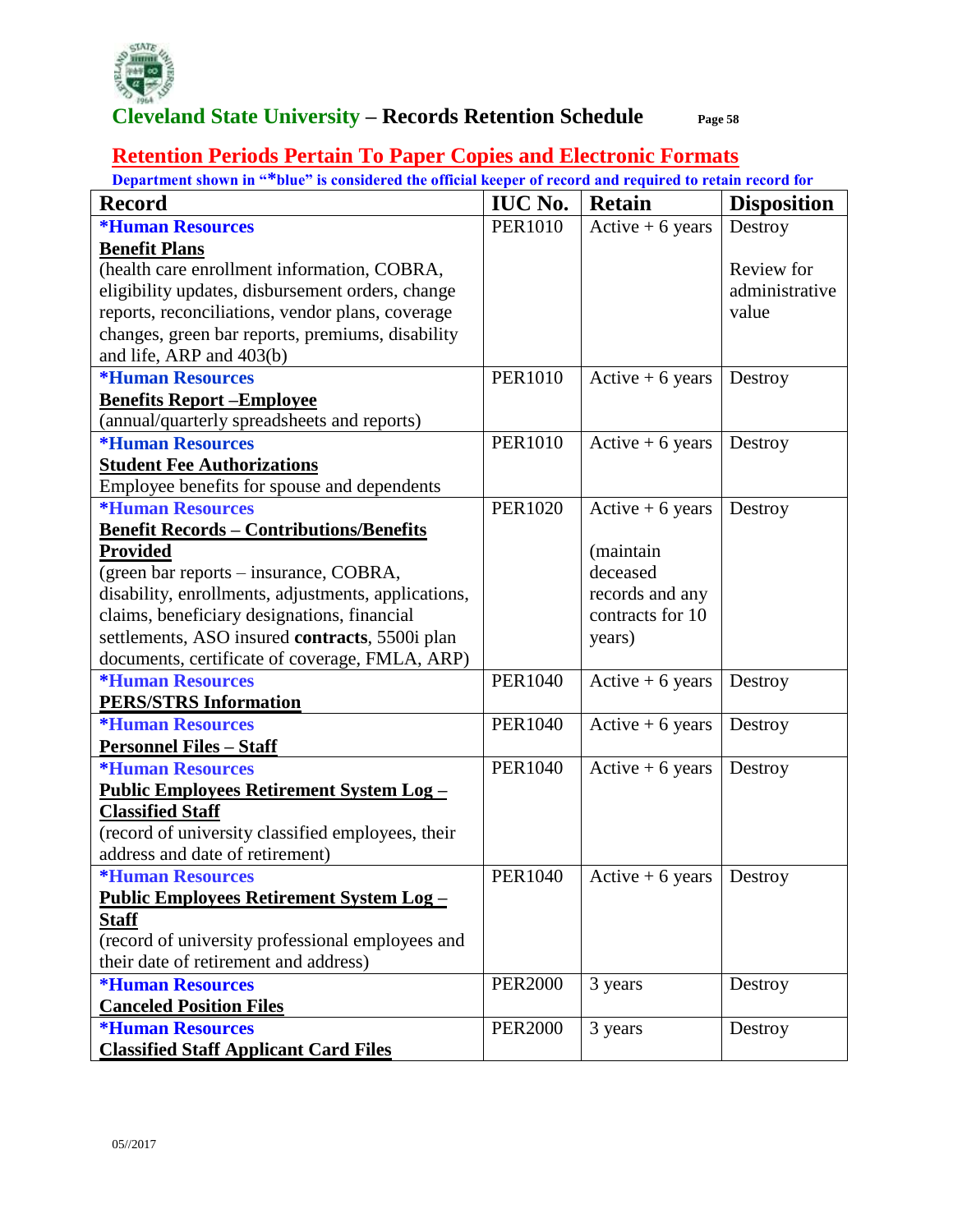

#### **Retention Periods Pertain To Paper Copies and Electronic Formats**

| Department shown in "blue" is considered the official Keeper of record and required to retain record for<br><b>Record</b> | <b>IUC No.</b> | <b>Retain</b>     | <b>Disposition</b> |
|---------------------------------------------------------------------------------------------------------------------------|----------------|-------------------|--------------------|
| <i><b>*Human Resources</b></i>                                                                                            | <b>PER2000</b> | 3 years           | Destroy            |
| <b>Classified Staff Application Files</b>                                                                                 |                |                   |                    |
| (includes application form, resume, test results,                                                                         |                |                   |                    |
| referral and interview data)                                                                                              |                |                   |                    |
| <i><b>*Human Resources</b></i>                                                                                            | <b>PER2000</b> | 3 years after     | Destroy            |
| <b>Job Descriptions</b>                                                                                                   |                | superseded or     |                    |
|                                                                                                                           |                | discontinued      |                    |
| <i><b>*Human Resources</b></i>                                                                                            | <b>PER2000</b> | 3 years after     | Destroy            |
| <b>Position Descriptions General</b>                                                                                      |                | being superseded  |                    |
| <i><b>*Human Resources</b></i>                                                                                            | <b>PER2000</b> | 3 years           | Destroy            |
| <b>Position Vacancy Announcements</b>                                                                                     |                |                   |                    |
| (job descriptions for each university or college                                                                          |                |                   |                    |
| position posted)                                                                                                          |                |                   |                    |
| <i><b>*Human Resources</b></i>                                                                                            | <b>PER2000</b> | Active $+6$ years | Destroy            |
| <b>Selection Files</b>                                                                                                    |                |                   |                    |
| <i><b>*Human Resources</b></i>                                                                                            | <b>PER3000</b> | Active $+6$ years | Review or          |
| <b>Personnel Files - Staff</b>                                                                                            |                |                   | continuing         |
| (employment record maintained for full-time and                                                                           |                |                   | value              |
| part-time university contract employees. Files                                                                            |                |                   |                    |
| can contain position descriptions, applications,                                                                          |                |                   |                    |
| letters of appointment or change, personnel data,                                                                         |                |                   |                    |
| notice of salary rate, copies of birth certificate,                                                                       |                |                   |                    |
| annual contacts, performance evaluations,                                                                                 |                |                   |                    |
| previous state service forms, payroll forms, social                                                                       |                |                   |                    |
| security card, letters of commendation or                                                                                 |                |                   |                    |
| reprimand, PERS forms, reclassification notices,                                                                          |                |                   |                    |
| publications, evidence of continuing education,                                                                           |                |                   |                    |
| transfers, leave of absence requests, vacation and                                                                        |                |                   |                    |
| sick leave reports, resignations, terminations                                                                            |                |                   |                    |
| *Human Resources/Student Employment                                                                                       | <b>PER3000</b> | Active $+6$ years | Destroy            |
| <b>I-9 Forms</b>                                                                                                          |                |                   |                    |
| <b>*Human Resources</b>                                                                                                   | <b>PER3010</b> | 5 years           | Destroy            |
| <b>Classified Staff Report Suspension Files</b>                                                                           |                |                   |                    |
| (record of suspended university employees                                                                                 |                |                   |                    |
| including name, classification, department, reason                                                                        |                |                   |                    |
| for suspension and duration of suspension,                                                                                |                |                   |                    |
| pertinent supporting documentation)                                                                                       |                |                   |                    |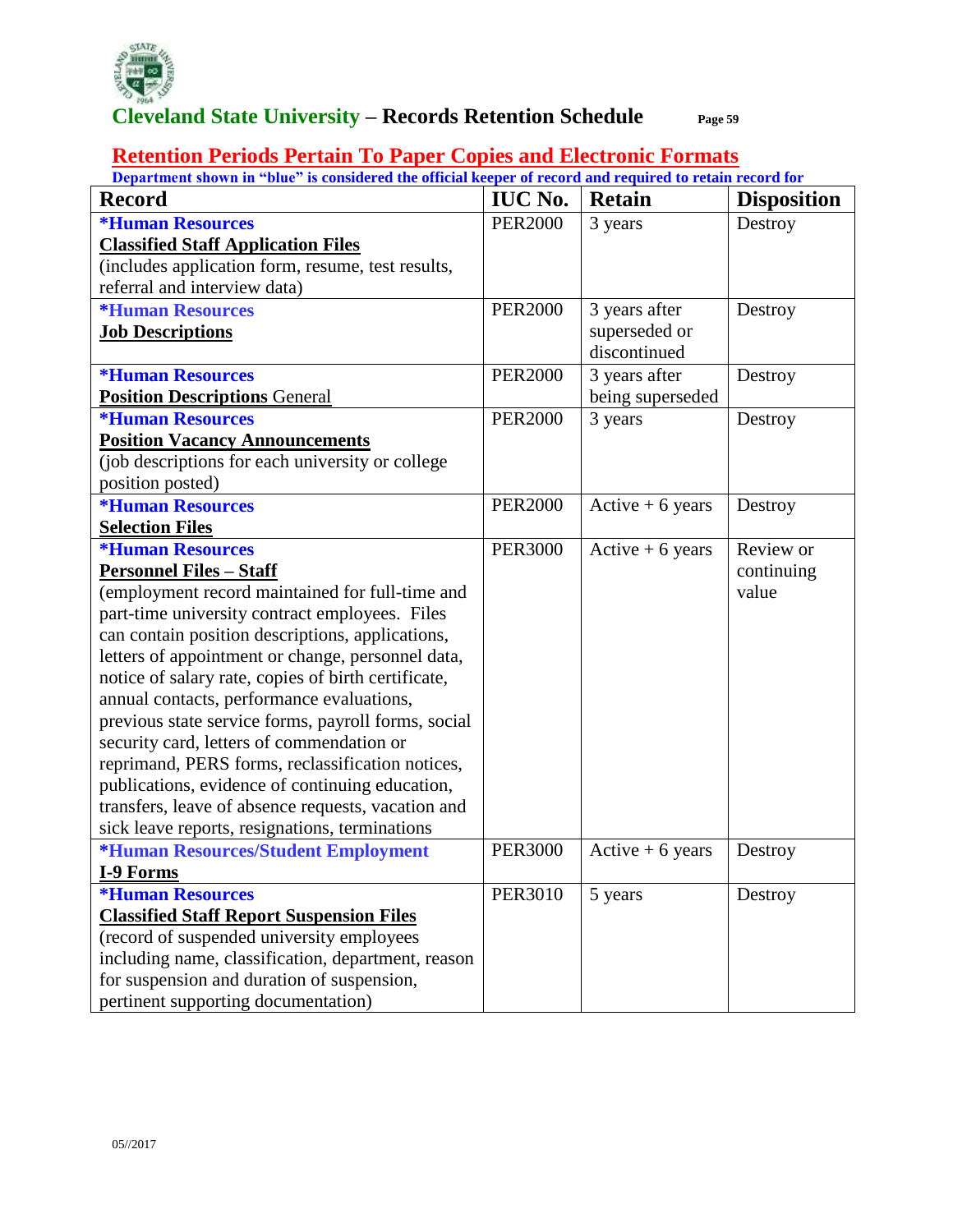

#### **Retention Periods Pertain To Paper Copies and Electronic Formats**

**Department shown in "\*blue" is considered the official keeper of record and required to retain record for Record IUC No. Retain Disposition \*Human Resources Layoff Documentation - Classified Staff** (file contains printouts, rosters, and correspondence documenting layoff of university employees, pertinent employee data, date of hire, classification, department, and retention points (performance) are included) PER3010 5 years Destroy **\*Human Resources Performance Evaluation – Classified Staff**  (file contains annual printouts and log books) PER3010 5 years Destroy **\*Human Resources Performance Evaluation – Classified Staff Reclassification Files**  (record of university employee reclassification with accompanying job audit reviews, audit appeals, position description questionnaires, correspondence and final decision documentation) PER3010 5 years Destroy **\*Human Resources Performance Evaluation – Staff Reclassification Files**  (record of university employee reclassification with accompanying job audit reviews, audit appeals, position description questionnaires, correspondence and final decision documentation) PER3010 5 years Destroy **\*Human Resources Summer Employment Files**  (record of employees with alternate summer job responsibilities) PER3010 Active + 6 years Destroy **\*Human Resources Worker's Compensation Files** (Employment, Health and Safety, Illness/Accident) PER4020 | Active + 15 years Destroy files where statute of limitations has passed – (verify with attorney)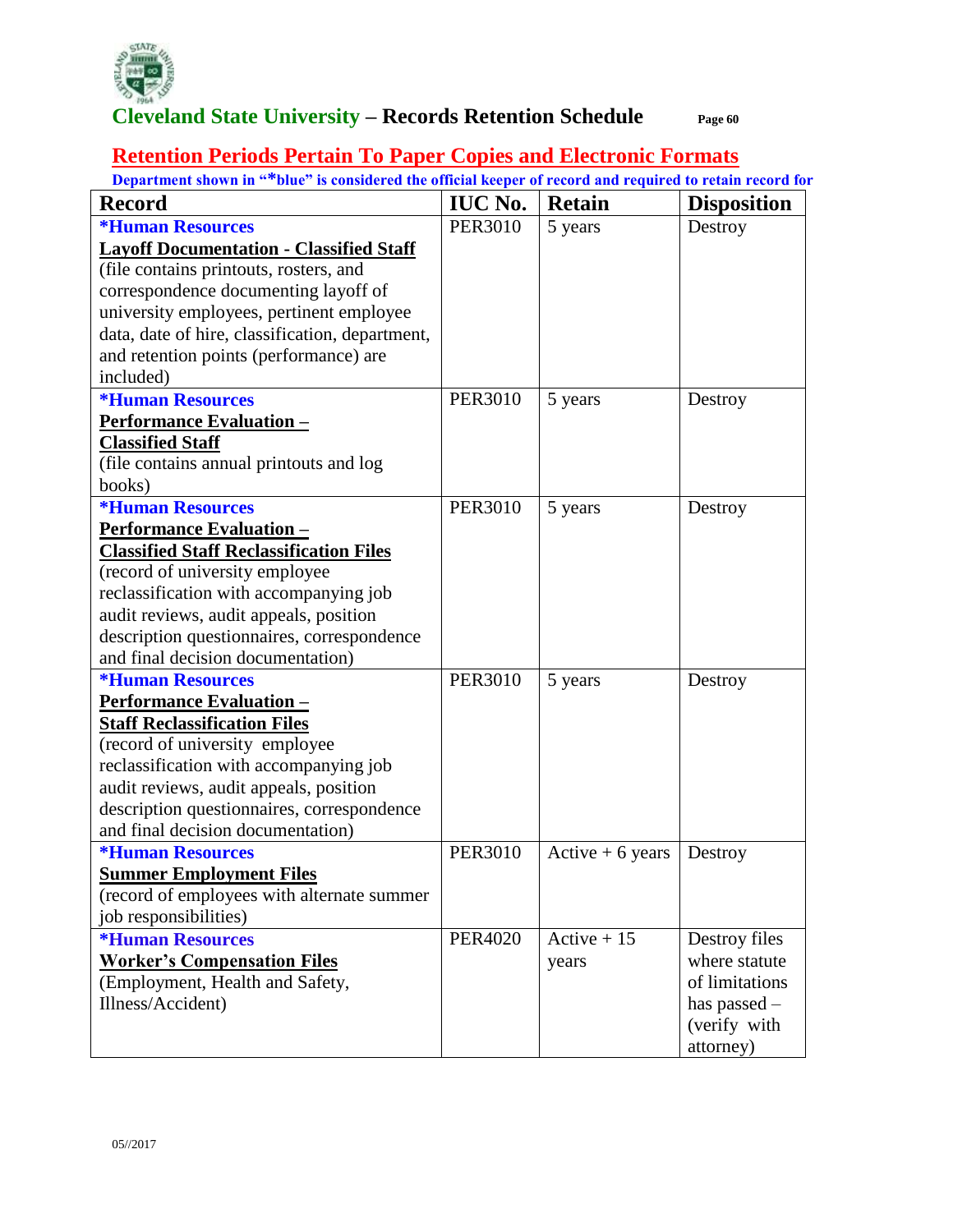

#### **Retention Periods Pertain To Paper Copies and Electronic Formats**

| <b>Record</b>                                   | <b>IUC No.</b> | <b>Retain</b>     | <b>Disposition</b> |
|-------------------------------------------------|----------------|-------------------|--------------------|
| <i><b>*Human Resources</b></i>                  | <b>PER5000</b> | Active $+3$ years | Destroy            |
| <b>Training Documentation Classified Staff</b>  |                |                   |                    |
| <b>On-the-Job Training Records</b>              |                |                   |                    |
| (complete training records for individuals      |                |                   |                    |
| seeking classified positions) c.                |                |                   |                    |
| <i><b>*Human Resources</b></i>                  | <b>PER9900</b> | 3 years           | Destroy            |
| <b>Classified Staff Report</b>                  |                |                   |                    |
| <b>Surveys, Wage and Fringe Benefit</b>         |                |                   |                    |
| (surveys conducted by university with area      |                |                   |                    |
| organizations in an effort to acquire           |                |                   |                    |
| comparative data regarding wage and fringe      |                |                   |                    |
| benefits programs)                              |                |                   |                    |
| <i><b>*Human Resources</b></i>                  | <b>PER9900</b> | 3 years           | Destroy            |
| <b>Lay off Files</b>                            |                |                   |                    |
| <b>Graduate Assistant Applications</b>          | <b>PER2000</b> | 3 years           | Destroy            |
| <i><b>*Payroll</b></i>                          | <b>PER1030</b> | Active $+6$ years | Destroy            |
| <b>Employment Forms W-4</b>                     |                |                   |                    |
| (forms completed by employee showing            |                |                   |                    |
| federal withholding exemptions)                 |                |                   |                    |
| *Payroll                                        | <b>PER1030</b> | Active $+6$ years | Destroy            |
| <b>Non-resident Alien Tax exemption Forms</b>   |                |                   |                    |
| (W-4, State withholding forms, Country          |                |                   |                    |
| exemption forms, W8-BEN, 8233, I-20,            |                |                   |                    |
| Social Security card, passport copies)          |                |                   |                    |
| <i><b>*Payroll</b></i>                          | <b>PER1040</b> | Active $+6$ years | Destroy            |
| <b>Registers</b>                                |                |                   |                    |
| (W-2 edits, Y-T-Date financial controls,        |                |                   |                    |
| fringe charges reports, gross payroll listings, |                |                   |                    |
| payroll registers, PERS payroll registers)      |                |                   |                    |
| <i><b>*Payroll</b></i>                          | <b>PER6000</b> | Active $+5$ years | Destroy            |
| <b>Payroll Records</b>                          |                |                   |                    |
| (PERS exemptions, correspondence and            |                |                   |                    |
| reports, STRS reports, statements,              |                |                   |                    |
| memberships and applications)                   | <b>PER6000</b> |                   |                    |
| <i><b>*Payroll</b></i>                          |                | 5 years           | Destroy            |
| <b>Time Cards</b>                               |                |                   |                    |
| (record of time worked by employees)            |                |                   |                    |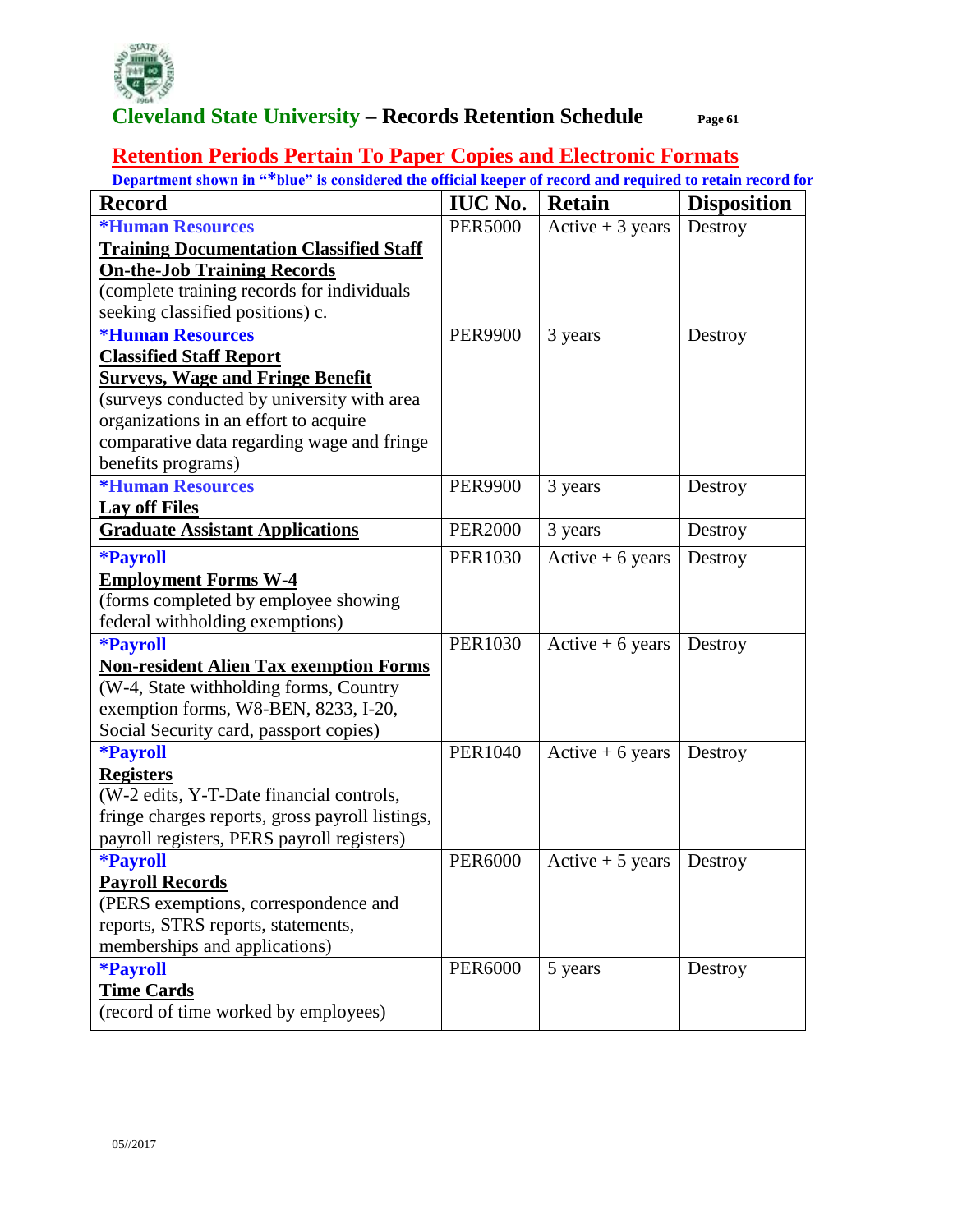

#### **Retention Periods Pertain To Paper Copies and Electronic Formats**

| <b>Record</b>                                          | <b>IUC No.</b> | <b>Retain</b>     | <b>Disposition</b> |
|--------------------------------------------------------|----------------|-------------------|--------------------|
| <i><b>*Treasury Services</b></i>                       | <b>PER1010</b> | Active $+6$ years | Destroy            |
| <b>Staff Development Forms</b>                         |                |                   |                    |
| *Contoller's                                           | <b>PER1030</b> | Active $+6$ years | Review for         |
| <b>W-9 Taxpayer Information Form</b>                   |                |                   | value              |
| <i><b>*Institutional Equity</b></i>                    | <b>PER2000</b> | Active $+6$ years | Destroy            |
| <b>Selection Criteria Form - Classified Staff</b>      |                |                   |                    |
| (forms providing explanations as to why person         |                |                   |                    |
| was hired or not hired)                                |                |                   |                    |
| <b>Personnel Requisitions</b>                          | <b>PER2000</b> | 6 years           | Destroy            |
| (departmental requests placed whenever a               |                |                   |                    |
| position within the department becomes vacant)         |                |                   |                    |
| <i><b>*Provost/Senior Vice President</b></i>           | <b>PER2000</b> | 6 years           | Destroy            |
| <b>Declination File-Faculty</b>                        |                |                   |                    |
| (files concerning phone calls and letters of faculty   |                |                   |                    |
| who turned down positions)                             |                |                   |                    |
| <b>Recruitment/Search Files</b>                        | <b>PER2000</b> | 6 years           | Destroy            |
| (includes search committee files, which are            |                |                   |                    |
| maintained by the committee chair)                     |                |                   |                    |
| <i><b>*Search Committee Chair</b></i>                  | <b>PER2000</b> | 6 years           | Destroy            |
| <b>Employment Faculty Search Committee</b>             |                |                   |                    |
| (records of individuals who applied for positions      |                |                   |                    |
| for which a committee was formed.)                     |                |                   |                    |
| *Search Committee Chair                                | <b>PER2000</b> | 6 years           | Destroy            |
| <b>Faculty Application Files - Non Hires</b>           |                |                   |                    |
| <i><b>*Student Employment</b></i>                      | <b>PER3000</b> | Active $+6$ years | Destroy            |
| <b>Employment Files - Students</b>                     |                |                   |                    |
| (includes authorization forms, graduate assistants)    |                |                   |                    |
| <b>Faculty Service/Activity Reports (FAAR's)</b>       | <b>PER3000</b> | Active $+6$ years | Archives           |
| (records for the academic year and each term           |                |                   |                    |
| listing teaching and advisory assignments,             |                |                   |                    |
| research, administrative duties and public service;    |                |                   |                    |
| <i><b>*CLASS</b></i>                                   | <b>PER3000</b> | Active $+6$ years | Destroy            |
| <u><b>Index System – Faculty</b></u>                   |                |                   |                    |
| (reference list for all active and inactive faculty in |                |                   |                    |
| <b>English Department)</b>                             |                |                   |                    |
| <b>Faculty Employment Reports Index System</b>         | <b>PER3000</b> | Active $+6$ years | Review for         |
| (cards or other reference list for all active and      |                |                   | value and          |
| inactive faculty)                                      |                |                   | possible transfer  |
|                                                        |                |                   | to archives        |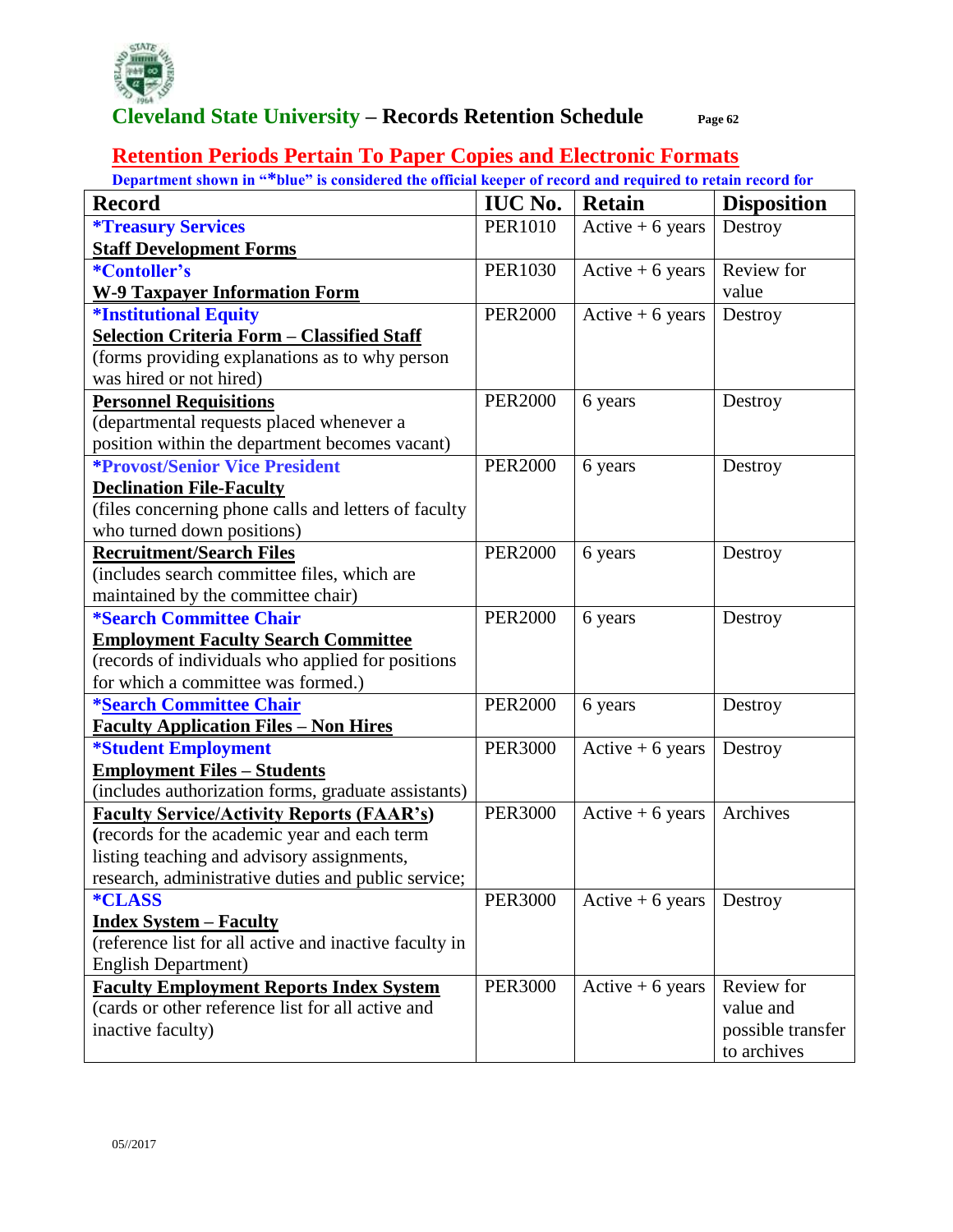

#### **Retention Periods Pertain To Paper Copies and Electronic Formats**

| <b>Record</b>                                      | <b>IUC No.</b> | <b>Retain</b>      | <b>Disposition</b> |
|----------------------------------------------------|----------------|--------------------|--------------------|
| *Financial Aid Student Employment                  | <b>PER3000</b> | $Active + 6 years$ | Destroy            |
| <b>Personnel Files - Student Employees</b>         |                |                    |                    |
| (active and inactive files. Student authorization  |                |                    |                    |
| forms, termination notices, State and federal      |                |                    |                    |
| withholdings, reclassification forms, step         |                |                    |                    |
| increases, exemptions, PERS).                      |                |                    |                    |
| <i><b>*General Counsel</b></i>                     | <b>PER3000</b> | Active $+6$ years  | Destroy            |
| <b>Faculty Files</b>                               |                |                    |                    |
| (files collected by the legal department           |                |                    |                    |
| concerning active and inactive staff)              |                |                    |                    |
| <i><b>*General Counsel</b></i>                     | <b>PER3000</b> | Active $+6$ years  | Destroy            |
| <b>Student Files</b>                               |                |                    |                    |
| (files collected by the legal department           |                |                    |                    |
| concerning active and inactive students)           |                |                    |                    |
| <b>Leave Record - Faculty</b>                      | <b>PER3000</b> | Active $+6$ years  | Destroy            |
| (vacation and sick leave earned and used)          |                |                    |                    |
| <b>Market Salary Adjustment Information</b>        | <b>PER3000</b> | Active $+6$ years  | Destroy            |
| (lists of eligible faculty and salary amounts,     |                |                    |                    |
| letters requesting applications, applications with |                |                    | Archive: lists of  |
| abbreviated vita, summary reports of faculty       |                |                    | eligible faculty   |
| that applied)                                      |                |                    | with salary        |
|                                                    |                |                    | amounts, award     |
|                                                    |                |                    | letters and        |
|                                                    |                |                    | summary reports    |
| <b>*Provost/Senior Vice President</b>              | <b>PER3000</b> | <b>IND</b>         | Archives           |
| <b>Emeritus Status Paperwork</b>                   |                |                    |                    |
| (confers lifetime academic appointments)           |                |                    |                    |
| <b>*Provost/Senior Vice President</b>              | <b>PER3000</b> | Active $+6$ years  | Destroy            |
| <b>Personnel Files - Faculty</b>                   |                |                    |                    |
| (original faculty contracts and addenda,           |                |                    |                    |
| promotion and tenure documentation, original       |                |                    |                    |
| transcripts, hiring documentation, resumes,        |                |                    |                    |
| letters of recommendation, STRA forms,             |                |                    |                    |
| correspondence, teaching schedules, tax forms,     |                |                    |                    |
| sabbatical information, evaluation forms,          |                |                    |                    |
| promotion and tenure decisions. Includes part-     |                |                    |                    |
| time and adjunct faculty files.)                   |                |                    |                    |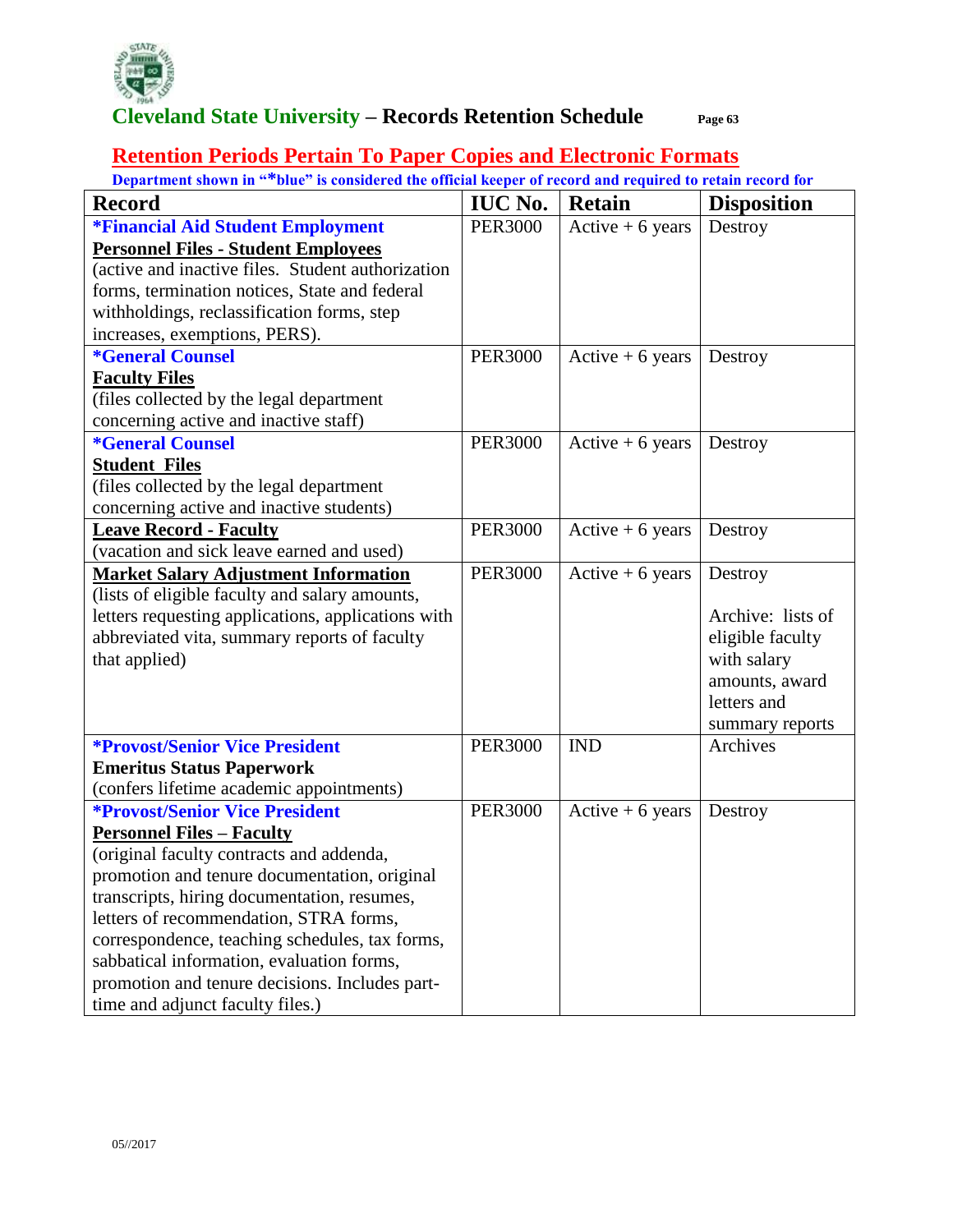

#### **Retention Periods Pertain To Paper Copies and Electronic Formats**

| Department shown in "*blue" is considered the official keeper of record and required to retain record for |                |                        |                      |  |
|-----------------------------------------------------------------------------------------------------------|----------------|------------------------|----------------------|--|
| <b>Record</b>                                                                                             | <b>IUC No.</b> | <b>Retain</b>          | <b>Disposition</b>   |  |
| <b>*Academic Affairs</b>                                                                                  | <b>PER3010</b> | 5 years                | Review for           |  |
| <b>Performance Evaluation -</b>                                                                           |                |                        | continuing           |  |
| <b>Faculty Promotion &amp; Tenure Files</b>                                                               |                |                        | administrative or    |  |
| (recommendations, evaluations, materials                                                                  |                |                        | historical value     |  |
| submitted for promotion or tenure. Tenure                                                                 |                |                        | and potential        |  |
| and promotion recommendations                                                                             |                |                        | transfer to archives |  |
| (approval or denial) and pertinent                                                                        |                |                        |                      |  |
| correspondence maintained in permanent                                                                    |                |                        |                      |  |
| personnel file.                                                                                           |                |                        |                      |  |
| *Academic Departments                                                                                     | <b>PER3010</b> | 5 years                | Destroy              |  |
| <b>Faculty Teaching Evaluations</b>                                                                       |                | (can be destroyed      |                      |  |
| (Student evaluations of teacher's                                                                         |                | in 1 year if           |                      |  |
| performance. Used for reappointment,                                                                      |                | summaries are          |                      |  |
| promotion and tenure)                                                                                     |                | made)                  |                      |  |
| <i><b>*College of Education</b></i>                                                                       | <b>PER3010</b> | 5 years                | Destroy              |  |
| <b>Cooperating Teacher Surveys</b>                                                                        |                | (1 year if official    |                      |  |
| (surveys administered to student for                                                                      |                | copy verified in       |                      |  |
| evaluation of cooperating teacher during                                                                  |                | <b>Field Services)</b> |                      |  |
| student's practicum and student teaching                                                                  |                |                        |                      |  |
| experience)                                                                                               |                |                        |                      |  |
| <b>Leave Record - Classified Staff</b>                                                                    | <b>PER3010</b> | 5 years                | Destroy              |  |
| (forms used to document sick leave and                                                                    |                |                        |                      |  |
| vacation leave. Includes hiring date,                                                                     |                |                        |                      |  |
| longevity date, amount of sick leave and                                                                  |                |                        |                      |  |
| vacation leave accrued)                                                                                   |                |                        |                      |  |
| <b>Leave Record - Staff</b>                                                                               | <b>PER3010</b> | 5 years                | Destroy              |  |
| (forms used to document sick leave and                                                                    |                |                        |                      |  |
| vacation leave. Includes hiring date,                                                                     |                |                        |                      |  |
| longevity date, amount of sick leave and                                                                  |                |                        |                      |  |
| vacation leave accrued)                                                                                   |                |                        |                      |  |
| <b>*Athletics</b>                                                                                         | PER4010        | Active $+7$ years      | Destroy              |  |
| <b>Athletic Medical Records</b>                                                                           |                |                        |                      |  |
| <b>*Health &amp; Wellness Services</b>                                                                    | <b>PER4010</b> | 1 year                 | Destroy              |  |
| <b>HIV Anonymous Charts</b>                                                                               |                |                        |                      |  |
| Charts of testing with no identifying                                                                     |                |                        |                      |  |
| information                                                                                               |                |                        |                      |  |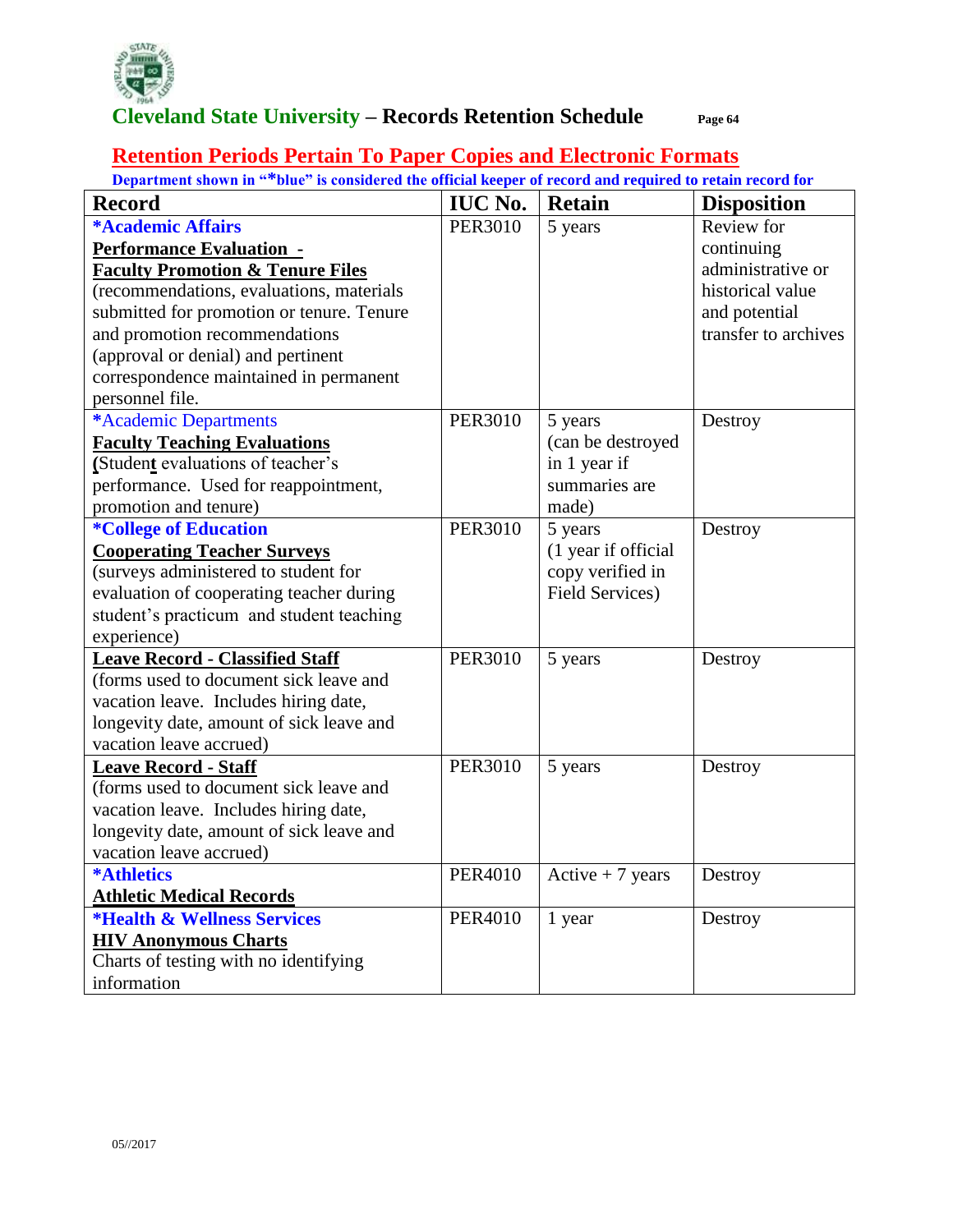

### **Retention Periods Pertain To Paper Copies and Electronic Formats**

|  | Department shown in "*blue" is considered the official keeper of record and required to retain record for |
|--|-----------------------------------------------------------------------------------------------------------|
|  |                                                                                                           |

|                                             |                |                    | <u>blue as considered the official neeper of record and required to retain record for</u> |
|---------------------------------------------|----------------|--------------------|-------------------------------------------------------------------------------------------|
| <b>Record</b>                               | <b>IUC No.</b> | <b>Retain</b>      | <b>Disposition</b>                                                                        |
| <i><b>*Health and Wellness</b></i>          | <b>PER4010</b> | 10 years           | Review for continuing                                                                     |
| <b>University Medical Records</b>           |                | (after last        | value and possible                                                                        |
| (files of medical charts for university     |                | encounter)         | transfer to archives                                                                      |
| employees and their spouses, students,      |                |                    |                                                                                           |
| Includes medical histories, medical         |                | (legal retention   |                                                                                           |
| exams, progress sheets, x-rays, lab work,   |                | 7 years)           |                                                                                           |
| and related correspondence)                 |                |                    |                                                                                           |
| <i><b>*Health and Wellness</b></i>          | <b>PER4011</b> | 2 years            | Destroy                                                                                   |
| <b>Lab Slips</b>                            |                | From Date of       |                                                                                           |
| (copy of lab work done for other            |                | <b>First Visit</b> |                                                                                           |
| departments)                                |                |                    |                                                                                           |
| <i><b>*Speech &amp; Hearing</b></i>         | <b>PER4010</b> | 10 years after     | Archives                                                                                  |
| <b>Clinical Records</b>                     |                | most recent        |                                                                                           |
| (records of clients presently receiving or  |                | $encounter -$      |                                                                                           |
| have received therapy in the past)          |                | minors keep        |                                                                                           |
|                                             |                | until age of       |                                                                                           |
|                                             |                | majority plus 10   |                                                                                           |
|                                             |                | years              |                                                                                           |
| <b>*Environmental Health &amp; Safety</b>   | <b>PER4030</b> | <b>IND</b>         | Permanent                                                                                 |
| <b>Hazardous Materials Radioactive</b>      |                |                    | (may be sent to                                                                           |
| <b>Materials Authorized Users</b>           |                |                    | Archives)                                                                                 |
| (includes applications for non-human use    |                |                    |                                                                                           |
| of RM; statement of prior training and      |                |                    |                                                                                           |
| experience; authorization for internal      |                |                    |                                                                                           |
| transfer of material between Aus; room      |                |                    |                                                                                           |
| surveys; application for clinical use of    |                |                    |                                                                                           |
| RAM; emergency notification; application    |                |                    |                                                                                           |
| for investigational human use of RAM)       |                |                    |                                                                                           |
| <b>*Environmental Health &amp; Safety</b>   | <b>PER4030</b> | <b>IND</b>         | Review for permanent                                                                      |
| <b>Radiation Safety</b>                     |                |                    | retention                                                                                 |
| (records pertaining to campus radiation     |                |                    |                                                                                           |
| safety program, authorization of users,     |                |                    |                                                                                           |
| facility licensing, employee exposure       |                |                    |                                                                                           |
| reports and acquisition, use, storage and   |                |                    |                                                                                           |
| disposal of radioactive materials and x-ray |                |                    |                                                                                           |
| machines)                                   |                |                    |                                                                                           |
| <b>*Environmental Health &amp; Safety</b>   | <b>PER4030</b> | <b>IND</b>         | Permanent                                                                                 |
| <b>Hazardous Materials Exposure</b>         |                |                    | (may be sent to                                                                           |
| <b>Documentation Radioactive Materials</b>  |                |                    | Archives)                                                                                 |
| (files of monthly reports of persons        |                |                    |                                                                                           |
| exposure to radioactive materials)          |                |                    |                                                                                           |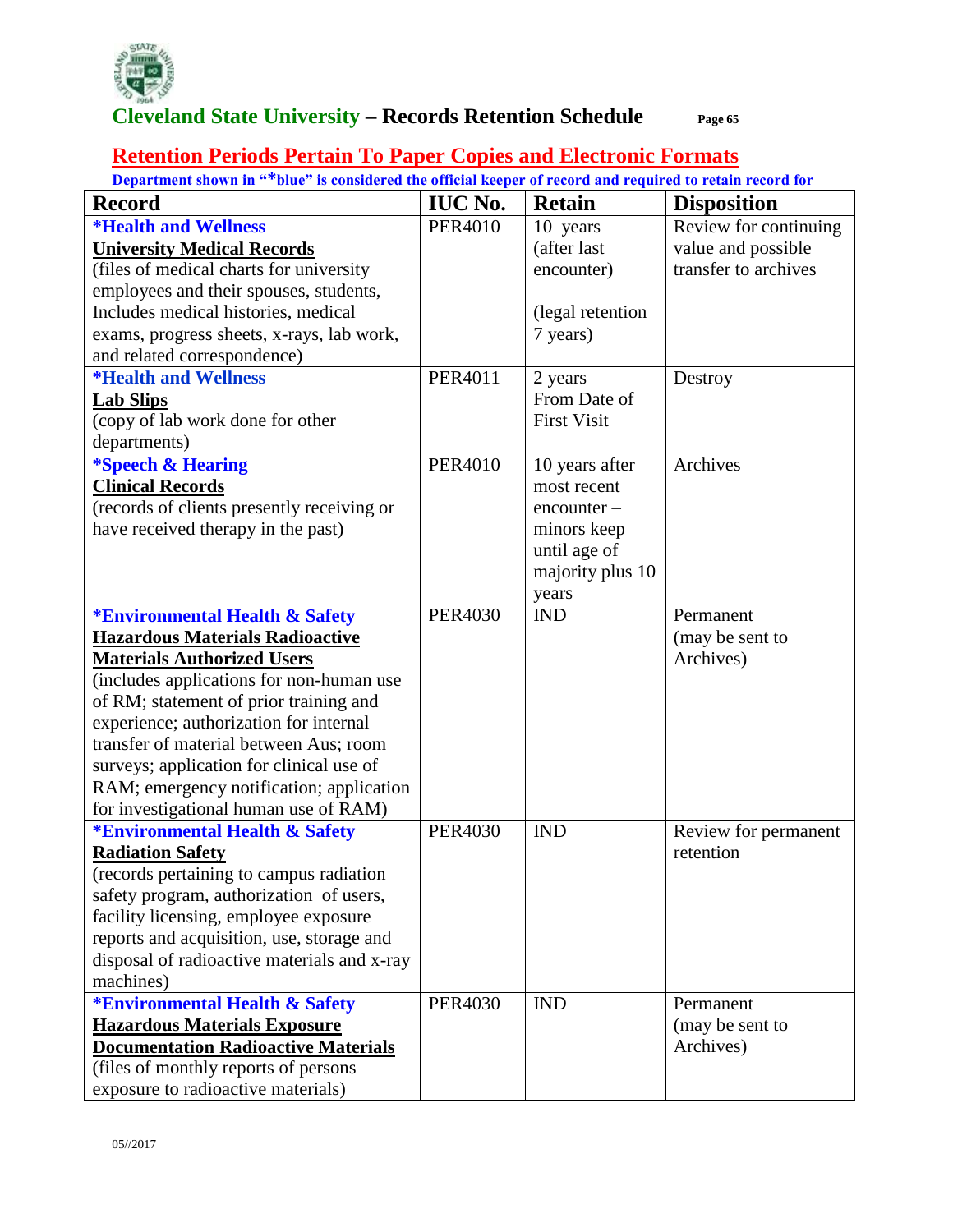

#### **Retention Periods Pertain To Paper Copies and Electronic Formats**

| <b>Record</b>                              | <b>IUC No.</b> | <b>Retention</b>  | <b>Disposition</b>        |
|--------------------------------------------|----------------|-------------------|---------------------------|
| <b>*Environmental Health &amp; Safety</b>  | <b>PER4030</b> | <b>IND</b>        | Permanent                 |
| <b>Hazardous Materials Exposure</b>        |                |                   | (may be sent to Archives) |
| <b>Documentation Radioactive Materials</b> |                |                   |                           |
| <b>Incident Report</b>                     |                |                   |                           |
| (report of radioactive materials incident) |                |                   |                           |
| <b>*Environmental Health &amp; Safety</b>  | <b>PER4030</b> | <b>IND</b>        | Permanent                 |
| <b>Hazardous Materials Radiation</b>       |                |                   | (may be sent to Archives) |
| <b>Safety Workers</b>                      |                |                   |                           |
| (includes training records, exposure       |                |                   |                           |
| records, applications and authorizations,  |                |                   |                           |
| documents of authorized users lab;         |                |                   |                           |
| specific RW training/interviews;           |                |                   |                           |
| emergency notification, and declaration    |                |                   |                           |
| of pregnancy forms)                        |                |                   |                           |
| <b>Training/Development Records</b>        | <b>PER5000</b> | Active $+3$ years | Destroy                   |
| (memos, flyers, registration forms, etc)   |                |                   |                           |
| <b>General Application Files - Non</b>     | <b>PER6000</b> | 6 years           | Destroy                   |
| Hires:                                     |                |                   |                           |
| (Resumes, applications, correspondence,    |                |                   |                           |
| etc)                                       |                |                   |                           |
| <b>Time Cards - Student Employees</b>      | <b>PER6000</b> | 5 years           | Destroy                   |
| (record of hours worked by student         |                |                   |                           |
| employees)                                 |                |                   |                           |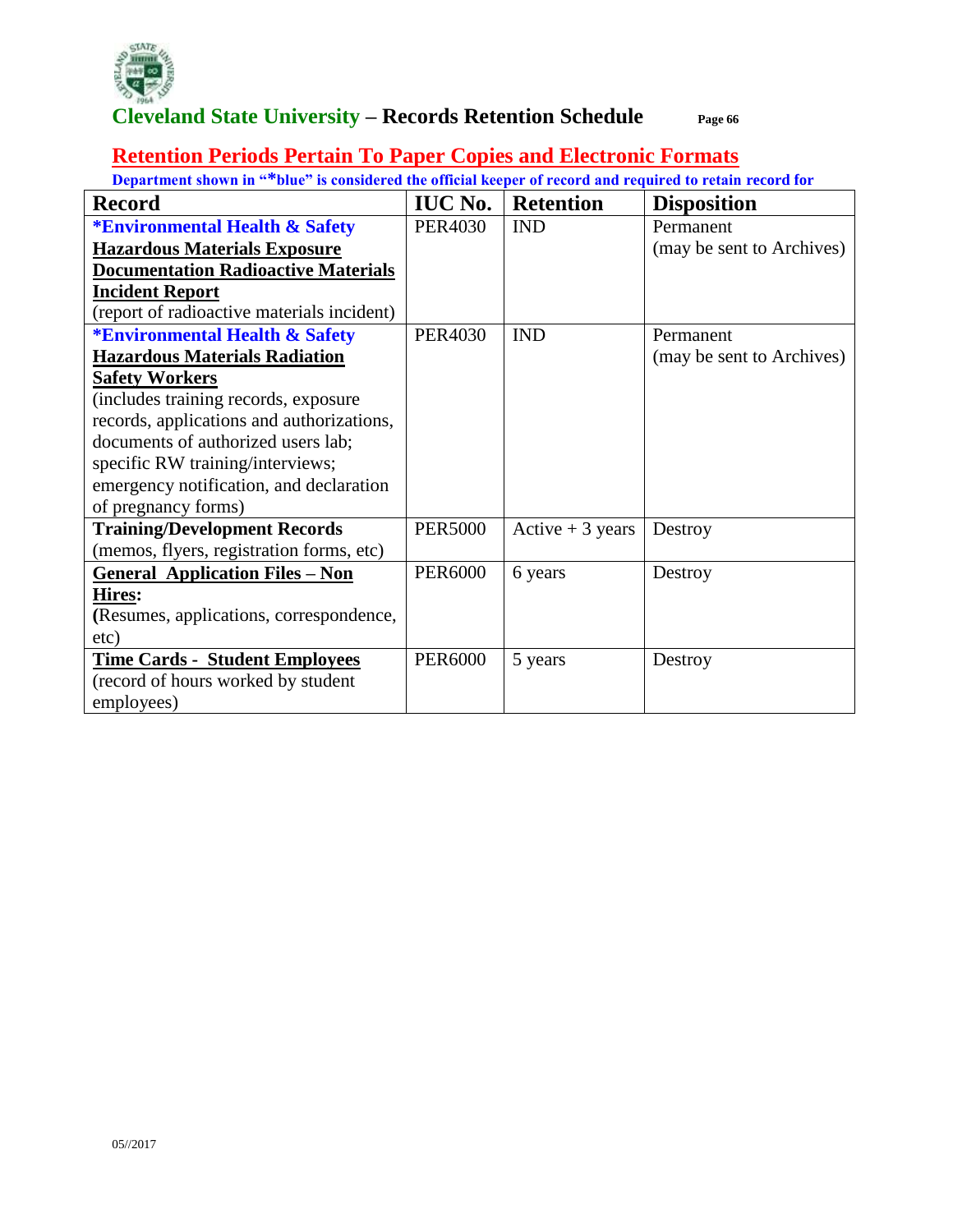

#### **Retention Periods Pertain To Paper Copies and Electronic Formats**

| <b>Record</b>                      | <b>IUC No.</b> | <b>Retain</b>     | <b>Disposition</b> |
|------------------------------------|----------------|-------------------|--------------------|
| <b>Government Relations Public</b> | <b>PUB2000</b> | Active $+5$ years | Destroy            |
| <b>Affairs Records</b>             |                |                   |                    |
| (records related to activities and |                |                   |                    |
| proposed laws)                     |                |                   |                    |
| <b>*Art Gallery/Marketing</b>      | <b>PUB3000</b> | <b>IND</b>        | Archives           |
| <b>Press Files</b>                 |                |                   |                    |
| (all press releases)               |                |                   |                    |
| <b>Cauldron</b>                    | <b>PUB3000</b> | <b>IND</b>        | Archives           |
| (back issues)                      |                |                   |                    |
| <b>Cleveland Stater</b>            | <b>PUB3000</b> | <b>IND</b>        | Archives           |
| (back issues                       |                |                   |                    |
| <i><b>*Marketing</b></i>           | <b>PUB3000</b> | <b>IND</b>        | Permanent -        |
| <b>Publicity News Releases</b>     |                |                   | send to Archives   |
| <b>*Marketing</b>                  | <b>PUB3000</b> | <b>IND</b>        | Permanent          |
| <b>Publicity photographs</b>       |                |                   | send to Archives   |
| <i><b>*Music Department</b></i>    | <b>PUB3000</b> | <b>IND</b>        | Archives           |
| <b>Programs</b>                    |                |                   |                    |
| (programs of concerts and recitals |                |                   |                    |
| performed at CSU)                  |                |                   |                    |
| *All Departments                   | <b>PUB3000</b> | <b>IND</b>        | Destroy            |
| <b>Newsletters</b>                 |                |                   |                    |
| <b>Whiskey Island Magazine</b>     | <b>PUB3000</b> | <b>IND</b>        | Archives           |
| (back issues)                      |                |                   |                    |